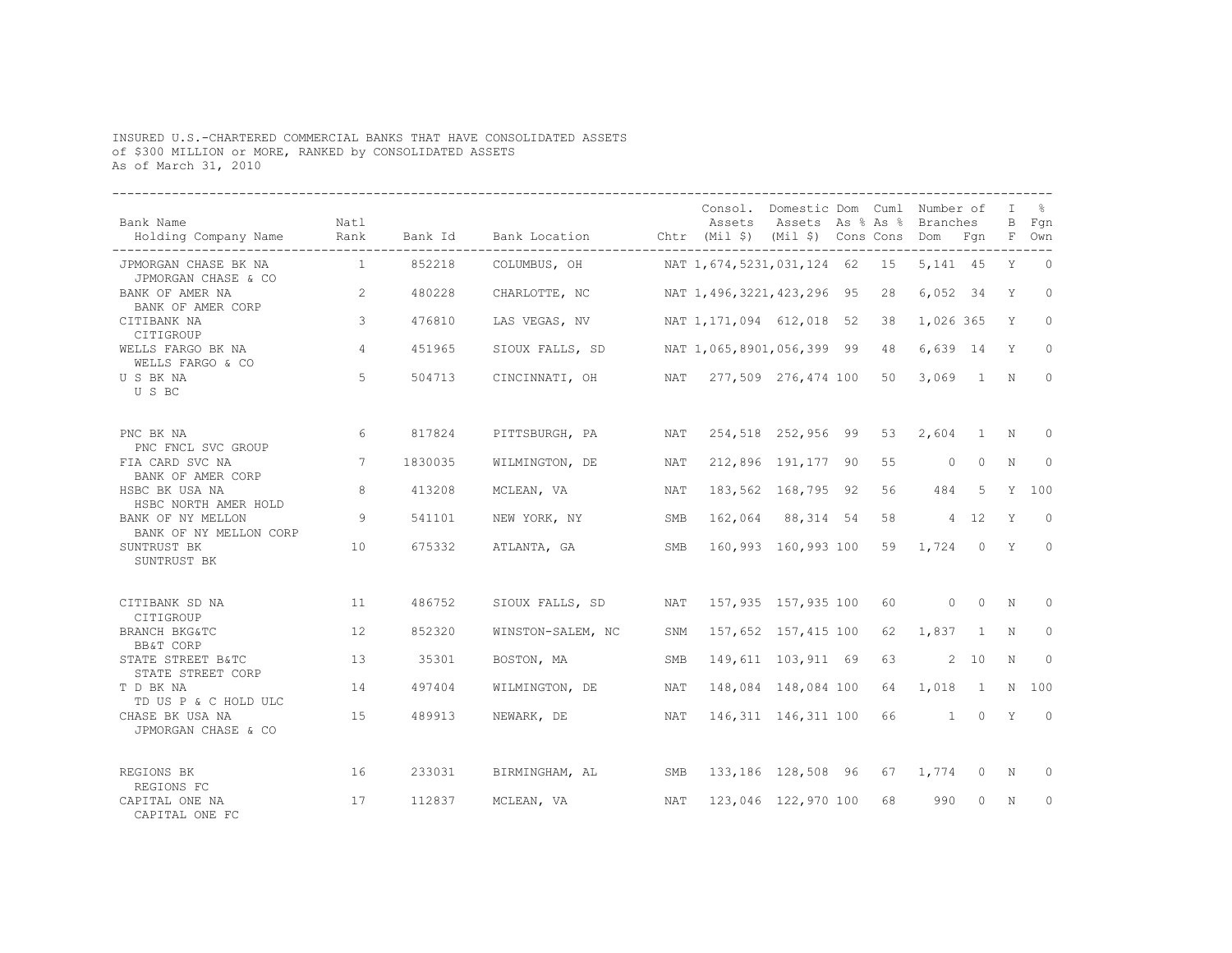| RBS CITIZENS NA<br>CITIZENS FNCL GROUP             | 18 | 3303298 | PROVIDENCE, RI     | NAT        |        | 114,492 114,492 100 | 69 | 1,116          | 1              | N | 75           |
|----------------------------------------------------|----|---------|--------------------|------------|--------|---------------------|----|----------------|----------------|---|--------------|
| FIFTH THIRD BK<br>FIFTH THIRD BC                   | 19 | 723112  | CINCINNATI, OH     | SMB        |        | 110,801 110,652 100 | 70 | 1,365          | $\overline{1}$ | N | $\Omega$     |
| KEYBANK NA<br>KEYCORP                              | 20 | 280110  | CLEVELAND, OH      | NAT        | 91,953 | 90,589 99           | 71 | 1,041          | $\overline{1}$ | N | $\circ$      |
| GOLDMAN SACHS BK USA<br>GOLDMAN SACHS GROUP THE    | 21 | 2182786 | NEW YORK, NY       | SMB        | 89,744 | 89,740 100          | 72 | $\overline{4}$ | $\Omega$       | N | $\Omega$     |
| UNION BK NA<br>UNIONBANCAL CORP                    | 22 | 212465  | SAN FRANCISCO, CA  | <b>NAT</b> | 85,053 | 84,225 99           | 72 | 343            | $\overline{1}$ | Y | 100          |
| CAPITAL ONE BK USA NA<br>CAPITAL ONE FC            | 23 | 2253891 | GLEN ALLEN, VA     | NAT        | 73,205 | 67,775 93           | 73 | $\Omega$       | $\overline{1}$ | N | $\Omega$     |
| MORGAN STANLEY BK NA<br>MORGAN STANLEY             | 24 | 1456501 | SALT LAKE CITY, UT | <b>NAT</b> | 72,292 | 72,292 100          | 74 | $\Omega$       | $\Omega$       | N | 21           |
| MANUFACTURERS & TRADERS TC<br>M&T BK CORP          | 25 | 501105  | BUFFALO, NY        | SMB        | 67,459 | 67,459 100          | 74 | 825            | $\overline{1}$ | Y | 24           |
| COMPASS BK<br>BBVA USA BSHRS                       | 26 | 697633  | BIRMINGHAM, AL     | SMB        | 65,147 | 65,147 100          | 75 | 727            | $\circ$        | N | 100          |
| NORTHERN TC<br>NORTHERN TR CORP                    | 27 | 210434  | CHICAGO, IL        | <b>SMB</b> | 63,110 | 47,911 76           | 75 | 15             | $\overline{4}$ | Y | $\Omega$     |
| DISCOVER BK<br>DISCOVER FS                         | 28 | 30810   | GREENWOOD, DE      | SNM        | 63,056 | 63,056 100          | 76 | $\Omega$       | $\Omega$       | N | $\circ$      |
| BANK OF THE WEST<br>BANCWEST CORP                  | 29 | 804963  | SAN FRANCISCO, CA  | SNM        | 61,178 | 61,178 100          | 77 | 670            | $\Omega$       | Y | 10           |
| COMERICA BK<br>COMERICA                            | 30 | 60143   | DALLAS, TX         | <b>SMB</b> | 56,965 | 55,942 98           | 77 | 448            | $\mathbf{1}$   | N | $\Omega$     |
| ALLY BK<br><b>GMAC</b>                             | 31 | 3284070 | MIDVALE, UT        | SNM        | 55,173 | 55,173 100          | 78 | $\circ$        | $\Omega$       | N | $\circ$      |
| HUNTINGTON NB<br>HUNTINGTON BSHRS                  | 32 | 12311   | COLUMBUS, OH       | NAT        | 51,418 | 51,418 100          | 78 | 656            | $\circ$        | N | $\mathbf{0}$ |
| M&I MARSHALL & ILSLEY BK<br>MARSHALL & ILSLEY CORP | 33 | 983448  | MILWAUKEE, WI      | <b>SMB</b> | 50,066 | 50,066 100          | 78 | 365            | $\Omega$       | N | $\Omega$     |
| DEUTSCHE BK TC AMERICAS<br>TAUNUS CORP             | 34 | 214807  | NEW YORK, NY       | SMB        | 45,147 | 41,001 91           | 79 | $\mathbf{1}$   | $\mathbf{1}$   | Y | 100          |
| HARRIS NA<br>HARRIS FC                             | 35 | 75633   | CHICAGO, IL        | NAT        | 43,396 | 43,293 100          | 79 | 287            | $\Omega$       |   | N 100        |
| WELLS FARGO BK S CENT NA<br>WELLS FARGO & CO       | 36 | 2362458 | HOUSTON, TX        | NAT        | 37,737 | 37,737 100          | 80 | $\circ$        | $\Omega$       | N | $\mathbf{0}$ |
| BANK OF AMER CA NA<br>BANK OF AMER CORP            | 37 | 1443266 | SAN FRANCISCO, CA  | NAT        | 26,657 | 26,657 100          | 80 | $\circ$        | $\Omega$       | N | $\circ$      |
| RBC BK USA<br>ROYAL BK HOLD                        | 38 | 1494240 | RALEIGH, NC        | <b>SMB</b> | 26,115 | 26,115 100          | 80 | 427            | $\mathbf{1}$   | N | 99           |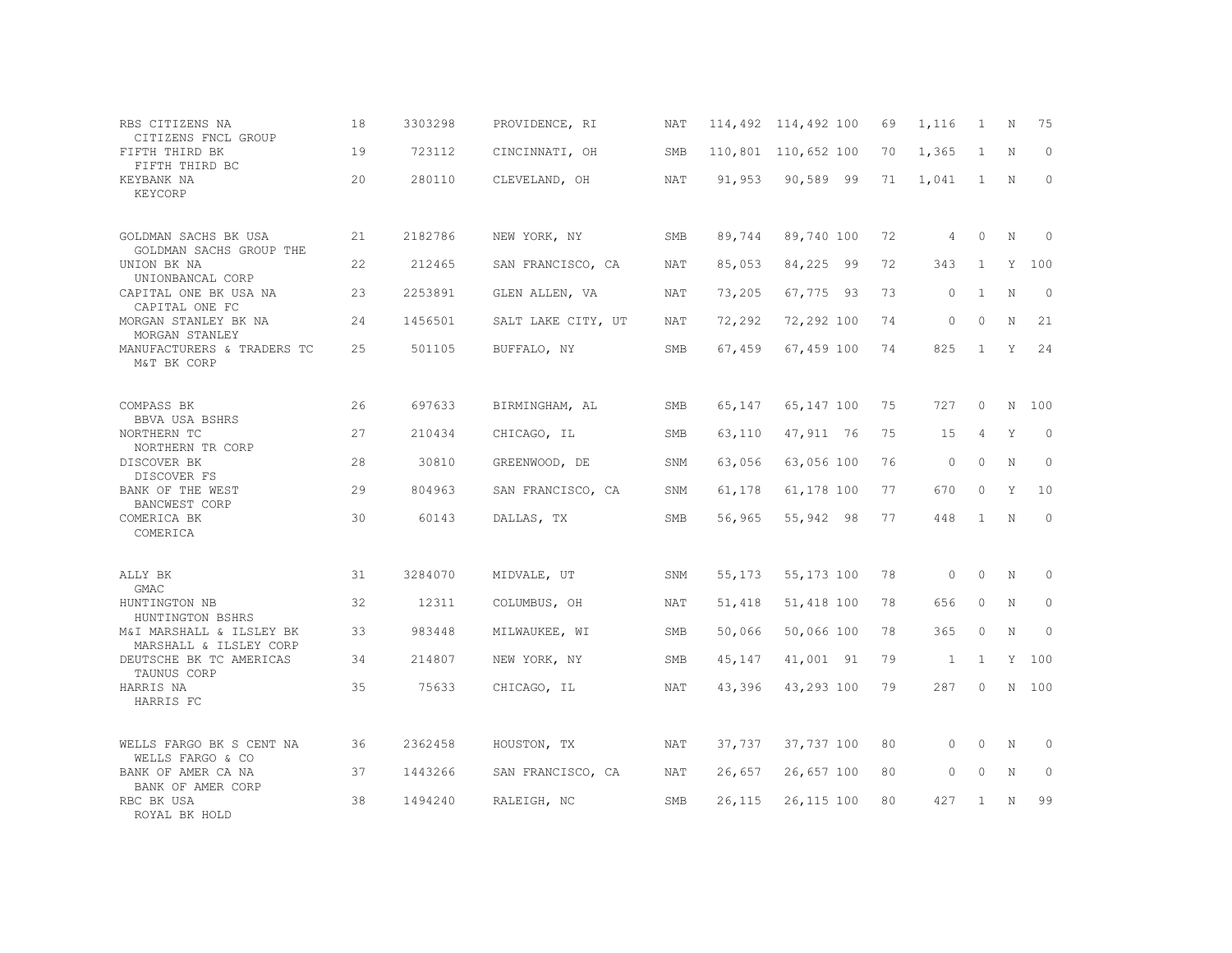| FIRST TENNESSEE BK NA MMPHS<br>FIRST HORIZON NAT CORP | 39 | 485559  | MEMPHIS, TN        | NAT        | 25,713 | 25,697 100 | 80 | 188          | $\Omega$     | Υ           | $\Omega$     |
|-------------------------------------------------------|----|---------|--------------------|------------|--------|------------|----|--------------|--------------|-------------|--------------|
| ASSOCIATED BK NA<br>ASSOCIATED BANC CORP              | 40 | 917742  | GREEN BAY, WI      | NAT        | 22,810 | 22,810 100 | 80 | 289          | $\mathbf{1}$ | N           | $\Omega$     |
| BANK OF AMERICA RI NA<br>BANK OF AMER CORP            | 41 | 3344611 | PROVIDENCE, RI     | NAT        | 22,326 | 22,326 100 | 81 | $\circ$      | $\circ$      | N           | $\mathbf{0}$ |
| EAST WEST BK<br>EAST W BC                             | 42 | 197478  | PASADENA, CA       | SMB        | 20,231 | 19,296 95  | 81 | 138          | 2            | N           | $\Omega$     |
| CITY NB<br>CITY NAT CORP                              | 43 | 63069   | LOS ANGELES, CA    | NAT        | 19,744 | 19,744 100 | 81 | 70           | $\circ$      | N           | $\Omega$     |
| FIRST-CITIZENS B&TC<br>FIRST CITIZENS BSHRS           | 44 | 491224  | RALEIGH, NC        | SNM        | 18,487 | 18,487 100 | 81 | 392          | $\circ$      | N           | $\circ$      |
| TCF NB<br>TCF FC                                      | 45 | 266271  | SIOUX FALLS, SD    | <b>NAT</b> | 18,198 | 18,198 100 | 81 | 443          | 0            | N           | $\circ$      |
| WEBSTER BK NA<br>WEBSTER FNCL CORP                    | 46 | 761806  | WATERBURY, CT      | NAT        | 17,981 | 17,981 100 | 81 | 180          | 0            | Υ           | 0            |
| COMMERCE BK NA<br>COMMERCE BSHRS                      | 47 | 601050  | KANSAS CITY, MO    | <b>NAT</b> | 17,860 | 17,860 100 | 82 | 210          | 0            | N           | $\circ$      |
| ZIONS FIRST NB<br>ZIONS BC                            | 48 | 276579  | SALT LAKE CITY, UT | <b>NAT</b> | 17,196 | 17,196 100 | 82 | 131          | 0            | N           | $\circ$      |
| WELLS FARGO BK NW NA<br>WELLS FARGO & CO              | 49 | 688079  | OGDEN, UT          | <b>NAT</b> | 17,118 | 17,118 100 | 82 | $\circ$      | $\Omega$     | N           | $\Omega$     |
| FROST NB<br><b>CULLEN/FROST BKR</b>                   | 50 | 682563  | SAN ANTONIO, TX    | <b>NAT</b> | 16,804 | 16,804 100 | 82 | 127          | $\circ$      | N           | $\circ$      |
| BANK OF OK NA<br>BOK FC                               | 51 | 339858  | TULSA, OK          | <b>NAT</b> | 16,644 | 16,644 100 | 82 | 84           | $\circ$      | Y           | $\circ$      |
| BANK OF AMER OR NA<br>BANK OF AMER CORP               | 52 | 2867056 | PORTLAND, OR       | NAT        | 14,736 | 14,736 100 | 82 | 0            | 0            | N           | 0            |
| VALLEY NB<br>VALLEY NAT BC                            | 53 | 229801  | PASSAIC, NJ        | NAT        | 14,453 | 14,453 100 | 82 | 208          | $\circ$      | $\mathbf N$ | $\circ$      |
| FIRST HAWAIIAN BK<br>BANCWEST CORP                    | 54 | 980661  | HONOLULU, HI       | SNM        | 14,259 | 13,681 96  | 83 | 62           | $\circ$      | Y           | 10           |
| SUSQUEHANNA BK<br>SUSQUEHANNA BSHRS                   | 55 | 682611  | LITITZ, PA         | SMB        | 13,629 | 13,629 100 | 83 | 216          | $\Omega$     | $\mathbb N$ | $\Omega$     |
| METLIFE BK NA<br>METLIFE                              | 56 | 2777650 | BRIDGEWATER, NJ    | NAT        | 13,573 | 13,573 100 | 83 | $\mathbf{1}$ | 0            | N           | $\Omega$     |
| SILICON VALLEY BK<br>SVB FNCL GRP                     | 57 | 802866  | SANTA CLARA, CA    | SMB        | 13,434 | 13,434 100 | 83 | 3            | $\circ$      | N           | $\circ$      |
| BANCORPSOUTH BK<br>BANCORPSOUTH                       | 58 | 606046  | TUPELO, MS         | SNM        | 13,233 | 13,233 100 | 83 | 279          | $\Omega$     | N           | $\Omega$     |
| PRIVATEBANK & TC<br>PRIVATEBANCORP                    | 59 | 1842065 | CHICAGO, IL        | SNM        | 12,640 | 12,640 100 | 83 | 30           | $\Omega$     | N           | $\circ$      |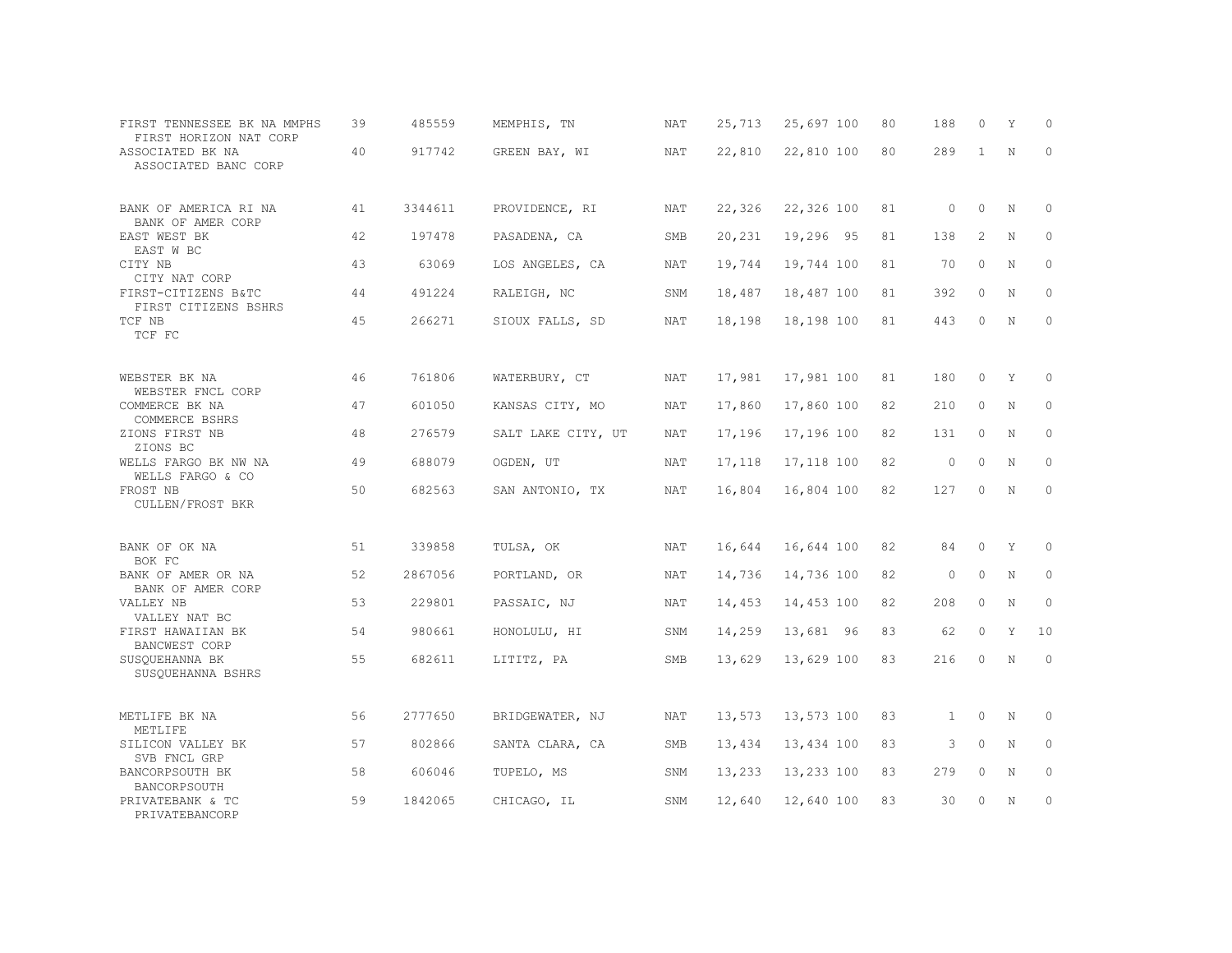| BARCLAYS BK DE<br>BARCLAYS GROUP US     | 60 | 2980209 | WILMINGTON, DE    | SNM        | 12,536 | 12,536 100 | 83 | $\Omega$     | $\circ$      | N           | 100         |
|-----------------------------------------|----|---------|-------------------|------------|--------|------------|----|--------------|--------------|-------------|-------------|
| NORTHERN TR NA<br>NORTHERN TR CORP      | 61 | 665931  | MIAMI, FL         | <b>NAT</b> | 12,431 | 12,431 100 | 83 | 57           | $\Omega$     | Y           | $\Omega$    |
| BANK OF HAWAII<br>BANK OF HI CORP       | 62 | 795968  | HONOLULU, HI      | SMB        | 12,413 | 11,954 96  | 84 | 81           | $\mathbf{1}$ | Y           | $\circ$     |
| CAROLINA FIRST BK<br>SOUTH FNCL GROUP   | 63 | 310727  | GREENVILLE, SC    | SNM        | 12,411 | 12,411 100 | 84 | 176          | $\Omega$     | N           | $\circ$     |
| FIRSTMERIT BK NA<br>FIRSTMERIT CORP     | 64 | 67311   | AKRON, OH         | NAT        | 12,307 | 12,307 100 | 84 | 187          | $\circ$      | $\mathbf N$ | $\mathbf 0$ |
| T D BK USA NA<br>TD US P & C HOLD ULC   | 65 | 2121196 | PORTLAND, ME      | NAT        | 12,066 | 12,066 100 | 84 | $\mathbf{1}$ | $\Omega$     | N           | 100         |
| CATHAY BK<br>CATHAY GEN BC              | 66 | 595869  | LOS ANGELES, CA   | SNM        | 11,855 | 11,597 98  | 84 | 48           | $\mathbf{1}$ | N           | 0           |
| WHITNEY NB<br>WHITNEY HC                | 67 | 873138  | NEW ORLEANS, LA   | NAT        | 11,565 | 11,565 100 | 84 | 167          | $\mathbf{1}$ | N           | $\circ$     |
| FIRST NB OF OMAHA<br>LAURITZEN CORP     | 68 | 527954  | OMAHA, NE         | NAT        | 11,433 | 11,433 100 | 84 | 44           | $\circ$      | N           | $\circ$     |
| AMEGY BK NA<br>ZIONS BC                 | 69 | 676656  | HOUSTON, TX       | <b>NAT</b> | 11,332 | 11,332 100 | 84 | 85           | $\circ$      | $\mathbf N$ | $\mathbf 0$ |
| ARVEST BK<br>ARVEST BK GROUP            | 70 | 311845  | FAYETTEVILLE, AR  | <b>SMB</b> | 11,304 | 11,304 100 | 84 | 243          | $\Omega$     | $\mathbf N$ | $\Omega$    |
| CALIFORNIA B&TC<br>ZIONS BC             | 71 | 837260  | SAN DIEGO, CA     | SNM        | 11,240 | 11,240 100 | 84 | 106          | $\Omega$     | N           | $\Omega$    |
| CITIZENS BK<br>CITIZENS REPUBLIC BC     | 72 | 222147  | FLINT, MI         | SMB        | 11,050 | 11,050 100 | 85 | 220          | $\circ$      | N           | $\mathbf 0$ |
| UMPQUA BK<br>UMPOUA HC                  | 73 | 143662  | ROSEBURG, OR      | SNM        | 10,508 | 10,508 100 | 85 | 168          | $\circ$      | N           | $\Omega$    |
| BANCO POPULAR N AMER<br>POPULAR         | 74 | 2736291 | NEW YORK, NY      | SMB        | 10,427 | 10,427 100 | 85 | 96           | $\Omega$     | Y           | 100         |
| BNY MELLON NA<br>BANK OF NY MELLON CORP | 75 | 934329  | PITTSBURGH, PA    | <b>NAT</b> | 10,360 | 10,360 100 | 85 | 23           | $\Omega$     | N           | $\Omega$    |
| MB FNCL BK NA<br>MB FNCL                | 76 | 656733  | CHICAGO, IL       | NAT        | 10,135 | 10,134 100 | 85 | 91           | $\circ$      | Y           | 0           |
| STERLING SVG BK<br>STERLING FC          | 77 | 741871  | SPOKANE, WA       | SNM        | 10,022 | 10,022 100 | 85 | 177          | $\circ$      | N           | $\circ$     |
| SIGNATURE BK                            | 78 | 2942690 | NEW YORK, NY      | SNM        | 9,738  | 9,738 100  | 85 | $7^{\circ}$  | $\Omega$     | N           | $\Omega$    |
| JPMORGAN B&TC NA<br>JPMORGAN CHASE & CO | 79 | 3812165 | SAN FRANCISCO, CA | NAT        | 9,587  | 9,587 100  | 85 | $\mathbf{1}$ | $\circ$      | $\mathbf N$ | $\mathbf 0$ |
| RABOBANK NA<br>RABOBANK INTL HOLD BV    | 80 | 877369  | EL CENTRO, CA     | NAT        | 9,363  | 9,363 100  | 85 | 94           | $\Omega$     | N           | 100         |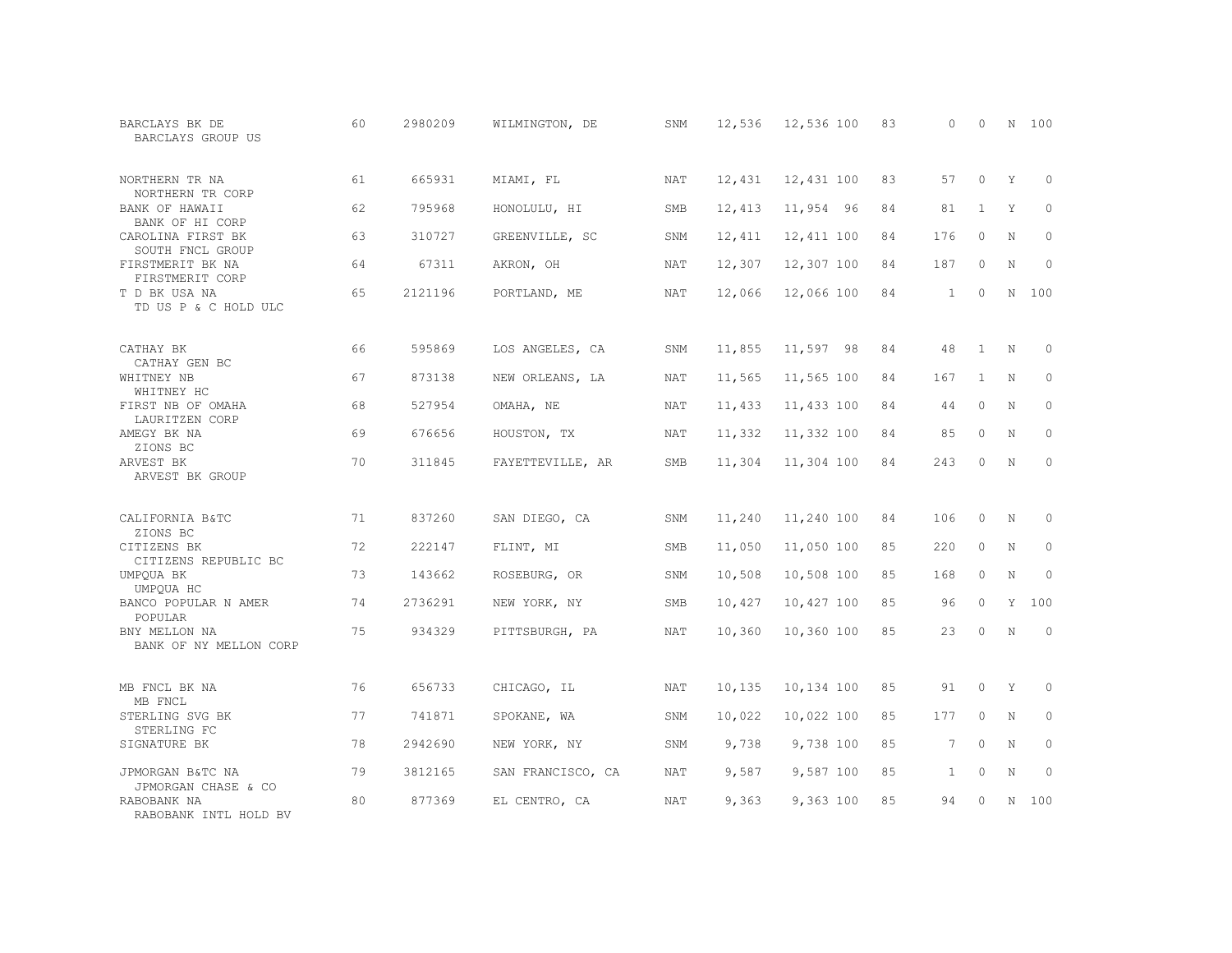| ISRAEL DISCOUNT BK OF NY                             | 81  | 320119  | NEW YORK, NY       | SNM        | 9,228 | 7,967 86  | 85 | 4       | $\Omega$     | Y | $\Omega$     |
|------------------------------------------------------|-----|---------|--------------------|------------|-------|-----------|----|---------|--------------|---|--------------|
| DISCOUNT BC<br>PROSPERITY BK<br>PROSPERITY BSHRS     | 82  | 664756  | EL CAMPO, TX       | SNM        | 9,214 | 9,214 100 | 85 | 166     | 0            | N | $\mathbf{0}$ |
| TRUSTMARK NB<br>TRUSTMARK CORP                       | 83  | 342634  | JACKSON, MS        | NAT        | 9,164 | 9,164 100 | 86 | 159     | $\Omega$     | N | $\Omega$     |
| UMB BK NA<br>UMB FC                                  | 84  | 936855  | KANSAS CITY, MO    | NAT        | 9,111 | 9,111 100 | 86 | 107     | $\circ$      | N | $\mathbf{0}$ |
| FIRST BK<br>FIRST BKS                                | 85  | 169653  | CREVE COEUR, MO    | <b>SMB</b> | 9,035 | 9,035 100 | 86 | 183     | 0            | N | $\mathbf{0}$ |
| NATIONAL PENN BK<br>NATIONAL PENN BSHRS              | 86  | 802110  | BOYERTOWN, PA      | <b>NAT</b> | 8,938 | 8,938 100 | 86 | 132     | $\circ$      | N | $\Omega$     |
| INTERNATIONAL BK OF CMRC<br>INTERNATIONAL BSHRS CORP | 87  | 1001152 | LAREDO, TX         | SNM        | 8,893 | 8,893 100 | 86 | 247     | $\circ$      | N | $\circ$      |
| WILMINGTON TC<br>WILMINGTON TR CORP                  | 88  | 272218  | WILMINGTON, DE     | <b>SMB</b> | 8,888 | 8,888 100 | 86 | 60      | $\Omega$     | N | $\Omega$     |
| IBERIABANK<br>IBERIABANK CORP                        | 89  | 808176  | LAFAYETTE, LA      | SMB        | 8,680 | 8,680 100 | 86 | 97      | $\circ$      | N | $\mathbf{0}$ |
| FIRST NB OF PA<br>FNB CORP                           | 90  | 379920  | GREENVILLE, PA     | NAT        | 8,596 | 8,596 100 | 86 | 223     | 0            | N | $\mathbf{0}$ |
| FIRST CITIZENS B&T CO<br>FIRST CITIZENS BC           | 91  | 93721   | COLUMBIA, SC       | SNM        | 8,473 | 8,473 100 | 86 | 188     | $\Omega$     | N | $\Omega$     |
| FULTON BK NA<br>FULTON FNCL CORP                     | 92  | 474919  | LANCASTER, PA      | NAT        | 8,331 | 8,331 100 | 86 | 107     | $\circ$      | N | 0            |
| CIT BK<br>CIT GROUP                                  | 93  | 2950677 | SALT LAKE CITY, UT | SNM        | 8,264 | 8,264 100 | 86 | $\circ$ | $\Omega$     | N | $\mathbf{0}$ |
| UNITED CMNTY BK<br>UNITED CMNTY BK                   | 94  | 1017939 | BLAIRSVILLE, GA    | SNM        | 7,822 | 7,822 100 | 86 | 114     | $\Omega$     | N | 0            |
| COLUMBUS B&TC<br>SYNOVUS FC                          | 95  | 395238  | COLUMBUS, GA       | SNM        | 7,788 | 7,788 100 | 86 | 19      | $\mathbf{1}$ | N | 0            |
| OLD NB<br>OLD NAT BANCORP                            | 96  | 208244  | EVANSVILLE, IN     | NAT        | 7,668 | 7,668 100 | 86 | 174     | 0            | N | $\circ$      |
| FIRST MIDWEST BK<br>FIRST MIDWEST BC                 | 97  | 1007846 | ITASCA, IL         | SMB        | 7,391 | 7,391 100 | 87 | 95      | $\Omega$     | N | $\mathbf{0}$ |
| PACIFIC CAP BK NA<br>PACIFIC CAP BC                  | 98  | 785062  | SANTA BARBARA, CA  | NAT        | 7,357 | 7,357 100 | 87 | 49      | $\Omega$     | N | $\Omega$     |
| FIRST INTRST BK<br>FIRST INTRST BANCSYSTEM           | 99  | 659855  | BILLINGS, MT       | SMB        | 7,191 | 7,191 100 | 87 | 71      | 0            | N | 0            |
| CITIZENS BUS BK<br>CVB FC                            | 100 | 933966  | ONTARIO, CA        | SNM        | 6,781 | 6,781 100 | 87 | 45      | 0            | N | 0            |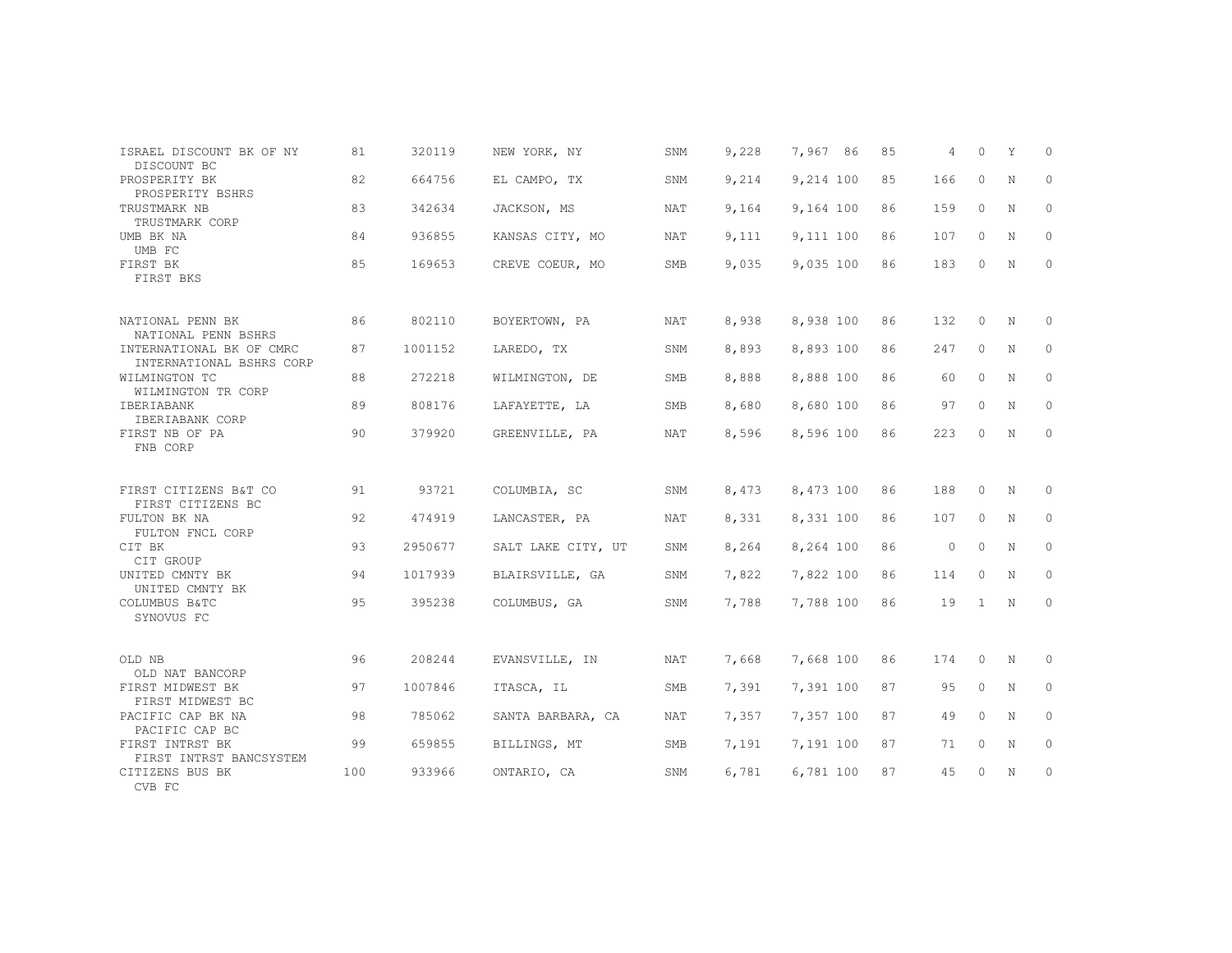| FIRST FNCL BK NA<br>FIRST FNCL BC                                           | 101 | 165628  | HAMILTON, OH      | NAT        | 6,561 | 6,556 100 | 87 | 122      | $\Omega$ | N           | $\Omega$ |
|-----------------------------------------------------------------------------|-----|---------|-------------------|------------|-------|-----------|----|----------|----------|-------------|----------|
| PARK NB<br>PARK NAT CORP                                                    | 102 | 489623  | NEWARK, OH        | <b>NAT</b> | 6,314 | 6,314 100 | 87 | 125      | $\Omega$ | N           | $\Omega$ |
| FIRST COMMONWEALTH BK<br>FIRST COMMONWEALTH FNCL CORP                       | 103 | 42420   | INDIANA, PA       | SNM        | 6,286 | 6,286 100 | 87 | 115      | $\circ$  | N           | $\Omega$ |
| MERCANTIL COMMERCEBANK NA<br>MERCANTIL COMMERCEBANK HC                      | 104 | 83638   | CORAL GABLES, FL  | <b>NAT</b> | 6,012 | 6,012 100 | 87 | 15       | $\Omega$ | Y           | $\Omega$ |
| SOUTHWEST BK AN M&I BK<br>MARSHALL & ILSLEY CORP                            | 105 | 543253  | SAINT LOUIS, MO   | <b>SMB</b> | 5,885 | 5,885 100 | 87 | 16       | $\Omega$ | N           | $\Omega$ |
| HANCOCK BK<br>HANCOCK HC                                                    | 106 | 463735  | GULFPORT, MS      | SNM        | 5,571 | 5,571 100 | 87 | 81       | $\Omega$ | $\mathbb N$ | $\Omega$ |
| GREAT WESTERN BK<br>NATIONAL AMER HOLD LLC                                  | 107 | 131650  | SIOUX FALLS, SD   | SNM        | 5,559 | 5,559 100 | 87 | 126      | $\Omega$ | N           | 100      |
| TEXAS CAP BK NA<br>TEXAS CAP BSHRS                                          | 108 | 2618780 | DALLAS, TX        | NAT        | 5,495 | 5,495 100 | 87 | 8        | $\Omega$ | N           | $\Omega$ |
| NBT BK NA<br>NBT BC                                                         | 109 | 702117  | WHITNEY POINT, NY | NAT        | 5,490 | 5,490 100 | 87 | 122      | $\Omega$ | N           | $\Omega$ |
| COMMUNITY BK NA<br>COMMUNITY BK SYS                                         | 110 | 202907  | CANTON, NY        | NAT        | 5,460 | 5,460 100 | 87 | 145      | $\Omega$ | N           | $\Omega$ |
| U S BK NA ND<br>U S BC                                                      | 111 | 2582023 | FARGO, ND         | NAT        | 5,393 | 5,393 100 | 87 | $\Omega$ | $\Omega$ | N           | $\Omega$ |
| WESBANCO BK<br>WESBANCO                                                     | 112 | 645625  | WHEELING, WV      | SNM        | 5,359 | 5,359 100 | 87 | 113      | $\Omega$ | $\mathbf N$ | $\Omega$ |
| BANK TX NA<br>BOK FC                                                        | 113 | 533852  | DALLAS, TX        | NAT        | 5,356 | 5,356 100 | 87 | 48       | $\Omega$ | N           | $\Omega$ |
| JOHNSON BK<br>JOHNSON FNCL GRP                                              | 114 | 58243   | RACINE, WI        | <b>SMB</b> | 5,299 | 5,299 100 | 87 | 59       | $\Omega$ | $\mathbf N$ | $\Omega$ |
| PACIFIC WESTERN BK<br>CAPGEN CAP GRP II LLC                                 | 115 | 494261  | SAN DIEGO, CA     | SNM        | 5,193 | 5,193 100 | 88 | 68       | $\Omega$ | N           | $\Omega$ |
| HARLEYSVILLE NB&TC                                                          | 116 | 284819  | HARLEYSVILLE, PA  | NAT        | 5,146 | 5,146 100 | 88 | 84       | $\circ$  | N           | $\Omega$ |
| HARLEYSVILLE NAT CORP<br><b>BANK LEUMI USA</b><br>BANK LEUMI LE-ISRAEL CORP | 117 | 101019  | NEW YORK, NY      | SNM        | 5,056 | 4,842 96  | 88 | 11       | $\circ$  | Y           | 98       |
| STERLING BK<br>STERLING BSHRS                                               | 118 | 978154  | HOUSTON, TX       | SNM        | 5,041 | 4,911 97  | 88 | 61       | $\Omega$ | $\mathbf N$ | $\Omega$ |
| PINNACLE NB<br>PINNACLE FNCL PTNR                                           | 119 | 2925666 | NASHVILLE, TN     | <b>NAT</b> | 5,021 | 5,021 100 | 88 | 32       | $\circ$  | $\mathbf N$ | $\Omega$ |
| WORLD FNCL NETWORK NB                                                       | 120 | 1391778 | COLUMBUS, OH      | <b>NAT</b> | 4,842 | 4,842 100 | 88 | $\Omega$ | $\Omega$ | $\mathbf N$ | $\Omega$ |
| PLAINSCAPITAL BK<br>MAEDGEN & WHITE                                         | 121 | 637451  | LUBBOCK, TX       | <b>SMB</b> | 4,808 | 4,808 100 | 88 | 32       | $\Omega$ | N           | $\Omega$ |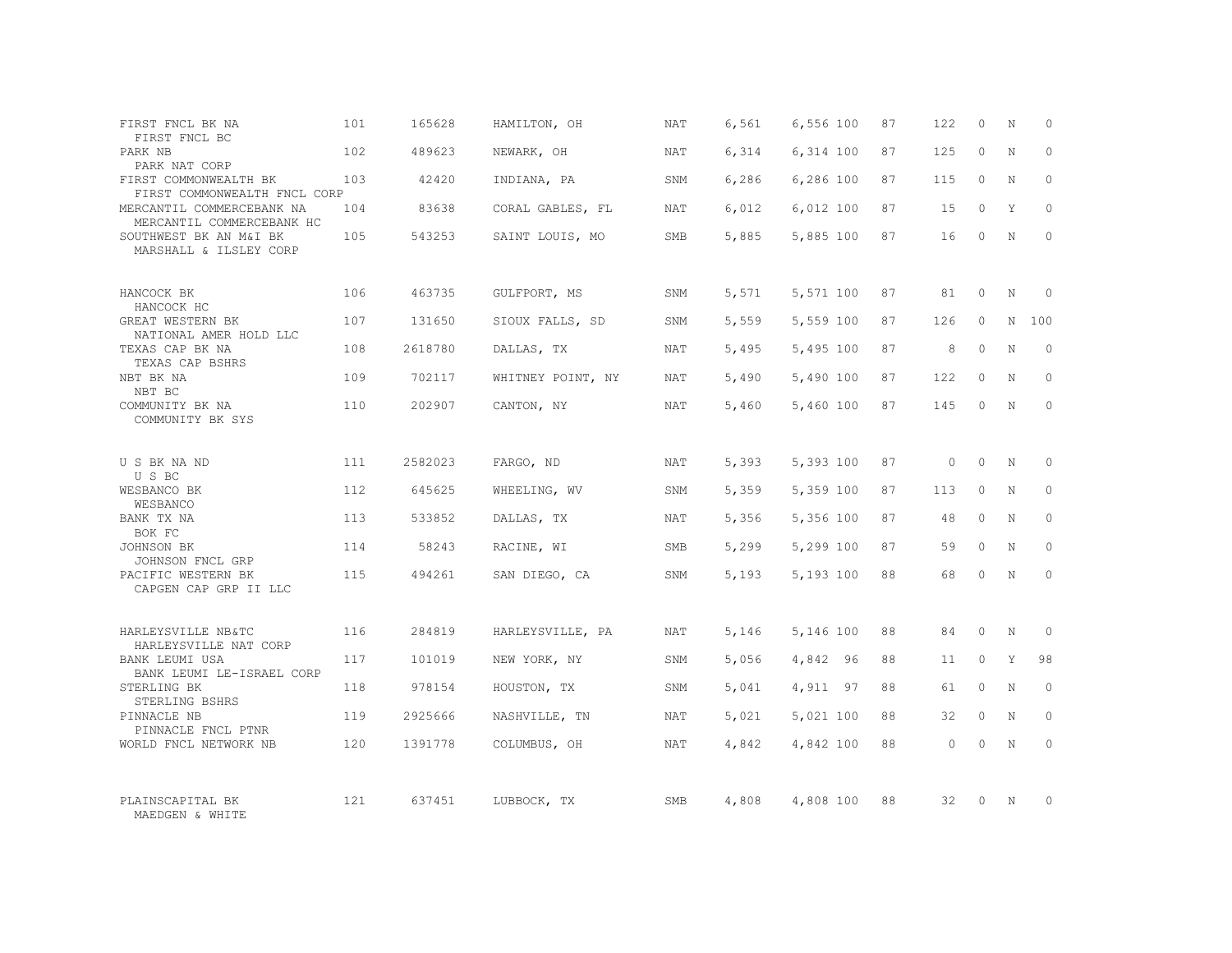| WESTAMERICA BK<br>WESTAMERICA BC         | 122 | 697763  | SAN RAFAEL, CA    | SNM        | 4,703 | 4,703 100 | 88 | 97  | 0       | N | $\Omega$ |
|------------------------------------------|-----|---------|-------------------|------------|-------|-----------|----|-----|---------|---|----------|
| BANK OF N GA<br>SYNOVUS FC               | 123 | 832377  | ALPHARETTA, GA    | SNM        | 4,674 | 4,674 100 | 88 | 49  | 0       | N | 0        |
| AMALGAMATED BK<br>UNITE HERE             | 124 | 661308  | NEW YORK, NY      | SNM        | 4,659 | 4,659 100 | 88 | 21  | 0       | N | $\circ$  |
| CITY NB OF FL<br>CAJA MADRID CIBELES SA  | 125 | 814430  | MIAMI, FL         | NAT        | 4,590 | 4,590 100 | 88 | 23  | $\circ$ | N | 83       |
| ROCKLAND TC<br>INDEPENDENT BC            | 126 | 613008  | ROCKLAND, MA      | SNM        | 4,554 | 4,554 100 | 88 | 73  | $\circ$ | N | $\circ$  |
| COLE TAYLOR BK<br>TAYLOR CAP GRP         | 127 | 412135  | CHICAGO, IL       | SMB        | 4,507 | 4,507 100 | 88 | 11  | 0       | N | $\circ$  |
| BANCFIRST<br>BANCFIRST CORP              | 128 | 1386251 | OKLAHOMA CITY, OK | SNM        | 4,494 | 4,494 100 | 88 | 90  | 0       | N | $\circ$  |
| NATIONAL BK OF AZ<br>ZIONS BC            | 129 | 1004368 | TUCSON, AZ        | <b>NAT</b> | 4,486 | 4,486 100 | 88 | 75  | 0       | N | $\circ$  |
| CENTRAL PACIFIC BK<br>CENTRAL PACIFIC FC | 130 | 701062  | HONOLULU, HI      | SNM        | 4,432 | 4,432 100 | 88 | 36  | 0       | N | $\circ$  |
| 1ST SOURCE BK<br>1ST SOURCE CORP         | 131 | 991340  | SOUTH BEND, IN    | <b>SMB</b> | 4,425 | 4,425 100 | 88 | 75  | $\circ$ | N | $\circ$  |
| <b>BANNER BK</b><br>BANNER CORP          | 132 | 352772  | WALLA WALLA, WA   | SNM        | 4,385 | 4,385 100 | 88 | 85  | 0       | N | $\circ$  |
| NATIONAL BK OF SC<br>SYNOVUS FC          | 133 | 580623  | SUMTER, SC        | NAT        | 4,370 | 4,370 100 | 88 | 45  | $\circ$ | N | $\Omega$ |
| FIRST MRCH BK NA<br>FIRST MRCH CORP      | 134 | 17147   | MUNCIE, IN        | NAT        | 4,346 | 4,346 100 | 88 | 79  | $\circ$ | N | $\Omega$ |
| BANK MIDWEST NA<br>DICKINSON FC II       | 135 | 635859  | KANSAS CITY, MO   | NAT        | 4,315 | 4,315 100 | 88 | 66  | $\circ$ | N | $\circ$  |
| CHEMICAL BK                              | 136 | 542649  | MIDLAND, MI       | <b>SMB</b> | 4,285 | 4,285 100 | 88 | 136 | 0       | N | 0        |
| CHEMICAL FC<br>COLUMBIA ST BK            | 137 | 2078290 | TACOMA, WA        | SNM        | 4,132 | 4,132 100 | 88 | 85  | 0       | N | $\circ$  |
| COLUMBIA BKG SYS<br>NEVADA ST BK         | 138 | 456960  | LAS VEGAS, NV     | SNM        | 4,120 | 4,120 100 | 88 | 56  | 0       | N | $\Omega$ |
| ZIONS BC<br>S&T BK<br>S&T BC             | 139 | 936426  | INDIANA, PA       | SNM        | 4,116 | 4,116 100 | 88 | 55  | 0       | N | $\Omega$ |
| FARMERS & MRCH BK<br>PALOMAR ENT LLC     | 140 | 871769  | LONG BEACH, CA    | SMB        | 4,090 | 4,090 100 | 89 | 21  | 0       | N | $\circ$  |
| BANK TOK-MIT UFJ TC                      | 141 | 968605  | NEW YORK, NY      | SNM        | 4,056 | 4,056 100 | 89 | 0   | 0       | Y | 100      |
| WASHINGTON TR BK<br>WTB FC               | 142 | 58971   | SPOKANE, WA       | SNM        | 3,945 | 3,945 100 | 89 | 40  | 0       | N | $\circ$  |
|                                          |     |         |                   |            |       |           |    |     |         |   |          |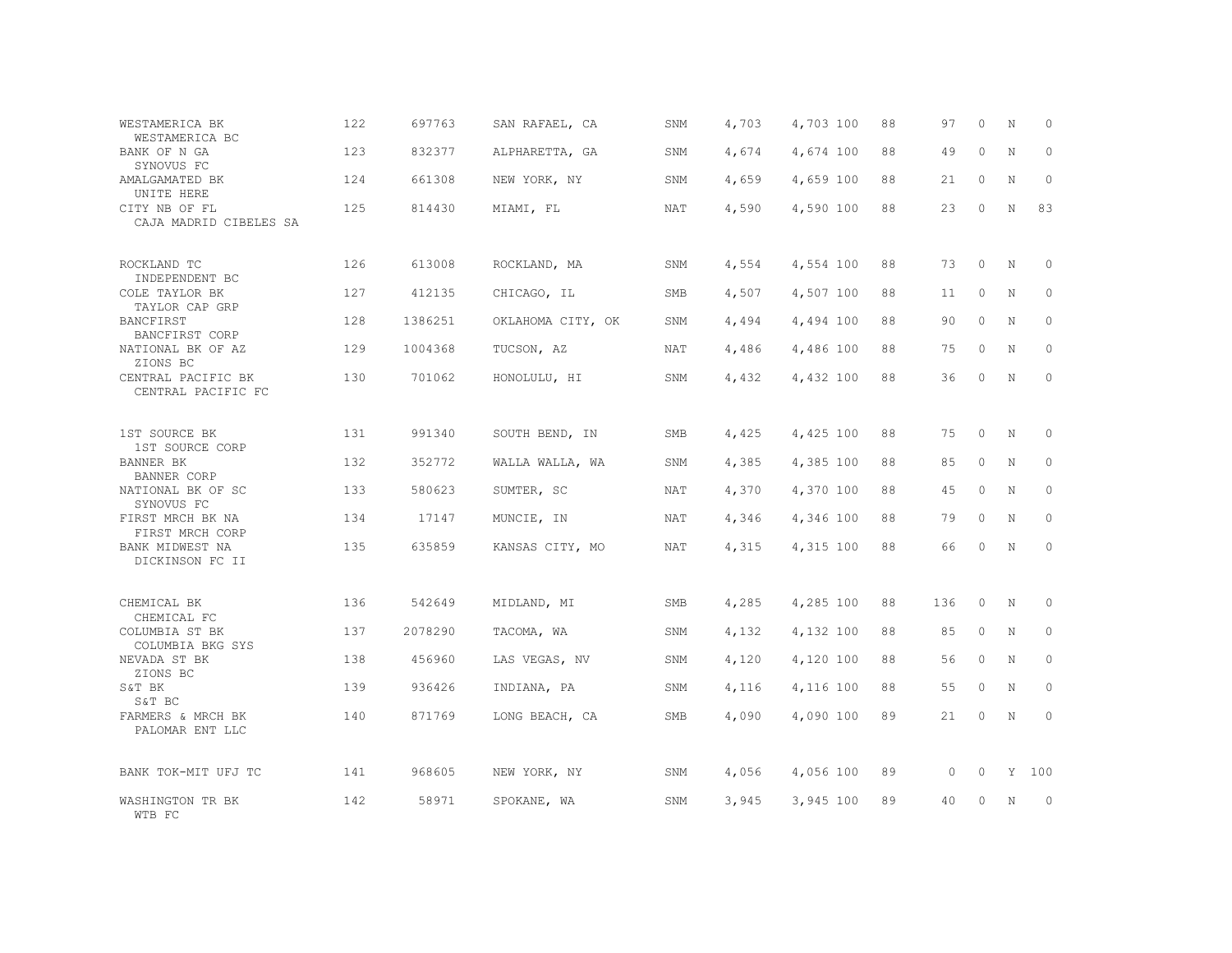| OCEAN BK<br><b>OCEAN BSHRS</b>                   | 143 | 663834  | MIAMI, FL        | SNM        | 3,883 | 3,883 100 | 89 | 20           | $\circ$  | N           | 0           |
|--------------------------------------------------|-----|---------|------------------|------------|-------|-----------|----|--------------|----------|-------------|-------------|
| UNITED BK<br>UNITED BSHRS                        | 144 | 1010930 | PARKERSBURG, WV  | <b>SMB</b> | 3,833 | 3,833 100 | 89 | 55           | $\Omega$ | N           | $\Omega$    |
| FIRST NB<br>FIRST NB GROUP                       | 145 | 659257  | EDINBURG, TX     | <b>NAT</b> | 3,829 | 3,829 100 | 89 | 63           | $\circ$  | N           | 0           |
| UNITED BK<br>UNITED BSHRS                        | 146 | 365325  | FAIRFAX, VA      | SMB        | 3,779 | 3,779 100 | 89 | 57           | $\circ$  | N           | $\Omega$    |
| GREAT SOUTHERN BK<br>GREAT SOUTHERN BANCORP      | 147 | 572374  | REEDS SPRING, MO | SNM        | 3,697 | 3,697 100 | 89 | 77           | $\Omega$ | N           | $\Omega$    |
| TOWNEBANK                                        | 148 | 2797724 | PORTSMOUTH, VA   | SNM        | 3,691 | 3,691 100 | 89 | 17           | $\circ$  | N           | 0           |
| INTRUST BK NA<br>INTRUST FC                      | 149 | 557858  | WICHITA, KS      | NAT        | 3,675 | 3,675 100 | 89 | 48           | $\Omega$ | N           | $\Omega$    |
| SANDY SPRING BK<br>SANDY SPRING BC               | 150 | 506922  | OLNEY, MD        | SMB        | 3,673 | 3,673 100 | 89 | 42           | $\Omega$ | N           | 0           |
| BUSEY BK<br>FIRST BUSEY CORP                     | 151 | 416245  | CHAMPAIGN, IL    | SNM        | 3,667 | 3,667 100 | 89 | 53           | $\Omega$ | N           | $\Omega$    |
| SCBT NA<br>SCBT FNCL CORP                        | 152 | 540926  | ORANGEBURG, SC   | NAT        | 3,664 | 3,664 100 | 89 | 85           | $\Omega$ | N           | $\mathbf 0$ |
| RENASANT BK<br>RENASANT CORP                     | 153 | 749242  | TUPELO, MS       | SNM        | 3,637 | 3,637 100 | 89 | 61           | $\Omega$ | N           | 0           |
| WELLS FARGO FNCL NB<br>WELLS FARGO & CO          | 154 | 1225761 | LAS VEGAS, NV    | NAT        | 3,586 | 3,586 100 | 89 | $\circ$      | $\circ$  | N           | $\mathbf 0$ |
| SUN NB<br>SUN BC NJ                              | 155 | 925710  | VINELAND, NJ     | NAT        | 3,528 | 3,528 100 | 89 | 67           | $\Omega$ | N           | $\Omega$    |
| CARTER BK & TR                                   | 156 | 3476192 | MARTINSVILLE, VA | SNM        | 3,523 | 3,523 100 | 89 | 125          | $\circ$  | N           | 0           |
| SAFRA NB OF NY<br>SNBNY HOLD                     | 157 | 918918  | NEW YORK, NY     | <b>NAT</b> | 3,523 | 3,069 87  | 89 | $\mathbf{1}$ | $\circ$  | Y           | 99          |
| WILSHIRE ST BK<br>WILSHIRE BC                    | 158 | 382667  | LOS ANGELES, CA  | SNM        | 3,456 | 3,456 100 | 89 | 23           | $\Omega$ | N           | $\circ$     |
| FIRST BK<br>FIRST BC                             | 159 | 216922  | TROY, NC         | SNM        | 3,398 | 3,398 100 | 89 | 90           | $\circ$  | $\mathbf N$ | $\mathbf 0$ |
| RIVERSIDE NB OF FL<br>RIVERSIDE BKG CO           | 160 | 101233  | FORT PIERCE, FL  | <b>NAT</b> | 3,394 | 3,394 100 | 89 | 57           | $\Omega$ | N           | $\Omega$    |
| UNION FIRST MKT BK<br>UNION FIRST MKT BSHRS CORP | 161 | 693224  | RICHMOND, VA     | <b>SMB</b> | 3,307 | 3,307 100 | 89 | 74           | $\Omega$ | N           | 0           |
| FRONTIER BK<br>FRONTIER FC                       | 162 | 150071  | EVERETT, WA      | SNM        | 3,251 | 3,251 100 | 89 | 49           | $\circ$  | N           | 0           |
| WOODFOREST NB<br>WOODFOREST FNCL GROUP           | 163 | 412751  | HOUSTON, TX      | NAT        | 3,234 | 3,234 100 | 89 | 579          | $\Omega$ | N           | $\mathbf 0$ |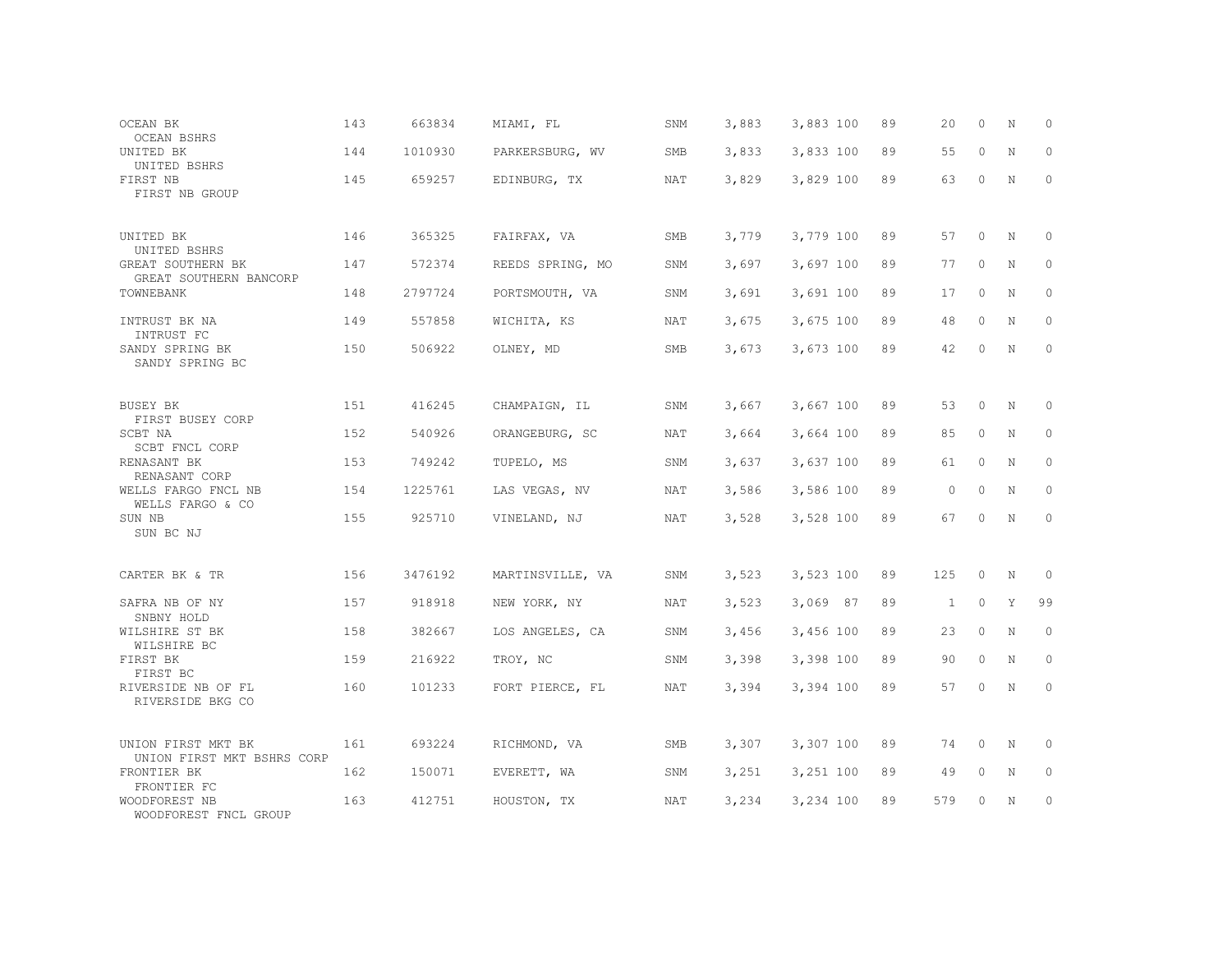| BOSTON PRIVATE B&TC<br>BOSTON PRIVATE FNCL HOLD | 164 | 964700  | BOSTON, MA            | SNM        | 3,224 | 3,224 100 | 89 | 9       | $\circ$      | N           | 0           |
|-------------------------------------------------|-----|---------|-----------------------|------------|-------|-----------|----|---------|--------------|-------------|-------------|
| MIDWEST B&TC<br>MIDWEST BANC HOLD               | 165 | 968436  | ELMWOOD PARK, IL      | SMB        | 3,173 | 3,173 100 | 89 | 25      | $\Omega$     | N           | $\Omega$    |
| FIRST SECURITY BK<br>FIRST SECURITY BANCORP     | 166 | 673440  | SEARCY, AR            | SNM        | 3,156 | 3,156 100 | 89 | 68      | $\circ$      | N           | 0           |
| COMMUNITY TR BK INC<br>COMMUNITY TR BC          | 167 | 509811  | PIKEVILLE, KY         | <b>SMB</b> | 3,154 | 3,154 100 | 89 | 75      | $\Omega$     | N           | $\circ$     |
| NARA BK<br>NARA BC                              | 168 | 1398580 | LOS ANGELES, CA       | SMB        | 3,076 | 3,076 100 | 89 | 21      | $\circ$      | N           | $\circ$     |
| REPUBLIC B&TC<br>REPUBLIC BANCORP               | 169 | 316840  | LOUISVILLE, KY        | SNM        | 3,075 | 3,075 100 | 89 | 37      | $\Omega$     | N           | $\circ$     |
| CENTENNIAL BK<br>HOME BSHRS                     | 170 | 456045  | CONWAY, AR            | SMB        | 3,067 | 3,067 100 | 89 | 72      | $\circ$      | N           | $\circ$     |
| AMCORE BK NA                                    | 171 | 938840  | ROCKFORD, IL          | NAT        | 3,066 | 3,066 100 | 89 | 51      | $\circ$      | N           | 0           |
| AMCORE FNCL<br>SOUTHSIDE BK<br>SOUTHSIDE BSHRS  | 172 | 361167  | TYLER, TX             | SNM        | 3,046 | 3,046 100 | 89 | 36      | $\circ$      | N           | $\mathbf 0$ |
| MIZUHO CORP BK USA                              | 173 | 229913  | NEW YORK, NY          | SMB        | 3,037 | 3,014 99  | 90 | $\circ$ | $\mathbf{1}$ | Y           | 100         |
| HANMI BK<br>HANMI FC                            | 174 | 657365  | LOS ANGELES, CA       | SMB        | 3,012 | 3,012 100 | 90 | 26      | $\circ$      | N           | $\circ$     |
| BANK OF THE OZARKS<br>BANK OF THE OZARKS        | 175 | 107244  | LITTLE ROCK, AR       | SNM        | 3,007 | 3,007 100 | 90 | 76      | $\Omega$     | $\mathbf N$ | $\Omega$    |
| STELLARONE BK<br>STELLARONE CORP                | 176 | 1009420 | CHRISTIANSBURG, VA    | <b>SMB</b> | 2,985 | 2,985 100 | 90 | 55      | $\circ$      | N           | $\mathbf 0$ |
| WACHOVIA CARD SVC NA<br>WELLS FARGO & CO        | 177 | 3550131 | ATLANTA, GA           | NAT        | 2,983 | 2,983 100 | 90 | $\circ$ | $\circ$      | N           | $\circ$     |
| INTEGRA BK NA<br>INTEGRA BK CORP                | 178 | 23241   | EVANSVILLE, IN        | <b>NAT</b> | 2,910 | 2,910 100 | 90 | 71      | $\circ$      | N           | $\circ$     |
| MECHANICS BK                                    | 179 | 936462  | RICHMOND, CA          | SNM        | 2,904 | 2,904 100 | 90 | 32      | $\circ$      | N           | $\mathbf 0$ |
| INDEPENDENT BK<br>INDEPENDENT BK CORP           | 180 | 636771  | IONIA, MI             | SMB        | 2,899 | 2,899 100 | 90 | 108     | $\circ$      | N           | $\circ$     |
| WASHINGTON TC<br>WASHINGTON TR BC               | 181 | 816603  | WESTERLY, RI          | SNM        | 2,895 | 2,895 100 | 90 | 17      | $\circ$      | N           | 0           |
| WORLDS FOREMOST BK                              | 182 | 2931603 | SIDNEY, NE            | SNM        | 2,891 | 2,891 100 | 90 | $\circ$ | $\circ$      | N           | $\circ$     |
| HANCOCK BK OF LA<br>HANCOCK HC                  | 183 | 1464122 | BATON ROUGE, LA       | SNM        | 2,868 | 2,868 100 | 90 | 49      | $\circ$      | N           | 0           |
| FIRST AMER BK<br>FIRST AMER BK CORP             | 184 | 850036  | ELK GROVE VILLAGE, IL | SNM        | 2,858 | 2,858 100 | 90 | 49      | $\Omega$     | N           | $\circ$     |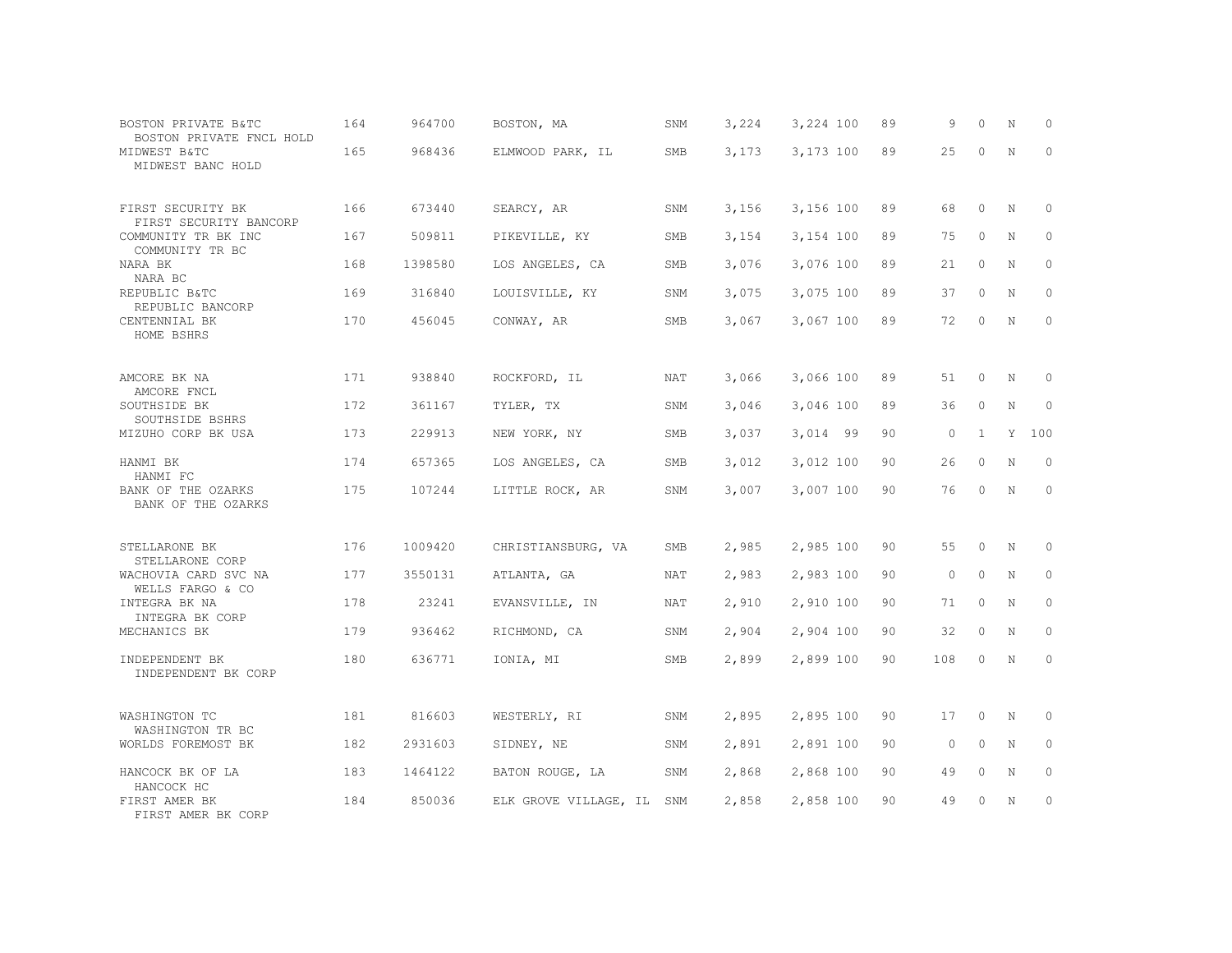| FIRST CMNTY BK<br>FIRST ST BC                                 | 185 | 236751  | TAOS, NM             | SMB        | 2,849 | 2,849 100 | 90 | 42 | $\Omega$ | N | $\Omega$    |
|---------------------------------------------------------------|-----|---------|----------------------|------------|-------|-----------|----|----|----------|---|-------------|
| MAINSOURCE BK<br>MAINSOURCE FNCL GRP                          | 186 | 623445  | GREENSBURG, IN       | SNM        | 2,837 | 2,837 100 | 90 | 88 | $\circ$  | N | 0           |
| HUDSON VALLEY BK NA<br>HUDSON VALLEY HOLD CORP                | 187 | 436711  | STAMFORD, CT         | <b>NAT</b> | 2,802 | 2,802 100 | 90 | 35 | $\circ$  | N | $\circ$     |
| VIRGINIA CMRC BK<br>VIRGINIA CMRC BC                          | 188 | 1190074 | ARLINGTON, VA        | SMB        | 2,799 | 2,799 100 | 90 | 27 | $\circ$  | N | 0           |
| BANK OF NV<br>WESTERN ALLI BC                                 | 189 | 2197098 | LAS VEGAS, NV        | SNM        | 2,776 | 2,776 100 | 90 | 12 | $\circ$  | N | $\circ$     |
| LAKELAND BK<br>LAKELAND BC                                    | 190 | 687009  | NEWFOUNDLAND, NJ     | SNM        | 2,756 | 2,756 100 | 90 | 47 | $\circ$  | N | 0           |
| AMARILLO NB<br>AMARILLO NAT BC                                | 191 | 353555  | AMARILLO, TX         | <b>NAT</b> | 2,745 | 2,745 100 | 90 | 15 | $\circ$  | N | 0           |
| FIRST NB ALASKA                                               | 192 | 114260  | ANCHORAGE, AK        | NAT        | 2,741 | 2,741 100 | 90 | 29 | 0        | N | 0           |
| BANK OF HAMPTON ROADS<br>HAMPTON ROADS BSHRS                  | 193 | 1161029 | NORFOLK, VA          | SMB        | 2,729 | 2,729 100 | 90 | 51 | $\circ$  | N | $\circ$     |
| AMERICAN CHARTERED BK<br>AMERICAN CHARTERED BC                | 194 | 231242  | SCHAUMBURG, IL       | SNM        | 2,721 | 2,721 100 | 90 | 14 | 0        | N | $\circ$     |
| STILLWATER NB&TC<br>SOUTHWEST BC                              | 195 | 398350  | STILLWATER, OK       | NAT        | 2,701 | 2,701 100 | 90 | 14 | $\circ$  | N | $\circ$     |
| CAPITAL CITY BK                                               | 196 | 876634  | TALLAHASSEE, FL      | SMB        | 2,689 | 2,689 100 | 90 | 76 | 0        | Ν | 0           |
| CAPITAL CITY BK GRP<br>BREMER BK NA<br>OTTO BREMER FOUNDATION | 197 | 800657  | SOUTH SAINT PAUL, MN | NAT        | 2,678 | 2,678 100 | 90 | 28 | $\circ$  | N | 0           |
| WEST COAST BK<br>WEST COAST BC                                | 198 | 593865  | LAKE OSWEGO, OR      | SNM        | 2,667 | 2,667 100 | 90 | 65 | $\circ$  | N | 0           |
| ALPINE BK<br>ALPINE BK OF CO                                  | 199 | 260055  | GLENWOOD SPRINGS, CO | SNM        | 2,643 | 2,643 100 | 90 | 41 | $\circ$  | N | 0           |
| UNITED CENTRAL BK<br>CENTRAL BC                               | 200 | 259657  | GARLAND, TX          | SNM        | 2,639 | 2,639 100 | 90 | 31 | $\circ$  | N | $\circ$     |
| CITY NB OF WV<br>CITY HC                                      | 201 | 1011526 | CHARLESTON, WV       | <b>NAT</b> | 2,632 | 2,632 100 | 90 | 68 | $\circ$  | N | 0           |
| LAKE CITY BK<br>LAKELAND FC                                   | 202 | 874845  | WARSAW, IN           | SMB        | 2,617 | 2,617 100 | 90 | 44 | 0        | N | 0           |
| AMBOY BK<br>AMBOY BC                                          | 203 | 9807    | OLD BRIDGE, NJ       | SMB        | 2,614 | 2,614 100 | 90 | 25 | $\Omega$ | N | $\mathbf 0$ |
| PINNACLE BK<br>PINNACLE BC                                    | 204 | 913856  | LINCOLN, NE          | SNM        | 2,588 | 2,588 100 | 90 | 57 | $\Omega$ | N | 0           |
| STATE B&TC                                                    | 205 | 3384318 | MACON, GA            | SNM        | 2,570 | 2,570 100 | 90 | 32 | 0        | N | 0           |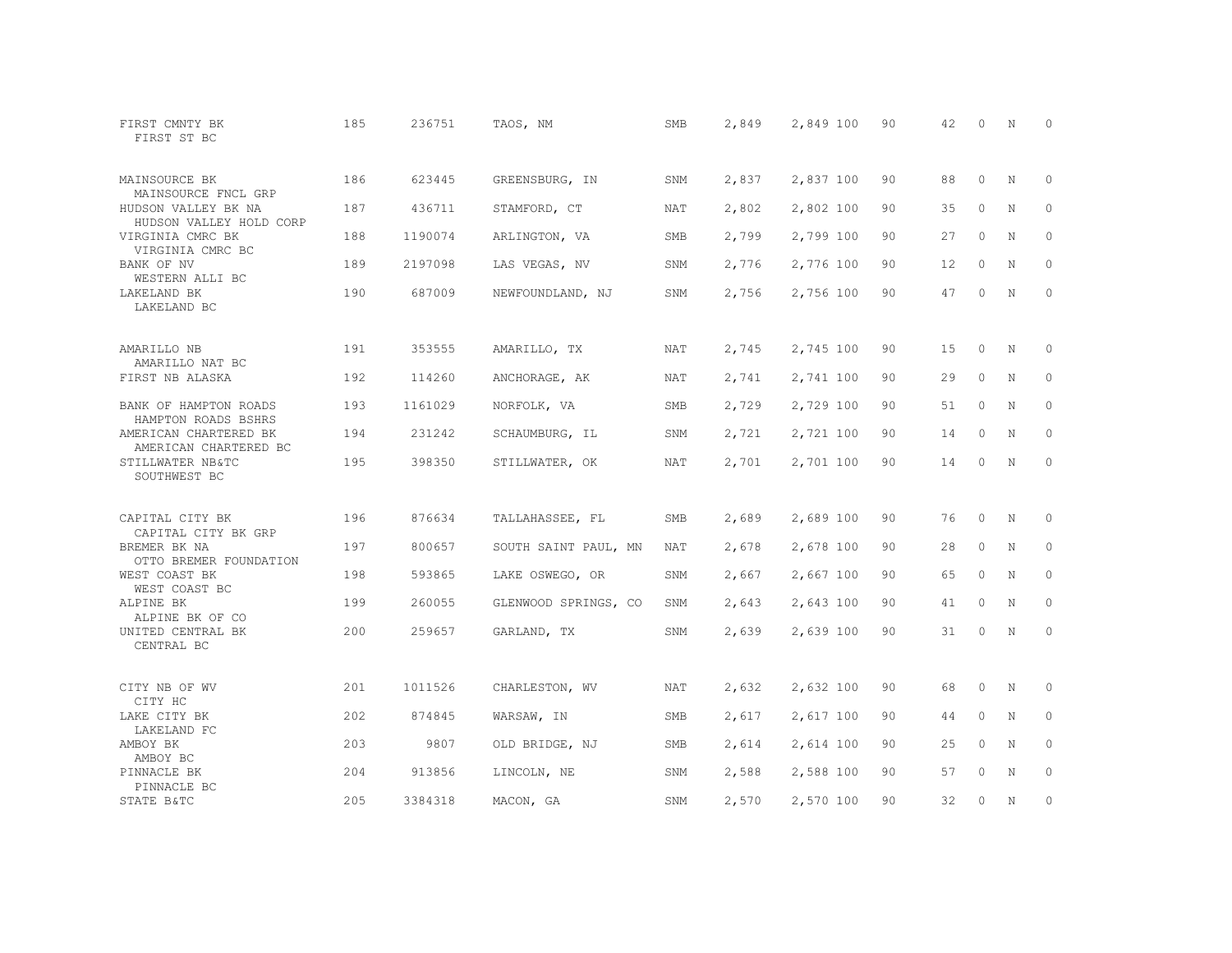| <b>GREENBANK</b><br><b>GREEN BSHRS</b>         | 206 | 488439  | GREENEVILLE, TN     | SNM        | 2,567 | 2,567 100 | 90 | 65 | $\Omega$ | N | $\Omega$ |
|------------------------------------------------|-----|---------|---------------------|------------|-------|-----------|----|----|----------|---|----------|
| LIBERTY BANK OF ARKANSAS<br>LIBERTY BSHRS      | 207 | 2967349 | JONESBORO, AR       | SMB        | 2,547 | 2,547 100 | 90 | 44 | $\circ$  | N | 0        |
| NEW YORK CMRL BK<br>NEW YORK CMNTY BC          | 208 | 1438589 | ISLANDIA, NY        | SNM        | 2,531 | 2,531 100 | 90 | 34 | $\circ$  | N | 0        |
| COMMUNITY BK                                   | 209 | 770367  | PASADENA, CA        | SNM        | 2,516 | 2,516 100 | 90 | 14 | $\circ$  | N | 0        |
| AMERICAN ST BK<br>AMERICAN ST FNCL CORP        | 210 | 822154  | LUBBOCK, TX         | SNM        | 2,486 | 2,486 100 | 90 | 45 | $\circ$  | N | $\circ$  |
| OLD SECOND NB<br>OLD SECOND BC                 | 211 | 936136  | AURORA, IL          | NAT        | 2,477 | 2,477 100 | 90 | 27 | $\circ$  | N | 0        |
| UNION B&TC<br>FARMERS & MRCH INV               | 212 | 450856  | LINCOLN, NE         | SNM        | 2,471 | 2,471 100 | 90 | 35 | $\circ$  | N | $\circ$  |
| PARKWAY B&TC<br>PARKWAY BC                     | 213 | 1001639 | HARWOOD HEIGHTS, IL | SNM        | 2,470 | 2,470 100 | 90 | 28 | $\circ$  | N | 0        |
| BANK OF SMITHTOWN<br>SMITHTOWN BC              | 214 | 475215  | SMITHTOWN, NY       | SNM        | 2,428 | 2,428 100 | 91 | 28 | $\circ$  | N | $\circ$  |
| MORTON CMNTY BK<br>HOMETOWN CMNTY BC ESOP & TR | 215 | 825146  | MORTON, IL          | SMB        | 2,419 | 2,419 100 | 91 | 28 | $\circ$  | N | $\circ$  |
| FREMONT BK<br>FREMONT BC                       | 216 | 739560  | FREMONT, CA         | SNM        | 2,405 | 2,405 100 | 91 | 21 | $\circ$  | Ν | 0        |
| LAKE FOREST B&TC<br>WINTRUST FC                | 217 | 1917301 | LAKE FOREST, IL     | SMB        | 2,391 | 2,391 100 | 91 | 8  | 0        | Ν | 0        |
| FIRST FNCL BK NA<br>FIRST FC                   | 218 | 693345  | TERRE HAUTE, IN     | NAT        | 2,385 | 2,385 100 | 91 | 53 | $\circ$  | N | $\circ$  |
| VECTRA BK COLORADO NA<br>ZIONS BC              | 219 | 933957  | FARMINGTON, NM      | NAT        | 2,376 | 2,376 100 | 91 | 38 | $\circ$  | N | $\circ$  |
| <b>BANKERS TC</b><br>BTC FC                    | 220 | 811046  | DES MOINES, IA      | SNM        | 2,371 | 2,371 100 | 91 | 19 | $\circ$  | N | $\circ$  |
| STANDARD B&TC<br>STANDARD BSHRS                | 221 | 19730   | HICKORY HILLS, IL   | SNM        | 2,363 | 2,363 100 | 91 | 41 | 0        | N | 0        |
| AMERIS BK<br>AMERIS BC                         | 222 | 764030  | MOULTRIE, GA        | SNM        | 2,358 | 2,358 100 | 91 | 53 | $\circ$  | N | 0        |
| CENTURY B&TC<br>CENTURY BC                     | 223 | 377908  | SOMERVILLE, MA      | SNM        | 2,353 | 2,353 100 | 91 | 20 | $\Omega$ | N | $\circ$  |
| FIRST BK<br>FIRST SOUTH BC                     | 224 | 436159  | LEXINGTON, TN       | SNM        | 2,346 | 2,346 100 | 91 | 39 | $\circ$  | N | $\circ$  |
| COBIZ BK<br>COBIZ FNCL                         | 225 | 56557   | DENVER, CO          | <b>SMB</b> | 2,344 | 2,338 100 | 91 | 19 | $\circ$  | N | 0        |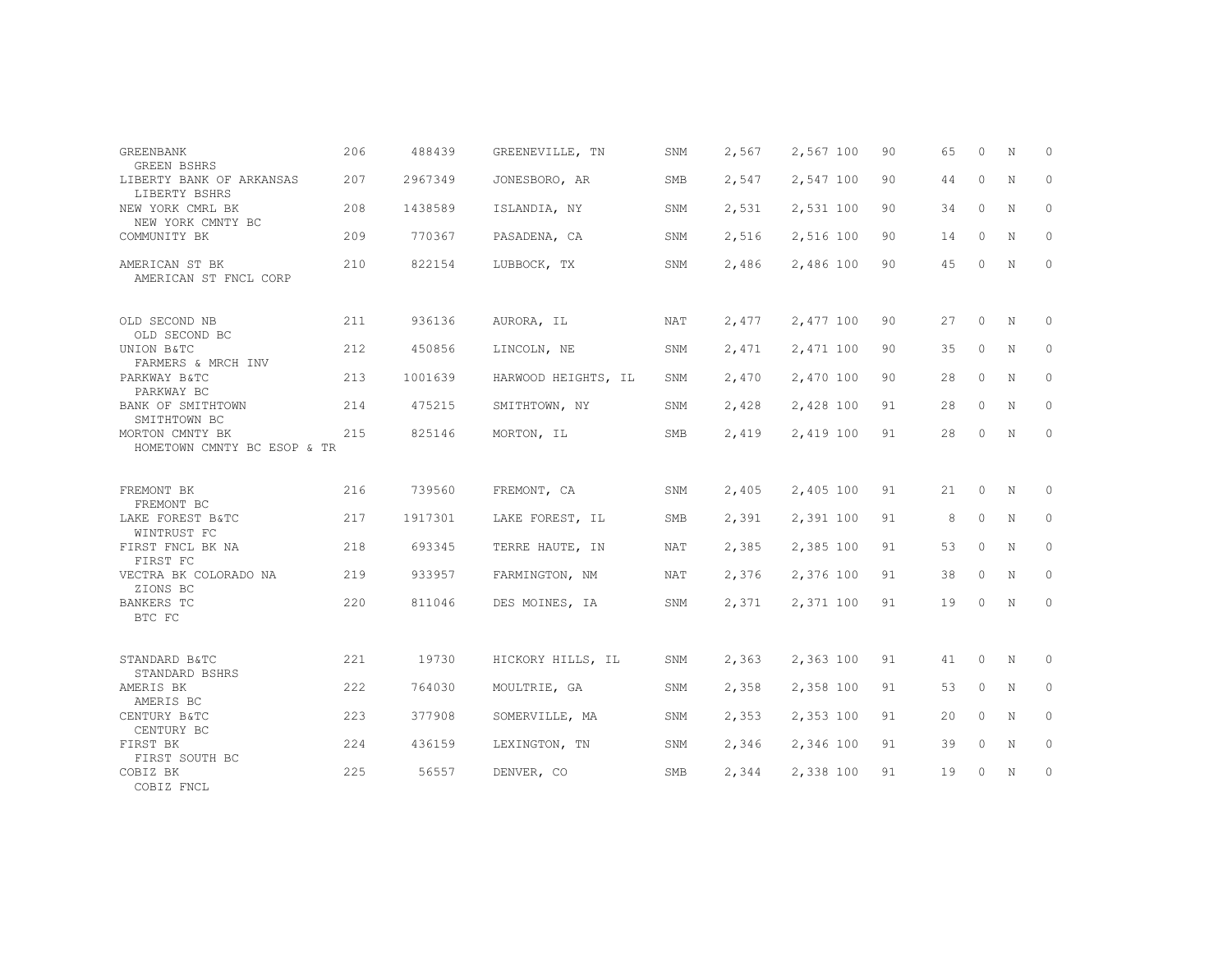| ENTERPRISE BK & TR<br>ENTERPRISE FINANCIAL SVC CORP | 226  | 1190476 | CLAYTON, MO     | SNM        | 2,340 | 2,340 100 | 91 | 12       | $\Omega$ | N           | $\Omega$     |
|-----------------------------------------------------|------|---------|-----------------|------------|-------|-----------|----|----------|----------|-------------|--------------|
| SHOREBANK<br>SHOREBANK CORP                         | 227  | 141734  | CHICAGO, IL     | SNM        | 2,277 | 2,277 100 | 91 | 13       | $\Omega$ | N           | $\Omega$     |
| INTERVEST NB<br>INTERVEST BSHRS CORP                | 228  | 2764258 | NEW YORK, NY    | <b>NAT</b> | 2,260 | 2,260 100 | 91 | 6        | $\circ$  | N           | $\Omega$     |
| FIRST CMNTY BK NA<br>FIRST CMNTY BSHRS              | 229  | 2353595 | BLUEFIELD, VA   | <b>NAT</b> | 2,254 | 2,254 100 | 91 | 56       | $\Omega$ | N           | $\Omega$     |
| TIB INDEPENDENT BANKERSBANK<br>INDEPENDENT BKR FC   | 2.30 | 529958  | IRVING, TX      | <b>SMB</b> | 2,241 | 2,241 100 | 91 | 4        | $\Omega$ | N           | $\Omega$     |
| BROADWAY NB<br>BROADWAY BSHRS                       | 2.31 | 474254  | SAN ANTONIO, TX | <b>NAT</b> | 2,238 | 2,238 100 | 91 | 40       | $\Omega$ | $\mathbb N$ | $\Omega$     |
| BANKPLUS<br>BANCPLUS CORP                           | 232  | 121642  | BELZONI, MS     | SNM        | 2,208 | 2,208 100 | 91 | 62       | $\circ$  | N           | $\Omega$     |
| COLUMBIA BK<br>FULTON FNCL CORP                     | 233  | 1189993 | COLUMBIA, MD    | SNM        | 2,201 | 2,201 100 | 91 | 40       | $\Omega$ | N           | $\Omega$     |
| YADKIN VALLEY B&TC<br>YADKIN VALLEY FC              | 234  | 282329  | ELKIN, NC       | SNM        | 2,200 | 2,200 100 | 91 | 41       | $\Omega$ | N           | $\Omega$     |
| CAMDEN NB<br>CAMDEN NAT CORP                        | 235  | 593007  | CAMDEN, ME      | NAT        | 2,197 | 2,197 100 | 91 | 36       | $\Omega$ | N           | $\Omega$     |
| TRI CTY BK<br>TRICO BSHRS                           | 236  | 100562  | CHICO, CA       | SNM        | 2,168 | 2,168 100 | 91 | 58       | $\Omega$ | N           | $\Omega$     |
| METRO BK<br>METRO BC                                | 237  | 775214  | LEMOYNE, PA     | SNM        | 2,165 | 2,165 100 | 91 | 32       | $\Omega$ | $\mathbf N$ | 8            |
| STERLING NB<br>STERLING BC                          | 238  | 64619   | NEW YORK, NY    | <b>NAT</b> | 2,157 | 2,157 100 | 91 | 11       | $\circ$  | Y           | $\Omega$     |
| FIVE STAR BK<br>FINANCIAL INST                      | 239  | 601416  | WARSAW, NY      | <b>SMB</b> | 2,151 | 2,151 100 | 91 | 50       | $\Omega$ | $\mathbf N$ | $\Omega$     |
| INTER NB<br>BANORTE USA CORP                        | 240  | 894553  | MCALLEN, TX     | NAT        | 2,144 | 2,144 100 | 91 | 21       | $\Omega$ | N           | 97           |
| FIRST UNITED B&TC<br>DURANT BC                      | 241  | 509950  | DURANT, OK      | SNM        | 2,134 | 2,134 100 | 91 | 30       | $\circ$  | N           | $\mathbf{0}$ |
| SEACOAST NB<br>CAPGEN CAP GRP III LLC               | 242  | 34537   | STUART, FL      | <b>NAT</b> | 2,118 | 2,118 100 | 91 | 41       | $\circ$  | $\mathbf N$ | $\Omega$     |
| BANCORP BK<br><b>BANCORP</b>                        | 243  | 2858960 | WILMINGTON, DE  | SNM        | 2,090 | 2,090 100 | 91 | $\Omega$ | $\Omega$ | $\mathbf N$ | $\Omega$     |
| BURKE & HERBERT B&TC                                | 244  | 933621  | ALEXANDRIA, VA  | SNM        | 2,088 | 2,088 100 | 91 | 18       | $\circ$  | $\mathbf N$ | $\Omega$     |
| BANK OF THE CASCADES<br>CASCADE BC                  | 245  | 17464   | BEND, OR        | SNM        | 2,084 | 2,084 100 | 91 | 31       | $\Omega$ | $\mathbf N$ | $\Omega$     |
| CENTER BK<br>CENTER FC                              | 246  | 671464  | LOS ANGELES, CA | SNM        | 2,080 | 2,080 100 | 91 | 18       | $\Omega$ | N           | $\Omega$     |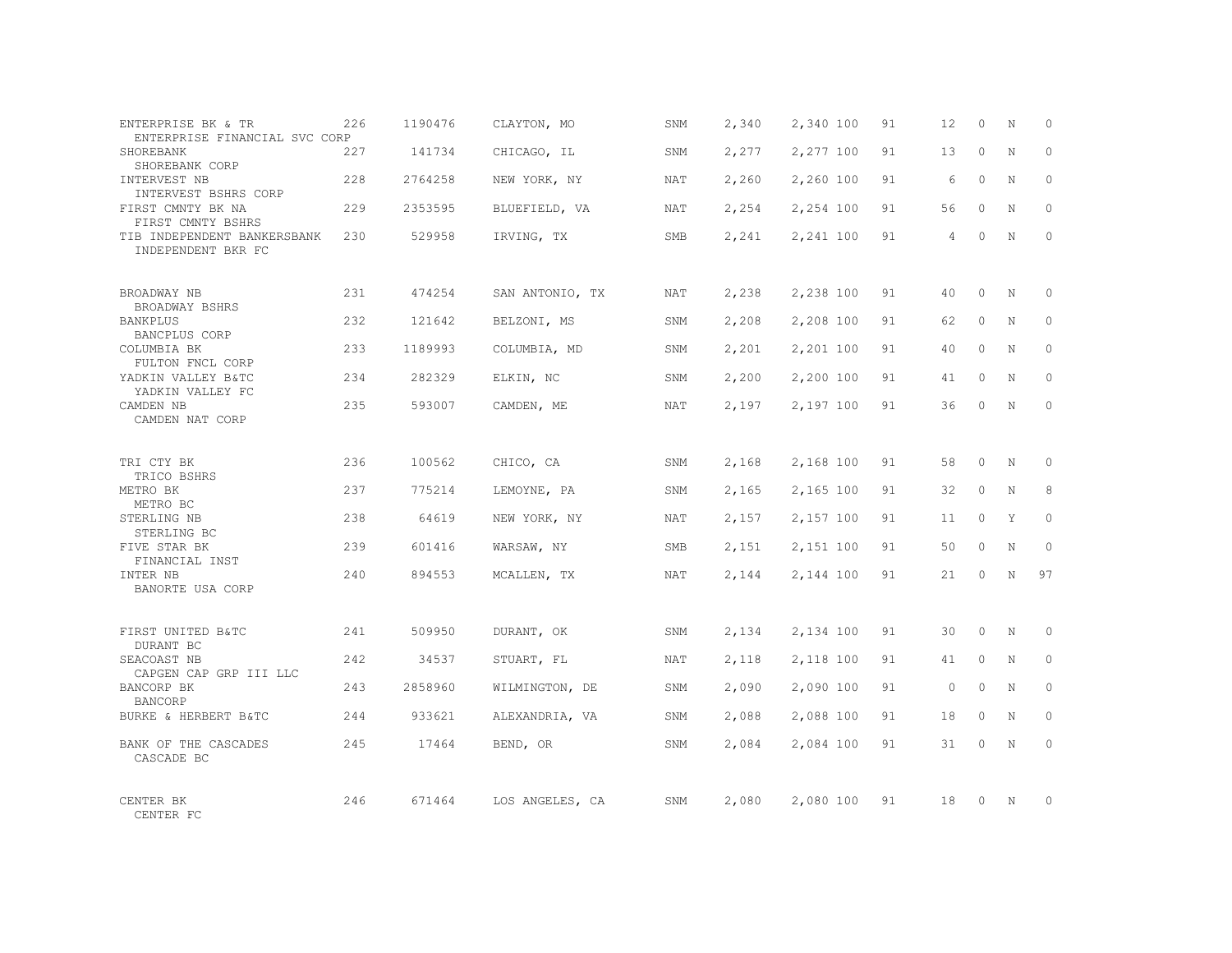| BANK<br>FULTON FNCL CORP                             | 247 | 1407932 | WOODBURY, NJ     | SNM        | 2,073 | 2,073 100 | 91 | 47      | 0        | N           | $\Omega$     |
|------------------------------------------------------|-----|---------|------------------|------------|-------|-----------|----|---------|----------|-------------|--------------|
| UNIVEST NB&TC<br>UNIVEST CORP OF PA                  | 248 | 354310  | SOUDERTON, PA    | <b>NAT</b> | 2,040 | 2,040 100 | 91 | 46      | $\circ$  | N           | $\Omega$     |
| CITY BK<br>SOUTH PLAINS FNCL ESOP                    | 249 | 575254  | LUBBOCK, TX      | SNM        | 2,031 | 2,031 100 | 91 | 28      | 0        | N           | $\Omega$     |
| COMMUNITYONE BK NA<br>FNB UNITED CORP                | 250 | 591825  | ASHEBORO, NC     | NAT        | 2,030 | 2,030 100 | 91 | 44      | $\Omega$ | $\mathbf N$ | $\Omega$     |
| GUARANTY B&TC<br>LEGIONS IV ADVIS CORP               | 251 | 666657  | DENVER, CO       | SMB        | 2,027 | 2,027 100 | 91 | 99      | $\circ$  | N           | ∩            |
| GUARANTY B&TC<br>RUH CAP LLC                         | 251 | 666657  | DENVER, CO       | <b>SMB</b> |       |           |    |         |          |             |              |
| GUARANTY B&TC<br>EGGEMEYER CAP LLC                   | 251 | 666657  | DENVER, CO       | SMB        |       |           |    |         |          |             |              |
| BANKTRUST<br>BANCTRUST FNCL GRP                      | 252 | 576130  | MOBILE, AL       | SNM        | 2,026 | 2,026 100 | 91 | 49      | $\Omega$ | N           | $\Omega$     |
| FIRST CMRL BK<br>SYNOVUS FC                          | 253 | 44134   | BIRMINGHAM, AL   | SNM        | 2,019 | 2,019 100 | 91 | 13      | 1        | $\rm N$     | $\circ$      |
| CENTIER BK<br>FIRST BSHRS                            | 254 | 783648  | WHITING, IN      | SNM        | 2,013 | 2,013 100 | 91 | 45      | $\circ$  | N           | $\Omega$     |
| TOTALBANK                                            | 255 | 790534  | MIAMI, FL        | SNM        | 2,003 | 2,003 100 | 91 | 16      | $\circ$  | N           | 100          |
| PEOPLES BK NA<br>PEOPLES BC                          | 256 | 577128  | MARIETTA, OH     | NAT        | 1,995 | 1,995 100 | 91 | 46      | $\circ$  | N           | $\mathbf{0}$ |
| BANK OF STOCKTON<br>1867 WESTERN FC                  | 257 | 479268  | STOCKTON, CA     | SNM        | 1,975 | 1,975 100 | 91 | 16      | $\circ$  | N           | $\circ$      |
| BANK OF NY MELLON TC NA<br>BANK OF NY MELLON CORP    | 258 | 398668  | LOS ANGELES, CA  | NAT        | 1,967 | 1,967 100 | 91 | $\circ$ | $\Omega$ | N           | $\Omega$     |
| US CENTURY BK                                        | 259 | 3146150 | MIAMI, FL        | SNM        | 1,965 | 1,965 100 | 91 | $\circ$ | $\circ$  | Y           | $\circ$      |
| WEST SUBURBAN BK<br>WEST SUBURBAN BC                 | 260 | 375034  | LOMBARD, IL      | SNM        | 1,965 | 1,965 100 | 91 | 40      | $\circ$  | N           | $\circ$      |
| NEWBRIDGE BK<br>NEWBRIDGE BC                         | 261 | 617024  | LEXINGTON, NC    | SNM        | 1,952 | 1,952 100 | 91 | 32      | $\circ$  | N           | $\Omega$     |
| COMMUNITY & SOUTHERN BK<br>COMMUNITY & SOUTHERN HOLD | 262 | 3967449 | CARROLLTON, GA   | SNM        | 1,945 | 1,945 100 | 91 | 21      | $\circ$  | N           | $\circ$      |
| CARDINAL BK<br>CARDINAL FC                           | 263 | 2683014 | MCLEAN, VA       | SNM        | 1,940 | 1,940 100 | 91 | 24      | 0        | $\rm N$     | $\circ$      |
| LONE STAR NB                                         | 264 | 842460  | PHARR, TX        | NAT        | 1,913 | 1,913 100 | 91 | 25      | 0        | $\rm N$     | 0            |
| LONE STAR NAT BSHRS TX<br>FIRST NB<br>LAURITZEN CORP | 265 | 552451  | FORT COLLINS, CO | NAT        | 1,912 | 1,912 100 | 91 | 26      | 0        | N           | $\circ$      |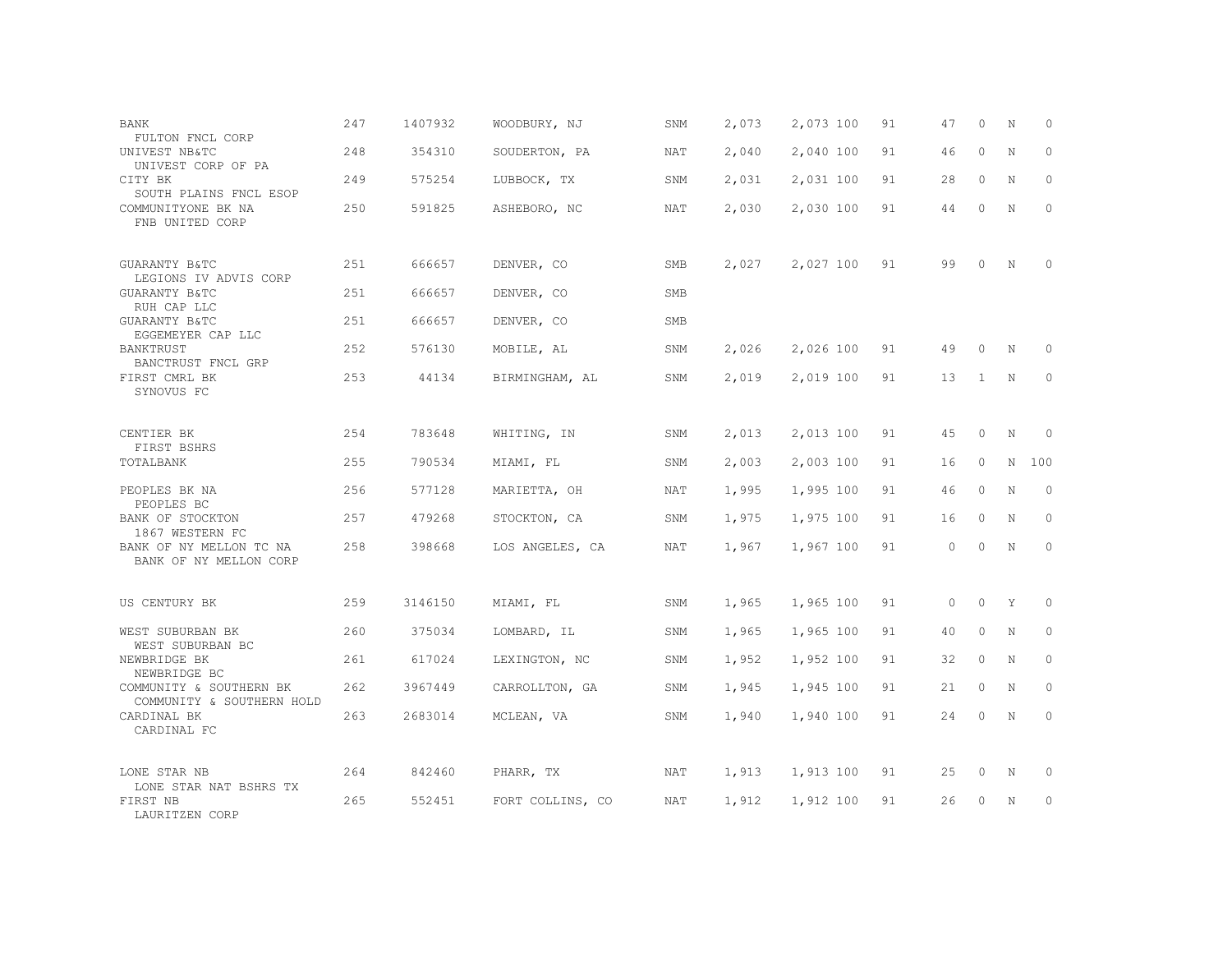| STATE B&T<br>STATE BSHRS                 | 266  | 929352  | FARGO, ND             | SNM        | 1,909 | 1,909 100 | 92 | 14      | $\circ$      | N           | $\circ$             |
|------------------------------------------|------|---------|-----------------------|------------|-------|-----------|----|---------|--------------|-------------|---------------------|
| AMERICAN NB TX<br>ANB HC                 | 267  | 599764  | TERRELL, TX           | NAT        | 1,903 | 1,903 100 | 92 | 27      | $\circ$      | N           | $\mathbf{0}$        |
| MERCANTILE BK MI<br>MERCANTILE BK CORP   | 268  | 2608754 | GRAND RAPIDS, MI      | SNM        | 1,901 | 1,901 100 | 92 | 6       | $\Omega$     | N           | $\mathbf{0}$        |
| CHINATRUST BK USA<br>CHINATRUST CAP CORP | 269  | 996260  | TORRANCE, CA          | SNM        | 1,899 | 1,899 100 | 92 | 18      | $\circ$      | N           | 100                 |
| BANK OF COLORADO<br>PINNACLE BC          | 270  | 255659  | FORT COLLINS, CO      | SNM        | 1,893 | 1,893 100 | 92 | 36      | $\circ$      | $\rm N$     | $\circ$             |
| FIDELITY BK<br>FIDELITY SOUTHERN CORP    | 2.71 | 598534  | NORCROSS, GA          | SNM        | 1,880 | 1,880 100 | 92 | 23      | $\Omega$     | N           | $\circ$             |
| CADENCE BK NA<br>CADENCE FNCL CORP       | 272  | 115641  | STARKVILLE, MS        | NAT        | 1,879 | 1,879 100 | 92 | 37      | $\circ$      | N           | $\circ$             |
| HILLS B&TC<br>HILLS BC                   | 273  | 731247  | HILLS, IA             | SNM        | 1,879 | 1,879 100 | 92 | 12      | $\circ$      | N           | $\circ$             |
| FAR E NB<br>SINOPAC BC                   | 274  | 676160  | LOS ANGELES, CA       | NAT        | 1,877 | 1,838 98  | 92 | 10      | $\mathbf{1}$ |             | Y 100               |
| HSBC BK NV NA<br>HSBC NORTH AMER HOLD    | 275  | 2129008 | LAS VEGAS, NV         | NAT        | 1,877 | 1,877 100 | 92 | $\circ$ | $\circ$      |             | N 100               |
| CENTRAL TR BK<br>CENTRAL BANCOMPANY      | 276  | 853952  | JEFFERSON CITY, MO    | SNM        | 1,858 | 1,858 100 | 92 | 10      | $\mathbf{0}$ | N           | $\circ$             |
| MANUFACTURERS BK                         | 277  | 930965  | LOS ANGELES, CA       | SNM        | 1,835 | 1,835 100 | 92 | 9       | $\circ$      |             | N 100               |
| STOCKMAN BK OF MT<br>STOCKMAN FC         | 278  | 651859  | MILES CITY, MT        | SNM        | 1,826 | 1,826 100 | 92 | 24      | $\circ$      | $\mathbb N$ | $\circ$             |
| MARQUETTE BK<br>MAROUETTE NAT CORP       | 279  | 716833  | CHICAGO, IL           | SMB        | 1,811 | 1,811 100 | 92 | 23      | $\circ$      | $_{\rm N}$  | $\circ$             |
| EAGLEBANK<br>EAGLE BC                    | 280  | 2652092 | BETHESDA, MD          | <b>SMB</b> | 1,798 | 1,798 100 | 92 | 14      | $\circ$      | N           | $\mathsf{O}\xspace$ |
| COMMUNITY BKS OF CO<br>COMMUNITY BSHRS   | 281  | 785259  | GREENWOOD VILLAGE, CO | SMB        | 1,796 | 1,796 100 | 92 | 40      | $\Omega$     | N           | $\circ$             |
| FIRST UNITED B&TC<br>FIRST UNITED CORP   | 282  | 61122   | OAKLAND, MD           | SNM        | 1,777 | 1,777 100 | 92 | 27      | $\circ$      | N           | $\circ$             |
| AMERICAN NAT BK<br>STURM FNCL GROUP INC  | 283  | 828651  | DENVER, CO            | NAT        | 1,776 | 1,776 100 | 92 | 36      | $\circ$      | N           | $\circ$             |
| GREAT FL BK                              | 284  | 3277876 | MIAMI, FL             | SNM        | 1,773 | 1,773 100 | 92 | 21      | 0            | Y           | $\Omega$            |
| SABADELL UNITED BK NA                    | 285  | 53033   | MIAMI, FL             | NAT        | 1,766 | 1,766 100 | 92 | 14      | $\circ$      | N           | 100                 |
| SUNFLOWER BK NA<br>SUNFLOWER FNCL        | 286  | 474759  | SALINA, KS            | NAT        | 1,765 | 1,765 100 | 92 | 33      | $\Omega$     | N           | $\circ$             |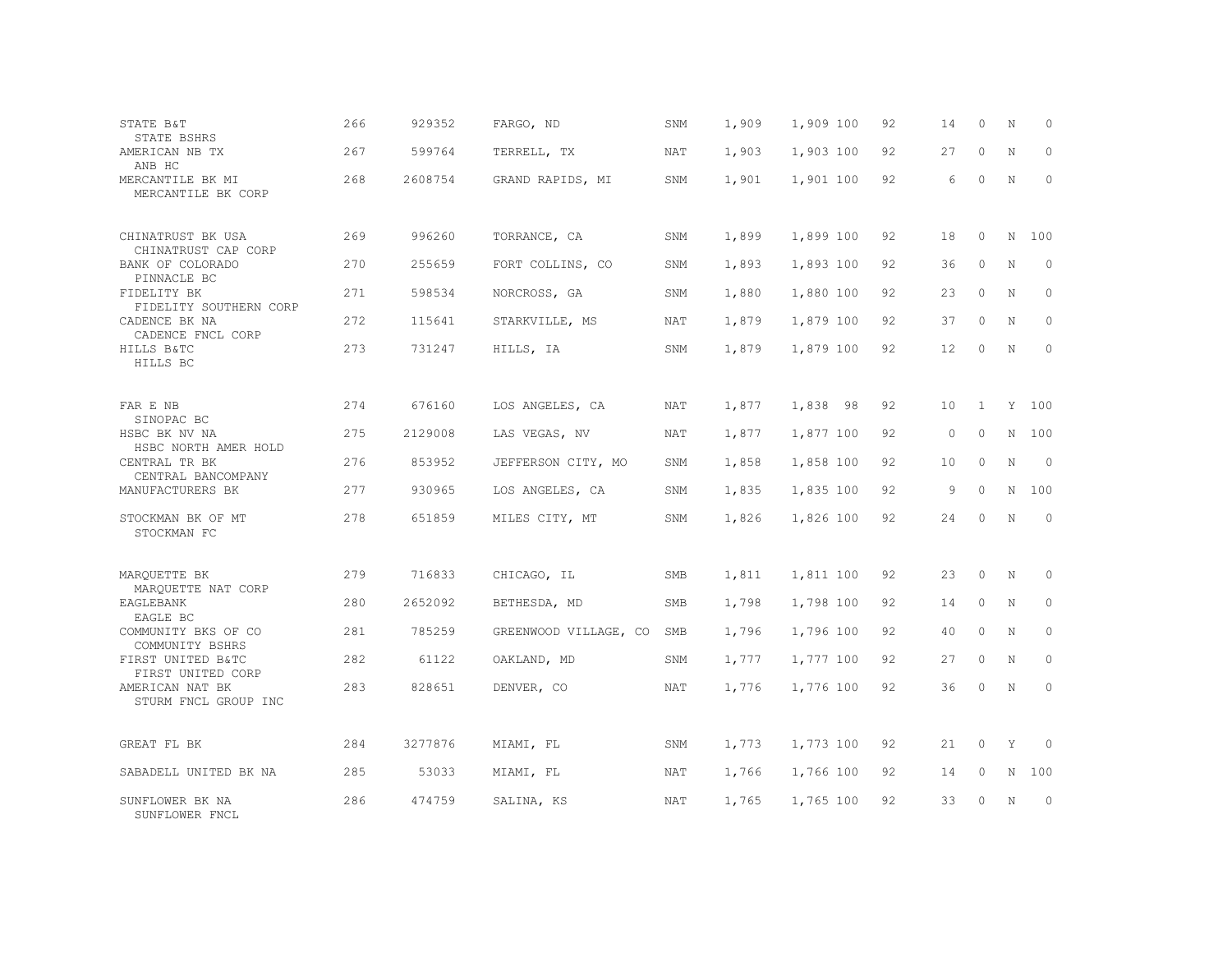| STOCK YARDS B&TC<br>S Y BANCORP                           | 287 | 317342  | LOUISVILLE, KY      | SNM        | 1,755 | 1,755 100 | 92 | 27      | $\circ$  | N           | 0           |
|-----------------------------------------------------------|-----|---------|---------------------|------------|-------|-----------|----|---------|----------|-------------|-------------|
| FARMERS & MRCH BK CENT CA<br>FARMERS & MRCHS BC           | 288 | 808260  | LODI, CA            | SNM        | 1,751 | 1,751 100 | 92 | 22      | $\circ$  | $\mathbf N$ | $\mathbf 0$ |
| PBI BK<br>PORTER BANCORP                                  | 289 | 522847  | LOUISVILLE, KY      | SNM        | 1,748 | 1,748 100 | 92 | 17      | $\circ$  | N           | 0           |
| CAPITAL BK<br>CAPITAL BK CORP                             | 290 | 2532662 | RALEIGH, NC         | SNM        | 1,738 | 1,738 100 | 92 | 32      | $\circ$  | N           | 0           |
| COASTAL B&TC OF FL<br>SYNOVUS FC                          | 291 | 391838  | PENSACOLA, FL       | SNM        | 1,734 | 1,734 100 | 92 | 20      | $\circ$  | N           | 0           |
| MACATAWA BK                                               | 292 | 2634351 | HOLLAND, MI         | SNM        | 1,715 | 1,715 100 | 92 | 28      | $\circ$  | N           | $\circ$     |
| MACATAWA BC<br>SUFFOLK CTY NB<br>SUFFOLK BC               | 293 | 799612  | RIVERHEAD, NY       | NAT        | 1,712 | 1,712 100 | 92 | 28      | $\circ$  | N           | $\circ$     |
| HILLCREST BK<br>HILLCREST BSHRS                           | 294 | 400253  | OVERLAND PARK, KS   | SNM        | 1,709 | 1,709 100 | 92 | 40      | $\circ$  | N           | $\mathbb O$ |
| SOUTHERN CMNTY B&TC<br>SOUTHERN CMNTY FC                  | 295 | 2514547 | WINSTON-SALEM, NC   | SNM        | 1,703 | 1,703 100 | 92 | 21      | $\circ$  | N           | 0           |
| SIMMONS FIRST NB<br>SIMMONS FIRST NAT CORP                | 296 | 663245  | PINE BLUFF, AR      | NAT        | 1,693 | 1,693 100 | 92 | 40      | $\circ$  | N           | 0           |
| CASCADE BK                                                | 297 | 641476  | EVERETT, WA         | SNM        | 1,691 | 1,691 100 | 92 | 21      | $\circ$  | N           | 0           |
| CASCADE FC<br>BOREL PRIV B&TC<br>BOSTON PRIVATE FNCL HOLD | 298 | 208169  | SAN MATEO, CA       | SNM        | 1,690 | 1,690 100 | 92 | 4       | $\circ$  | $\rm N$     | $\mathbb O$ |
| TRISTATE CAP BK<br>TRISTATE CAP HLD INC                   | 299 | 3475083 | PITTSBURGH, PA      | SNM        | 1,688 | 1,688 100 | 92 | $\circ$ | $\circ$  | N           | 0           |
| TIB BK                                                    | 300 | 267737  | NAPLES, FL          | SNM        | 1,688 | 1,688 100 | 92 | 27      | $\circ$  | N           | 0           |
| TIB FNCL CORP<br>AMERICAN NB                              | 301 | 660655  | OMAHA, NE           | <b>NAT</b> | 1,687 | 1,687 100 | 92 | 30      | $\circ$  | N           | $\circ$     |
| AMERICAN NAT CORP<br>WEST BK                              | 302 | 139740  | WEST DES MOINES, IA | SNM        | 1,686 | 1,686 100 | 92 | 10      | $\circ$  | N           | $\circ$     |
| WEST BC<br>MIDLAND ST BK<br>MIDLAND STATES BANCORP        | 303 | 773247  | EFFINGHAM, IL       | SMB        | 1,683 | 1,683 100 | 92 | 29      | $\Omega$ | N           | $\circ$     |
| CENTRAL B&TC<br>CENTRAL BSHRS                             | 304 | 1007015 | LEXINGTON, KY       | SNM        | 1,671 | 1,671 100 | 92 | 18      | $\circ$  | N           | 0           |
| DACOTAH BK<br>DACOTAH BKS                                 | 305 | 256553  | ABERDEEN, SD        | <b>SMB</b> | 1,661 | 1,661 100 | 92 | 31      | $\circ$  | N           | $\circ$     |
| STAR FNCL BK<br>STAR FNCL GRP                             | 306 | 547840  | FORT WAYNE, IN      | SNM        | 1,658 | 1,658 100 | 92 | 47      | $\circ$  | N           | $\Omega$    |
| FIRST NB OF LONG ISLAND<br>FIRST OF LONG ISLAND CORP      | 307 | 837000  | GLEN HEAD, NY       | NAT        | 1,653 | 1,653 100 | 92 | 30      | $\Omega$ | N           | $\mathbf 0$ |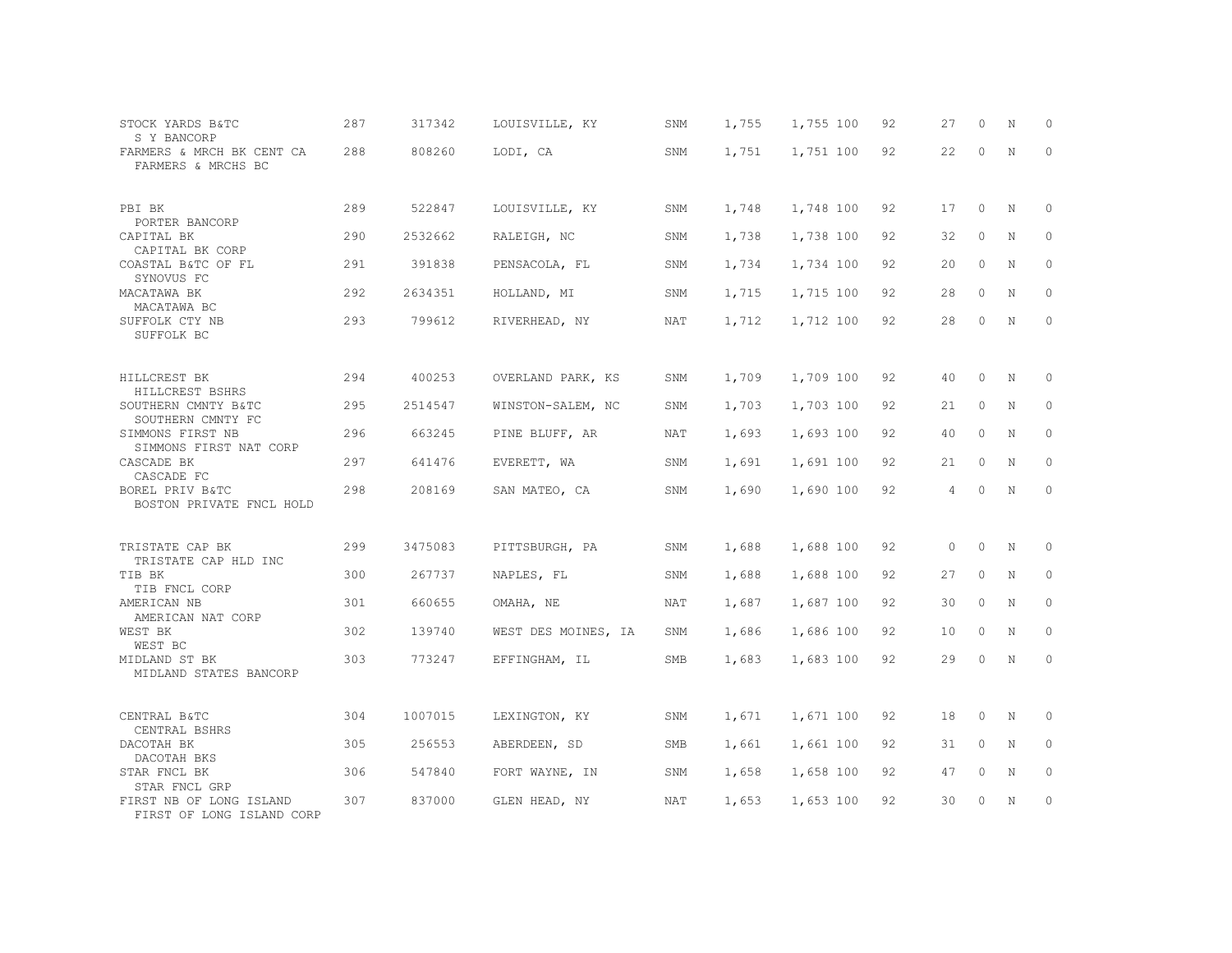| LEGACYTEXAS BK<br>LEGACYTEXAS GRP         | 308 | 913267  | PLANO, TX           | SMB        | 1,650 | 1,650 100 | 92 | 18              | $\Omega$ | N           | $\Omega$    |
|-------------------------------------------|-----|---------|---------------------|------------|-------|-----------|----|-----------------|----------|-------------|-------------|
| BANK OF ALBUQUERQUE NA<br>BOK FC          | 309 | 2727673 | ALBUQUERQUE, NM     | NAT        | 1,634 | 1,634 100 | 92 | 21              | $\circ$  | N           | $\mathbf 0$ |
| HEARTLAND B&TC<br>HEARTLAND BC            | 310 | 426534  | BLOOMINGTON, IL     | SNM        | 1,632 | 1,632 100 | 92 | 41              | $\Omega$ | N           | $\circ$     |
| ENCORE BK NA<br>ENCORE BSHRS              | 311 | 2558970 | HOUSTON, TX         | <b>NAT</b> | 1,631 | 1,631 100 | 92 | 17              | $\Omega$ | N           | $\Omega$    |
| BANK OF NC<br>BNC BC                      | 312 | 1908082 | THOMASVILLE, NC     | SNM        | 1,628 | 1,628 100 | 92 | 16              | $\Omega$ | N           | $\circ$     |
| FIRST VICTORIA NB<br>MOW/RPW HOLD II LLC  | 313 | 488167  | VICTORIA, TX        | <b>NAT</b> | 1,621 | 1,621 100 | 92 | 24              | $\Omega$ | N           | $\Omega$    |
| STATE BK OF LONG ISLAND<br>STATE BC       | 314 | 651103  | NEW HYDE PARK, NY   | SNM        | 1,621 | 1,621 100 | 92 | 16              | $\Omega$ | N           | $\Omega$    |
| MERCHANTS & FARMERS BK<br>FIRST M&F CORP  | 315 | 844343  | KOSCIUSKO, MS       | SNM        | 1,621 | 1,621 100 | 92 | 40              | $\circ$  | N           | $\mathbf 0$ |
| FIRST AMER BK<br>STARK BK GRP             | 316 | 653648  | FORT DODGE, IA      | <b>SMB</b> | 1,612 | 1,612 100 | 92 | 18              | $\Omega$ | N           | $\circ$     |
| LOS ALAMOS NB<br>TRINITY CAP CORP         | 317 | 205654  | LOS ALAMOS, NM      | <b>NAT</b> | 1,595 | 1,595 100 | 92 | 5               | $\circ$  | $\mathbf N$ | $\mathbf 0$ |
| MERIDIAN BK NA<br>MAROUETTE FNCL CO       | 318 | 978369  | WICKENBURG, AZ      | NAT        | 1,595 | 1,595 100 | 92 | $7\overline{ }$ | $\Omega$ | N           | $\Omega$    |
| BANK OF KY<br>BANK OF KY FNCL CORP        | 319 | 1459034 | CRESTVIEW HILLS, KY | SNM        | 1,594 | 1,594 100 | 92 | 30              | $\circ$  | N           | 0           |
| GLENS FALLS NB&TC<br>ARROW FC             | 320 | 866000  | GLENS FALLS, NY     | NAT        | 1,589 | 1,589 100 | 92 | 27              | $\Omega$ | N           | $\mathbf 0$ |
| CANANDAIGUA NB&TC<br>CANANDAIGUA NAT CORP | 321 | 161602  | CANANDAIGUA, NY     | NAT        | 1,587 | 1,587 100 | 92 | 22              | $\circ$  | N           | $\circ$     |
| BANK RHODE ISLAND<br>BANCORP RHODE ISLAND | 322 | 2434113 | PROVIDENCE, RI      | SNM        | 1,586 | 1,586 100 | 92 | 16              | $\Omega$ | $\mathbf N$ | $\circ$     |
| <b>CNLBANK</b><br>CNLBANCSHARES           | 323 | 2596262 | ORLANDO, FL         | SNM        | 1,581 | 1,581 100 | 92 | 15              | $\circ$  | $\mathbf N$ | $\mathbf 0$ |
| AMERICANWEST BK<br>AMERICANWEST BC        | 324 | 39475   | SPOKANE, WA         | SNM        | 1,555 | 1,555 100 | 92 | 58              | $\Omega$ | N           | $\Omega$    |
| BRIDGEVIEW BK GRP<br>BRIDGEVIEW BC        | 325 | 312730  | BRIDGEVIEW, IL      | SNM        | 1,541 | 1,541 100 | 92 | 15              | $\circ$  | N           | $\circ$     |
| GRAYSTONE TOWER BK<br>TOWER BC            | 326 | 3379471 | LANCASTER, PA       | SNM        | 1,540 | 1,540 100 | 92 | 24              | $\Omega$ | N           | $\Omega$    |
| <b>AFB&amp;T</b><br>SYNOVUS FC            | 327 | 947178  | ATHENS, GA          | SNM        | 1,538 | 1,538 100 | 92 | 16              | $\circ$  | N           | $\mathbf 0$ |
| TOMPKINS TC<br>TOMPKINS FNCL CORP         | 328 | 433608  | ITHACA, NY          | SNM        | 1,537 | 1,537 100 | 92 | 14              | $\Omega$ | N           | $\mathbf 0$ |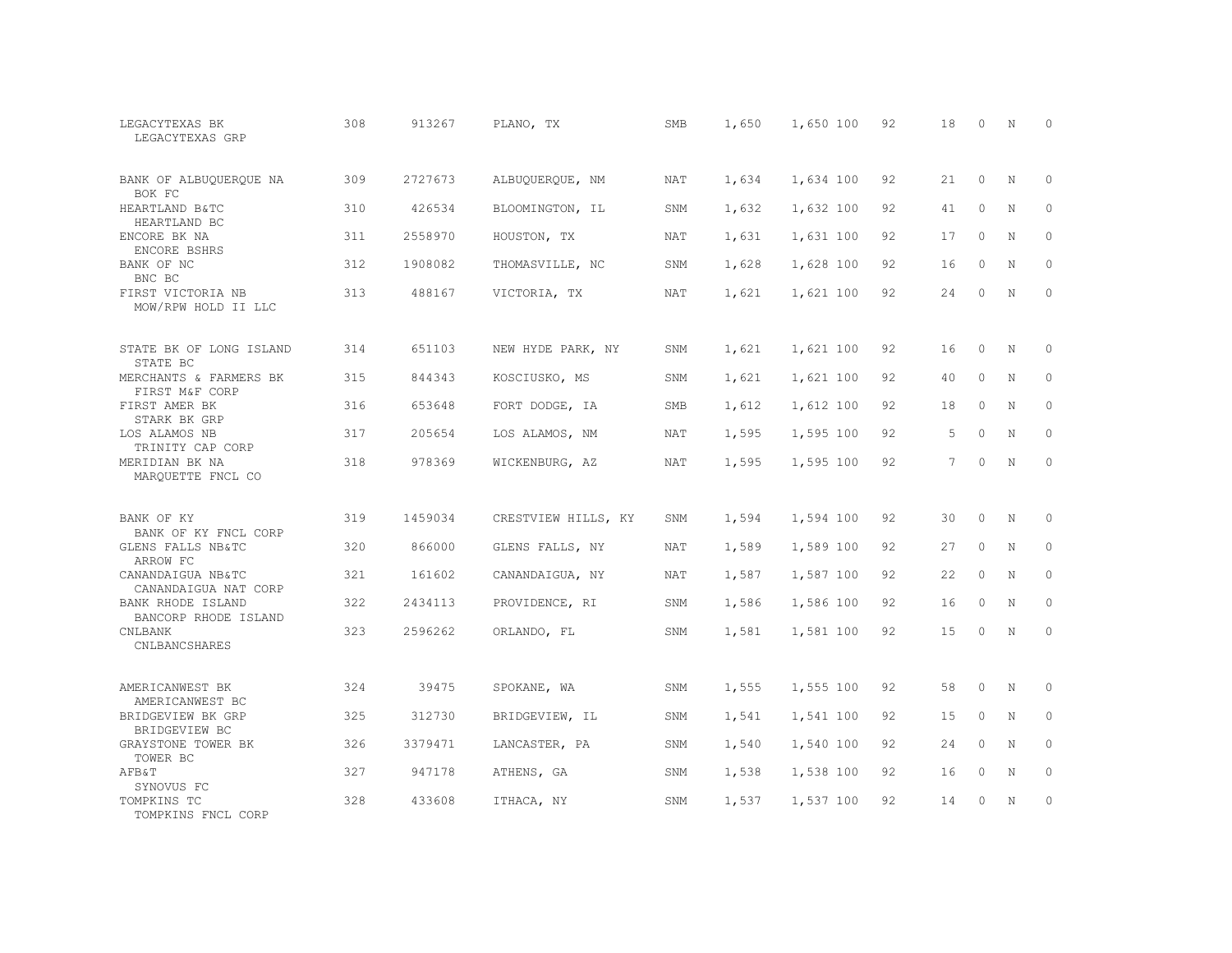| MIDWESTONE BK<br>MIDWESTONE FNCL GRP                | 329 | 836843  | IOWA CITY, IA        | SNM        | 1,534 | 1,534 100 | 92 | 30          | 0        | N | $\circ$      |
|-----------------------------------------------------|-----|---------|----------------------|------------|-------|-----------|----|-------------|----------|---|--------------|
| EXCHANGE BK<br>FRANK P DOYLE TR ARTICLE IX          | 330 | 507068  | SANTA ROSA, CA       | SNM        | 1,532 | 1,532 100 | 92 | 18          | $\circ$  | N | 0            |
| WHITAKER BK<br>WHITAKER BC                          | 331 | 1445943 | LEXINGTON, KY        | <b>SMB</b> | 1,531 | 1,531 100 | 92 | 40          | $\Omega$ | N | $\Omega$     |
| SUMMIT CMNTY BK<br>SUMMIT FNCL GROUP                | 332 | 2372774 | MOOREFIELD, WV       | SNM        | 1,529 | 1,529 100 | 92 | 14          | $\Omega$ | N | $\mathbf{0}$ |
| SERVISFIRST BK<br>SERVISFIRST BSHRS                 | 333 | 3348888 | BIRMINGHAM, AL       | SNM        | 1,527 | 1,527 100 | 93 | $7^{\circ}$ | $\circ$  | N | $\Omega$     |
| WILSON B&TC<br>WILSON BHC                           | 334 | 159636  | LEBANON, TN          | SNM        | 1,521 | 1,521 100 | 93 | 22          | $\circ$  | N | $\mathbf{0}$ |
| F&M B&TC<br>ONE RICH HILL MINING LLC                | 335 | 405959  | TULSA, OK            | SMB        | 1,516 | 1,516 100 | 93 | 10          | $\circ$  | N | 0            |
| LANDMARK BK NA<br>LANDRUM CO                        | 336 | 103255  | COLUMBIA, MO         | NAT        | 1,515 | 1,515 100 | 93 | 36          | $\Omega$ | N | $\Omega$     |
| PREMIERWEST BK<br>PREMIERWEST BC                    | 337 | 1457003 | MEDFORD, OR          | SNM        | 1,503 | 1,503 100 | 93 | 47          | $\circ$  | N | 0            |
| FIRST NB OF ST LOUIS<br>CENTRAL BANCOMPANY          | 338 | 506249  | CLAYTON, MO          | NAT        | 1,502 | 1,502 100 | 93 | 14          | $\Omega$ | N | $\mathbf{0}$ |
| PEAPACK GLADSTONE BK<br>PEAPACK GLADSTONE FNCL CORP | 339 | 236706  | GLADSTONE, NJ        | SMB        | 1,479 | 1,479 100 | 93 | 23          | $\circ$  | N | 0            |
| WELLS FARGO HSBC TRADE BK NA<br>WELLS FARGO & CO    | 340 | 2332808 | SAN FRANCISCO, CA    | <b>NAT</b> | 1,478 | 1,478 100 | 93 | $\circ$     | $\circ$  | N | $\Omega$     |
| BREMER BK NA<br>OTTO BREMER FOUNDATION              | 341 | 2516327 | FARGO, ND            | NAT        | 1,478 | 1,478 100 | 93 | 17          | $\circ$  | N | 0            |
| FIRST ST BK<br>COMMUNITY FIRST BSHRS                | 342 | 126254  | UNION CITY, TN       | SNM        | 1,468 | 1,468 100 | 93 | 28          | $\Omega$ | N | 0            |
| REPUBLIC BK OF CHICAGO<br>REPUBLIC BC CO            | 343 | 671334  | OAK BROOK, IL        | SNM        | 1,467 | 1,467 100 | 93 | 13          | $\Omega$ | N | $\mathbf{0}$ |
|                                                     |     |         |                      |            |       |           |    |             |          |   |              |
| KLEINBANK<br>KLEIN FNCL                             | 344 | 303550  | BIG LAKE, MN         | SNM        | 1,463 | 1,463 100 | 93 | 22          | $\circ$  | N | $\circ$      |
| LAFAYETTE AMBASSADOR BK<br>FULTON FNCL CORP         | 345 | 140018  | EASTON, PA           | <b>SMB</b> | 1,463 | 1,463 100 | 93 | 23          | $\Omega$ | N | $\Omega$     |
| COMMUNITY TR BK<br>COMMUNITY TR FC                  | 346 | 667757  | CHOUDRANT, LA        | SNM        | 1,440 | 1,440 100 | 93 | 22          | 0        | N | $\circ$      |
| FIRST CA BK<br>FIRST CA FNCL GRP                    | 347 | 994565  | WESTLAKE VILLAGE, CA | SNM        | 1,439 | 1,439 100 | 93 | 17          | $\circ$  | N | $\Omega$     |
| ALLIANCE BK NA<br>ALLIANCE FC                       | 348 | 814216  | SYRACUSE, NY         | NAT        | 1,438 | 1,438 100 | 93 | 27          | 0        | N | $\circ$      |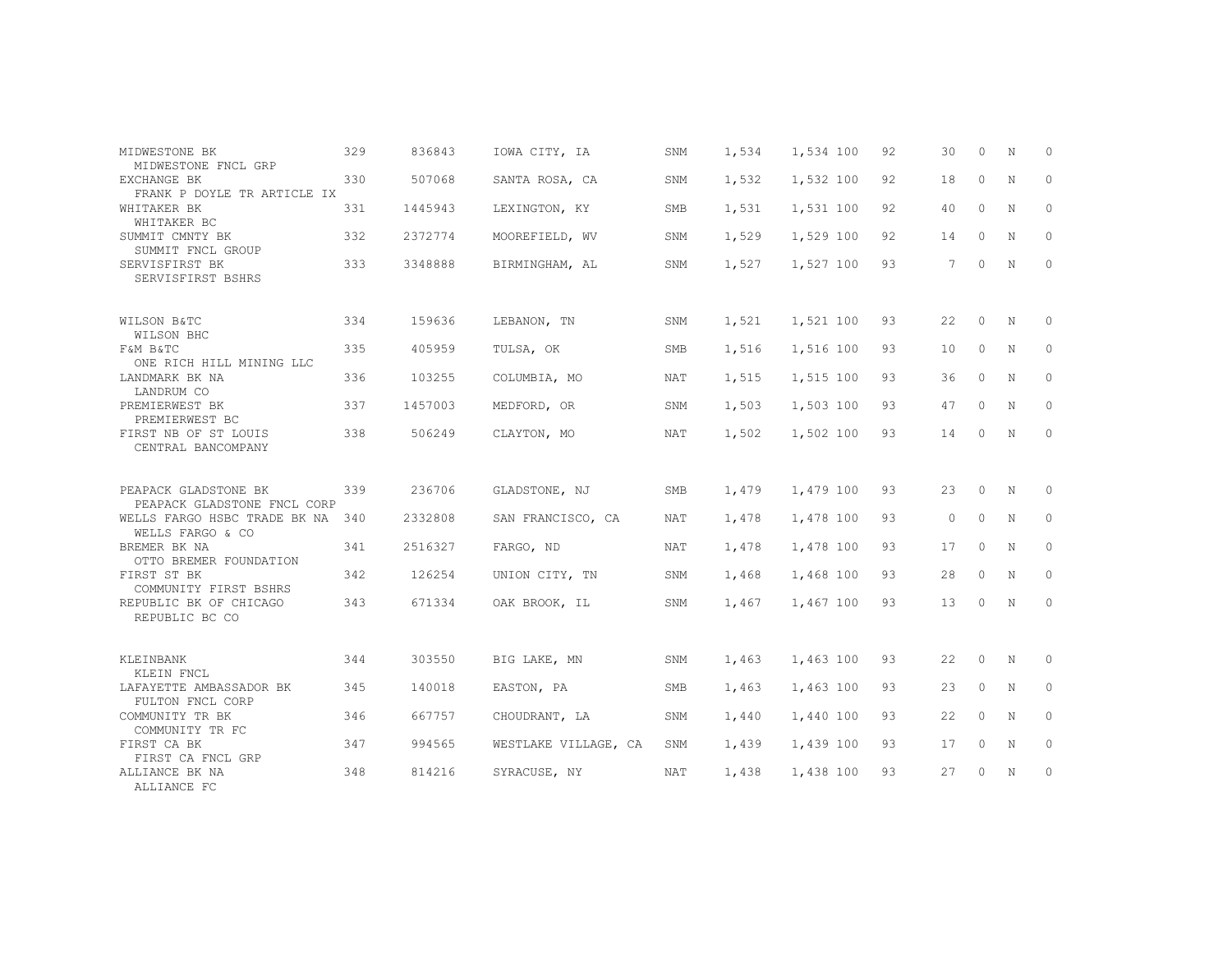| MERCHANTS BK<br>MERCHANTS BSHRS          | 349 | 166803  | BURLINGTON, VT    | SNM        | 1,422 | 1,422 100 | 93 | 36       | $\Omega$ | N           | $\Omega$ |
|------------------------------------------|-----|---------|-------------------|------------|-------|-----------|----|----------|----------|-------------|----------|
| HINSDALE B&TC<br>WINTRUST FC             | 350 | 2119773 | HINSDALE, IL      | <b>SMB</b> | 1,420 | 1,420 100 | 93 | 9        | $\Omega$ | $\mathbf N$ | $\Omega$ |
| METROPOLITAN NB<br>ROGERS BSHRS          | 351 | 874649  | LITTLE ROCK, AR   | NAT        | 1,412 | 1,412 100 | 93 | 49       | $\Omega$ | N           | $\Omega$ |
| FIRST MARINER BK<br>FIRST MARINER BC     | 352 | 309570  | BALTIMORE, MD     | SNM        | 1,408 | 1,408 100 | 93 | 24       | $\Omega$ | N           | $\Omega$ |
| EMPRISE BK<br>EMPRISE FC                 | 353 | 65858   | WICHITA, KS       | SNM        | 1,401 | 1,401 100 | 93 | 40       | $\Omega$ | N           | $\Omega$ |
| RCB BK<br>RCB HC                         | 354 | 945053  | CLAREMORE, OK     | SNM        | 1,396 | 1,396 100 | 93 | 19       | $\Omega$ | N           | $\Omega$ |
| BANK OF EDWARDSVILLE<br>BANC ED CORP     | 355 | 219343  | EDWARDSVILLE, IL  | SNM        | 1,388 | 1,388 100 | 93 | 19       | $\Omega$ | N           | $\Omega$ |
| RELIANCE BK<br>RELIANCE BSHRS            | 356 | 2769589 | DES PERES, MO     | SNM        | 1,386 | 1,386 100 | 93 | 22       | $\Omega$ | $\mathbf N$ | $\Omega$ |
| PREFERRED BK                             | 357 | 1918344 | LOS ANGELES, CA   | SNM        | 1,381 | 1,381 100 | 93 | 12       | $\Omega$ | N           | $\Omega$ |
| MONROE BK & TR<br>MBT FC                 | 358 | 364449  | MONROE, MI        | SNM        | 1,381 | 1,381 100 | 93 | 24       | $\Omega$ | $\mathbf N$ | $\Omega$ |
| FIRST NAT CMNTY BK<br>FIRST NAT CMNTY BC | 359 | 239613  | DUNMORE, PA       | NAT        | 1,375 | 1,375 100 | 93 | 2.0      | $\Omega$ | $_{\rm N}$  | $\Omega$ |
| TENNESSEE CMRC BK<br>TENNESSEE CMRC BC   | 360 | 2874634 | FRANKLIN, TN      | SNM        | 1,373 | 1,373 100 | 93 | $\Omega$ | $\circ$  | N           | $\Omega$ |
| ALLIANCE BK OF AZ<br>WESTERN ALLI BC     | 361 | 3138146 | PHOENIX, AZ       | SNM        | 1,370 | 1,370 100 | 93 | 9        | $\Omega$ | $\mathbf N$ | $\Omega$ |
| FSGBANK NA<br>FIRST SCTY GRP             | 362 | 2920737 | CHATTANOOGA, TN   | NAT        | 1,368 | 1,368 100 | 93 | 38       | $\Omega$ | N           | $\Omega$ |
| FIDELITY BK<br>FIDELITY BSHRS NC         | 363 | 584920  | FUQUAY-VARINA, NC | <b>SNM</b> | 1,367 | 1,367 100 | 93 | 66       | $\Omega$ | $\mathbf N$ | $\Omega$ |
| ENTERPRISE B&TC<br>ENTERPRISE BC         | 364 | 1356768 | LOWELL, MA        | SNM        | 1,365 | 1,365 100 | 93 | 1.5      | $\Omega$ | N           | $\Omega$ |
| PALMETTO BK<br>PALMETTO BSHRS            | 365 | 862824  | GREENVILLE, SC    | SNM        | 1,348 | 1,348 100 | 93 | 35       | $\circ$  | N           | $\circ$  |
| MILE HIGH BK<br>BIG SANDY HC             | 366 | 515353  | LONGMONT, CO      | SNM        | 1,342 | 1,342 100 | 93 | 20       | $\Omega$ | N           | $\Omega$ |
| SKYLANDS CMNTY BK<br>FULTON FNCL CORP    | 367 | 1484595 | HACKETTSTOWN, NJ  | SNM        | 1,341 | 1,341 100 | 93 | 26       | $\circ$  | $\mathbf N$ | $\Omega$ |
| GLACIER BK<br>GLACIER BC                 | 368 | 2634191 | KALISPELL, MT     | <b>SMB</b> | 1,341 | 1,341 100 | 93 | 14       | $\Omega$ | $\mathbb N$ | $\Omega$ |
| CENTRA BK<br>CENTRA FNCL HOLD            | 369 | 2856500 | MORGANTOWN, WV    | SNM        | 1,337 | 1,337 100 | 93 | 14       | $\Omega$ | $\mathbb N$ | $\Omega$ |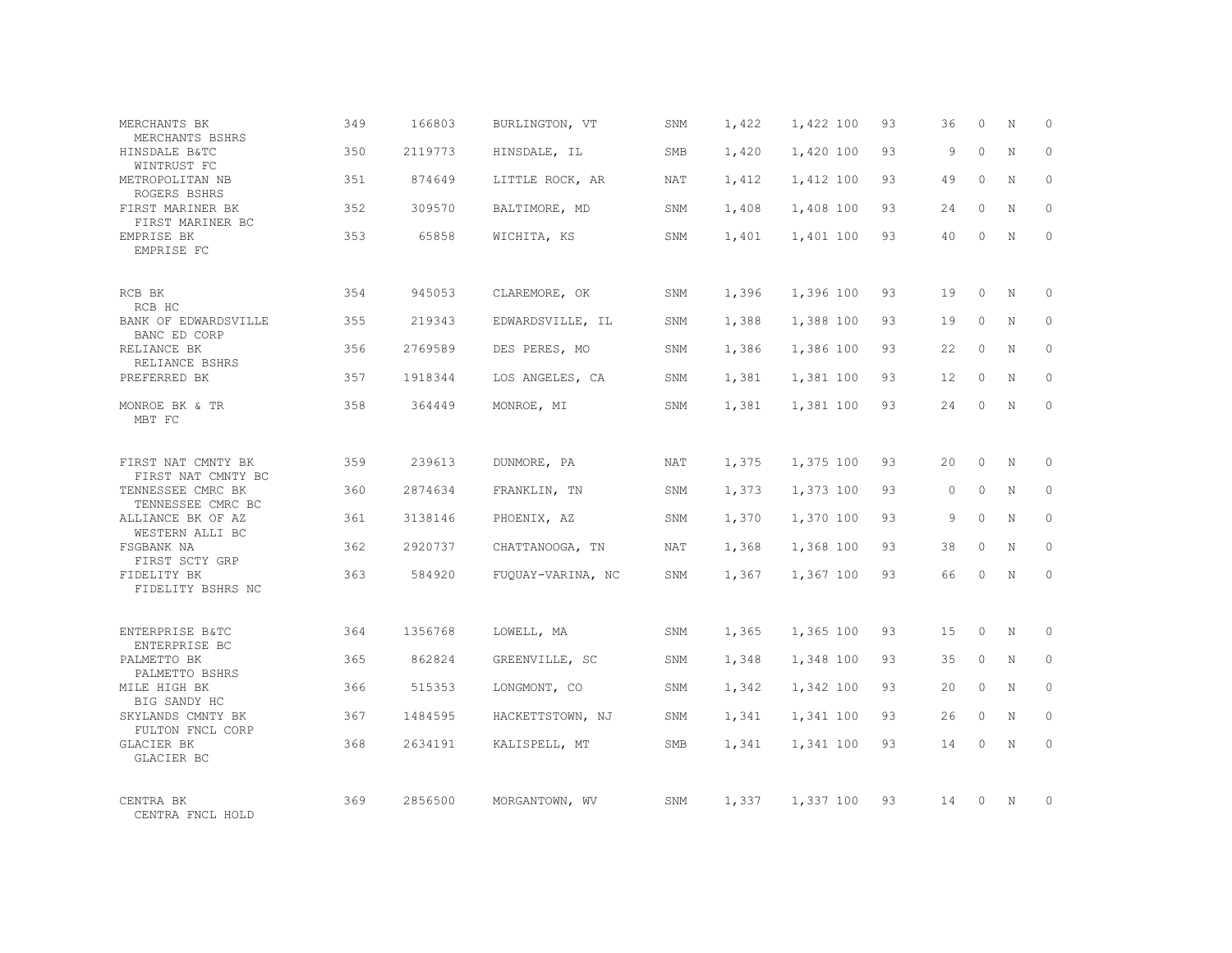| HAPPY ST BK<br>HAPPY BSHRS                         | 370 | 466857  | HAPPY, TX            | SNM | 1,336 | 1,336 100 | 93 | 21 | $\Omega$ | N           | $\Omega$    |
|----------------------------------------------------|-----|---------|----------------------|-----|-------|-----------|----|----|----------|-------------|-------------|
| NORTH SHORE CMNTY B&TC<br>WINTRUST FC              | 371 | 2239288 | WILMETTE, IL         | SMB | 1,335 | 1,335 100 | 93 | 7  | $\Omega$ | $\mathbf N$ | $\Omega$    |
| SYNOVUS BK<br>SYNOVUS FC                           | 372 | 2458119 | SAINT PETERSBURG, FL | SNM | 1,334 | 1,334 100 | 93 | 25 | $\circ$  | N           | $\circ$     |
| HERITAGE BK OF CMRC<br>HERITAGE CMRC CORP          | 373 | 2209553 | SAN JOSE, CA         | SMB | 1,334 | 1,334 100 | 93 | 9  | $\Omega$ | $_{\rm N}$  | $\Omega$    |
| GEORGIA B&TC OF AUGUSTA<br>SOUTHEASTERN BK FC      | 374 | 1402610 | AUGUSTA, GA          | SNM | 1,326 | 1,326 100 | 93 | 9  | $\Omega$ | N           | $\circ$     |
| VIST BK<br>VIST FNCL CORP                          | 375 | 678717  | WYOMISSING, PA       | SNM | 1,318 | 1,318 100 | 93 | 19 | $\Omega$ | N           | $\Omega$    |
| BANK OF CHOICE<br>BANK OF CHOICE HC                | 376 | 875954  | GREELEY, CO          | SNM | 1,317 | 1,317 100 | 93 | 16 | $\circ$  | N           | $\circ$     |
| PATRIOT BK<br>PATRIOT BSHRS                        | 377 | 78858   | HOUSTON, TX          | SNM | 1,316 | 1,316 100 | 93 | 9  | $\Omega$ | N           | $\Omega$    |
| ORRSTOWN BK<br>ORRSTOWN FNCL SVC                   | 378 | 342410  | SHIPPENSBURG, PA     | SMB | 1,314 | 1,314 100 | 93 | 21 | 0        | N           | $\circ$     |
| PARAGON CMRL BK<br>PARAGON CMRL CORP               | 379 | 2806626 | RALEIGH, NC          | SNM | 1,313 | 1,313 100 | 93 | 2  | $\circ$  | N           | $\circ$     |
| BANK OF THE SIERRA<br>SIERRA BC                    | 380 | 662369  | PORTERVILLE, CA      | SNM | 1,312 | 1,312 100 | 93 | 24 | $\Omega$ | N           | $\Omega$    |
| CB&S BK<br>CBS BANC CORP                           | 381 | 594433  | RUSSELLVILLE, AL     | SNM | 1,307 | 1,307 100 | 93 | 44 | $\Omega$ | N           | $\Omega$    |
| FIRST NA<br>FIRST BC                               | 382 | 439404  | DAMARISCOTTA, ME     | NAT | 1,304 | 1,304 100 | 93 | 14 | $\circ$  | N           | $\circ$     |
| COMMUNITYBANK TX NA<br>HILLISTER ENT II            | 383 | 774262  | BEAUMONT, TX         | NAT | 1,301 | 1,301 100 | 93 | 24 | $\Omega$ | N           | $\Omega$    |
| CITIZENS & NORTHERN BK<br>CITIZENS & NORTHERN CORP | 384 | 895710  | WELLSBORO, PA        | SNM | 1,298 | 1,298 100 | 93 | 23 | $\circ$  | N           | $\mathbf 0$ |
| COLONY BK<br>COLONY BC                             | 385 | 491934  | FITZGERALD, GA       | SNM | 1,298 | 1,298 100 | 93 | 28 | $\circ$  | N           | $\circ$     |
| HORIZON BK NA<br>HORIZON BC                        | 386 | 130541  | MICHIGAN CITY, IN    | NAT | 1,298 | 1,298 100 | 93 | 16 | $\circ$  | N           | $\circ$     |
| FIRST NB OF CHESTER CTY<br>FIRST CHESTER CTY CORP  | 387 | 23812   | WEST CHESTER, PA     | NAT | 1,294 | 1,294 100 | 93 | 24 | $\Omega$ | N           | $\Omega$    |
| COLORADO ST B&TC NA<br>BOK FC                      | 388 | 658559  | DENVER, CO           | NAT | 1,288 | 1,288 100 | 93 | 14 | $\circ$  | N           | $\circ$     |
| STEARNS BK NA                                      | 389 | 141556  | SAINT CLOUD, MN      | NAT | 1,285 | 1,285 100 | 93 | 8  | 0        | N           | $\circ$     |
| STEARNS FNCL SVC ESOP<br>CENTRUE BK<br>CENTRUE FC  | 390 | 457547  | STREATOR, IL         | SMB | 1,283 | 1,283 100 | 93 | 26 | 0        | N           | $\circ$     |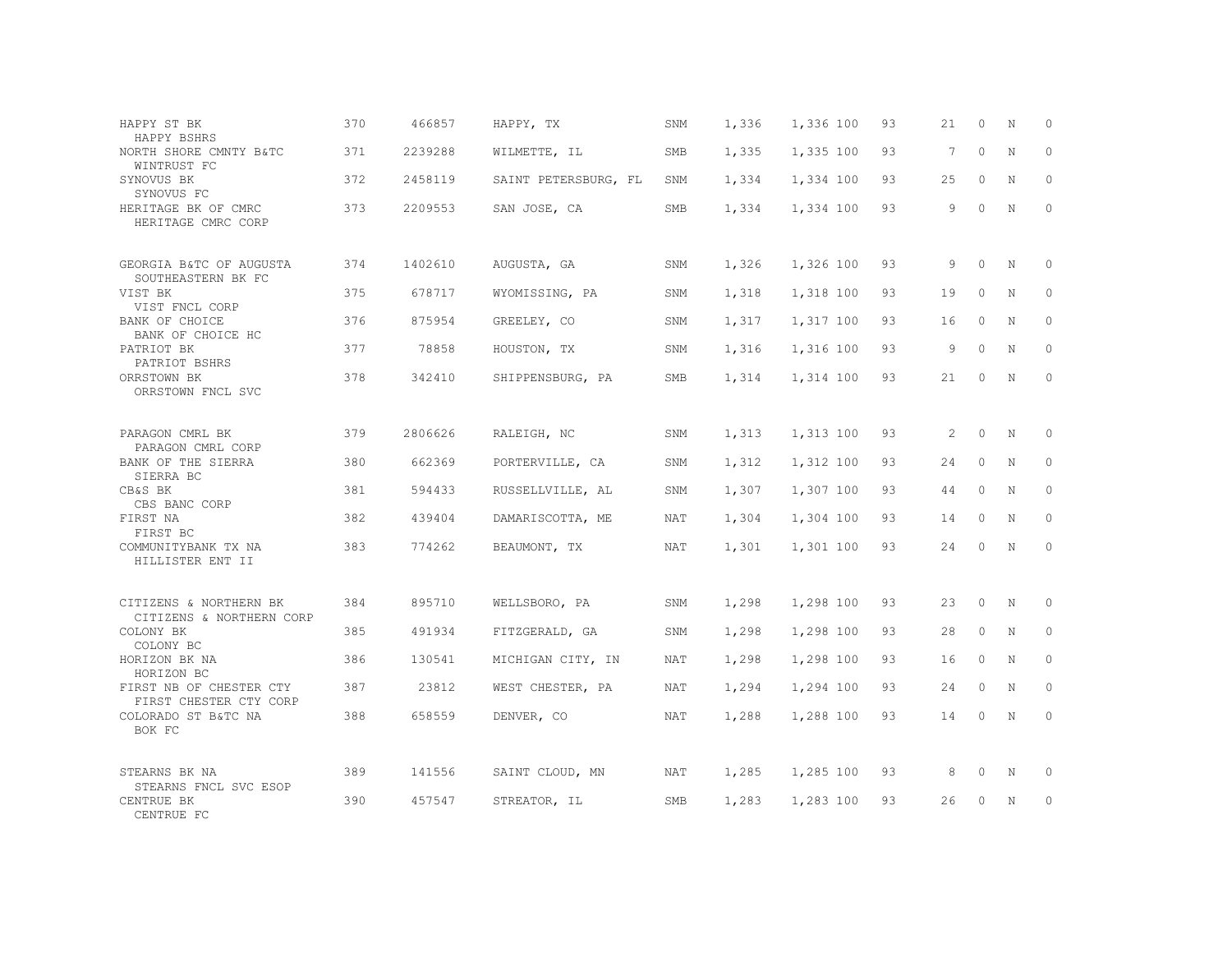| INWOOD NB<br>INWOOD BSHRS                                    | 391 | 913753  | DALLAS, TX         | NAT | 1,281 | 1,281 100 | 93 | 14           | $\circ$      | N           | 0            |
|--------------------------------------------------------------|-----|---------|--------------------|-----|-------|-----------|----|--------------|--------------|-------------|--------------|
| FIRST BK HIGHLAND PARK<br>BANK HIGHLAND PARK FC              | 392 | 804338  | HIGHLAND PARK, IL  | SNM | 1,281 | 1,281 100 | 93 | 1            | $\circ$      | N           | $\mathbf 0$  |
| SOUTHERN B&TC<br>SOUTHERN BSHRS NC                           | 393 | 717924  | MOUNT OLIVE, NC    | SNM | 1,280 | 1,280 100 | 93 | 55           | $\Omega$     | $\mathbf N$ | $\circ$      |
| NATIONAL BK INDIANAPOLIS<br>NATIONAL BK INDIANAPOLIS CORP    | 394 | 2132941 | INDIANAPOLIS, IN   | NAT | 1,275 | 1,275 100 | 93 | 11           | <sup>1</sup> | N           | $\Omega$     |
| SPIRITBANK<br>SPIRIT BC                                      | 395 | 142955  | TULSA, OK          | SNM | 1,271 | 1,271 100 | 93 | 15           | $\circ$      | $\mathbf N$ | $\circ$      |
| NATIONAL EXCHANGE B&T<br>NEB CORP                            | 396 | 722544  | FOND DU LAC, WI    | NAT | 1,267 | 1,267 100 | 93 | 29           | $\circ$      | N           | $\mathbf{0}$ |
| NATIONAL REPUBLIC BK CHICAGO<br>NRBC HC                      | 397 | 215130  | CHICAGO, IL        | NAT | 1,264 | 1,264 100 | 93 | 1            | $\circ$      | N           | $\mathbf{0}$ |
| ANCHOR BK NA<br>ANCHOR BC                                    | 398 | 900454  | SAINT PAUL, MN     | NAT | 1,259 | 1,259 100 | 93 | 23           | 0            | N           | $\mathbf{0}$ |
| FIRST NIAGARA CMRL BK                                        | 399 | 2905163 | LOCKPORT, NY       | SNM | 1,257 | 1,257 100 | 93 | 1            | $\circ$      | N           | $\mathbf{0}$ |
| FIRST FSB<br>FIRST FNCL SERVICE CORP                         | 400 | 368175  | ELIZABETHTOWN, KY  | SNM | 1,252 | 1,252 100 | 93 | 21           | $\circ$      | $\mathbf N$ | $\circ$      |
| PARK AVE BK<br>PAB BSHRS                                     | 401 | 104038  | VALDOSTA, GA       | SMB | 1,250 | 1,250 100 | 93 | 17           | $\Omega$     | N           | $\circ$      |
| PREMIER BK<br>PREMIER BSHRS                                  | 402 | 2302379 | JEFFERSON CITY, MO | SNM | 1,248 | 1,248 100 | 93 | 12           | $\circ$      | N           | $\circ$      |
| MOUNTAIN W BK<br>GLACIER BC                                  | 403 | 2114282 | COEUR D'ALENE, ID  | SNM | 1,248 | 1,248 100 | 93 | 23           | $\circ$      | N           | $\mathbf{0}$ |
| GERMAN AMERICAN BC                                           | 404 | 37640   | JASPER, IN         | SNM | 1,247 | 1,247 100 | 93 | 27           | $\circ$      | N           | 0            |
| GERMAN AMERICAN BANCORP<br>BANK OF THE COMMONWEALTH          | 405 | 821120  | NORFOLK, VA        | SMB | 1,245 | 1,245 100 | 93 | 20           | $\circ$      | N           | $\circ$      |
| COMMONWEALTH BSHRS<br>COREFIRST B&TC<br>COMMERCE B&T HC ESOP | 406 | 361055  | TOPEKA, KS         | SNM | 1,242 | 1,242 100 | 93 | 39           | $\circ$      | N           | $\circ$      |
| HAWTHORN BK<br>HAWTHORN BSHRS                                | 407 | 508346  | JEFFERSON CITY, MO | SNM | 1,241 | 1,241 100 | 93 | 23           | $\Omega$     | N           | $\Omega$     |
| BANAMEX USA<br>CITIGROUP                                     | 408 | 750864  | CENTURY CITY, CA   | SNM | 1,239 | 1,130 91  | 93 | $\mathbf{1}$ | $\Omega$     | Y           | $\Omega$     |
| INTERAUDI BK                                                 | 409 | 538802  | NEW YORK, NY       | SNM | 1,232 | 1,232 100 | 93 | $\mathbf{1}$ | 0            | Y           | $\circ$      |
| ESSEX BK                                                     | 410 | 781028  | TAPPAHANNOCK, VA   | SMB | 1,221 | 1,221 100 | 93 | 24           | 0            | N           | $\mathbf{0}$ |
| COMMUNITY BKR TR CORP<br>CNB BK<br>CNB FNCL CORP             | 411 | 399517  | CLEARFIELD, PA     | SNM | 1,221 | 1,221 100 | 93 | 26           | $\Omega$     | N           | $\circ$      |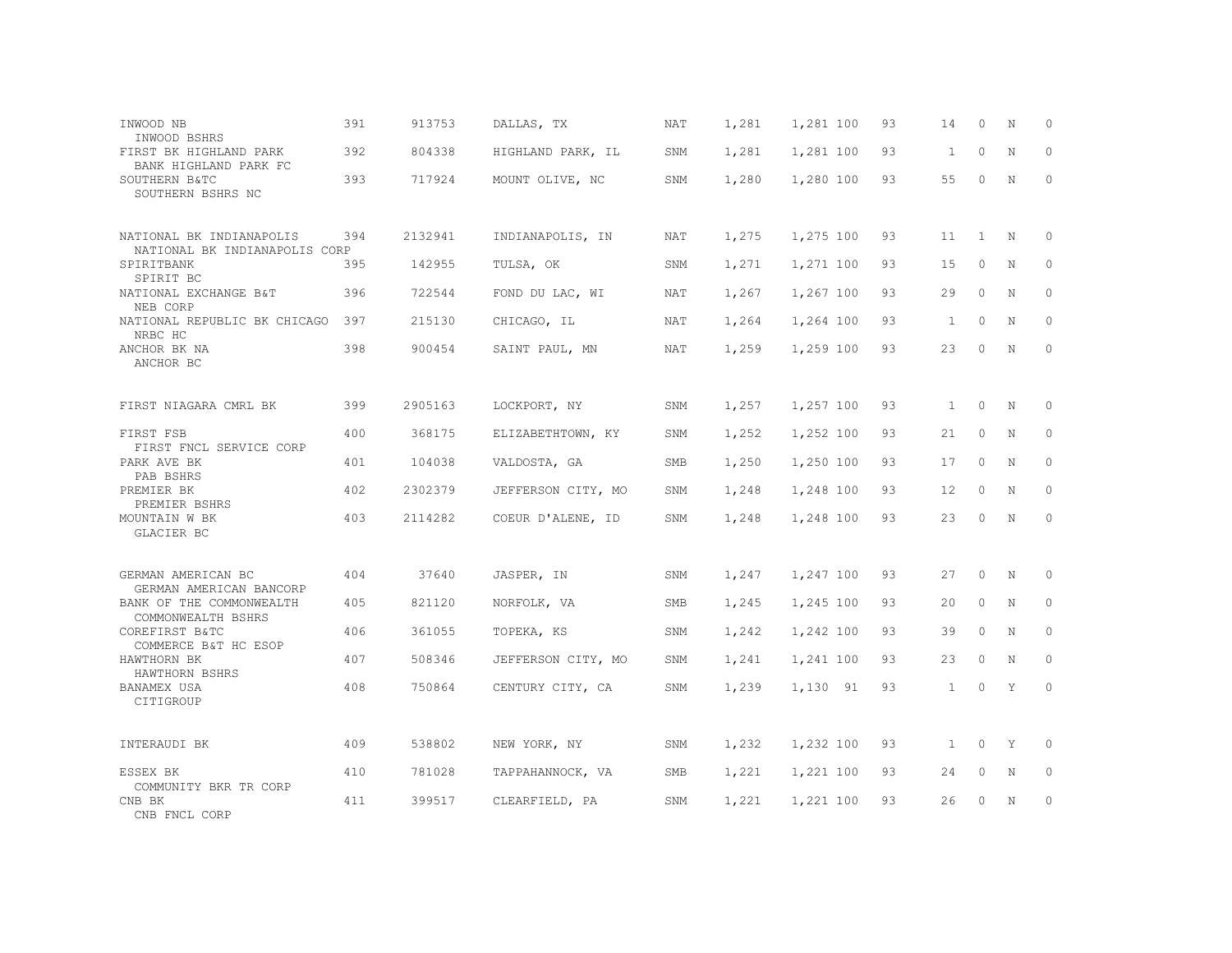| BOONE COUNTY NB OF COLUMBIA<br>CENTRAL BANCOMPANY  | 412 | 299046  | COLUMBIA, MO      | NAT | 1,220 | 1,220 100 | 93 | 16 | $\Omega$ | N           | $\circ$      |
|----------------------------------------------------|-----|---------|-------------------|-----|-------|-----------|----|----|----------|-------------|--------------|
| COMMERCE B&TC<br>COMMERCE BSHRS CORP               | 413 | 824000  | WORCESTER, MA     | SNM | 1,214 | 1,214 100 | 93 | 11 | $\Omega$ | N           | $\mathbf{0}$ |
| BRAND BKG CO<br>BRAND GRP HOLD                     | 414 | 701736  | LAWRENCEVILLE, GA | SMB | 1,208 | 1,208 100 | 93 | 6  | $\circ$  | N           | $\circ$      |
| MICHIGAN COMMERCE BK<br>CAPITOL BC                 | 415 | 1478222 | ANN ARBOR, MI     | SNM | 1,207 | 1,207 100 | 93 | 10 | $\Omega$ | N           | $\circ$      |
| BRYN MAWR TC<br>BRYN MAWR BK CORP                  | 416 | 765019  | BRYN MAWR, PA     | SMB | 1,205 | 1,205 100 | 93 | 18 | $\circ$  | N           | $\circ$      |
| PACIFIC MERC BK<br>PACIFIC MERC BC                 | 417 | 2717012 | COSTA MESA, CA    | SMB | 1,201 | 1,201 100 | 94 | 8  | $\Omega$ | N           | $\circ$      |
| CITIZENS FIRST NB<br>PRINCETON NAT BC              | 418 | 669443  | PRINCETON, IL     | NAT | 1,200 | 1,200 100 | 94 | 19 | $\circ$  | N           | $\circ$      |
| TEXAS B&TC<br>OVERTON FC                           | 419 | 949154  | LONGVIEW, TX      | SNM | 1,200 | 1,200 100 | 94 | 11 | $\circ$  | N           | 0            |
| NATIONAL BK<br>NATIONAL BSHRS                      | 420 | 2949710 | MOLINE, IL        | NAT | 1,198 | 1,198 100 | 94 | 23 | $\circ$  | N           | $\circ$      |
| CITIZENS NB OF MERIDIAN<br>CITIZENS NAT BANC CORP  | 421 | 69333   | MERIDIAN, MS      | NAT | 1,197 | 1,197 100 | 94 | 25 | $\circ$  | $\mathbb N$ | $\circ$      |
| TORREY PINES BK<br>WESTERN ALLI BC                 | 422 | 3179082 | SAN DIEGO, CA     | SNM | 1,194 | 1,194 100 | 94 | 6  | $\Omega$ | N           | $\circ$      |
| PACIFIC CONTINENTAL BK<br>PACIFIC CONTINENTAL CORP | 423 | 693662  | EUGENE, OR        | SNM | 1,190 | 1,190 100 | 94 | 13 | $\Omega$ | N           | $\Omega$     |
| UNION CTR NB<br>CENTER BC                          | 424 | 29104   | UNION, NJ         | NAT | 1,187 | 1,187 100 | 94 | 10 | $\circ$  | N           | $\circ$      |
| COPPERMARK BK<br>COPPERMARK BSHRS                  | 425 | 36054   | OKLAHOMA CITY, OK | SNM | 1,175 | 1,175 100 | 94 | 11 | $\circ$  | N           | 0            |
| <b>BANK OF MARIN</b><br>BANK OF MARIN BC           | 426 | 1436204 | CORTE MADERA, CA  | SNM | 1,169 | 1,169 100 | 94 | 13 | $\circ$  | N           | $\circ$      |
| EXTRACO BKS NA<br>EXTRACO CORP                     | 427 | 537560  | TEMPLE, TX        | NAT | 1,167 | 1,167 100 | 94 | 15 | $\circ$  | $\mathbb N$ | $\mathbf{0}$ |
| DUBUQUE B&TC<br>HEARTLAND FNCL USA                 | 428 | 642549  | DUBUQUE, IA       | SNM | 1,160 | 1,160 100 | 94 | 8  | $\circ$  | N           | $\circ$      |
| LORAIN NB<br>LNB BC                                | 429 | 39420   | LORAIN, OH        | NAT | 1,158 | 1,158 100 | 94 | 19 | 0        | N           | 0            |
| INLAND B&TC<br>INLAND BC                           | 430 | 189745  | OAK BROOK, IL     | SNM | 1,156 | 1,156 100 | 94 | 10 | $\circ$  | N           | $\mathbf{0}$ |
| SQUARE 1 BK<br>SOUARE 1 FNCL INC                   | 431 | 3345449 | DURHAM, NC        | SNM | 1,152 | 1,152 100 | 94 | 0  | 0        | N           | 0            |
| CITIZENS FIRST BK<br>VILLAGES BC                   | 432 | 1867983 | THE VILLAGES, FL  | SNM | 1,151 | 1,151 100 | 94 | 8  | $\Omega$ | N           | $\circ$      |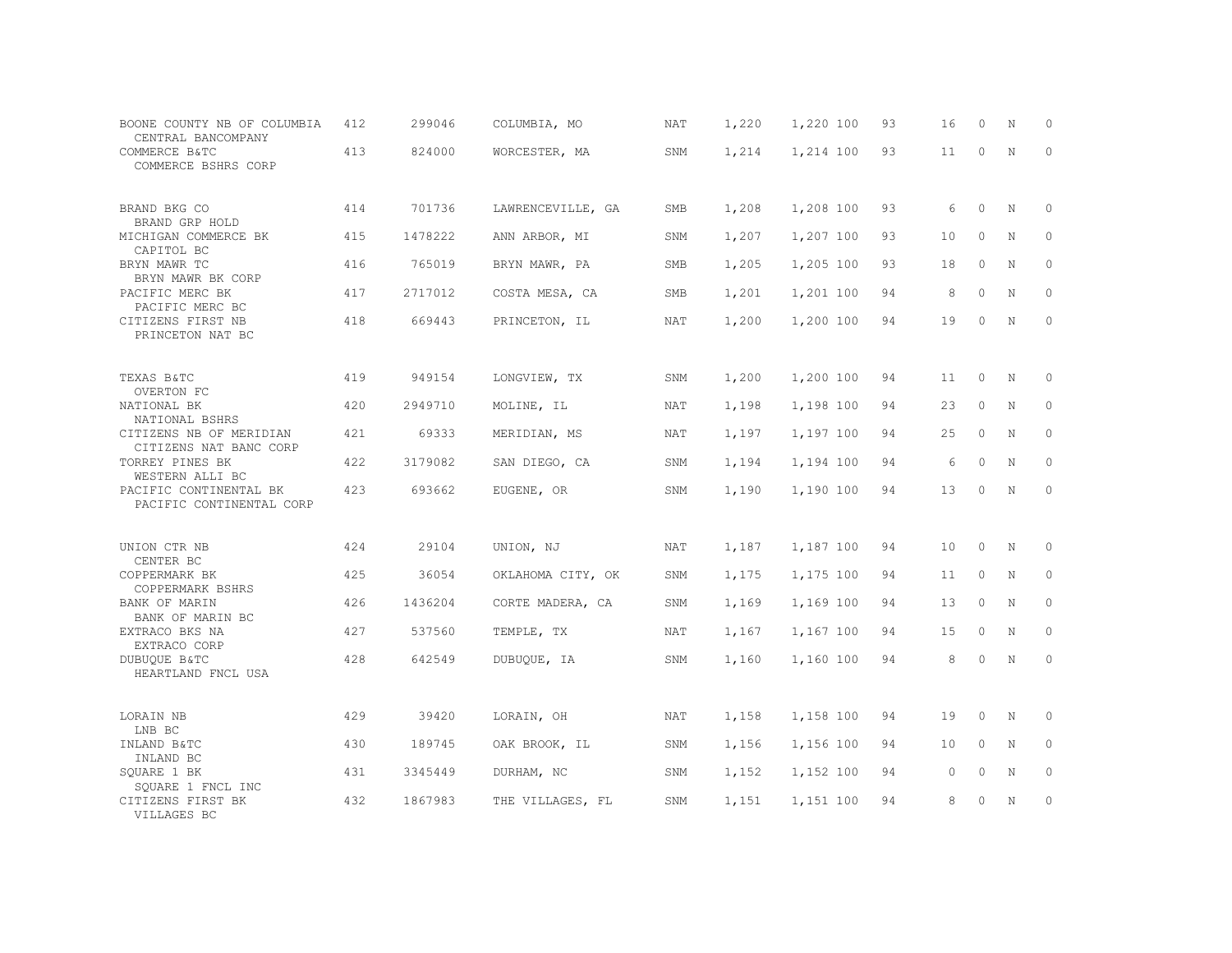| FIRST B&TC<br>FIRST BC                     | 433 | 223322  | LEBANON, VA        | SMB        | 1,142 | 1,142 100 | 94 | 19                | $\circ$  | N           | $\Omega$    |
|--------------------------------------------|-----|---------|--------------------|------------|-------|-----------|----|-------------------|----------|-------------|-------------|
| FIRST CHICAGO B&T<br>LEGIONS IV ADVIS CORP | 434 | 686271  | CHICAGO, IL        | <b>SMB</b> | 1,140 | 1,140 100 | 94 | 21                | $\Omega$ | N           | $\Omega$    |
| FIRST CHICAGO B&T<br>RUH CAP LLC           | 434 | 686271  | CHICAGO, IL        | <b>SMB</b> |       |           |    |                   |          |             |             |
| FIRST CHICAGO B&T<br>EGGEMEYER CAP LLC     | 434 | 686271  | CHICAGO, IL        | <b>SMB</b> |       |           |    |                   |          |             |             |
| METROBANK NA<br>METROCORP BSHRS            | 435 | 189352  | HOUSTON, TX        | NAT        | 1,139 | 1,139 100 | 94 | 13                | 0        | N           | 0           |
| SUMMIT BK<br>SUMMIT BANCORP                | 436 | 2505787 | ARKADELPHIA, AR    | SNM        | 1,134 | 1,134 100 | 94 | 19                | $\circ$  | N           | $\circ$     |
| ROYAL BK AMERICA<br>ROYAL BSHRS OF PA      | 437 | 471217  | NARBERTH, PA       | SNM        | 1,132 | 1,132 100 | 94 | 15                | $\circ$  | N           | 0           |
| ALERUS FNCL NA<br>ALERUS FC                | 438 | 933256  | GRAND FORKS, ND    | NAT        | 1,124 | 1,124 100 | 94 | 13                | $\circ$  | N           | $\circ$     |
| FIRST PREMIER BK<br>UNITED NAT CORP        | 439 | 374653  | SIOUX FALLS, SD    | SMB        | 1,123 | 1,123 100 | 94 | 16                | $\circ$  | N           | 0           |
| FIRST FNCL BK NA<br>FIRST FNCL BSHRS       | 440 | 470050  | ABILENE, TX        | NAT        | 1,122 | 1,122 100 | 94 | 13                | $\circ$  | $\mathbf N$ | $\mathbf 0$ |
| WOORI AMER BK                              | 441 | 384018  | NEW YORK, NY       | SNM        | 1,122 | 1,122 100 | 94 | $12 \overline{ }$ | $\Omega$ |             | N 100       |
| STIFEL B&T<br>STIFEL FNCL CORP             | 442 | 3076248 | SAINT LOUIS, MO    | SNM        | 1,118 | 1,118 100 | 94 | $\mathbf{1}$      | $\circ$  | N           | $\mathbf 0$ |
| PREMIER AMER BK NA<br>BOND ST MGMT LLC     | 443 | 4041421 | MIAMI, FL          | NAT        | 1,113 | 1,113 100 | 94 | 14                | $\circ$  | N           | $\mathbb O$ |
| AMERICAN BK OF TX<br>NORTH AMER BSHRS      | 444 | 627658  | SHERMAN, TX        | SNM        | 1,112 | 1,112 100 | 94 | 17                | $\circ$  | N           | $\circ$     |
| FORCHT BK NA<br>FORCHT BC INC              | 445 | 3141726 | LEXINGTON, KY      | NAT        | 1,109 | 1,109 100 | 94 | 34                | $\circ$  | N           | $\Omega$    |
| CITIZENS B&TC<br>YOUNG CORP                | 446 | 381343  | CHILLICOTHE, MO    | SNM        | 1,107 | 1,107 100 | 94 | 25                | $\circ$  | N           | $\circ$     |
| MERCHANTS BK NA<br>MERCHANTS FNCL GROUP    | 447 | 779351  | WINONA, MN         | NAT        | 1,105 | 1,105 100 | 94 | 18                | $\circ$  | N           | 0           |
| CITIZENS BKG CO<br>FIRST CITIZENS BC       | 448 | 542528  | SANDUSKY, OH       | SMB        | 1,102 | 1,102 100 | 94 | 27                | $\circ$  | N           | $\circ$     |
| <b>EVB</b><br>EASTERN VA BSHRS             | 449 | 790721  | TAPPAHANNOCK, VA   | <b>SMB</b> | 1,101 | 1,101 100 | 94 | 26                | $\Omega$ | N           | $\circ$     |
| TRI CITY NB<br>TRI CITY BSHRS CORP         | 450 | 242444  | OAK CREEK, WI      | NAT        | 1,101 | 1,101 100 | 94 | 42                | $\circ$  | N           | 0           |
| ISABELLA BK<br>ISABELLA BC                 | 451 | 74140   | MOUNT PLEASANT, MI | SMB        | 1,100 | 1,100 100 | 94 | 23                | $\Omega$ | N           | $\circ$     |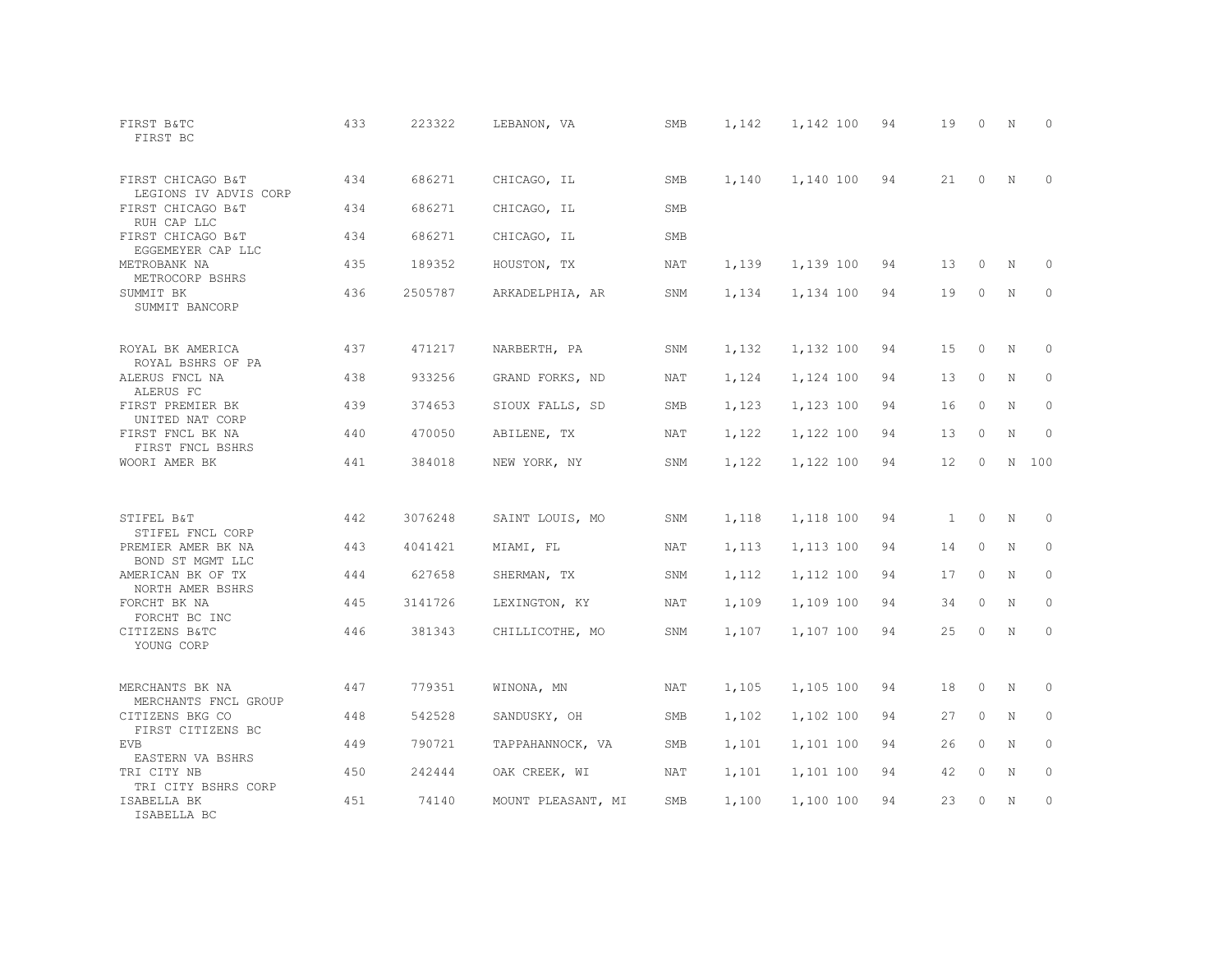| FIRST ST CMNTY BK                                            | 452 | 707354  | FARMINGTON, MO    | SNM        | 1,098 | 1,098 100 | 94 | 29          | $\Omega$ | N           | $\Omega$     |
|--------------------------------------------------------------|-----|---------|-------------------|------------|-------|-----------|----|-------------|----------|-------------|--------------|
| FIRST ST BSHRS<br>FIRST NB IN SIOUX FALLS<br>MINNEHAHA BSHRS | 453 | 326858  | SIOUX FALLS, SD   | <b>NAT</b> | 1,098 | 1,098 100 | 94 | 18          | $\circ$  | N           | $\circ$      |
| PEOPLES BK<br>PEOPLES BC                                     | 454 | 455972  | LYNDEN, WA        | SNM        | 1,097 | 1,097 100 | 94 | 23          | $\Omega$ | N           | $\Omega$     |
| NORTH DALLAS B&TC                                            | 455 | 490450  | DALLAS, TX        | SNM        | 1,094 | 1,094 100 | 94 | 5           | $\Omega$ | N           | $\mathbf{0}$ |
| MIDWEST BANKCENTRE<br>STUPP BROS                             | 456 | 657459  | LEMAY, MO         | <b>SMB</b> | 1,092 | 1,092 100 | 94 | 11          | $\circ$  | N           | $\circ$      |
| FIRST MID-IL B&T NA<br>FIRST MID-IL BSHRS                    | 457 | 762447  | MATTOON, IL       | <b>NAT</b> | 1,083 | 1,083 100 | 94 | 26          | $\Omega$ | N           | $\Omega$     |
| BANTERRA BK<br><b>BANTERRA CORP</b>                          | 458 | 502849  | MARION, IL        | SNM        | 1,082 | 1,082 100 | 94 | 27          | $\circ$  | N           | $\circ$      |
| FIRST FIDELITY BK NA<br>FIRST FIDELITY BC                    | 459 | 106359  | OKLAHOMA CITY, OK | <b>NAT</b> | 1,082 | 1,082 100 | 94 | 25          | $\Omega$ | N           | $\Omega$     |
| PANHANDLE ST BK<br>INTERMOUNTAIN CMNTY BC                    | 460 | 257868  | SANDPOINT, ID     | SNM        | 1,073 | 1,073 100 | 94 | 18          | $\circ$  | N           | $\circ$      |
| FIRST NB OF SHELBY                                           | 461 | 86527   | SHELBY, NC        | NAT        | 1,072 | 1,072 100 | 94 | 14          | $\circ$  | N           | $\circ$      |
| FIRST NB OF FORT SMITH                                       | 462 | 397540  | FORT SMITH, AR    | NAT        | 1,068 | 1,068 100 | 94 | 15          | $\Omega$ | N           | $\Omega$     |
| FIRST BK CORP                                                |     |         |                   |            |       |           |    |             |          |             |              |
| LAKESIDE BK<br>LAKESIDE BC                                   | 463 | 201834  | CHICAGO, IL       | SNM        | 1,068 | 1,068 100 | 94 | 5           | $\circ$  | N           | $\circ$      |
| GLENVIEW ST BK<br>CUMMINS-AMER CORP                          | 464 | 750239  | GLENVIEW, IL      | SNM        | 1,062 | 1,062 100 | 94 | $7^{\circ}$ | $\Omega$ | N           | $\circ$      |
| FIRST NBC BK<br>FIRST NBC BHC                                | 465 | 3445769 | NEW ORLEANS, LA   | SNM        | 1,060 | 1,060 100 | 94 | 7           | $\Omega$ | $\mathbf N$ | $\circ$      |
| BROADWAY BK<br>BROADWAY BC                                   | 466 | 268734  | CHICAGO, IL       | SNM        | 1,059 | 1,059 100 | 94 | 3           | $\Omega$ | N           | $\mathbf{0}$ |
|                                                              |     |         |                   |            |       |           |    |             |          |             |              |
| CASHMERE VALLEY BK<br>CASHMERE VALLEY FC                     | 467 | 574976  | CASHMERE, WA      | SNM        | 1,058 | 1,058 100 | 94 | 8           | $\circ$  | N           | 0            |
| AUSTIN BK TX NA<br>JANE AUSTIN CHAPMAN LP                    | 468 | 548351  | JACKSONVILLE, TX  | NAT        | 1,056 | 1,056 100 | 94 | 52          | $\Omega$ | N           | $\circ$      |
| AUSTIN BK TX NA<br>JSA FAM LP                                | 468 | 548351  | JACKSONVILLE, TX  | <b>NAT</b> |       |           |    |             |          |             |              |
| BAR HARBOR BK & TR CO<br>BAR HARBOR BSHRS                    | 469 | 522605  | BAR HARBOR, ME    | SNM        | 1,055 | 1,055 100 | 94 | 11          | $\circ$  | N           | 0            |
| PEOPLES BK<br>PEOPLES BC OF NC                               | 470 | 220527  | NEWTON, NC        | SNM        | 1,055 | 1,055 100 | 94 | 22          | $\circ$  | N           | 0            |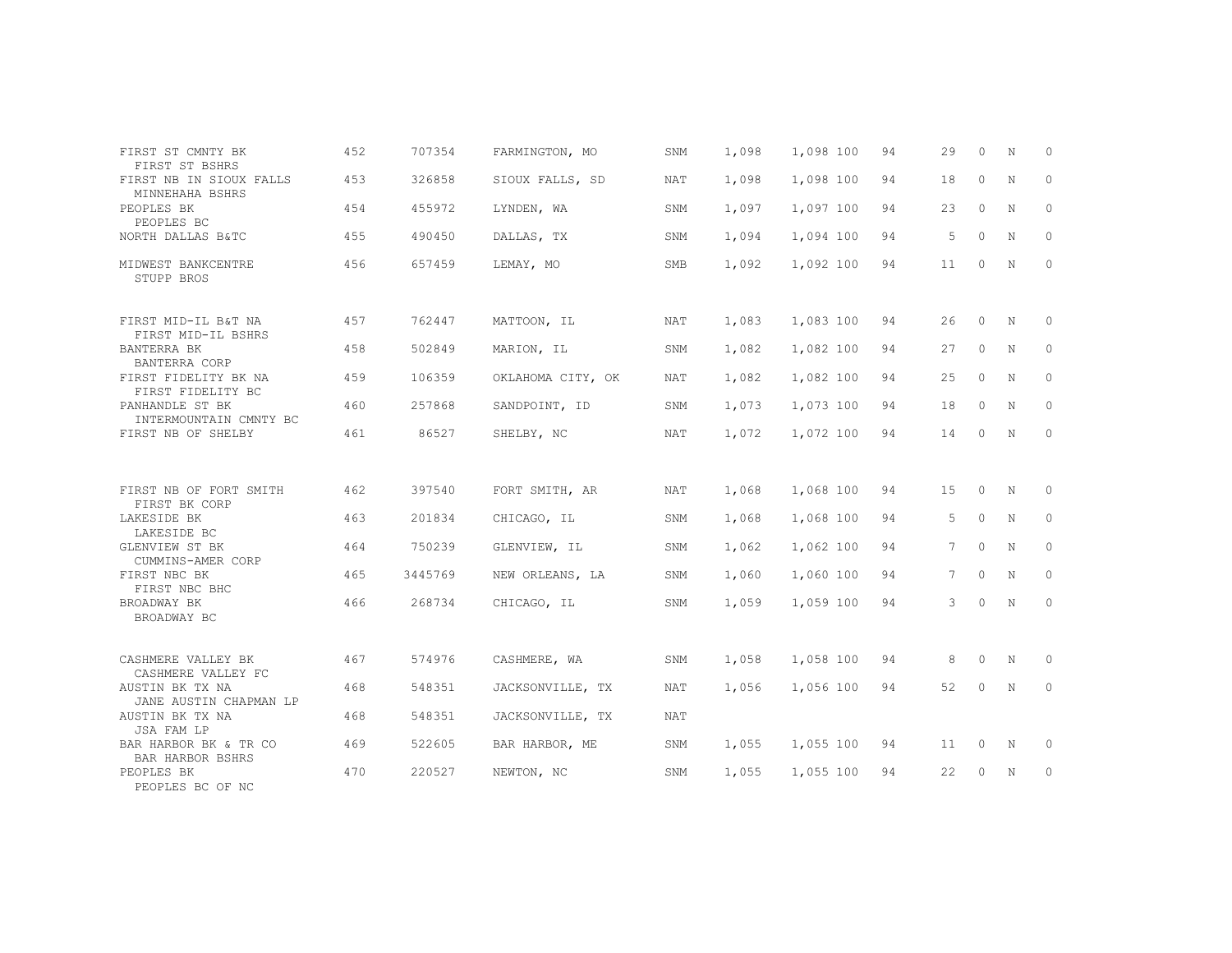| LIBERTYVILLE B&TC<br>WINTRUST FC           | 471 | 2339795 | LIBERTYVILLE, IL   | SMB        | 1,052 | 1,052 100 | 94 | 8        | $\Omega$ | N           | $\Omega$ |
|--------------------------------------------|-----|---------|--------------------|------------|-------|-----------|----|----------|----------|-------------|----------|
| WAINWRIGHT B&TC                            | 472 | 689302  | BOSTON, MA         | SNM        | 1,048 | 1,048 100 | 94 | 11       | $\Omega$ | $\mathbf N$ | $\Omega$ |
| WHIDBEY ISLAND BK<br>WASHINGTON BKG CO     | 473 | 63078   | COUPEVILLE, WA     | SNM        | 1,046 | 1,046 100 | 94 | 17       | $\circ$  | N           | $\Omega$ |
| UMB BK COLORADO NA<br>UMB FC               | 474 | 593753  | DENVER, CO         | <b>NAT</b> | 1,042 | 1,042 100 | 94 | 18       | $\Omega$ | N           | $\Omega$ |
| 1ST UNITED BK<br>1ST UNITED BC             | 475 | 2860440 | BOCA RATON, FL     | SMB        | 1,040 | 1,040 100 | 94 | 22       | $\Omega$ | N           | $\Omega$ |
| CASTLE BK NA                               | 476 | 779539  | DEKALB, IL         | NAT        | 1,039 | 1,039 100 | 94 | 19       | $\Omega$ | N           | $\Omega$ |
| LAURITZEN CORP<br>ALPINE B&TC<br>ALPINE BC | 477 | 813947  | ROCKFORD, IL       | SMB        | 1,037 | 1,037 100 | 94 | 17       | $\Omega$ | N           | $\Omega$ |
| BANK OF GRANITE<br>BANK OF GRANITE CORP    | 478 | 470724  | GRANITE FALLS, NC  | SNM        | 1,036 | 1,036 100 | 94 | 19       | $\Omega$ | $\mathbf N$ | $\Omega$ |
| GULF COAST B&TC                            | 479 | 1458608 | NEW ORLEANS, LA    | SNM        | 1,035 | 1,035 100 | 94 | 11       | $\Omega$ | N           | $\Omega$ |
| BESSEMER TC NA<br>BESSEMER GRP             | 480 | 976703  | NEW YORK, NY       | <b>NAT</b> | 1,031 | 1,031 100 | 94 | $\Omega$ | $\Omega$ | $\mathbf N$ | $\Omega$ |
| FIRSTBANK OF COLORADO<br>FIRSTBANK HC      | 481 | 288853  | LAKEWOOD, CO       | SNM        | 1,027 | 1,027 100 | 94 | 3        | $\Omega$ | $_{\rm N}$  | $\Omega$ |
| FARMERS NB<br>FARMERS NAT BC               | 482 | 680813  | CANFIELD, OH       | NAT        | 1,027 | 1,027 100 | 94 | 16       | $\circ$  | N           | $\Omega$ |
| FLORIDA CAP BK NA<br>FLORIDA CAP GRP       | 483 | 188430  | JACKSONVILLE, FL   | <b>NAT</b> | 1,025 | 1,025 100 | 94 | 17       | $\Omega$ | N           | $\Omega$ |
| PARK CITIES BK<br>NORTH TX BSHRS           | 484 | 2955458 | DALLAS, TX         | SNM        | 1,024 | 1,024 100 | 94 | 3        | $\Omega$ | $\mathbf N$ | $\Omega$ |
| INDIANA B&TC<br>INDIANA CMNTY BC           | 485 | 832470  | COLUMBUS, IN       | <b>SMB</b> | 1,023 | 1,023 100 | 94 | 18       | $\Omega$ | $\mathbb N$ | $\Omega$ |
| BAYLAKE BK<br>BAYLAKE CORP                 | 486 | 280044  | STURGEON BAY, WI   | <b>SMB</b> | 1,022 | 1,022 100 | 94 | 27       | $\Omega$ | N           | $\Omega$ |
| CAMBRIDGE TC<br>CAMBRIDGE BC               | 487 | 736206  | CAMBRIDGE, MA      | SNM        | 1,021 | 1,021 100 | 94 | 9        | $\circ$  | N           | 5        |
| ALIANT BK<br>USAMERIBANCORP                | 488 | 861434  | ALEXANDER CITY, AL | <b>SMB</b> | 1,020 | 1,020 100 | 94 | 14       | $\Omega$ | N           | $\Omega$ |
| HERITAGE OAKS BK<br>HERITAGE OAKS BC       | 489 | 797467  | PASO ROBLES, CA    | SNM        | 1,018 | 1,018 100 | 94 | 14       | $\circ$  | $\mathbf N$ | $\Omega$ |
| MIDDLEBURG BK<br>MIDDLEBURG FC             | 490 | 679826  | MIDDLEBURG, VA     | <b>SMB</b> | 1,013 | 1,013 100 | 94 | 8        | $\Omega$ | $\mathbb N$ | $\Omega$ |
| CRESCENT B&TC<br>CRESCENT BKG CO           | 491 | 1391170 | JASPER, GA         | SNM        | 1,012 | 1,012 100 | 94 | 10       | $\Omega$ | N           | $\Omega$ |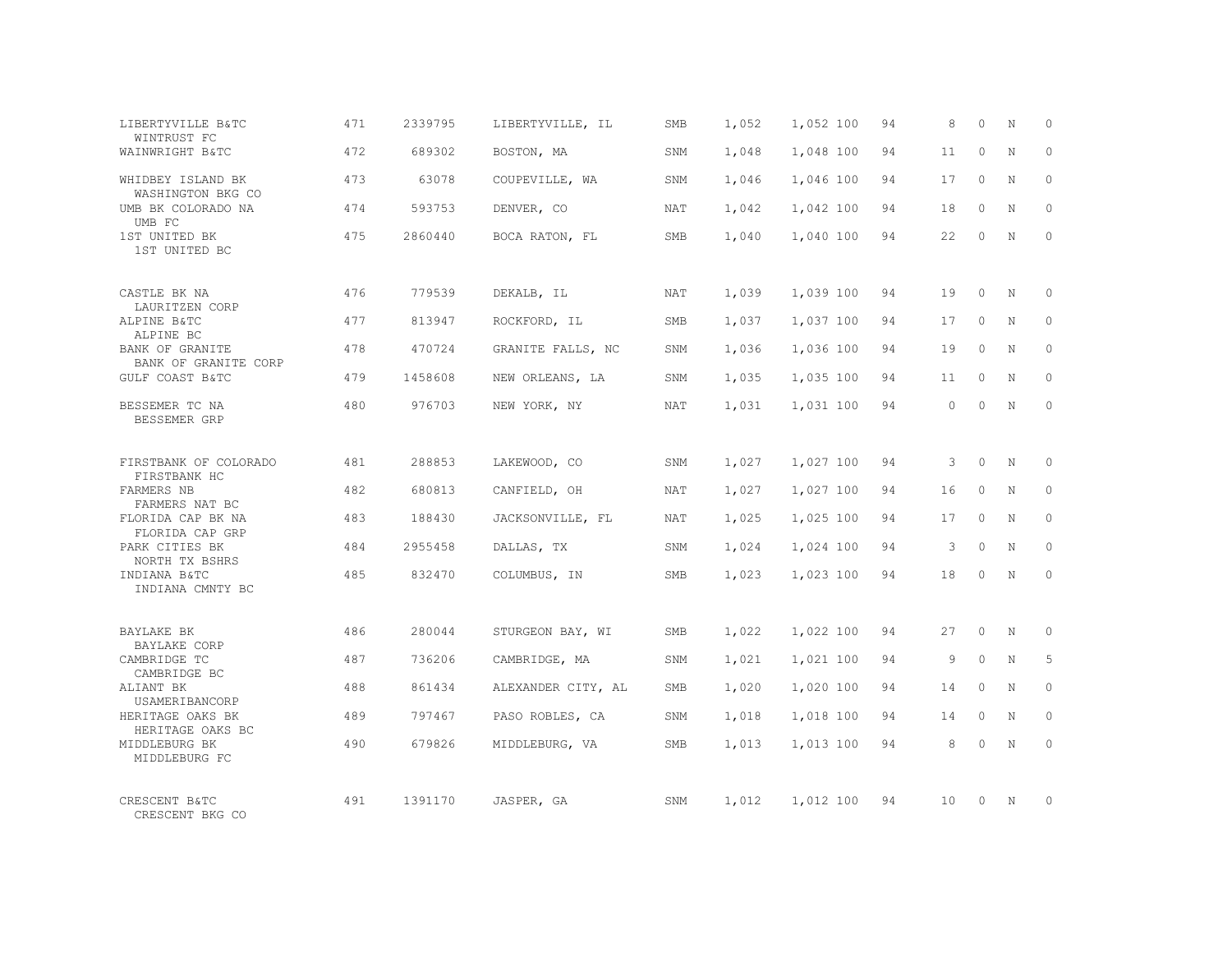| CRESCENT ST BK<br>CRESCENT FC                        | 492 | 2756785 | CARY, NC           | SNM        | 1,011 | 1,011 100 | 94 | 14              | 0            | N           | $\circ$      |
|------------------------------------------------------|-----|---------|--------------------|------------|-------|-----------|----|-----------------|--------------|-------------|--------------|
| WESTERN NB<br>WNB BSHRS                              | 493 | 778466  | ODESSA, TX         | <b>NAT</b> | 1,009 | 1,009 100 | 94 | 6               | $\Omega$     | $\mathbf N$ | $\Omega$     |
| METCALF BK<br>CENTRAL BANCOMPANY                     | 494 | 704559  | LEES SUMMIT, MO    | SMB        | 1,007 | 1,007 100 | 94 | 19              | $\circ$      | N           | $\circ$      |
| RIVER CITY BK<br>RCB CORP                            | 495 | 253468  | SACRAMENTO, CA     | SNM        | 1,006 | 1,006 100 | 94 | 15              | $\circ$      | $\mathbf N$ | $\Omega$     |
| CHEMUNG CANAL TC<br>CHEMUNG FC                       | 496 | 884303  | ELMIRA, NY         | SMB        | 1,005 | 1,005 100 | 94 | 22              | $\circ$      | N           | $\Omega$     |
| HERITAGE BK                                          | 497 | 507330  | HINESVILLE, GA     | SNM        | 1,004 | 1,004 100 | 94 | 31              | $\mathbf{0}$ | N           | $\circ$      |
| LIBERTY SHARES<br>OUAD CTY B&TC                      | 498 | 2142155 | BETTENDORF, IA     | SMB        | 1,003 | 1,003 100 | 94 | 4               | $\Omega$     | N           | $\Omega$     |
| QCR HOLD<br>BARRINGTON B&TC NA<br>WINTRUST FC        | 499 | 2508751 | BARRINGTON, IL     | NAT        | 1,002 | 1,002 100 | 94 | 4               | $\Omega$     | N           | $\circ$      |
| MOODY NB<br>MOODY BSHRS                              | 500 | 253356  | GALVESTON, TX      | NAT        | 1,001 | 1,001 100 | 94 | 20              | $\Omega$     | $\mathbf N$ | $\Omega$     |
| FIRST ST BK CENTRAL TX<br>CENTRAL CMNTY CORP         | 501 | 751759  | AUSTIN, TX         | SNM        | 998   | 998 100   | 94 | 31              | $\circ$      | $_{\rm N}$  | $\Omega$     |
| TRADITIONAL BK<br>TRADITIONAL BC                     | 502 | 786210  | MOUNT STERLING, KY | SNM        | 998   | 998 100   | 94 | 11              | $\circ$      | $_{\rm N}$  | $\Omega$     |
| BAC FL BK                                            | 503 | 725732  | MIAMI, FL          | SNM        | 994   | 989 99    | 94 | $\circ$         | $\circ$      | Y           | $\mathbf{0}$ |
| NATIONAL BK OF BLACKSBURG<br>NATIONAL BSHRS          | 504 | 754929  | BLACKSBURG, VA     | NAT        | 989   | 989 100   | 94 | 24              | $\circ$      | N           | $\Omega$     |
| COUNTRY CLUB BK<br>CCB FNCL CORP                     | 505 | 625654  | KANSAS CITY, MO    | SMB        | 985   | 985 100   | 94 | 24              | $\circ$      | $\mathbf N$ | $\mathbf{0}$ |
| FIRST INTERNATIONAL B&TC<br>WATFORD CITY BSHRS       | 506 | 236153  | WATFORD CITY, ND   | SNM        | 984   | 984 100   | 94 | 20              | $\circ$      | $\mathbf N$ | $\circ$      |
| NORTHRIM BK<br>NORTHRIM BC                           | 507 | 1718188 | ANCHORAGE, AK      | SNM        | 984   | 984 100   | 94 | 10              | $\Omega$     | N           | $\Omega$     |
| CITY BK                                              | 508 | 456474  | LYNNWOOD, WA       | SNM        | 982   | 982 100   | 94 | $7\phantom{.0}$ | $\circ$      | N           | $\mathbf{0}$ |
| SHINHAN BK AMER                                      | 509 | 1494914 | NEW YORK, NY       | SNM        | 974   | 974 100   | 94 | 14              | $\circ$      | N           | $\Omega$     |
| MIDSOUTH BK NA<br>MIDSOUTH BC                        | 510 | 223331  | LAFAYETTE, LA      | NAT        | 973   | 973 100   | 94 | 34              | 0            | N           | $\circ$      |
| FARMERS & MERCHANTS TR CO OF                         | 511 | 289515  | CHAMBERSBURG, PA   | SNM        | 972   | 972 100   | 94 | 24              | 0            | N           | 0            |
| FRANKLIN FNCL SVC CORP<br>FIDELITY BK<br>DEARBORN BC | 512 | 2171100 | DEARBORN, MI       | SNM        | 969   | 969 100   | 94 | 17              | 0            | N           | $\circ$      |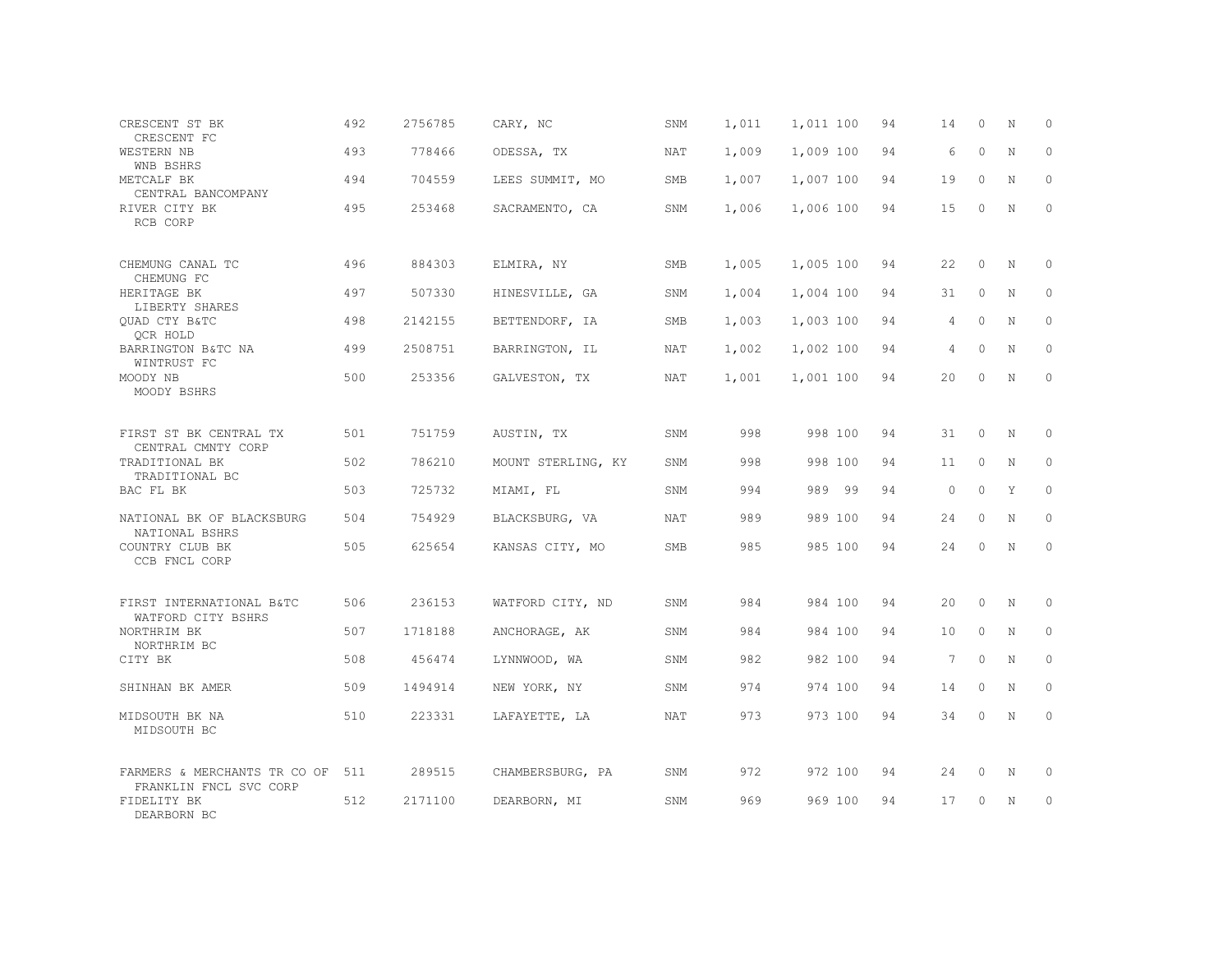| FOUR OAKS B&TC<br>FOUR OAKS FINCORP                       | 513 | 292524  | FOUR OAKS, NC     | SMB        | 968 | 968 100 | 94  | 18           | $\circ$     | N           | $\circ$      |
|-----------------------------------------------------------|-----|---------|-------------------|------------|-----|---------|-----|--------------|-------------|-------------|--------------|
| REPUBLIC FIRST BK<br>REPUBLIC FIRST BC                    | 514 | 1216321 | PHILADELPHIA, PA  | SNM        | 965 | 965 100 | 94  | 12           | $\circ$     | N           | $\mathbf 0$  |
| ADAMS CTY NB<br>ACNB CORP                                 | 515 | 5210    | GETTYSBURG, PA    | <b>NAT</b> | 964 | 964 100 | 94  | 19           | $\circ$     | $\mathbf N$ | $\mathbf{0}$ |
| FIRST FARMERS & MRCH B                                    | 516 | 150035  | COLUMBIA, TN      | SMB        | 959 | 959 100 | 94  | 16           | $\circ$     | N           | $\circ$      |
| FIRST FARMERS & MRCH CORP<br>MONTECITO B&T                | 517 | 514066  | SANTA BARBARA, CA | SNM        | 959 | 959 100 | 94  | 8            | $\circ$     | N           | $\circ$      |
| MONTECITO BC<br>FIRST GUARANTY BK<br>FIRST GUARANTY BSHRS | 518 | 422433  | HAMMOND, LA       | SNM        | 958 | 958 100 | 94  | 16           | $\circ$     | N           | $\mathbf{0}$ |
| OUEENSBOROUGH NB&TC<br>QUEENSBOROUGH CO                   | 519 | 960935  | LOUISVILLE, GA    | NAT        | 956 | 956 100 | 94  | 21           | $\circ$     | N           | $\circ$      |
| TOWN NORTH BK NA<br>CU BK SHARES                          | 520 | 384652  | DALLAS, TX        | NAT        | 955 | 955 100 | 94  | $\mathbf{1}$ | $\circ$     | N           | $\circ$      |
| FIRST CITIZENS NB<br>FIRST CITIZENS BSHRS                 | 521 | 133850  | DYERSBURG, TN     | NAT        | 955 | 955 100 | 94  | 18           | $\circ$     | N           | $\mathbf{0}$ |
| RIVER VALLEY BK<br>RIVER VALLEY BC                        | 522 | 163549  | WAUSAU, WI        | SNM        | 949 | 949 100 | 94  | 15           | $\circ$     | N           | 0            |
| LIBERTY BK<br>LIBERTY BSHRS                               | 523 | 2352235 | SPRINGFIELD, MO   | SNM        | 949 | 949 100 | 95  | 18           | $\circ$     | N           | $\circ$      |
| NEXITY BK<br>NEXITY FC                                    | 524 | 509231  | BIRMINGHAM, AL    | SNM        | 948 | 948 100 | 95  | $\circ$      | $\mathbf 0$ | $\mathbb N$ | $\mathbb O$  |
| BANK OF TAMPA<br>TAMPA BKG CO                             | 525 | 273336  | TAMPA, FL         | SNM        | 948 | 948 100 | 95  | 8            | 0           | $\mathbf N$ | $\mathbf{0}$ |
| OLD POINT NB OF PHOEBUS<br>OLD POINT FC                   | 526 | 186221  | HAMPTON, VA       | <b>NAT</b> | 947 | 947 100 | 9.5 | 20           | $\Omega$    | N           | $\Omega$     |
| INDEPENDENCE BK OF KY<br>INDEPENDENCE BSHRS               | 527 | 648242  | OWENSBORO, KY     | SNM        | 945 | 945 100 | 95  | 18           | $\circ$     | $\mathbf N$ | $\circ$      |
| ATLANTIC SOUTHERN BK<br>ATLANTIC SOUTHERN FNCL GRP        | 528 | 3075278 | MACON, GA         | SNM        | 942 | 942 100 | 95  | 15           | $\circ$     | $\mathbf N$ | $\circ$      |
| FIRST NB TX<br>FIRST CMNTY BSHRS                          | 529 | 613950  | KILLEEN, TX       | <b>NAT</b> | 941 | 941 100 | 95  | 212          | $\Omega$    | N           | $\mathbf{0}$ |
| WILBER NB<br>WILBER CORP                                  | 530 | 875918  | ONEONTA, NY       | NAT        | 938 | 938 100 | 95  | 21           | 0           | N           | $\circ$      |
| BANK INDEP<br>BANCINDEPENDENT                             | 531 | 539032  | SHEFFIELD, AL     | SMB        | 937 | 937 100 | 95  | 27           | 0           | N           | $\circ$      |
| FIRST CITIZENS NB<br>FIRST CITIZENS FC                    | 532 | 186744  | MASON CITY, IA    | NAT        | 937 | 937 100 | 95  | 9            | $\circ$     | N           | $\circ$      |
| UNITED BK<br>UNITED BC                                    | 533 | 37435   | ZEBULON, GA       | SNM        | 936 | 936 100 | 95  | 20           | 0           | N           | $\mathbb O$  |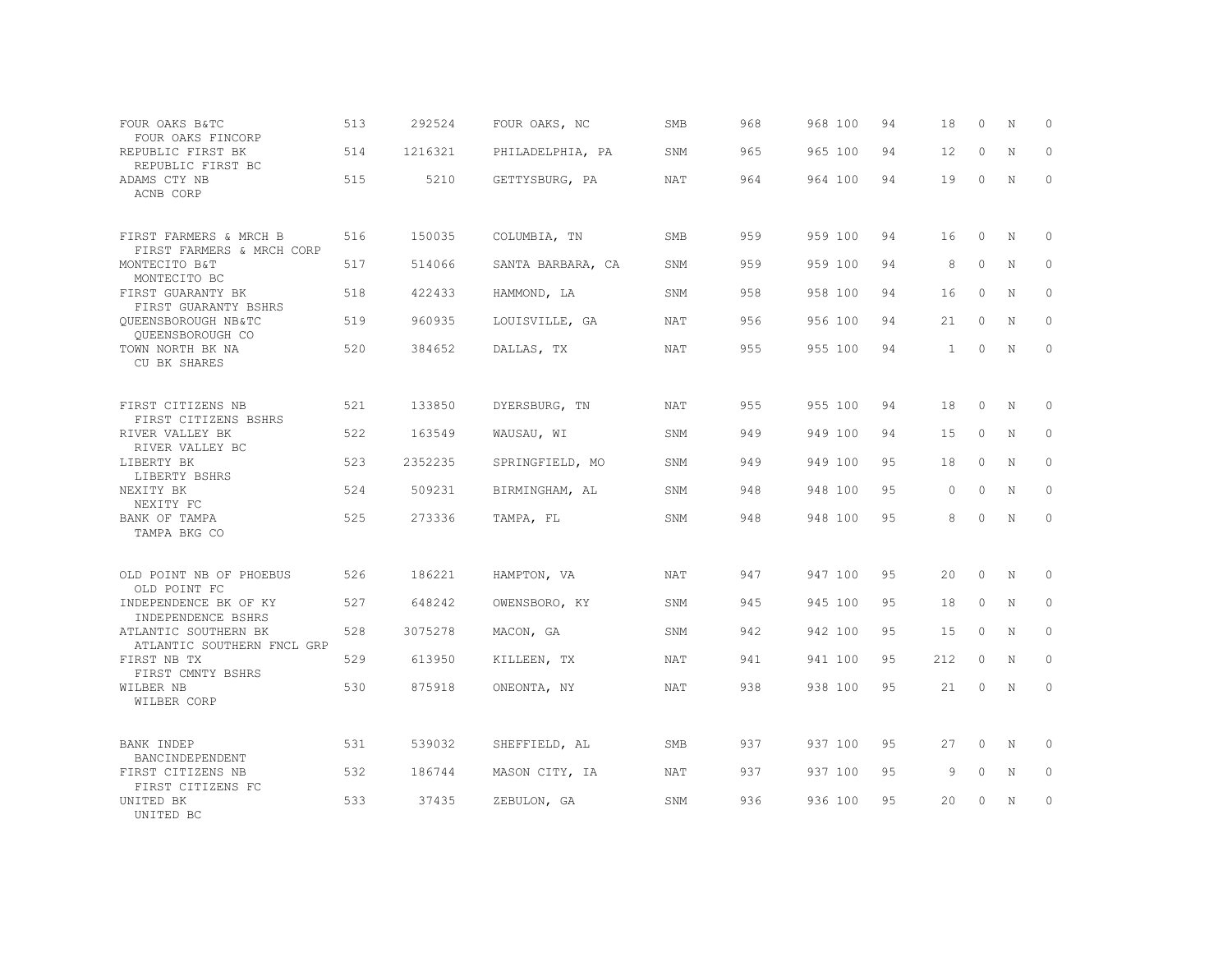| AMERISERV FNCL BK<br>AMERISERV FNCL                  | 534 | 928618  | JOHNSTOWN, PA       | SMB        | 935 | 935 100 | 95 | 17                | $\circ$      | N           | 0           |
|------------------------------------------------------|-----|---------|---------------------|------------|-----|---------|----|-------------------|--------------|-------------|-------------|
| CONWAY NB<br>CNB CORP                                | 535 | 631422  | CONWAY, SC          | <b>NAT</b> | 932 | 932 100 | 95 | 14                | $\circ$      | $\mathbb N$ | $\Omega$    |
| CITYWIDE BKS<br>CITYWIDE BKS CO                      | 536 | 697754  | AURORA, CO          | SNM        | 930 | 930 100 | 95 | $12 \overline{ }$ | $\Omega$     | N           | $\Omega$    |
| FIRST BUS BK<br>FIRST BUS FS                         | 537 | 537449  | MADISON, WI         | SNM        | 929 | 929 100 | 95 | $\circ$           | $\Omega$     | N           | 0           |
| PROSPERITY BK<br>PROSPERITY BKG CO                   | 538 | 879532  | SAINT AUGUSTINE, FL | SNM        | 929 | 929 100 | 95 | 18                | $\circ$      | N           | $\circ$     |
| SECURITY BK OF KANSAS CITY<br>VALLEY VIEW BSHRS      | 539 | 1009354 | KANSAS CITY, KS     | SNM        | 922 | 922 100 | 95 | 10                | $\circ$      | N           | $\circ$     |
| AMERICAN BUS BK                                      | 540 | 2734729 | LOS ANGELES, CA     | SNM        | 921 | 921 100 | 95 | $\circ$           | $\Omega$     | N           | $\circ$     |
|                                                      |     |         |                     |            |     |         |    |                   |              |             |             |
| BRIDGEHAMPTON NB<br>BRIDGE BC                        | 541 | 23504   | BRIDGEHAMPTON, NY   | NAT        | 920 | 920 100 | 95 | 15                | $\circ$      | N           | 0           |
| STATE B&TC<br>STATE BK & TR CO ESOP                  | 542 | 736448  | GREENWOOD, MS       | SNM        | 919 | 919 100 | 95 | 33                | $\Omega$     | N           | $\Omega$    |
| FIRST SECURITY BK MISSOULA<br>GLACIER BC             | 543 | 652351  | MISSOULA, MT        | SMB        | 911 | 911 100 | 95 | 11                | $\circ$      | N           | $\circ$     |
| FIRST UNITED BK<br>PLAINS BC                         | 544 | 578255  | DIMMITT, TX         | SNM        | 911 | 911 100 | 95 | 13                | $\Omega$     | N           | $\Omega$    |
| MONTGOMERY BK NA<br>MONTGOMERY BANCORP               | 545 | 613558  | SIKESTON, MO        | NAT        | 911 | 911 100 | 95 | 12                | $\Omega$     | N           | $\circ$     |
| INDEPENDENT BK                                       | 546 | 122854  | MCKINNEY, TX        | SNM        | 908 | 908 100 | 95 | 19                | $\circ$      | N           | 0           |
| INDEPENDENT BK GRP<br>NORTHBROOK B&TC<br>WINTRUST FC | 547 | 2938198 | NORTHBROOK, IL      | SMB        | 905 | 905 100 | 95 | 5                 | $\circ$      | N           | $\circ$     |
| FALCON INTL BK<br>FALCON BSHRS                       | 548 | 564557  | LAREDO, TX          | SNM        | 900 | 900 100 | 95 | 16                | $\mathbf{1}$ | N           | $\circ$     |
| CENTERSTATE BK OF FL NA<br>CENTERSTATE BK            | 549 | 1929247 | WINTER HAVEN, FL    | NAT        | 899 | 899 100 | 95 | 15                | $\circ$      | N           | $\circ$     |
| SUMITOMO TR & BKG CO USA                             | 550 | 925411  | HOBOKEN, NJ         | SNM        | 898 | 896 100 | 95 | $\Omega$          | $\Omega$     |             | N 100       |
|                                                      |     |         |                     |            |     |         |    |                   |              |             |             |
| EAST CAROLINA BK<br>ECB BC                           | 551 | 580726  | ENGELHARD, NC       | SNM        | 898 | 898 100 | 95 | 23                | $\circ$      | N           | $\mathbb O$ |
| FIRST B&TC<br>FIRST TR CORP                          | 552 | 1862719 | NEW ORLEANS, LA     | SNM        | 897 | 897 100 | 95 | 21                | $\circ$      | N           | $\circ$     |
| BERKSHIRE BK<br>BERKSHIRE BC                         | 553 | 1396764 | NEW YORK, NY        | SNM        | 894 | 894 100 | 95 | 13                | $\circ$      | N           | $\mathbb O$ |
| D L EVANS BK<br>D L EVANS BC                         | 554 | 543262  | BURLEY, ID          | SNM        | 894 | 894 100 | 95 | 19                | $\Omega$     | N           | $\circ$     |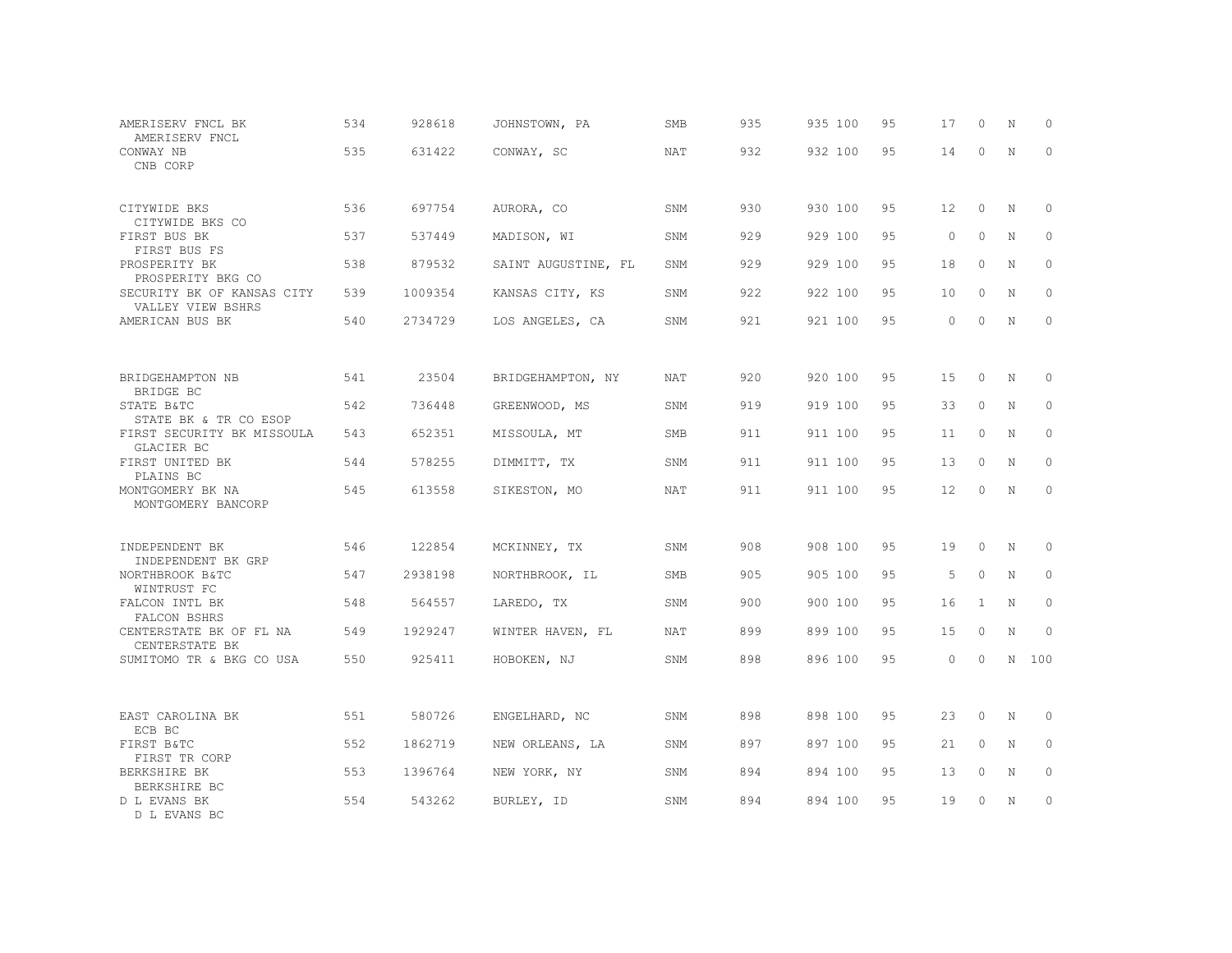| KITSAP BK<br>OLYMPIC BC                                | 555 | 584377  | PORT ORCHARD, WA                      | SNM        | 892 | 892 100 | 95 | 25       | $\Omega$ | N           | $\Omega$    |
|--------------------------------------------------------|-----|---------|---------------------------------------|------------|-----|---------|----|----------|----------|-------------|-------------|
| COLORADO CAP BK<br><b>BANKVEST</b>                     | 556 | 2595461 | CASTLE ROCK, CO                       | SNM        | 892 | 892 100 | 95 | 7        | $\circ$  | N           | 0           |
| M&T BK NA<br>M&T BK CORP                               | 557 | 2265456 | OAKFIELD, NY                          | <b>NAT</b> | 890 | 890 100 | 95 | $\Omega$ | $\Omega$ | $\mathbf N$ | 24          |
| GUARANTY BOND BK<br><b>GUARANTY BSHRS</b>              | 558 | 112163  | MOUNT PLEASANT, TX                    | SNM        | 890 | 890 100 | 95 | 13       | $\Omega$ | N           | $\circ$     |
| FIRSTIER BK<br>FIRSTIER BC                             | 559 | 3195895 | LOUISVILLE, CO                        | SNM        | 889 | 889 100 | 95 | 6        | $\Omega$ | N           | $\Omega$    |
| FIRST ST BK OF THE FL<br>FIRST ST BK OF THE FL KEYS HC | 560 | 191935  | KEY WEST, FL                          | SNM        | 889 | 889 100 | 95 | 10       | $\circ$  | N           | $\circ$     |
| UNITY BK<br>UNITY BC                                   | 561 | 1890525 | CLINTON, NJ                           | SNM        | 889 | 889 100 | 95 | 15       | $\circ$  | N           | 0           |
| PEOPLES BK A CODORUS VALLEY<br>CODORUS VALLEY BC       | 562 | 556815  | GLEN ROCK, PA                         | SNM        | 889 | 889 100 | 95 | 21       | $\Omega$ | N           | $\Omega$    |
| STATE BK COUNTRYSIDE<br><b>SBC</b>                     | 563 | 225335  | COUNTRYSIDE, IL                       | SNM        | 889 | 889 100 | 95 | 5        | $\Omega$ | N           | $\circ$     |
| FIRST NB OF OLATHE<br>FIRST OLATHE BSHRS               | 564 | 456456  | OLATHE, KS                            | <b>NAT</b> | 888 | 888 100 | 95 | 9        | $\Omega$ | N           | $\Omega$    |
| FIRST INDEP BK<br>FIRST INDEP INV GRP                  | 565 | 6972    | VANCOUVER, WA                         | SNM        | 886 | 886 100 | 95 | 18       | $\Omega$ | N           | $\Omega$    |
| NORTH VALLEY BK<br>NORTH VALLEY BC                     | 566 | 808167  | REDDING, CA                           | <b>SMB</b> | 884 | 884 100 | 95 | 23       | $\Omega$ | N           | 0           |
| MAHOPAC NB<br>TOMPKINS FNCL CORP                       | 567 | 521804  | $\texttt{MAHOPAC,} \quad \texttt{NY}$ | NAT        | 883 | 883 100 | 95 | 14       | $\circ$  | N           | $\circ$     |
| VISION BK<br>PARK NAT CORP                             | 568 | 209335  | PANAMA CITY, FL                       | SNM        | 882 | 882 100 | 95 | 17       | $\Omega$ | N           | $\circ$     |
| AMERICAN BK NA<br>AMERICAN BK HOLDING CORP             | 569 | 807955  | CORPUS CHRISTI, TX                    | NAT        | 881 | 881 100 | 95 | 12       | $\circ$  | N           | $\circ$     |
| PENN SECURITY B&TC<br>PENSECO FNCL SVC CORP            | 570 | 528616  | SCRANTON, PA                          | SNM        | 879 | 879 100 | 95 | 11       | $\Omega$ | N           | $\Omega$    |
| COMMONWEALTH B&TC<br>COMMONWEALTH BSHRS                | 571 | 189044  | LOUISVILLE, KY                        | SNM        | 871 | 871 100 | 95 | 15       | $\Omega$ | N           | 0           |
| FARMERS & MRCH ST BK<br>FARMERS & MRCH BC              | 572 | 214414  | ARCHBOLD, OH                          | SNM        | 870 | 870 100 | 95 | 17       | $\circ$  | N           | $\mathbf 0$ |
| STATE BK OF INDIA CA                                   | 573 | 779968  | LOS ANGELES, CA                       | SNM        | 870 | 870 100 | 95 | 6        | $\Omega$ | N           | 100         |
| FIRST BKG CTR<br>FIRST BKG CTR                         | 574 | 41647   | BURLINGTON, WI                        | SMB        | 869 | 869 100 | 95 | 15       | $\circ$  | N           | $\circ$     |
| CITIZENS & FARMERS BK<br>C&F FC                        | 575 | 928421  | WEST POINT, VA                        | SNM        | 868 | 868 100 | 95 | 17       | $\Omega$ | N           | $\circ$     |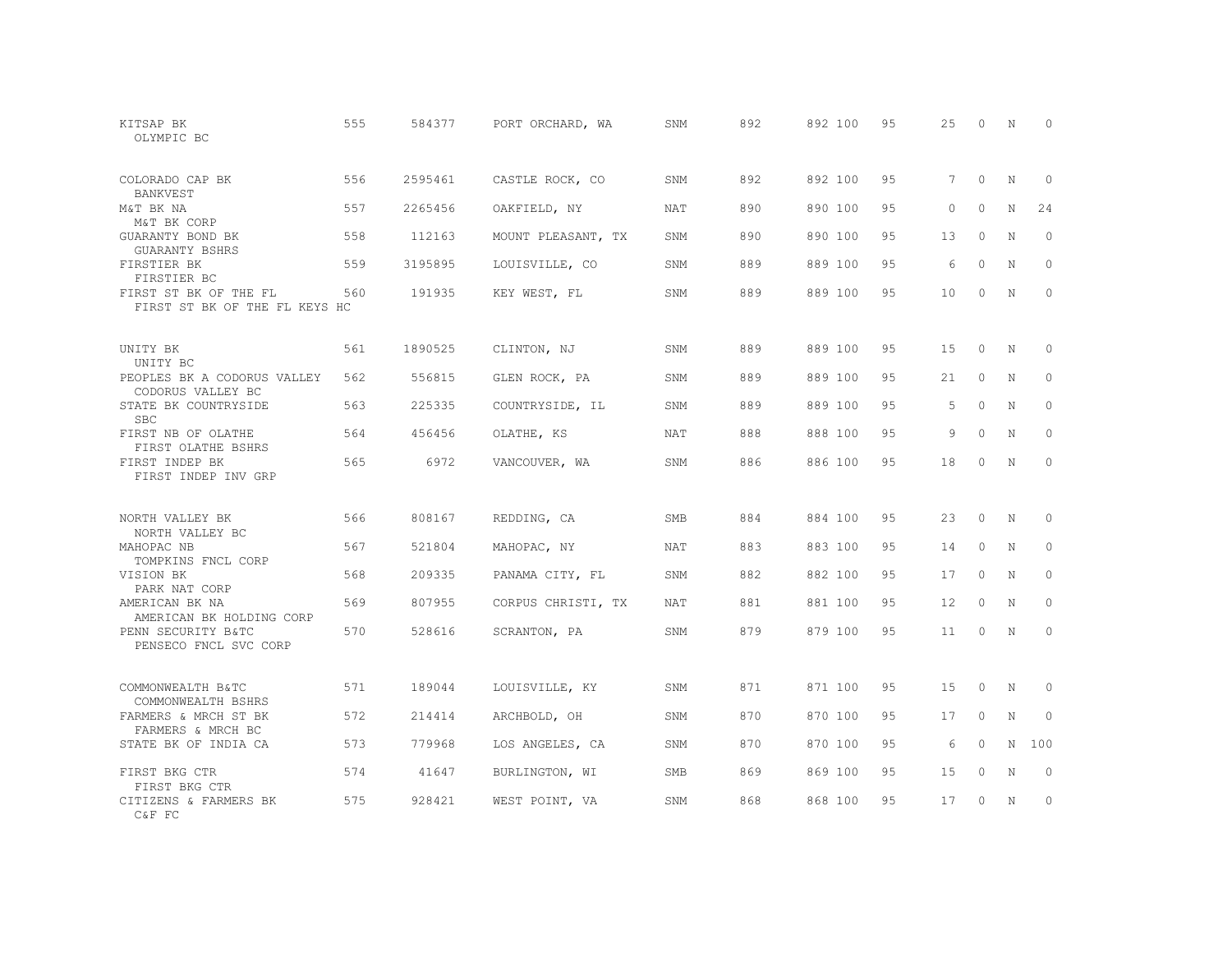| NEW PEOPLES BK                                               | 576 | 2736451 | HONAKER, VA          | SMB        | 868 | 868 100 | 9.5 | 30              | $\Omega$ | N           | $\Omega$ |
|--------------------------------------------------------------|-----|---------|----------------------|------------|-----|---------|-----|-----------------|----------|-------------|----------|
| NEW PEOPLES BSHRS<br>CITIZENS NB<br>HENDERSON CITIZENS BSHRS | 577 | 56351   | HENDERSON, TX        | <b>NAT</b> | 866 | 866 100 | 95  | 17              | $\circ$  | N           | $\circ$  |
| TEXAS CMNTY BK NA<br>VISION BSHRS                            | 578 | 528960  | LAREDO, TX           | <b>NAT</b> | 866 | 866 100 | 9.5 | $7\phantom{.0}$ | $\Omega$ | N           | $\Omega$ |
| PEOPLES BK<br>PEOPLES FC                                     | 579 | 870539  | BILOXI, MS           | <b>SNM</b> | 861 | 861 100 | 95  | 15              | $\Omega$ | N           | 0        |
| COLORADO EAST B&TC<br>COLOEAST BSHRS                         | 580 | 320155  | LAMAR, CO            | SNM        | 859 | 859 100 | 95  | 18              | $\circ$  | N           | $\circ$  |
| BRIDGE BK NA<br>SCJ                                          | 581 | 3025406 | SAN JOSE, CA         | <b>NAT</b> | 859 | 859 100 | 95  | $\mathbf{1}$    | $\Omega$ | $\mathbb N$ | $\Omega$ |
| ADIRONDACK TC<br>ADIRONDACK TC ESOT                          | 582 | 645317  | SARATOGA SPRINGS, NY | SMB        | 857 | 857 100 | 95  | 9               | $\circ$  | N           | $\circ$  |
| HERITAGE BK<br>HERITAGE FC                                   | 583 | 881478  | OLYMPIA, WA          | SNM        | 856 | 856 100 | 95  | 14              | $\Omega$ | N           | $\Omega$ |
| BANK OF THE WEST<br>WESTSTAR BHC                             | 584 | 1447639 | EL PASO, TX          | SMB        | 856 | 856 100 | 95  | $7\phantom{.0}$ | $\circ$  | N           | $\circ$  |
| CORNERSTONE BK<br>FIRST YORK BC                              | 585 | 403151  | YORK, NE             | SMB        | 853 | 853 100 | 95  | 28              | 0        | N           | $\circ$  |
| EMPIRE BK<br>CENTRAL BANCOMPANY                              | 586 | 290052  | SPRINGFIELD, MO      | SNM        | 853 | 853 100 | 95  | 16              | $\circ$  | N           | $\Omega$ |
| UNITED BK IA<br>IDA GROVE BSHRS                              | 587 | 738040  | IDA GROVE, IA        | SNM        | 852 | 852 100 | 95  | 16              | $\circ$  | N           | $\circ$  |
| NEW MEXICO B&TC<br>HEARTLAND FNCL USA                        | 588 | 2649122 | ALBUOUEROUE, NM      | SNM        | 849 | 849 100 | 95  | 16              | $\circ$  | N           | $\Omega$ |
| ADVANTAGE BK<br>CAMCO FNCL CORP                              | 589 | 834979  | CAMBRIDGE, OH        | SNM        | 849 | 849 100 | 95  | 22              | $\circ$  | N           | $\circ$  |
| CITIZENS BK<br>CITIZENS HC                                   | 590 | 29636   | PHILADELPHIA, MS     | SNM        | 849 | 849 100 | 95  | 22              | $\circ$  | N           | 0        |
| CITIZENS NB<br>CNB BSHRS                                     | 591 | 717737  | SEVIERVILLE, TN      | <b>NAT</b> | 847 | 847 100 | 95  | 17              | $\circ$  | N           | 0        |
| CARROLLTON BK<br>CBX CORP                                    | 592 | 1001648 | CARROLLTON, IL       | SNM        | 845 | 845 100 | 95  | 7               | $\Omega$ | N           | $\circ$  |
| JEFFERSON B&TC<br>DELTA BSHRS CO                             | 593 | 598954  | EUREKA, MO           | SNM        | 845 | 845 100 | 95  | 4               | $\Omega$ | $\mathbf N$ | $\Omega$ |
| FIRST B&T<br>FISHBACK FC                                     | 594 | 77851   | BROOKINGS, SD        | SNM        | 844 | 844 100 | 95  | 5               | $\circ$  | N           | $\circ$  |
| BANK OF BLUE VALLEY<br>BLUE VALLEY BC                        | 595 | 1421161 | OVERLAND PARK, KS    | <b>SMB</b> | 843 | 843 100 | 95  | 4               | $\circ$  | N           | $\circ$  |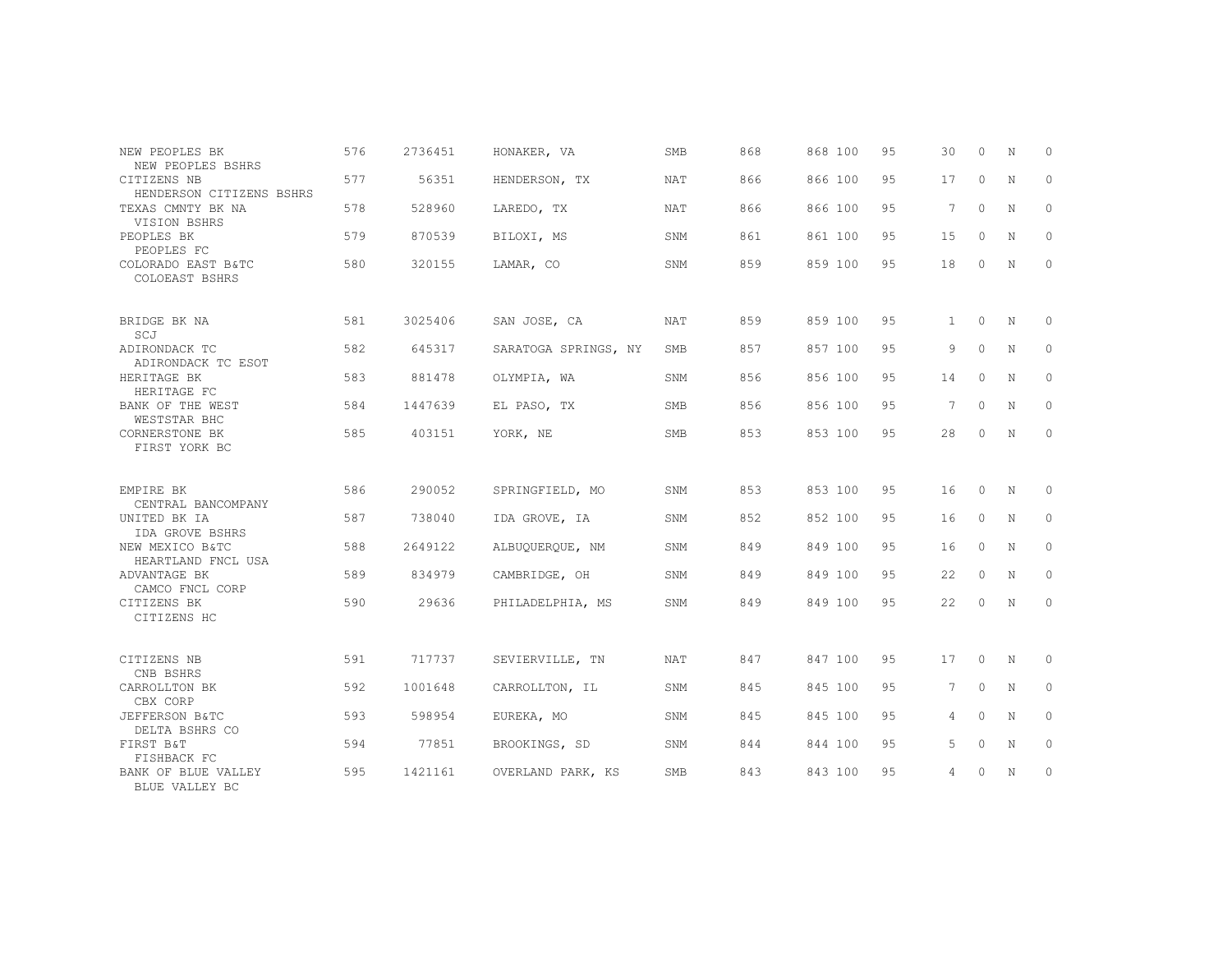| BRYANT BK                                             | 596 | 3356191 | TUSCALOOSA, AL       | SNM        | 841 | 841 100 | 95 | 12                | $\Omega$ | N           | $\Omega$     |
|-------------------------------------------------------|-----|---------|----------------------|------------|-----|---------|----|-------------------|----------|-------------|--------------|
| BNC NB<br><b>BNCCORP</b>                              | 597 | 2358769 | PHOENIX, AZ          | <b>NAT</b> | 839 | 839 100 | 95 | 18                | $\Omega$ | $\mathbf N$ | $\Omega$     |
| UNITED CMNTY BK<br>UNITED CMNTY BC                    | 598 | 439338  | CHATHAM, IL          | SNM        | 838 | 838 100 | 95 | 15                | $\circ$  | N           | $\circ$      |
| CENTRAL BK<br>CENTRAL BSHRS                           | 599 | 1189041 | STILLWATER, MN       | SNM        | 837 | 837 100 | 95 | 16                | $\Omega$ | N           | $\Omega$     |
| BANK OF CASTILE<br>TOMPKINS FNCL CORP                 | 600 | 165806  | CASTILE, NY          | SNM        | 837 | 837 100 | 95 | 14                | 0        | N           | $\circ$      |
| BLACKHAWK B&T                                         | 601 | 890742  | MILAN, IL            | SNM        | 836 | 836 100 | 95 | 13                | $\circ$  | N           | $\Omega$     |
| BLACKHAWK BC<br>ARMED FORCES BK NA<br>DICKINSON FC II | 602 | 983457  | FORT LEAVENWORTH, KS | <b>NAT</b> | 835 | 835 100 | 95 | 51                | $\Omega$ | N           | $\Omega$     |
| PARK BK<br>PARK BC                                    | 603 | 403946  | MADISON, WI          | SNM        | 834 | 834 100 | 95 | 11                | $\circ$  | N           | $\circ$      |
| BANK FIRST NAT<br>FIRST MANITOWOC BC                  | 604 | 594947  | MANITOWOC, WI        | NAT        | 833 | 833 100 | 95 | $12 \overline{ }$ | $\Omega$ | N           | $\Omega$     |
| USAMERIBANK<br>USAMERIBANCORP                         | 605 | 3536407 | LARGO, FL            | SNM        | 831 | 831 100 | 95 | $\overline{4}$    | $\Omega$ | $\mathbf N$ | $\circ$      |
| FIRST GA BKG CO<br>FGBC BSHRS                         | 606 | 3219335 | FRANKLIN, GA         | SNM        | 831 | 831 100 | 95 | 11                | $\Omega$ | $_{\rm N}$  | $\Omega$     |
| OHIO VALLEY BK CO<br>OHIO VALLEY BC                   | 607 | 498317  | GALLIPOLIS, OH       | SNM        | 826 | 826 100 | 95 | 14                | $\circ$  | N           | $\Omega$     |
| REDDING BK OF CMRC<br>BANK OF CMRC HOLD               | 608 | 933863  | REDDING, CA          | SNM        | 823 | 823 100 | 95 | 4                 | $\Omega$ | $\mathbf N$ | $\Omega$     |
| FLORIDA BK<br>FLORIDA BK GRP                          | 609 | 704737  | TAMPA, FL            | SMB        | 823 | 823 100 | 95 | 15                | $\Omega$ | N           | $\Omega$     |
| COMMERCE BK OF WA NA<br>ZIONS BC                      | 610 | 1198641 | SEATTLE, WA          | <b>NAT</b> | 822 | 822 100 | 95 | $\Omega$          | $\Omega$ | $\mathbf N$ | $\Omega$     |
| BREMER BK NA<br>OTTO BREMER FOUNDATION                | 611 | 995450  | GRAND FORKS, ND      | <b>NAT</b> | 822 | 822 100 | 95 | 10                | $\Omega$ | N           | $\Omega$     |
| MARATHON NB OF NY<br>MARATHON BKG CORP                | 612 | 1416327 | ASTORIA, NY          | NAT        | 819 | 819 100 | 95 | 13                | $\circ$  | $\mathbf N$ | 91           |
| TROY B&TC<br>TRUST NO 3 UNDER THE WILL OF             | 613 | 134437  | TROY, AL             | SNM        | 818 | 818 100 | 95 | 8                 | $\Omega$ | N           | $\circ$      |
| RED RIVER BK<br>RED RIVER BSHRS                       | 614 | 2743244 | ALEXANDRIA, LA       | SNM        | 817 | 817 100 | 95 | 15                | $\circ$  | $\mathbf N$ | $\mathbf{0}$ |
| MONROE BK<br>MONROE BC                                | 615 | 220545  | BLOOMINGTON, IN      | SNM        | 817 | 817 100 | 95 | 16                | $\Omega$ | N           | $\Omega$     |
| COMMUNITY BK OF TRI-CTY<br>TRI-COUNTY FC              | 616 | 697978  | WALDORF, MD          | <b>SMB</b> | 815 | 815 100 | 95 | 9                 | $\Omega$ | N           | $\Omega$     |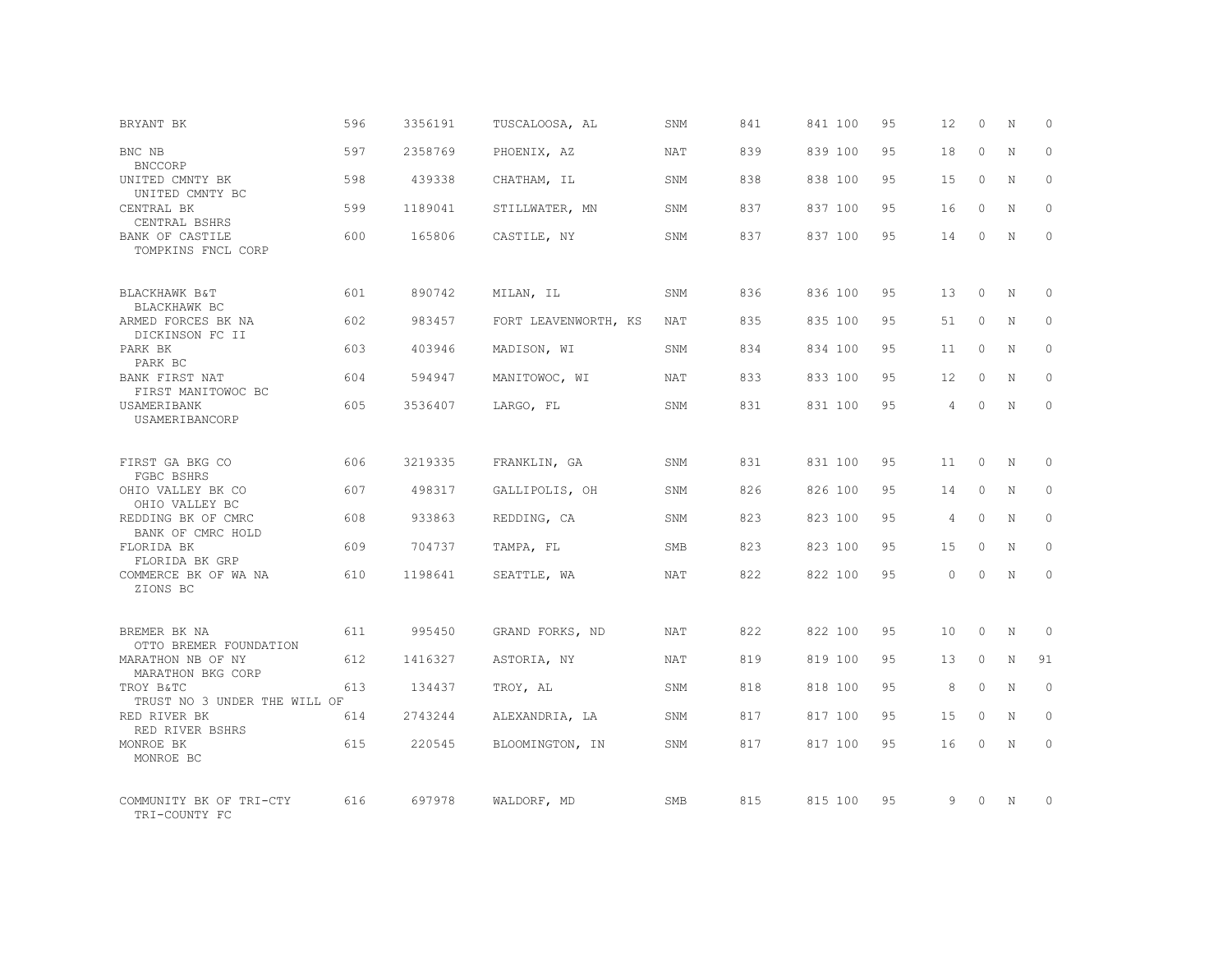| PATRIOT NB<br>PATRIOT NAT BC       |                                                      | 617 | 2236821 | STAMFORD, CT          | NAT        | 814 | 814 100 | 95 | 18                | 0            | N           | $\Omega$ |
|------------------------------------|------------------------------------------------------|-----|---------|-----------------------|------------|-----|---------|----|-------------------|--------------|-------------|----------|
| FIDUCIARY TC INTL                  | FRANKLIN RESOURCES                                   | 618 | 160614  | NEW YORK, NY          | SNM        | 813 | 793 97  | 95 | $\circ$           | $\mathbf{1}$ | Y           | $\circ$  |
| AMERICAN T&SB<br>ATBANCORP         |                                                      | 619 | 596848  | DUBUQUE, IA           | <b>SMB</b> | 813 | 813 100 | 95 | 10                | $\circ$      | N           | $\circ$  |
| CENTRAL NB<br>CENTRAL OF KS        |                                                      | 620 | 234355  | JUNCTION CITY, KS     | NAT        | 813 | 813 100 | 95 | 37                | $\circ$      | N           | $\circ$  |
| BANK OF UTICA                      |                                                      | 621 | 254317  | UTICA, NY             | SNM        | 812 | 812 100 | 95 | $\circ$           | $\circ$      | N           | $\circ$  |
| BYRON BK<br>OAK FC                 |                                                      | 622 | 945941  | BYRON CENTER, MI      | <b>SMB</b> | 812 | 812 100 | 95 | 12                | $\circ$      | N           | $\circ$  |
|                                    | INTERNATIONAL BK OF CMRC<br>INTERNATIONAL BSHRS CORP | 623 | 230759  | BROWNSVILLE, TX       | SNM        | 811 | 811 100 | 95 | 14                | $\circ$      | N           | $\circ$  |
| MOUNTAIN 1ST B&TC<br>1ST FS CORP   |                                                      | 624 | 3261549 | HENDERSONVILLE, NC    | SNM        | 810 | 810 100 | 95 | 13                | $\circ$      | N           | $\circ$  |
| AMERICAN NB&TC                     | AMERICAN NAT BSHRS                                   | 625 | 958727  | DANVILLE, VA          | NAT        | 810 | 810 100 | 95 | 17                | 0            | N           | $\circ$  |
| SEASIDE NB&TC<br>THREE SHORES BC   |                                                      | 626 | 3487518 | ORLANDO, FL           | NAT        | 808 | 808 100 | 95 | $12 \overline{ }$ | $\circ$      | N           | $\circ$  |
| VALLEY VIEW ST BK                  | VALLEY VIEW BSHRS                                    | 627 | 339951  | OVERLAND PARK, KS     | SNM        | 807 | 807 100 | 95 | 9                 | $\Omega$     | N           | $\circ$  |
| BANK OF AMER FORK<br>PEOPLES UT BC |                                                      | 628 | 984379  | AMERICAN FORK, UT     | SNM        | 805 | 805 100 | 95 | 11                | $\circ$      | $\mathbf N$ | $\circ$  |
| FIRST NAT B&TC<br>CENTRE 1 BC      |                                                      | 629 | 207845  | BELOIT, WI            | <b>NAT</b> | 803 | 803 100 | 95 | 13                | $\circ$      | N           | $\circ$  |
| COMMERCIAL BK                      | UNIFIED SHARES LLC                                   | 630 | 497039  | HARROGATE, TN         | SMB        | 800 | 800 100 | 95 | 38                | $\circ$      | N           | $\circ$  |
| COMMERCIAL BK<br>ROBERTSON HC LP   |                                                      | 630 | 497039  | HARROGATE, TN         | SMB        |     |         |    |                   |              |             |          |
| VILLAGE B&TC<br>WINTRUST FC        |                                                      | 631 | 2298995 | ARLINGTON HEIGHTS, IL | SMB        | 799 | 799 100 | 95 | 3                 | $\circ$      | N           | $\circ$  |
| FIRST SOUTH BK<br>FIRST SOUTH BC   |                                                      | 632 | 883874  | WASHINGTON, NC        | <b>SNM</b> | 799 | 799 100 | 95 | 27                | $\Omega$     | N           | $\circ$  |
| SOUTHWEST BK<br>FIRST TX BHC       |                                                      | 633 | 423458  | FORT WORTH, TX        | <b>SMB</b> | 799 | 799 100 | 95 | 14                | $\Omega$     | N           | $\Omega$ |
| FIRST FARMERS B&T                  | FIRST FARMERS FC                                     | 634 | 139843  | CONVERSE, IN          | <b>SMB</b> | 798 | 798 100 | 95 | 18                | $\circ$      | N           | $\circ$  |
| FIRST KEYSTONE NB                  | FIRST KEYSTONE CORP                                  | 635 | 790918  | BERWICK, PA           | NAT        | 797 | 797 100 | 95 | 14                | 0            | N           | $\circ$  |
| NORTHSTAR BK OF TX<br>NORTHSTAR FC |                                                      | 636 | 998554  | DENTON, TX            | SNM        | 796 | 796 100 | 95 | 9                 | $\Omega$     | Ν           | 0        |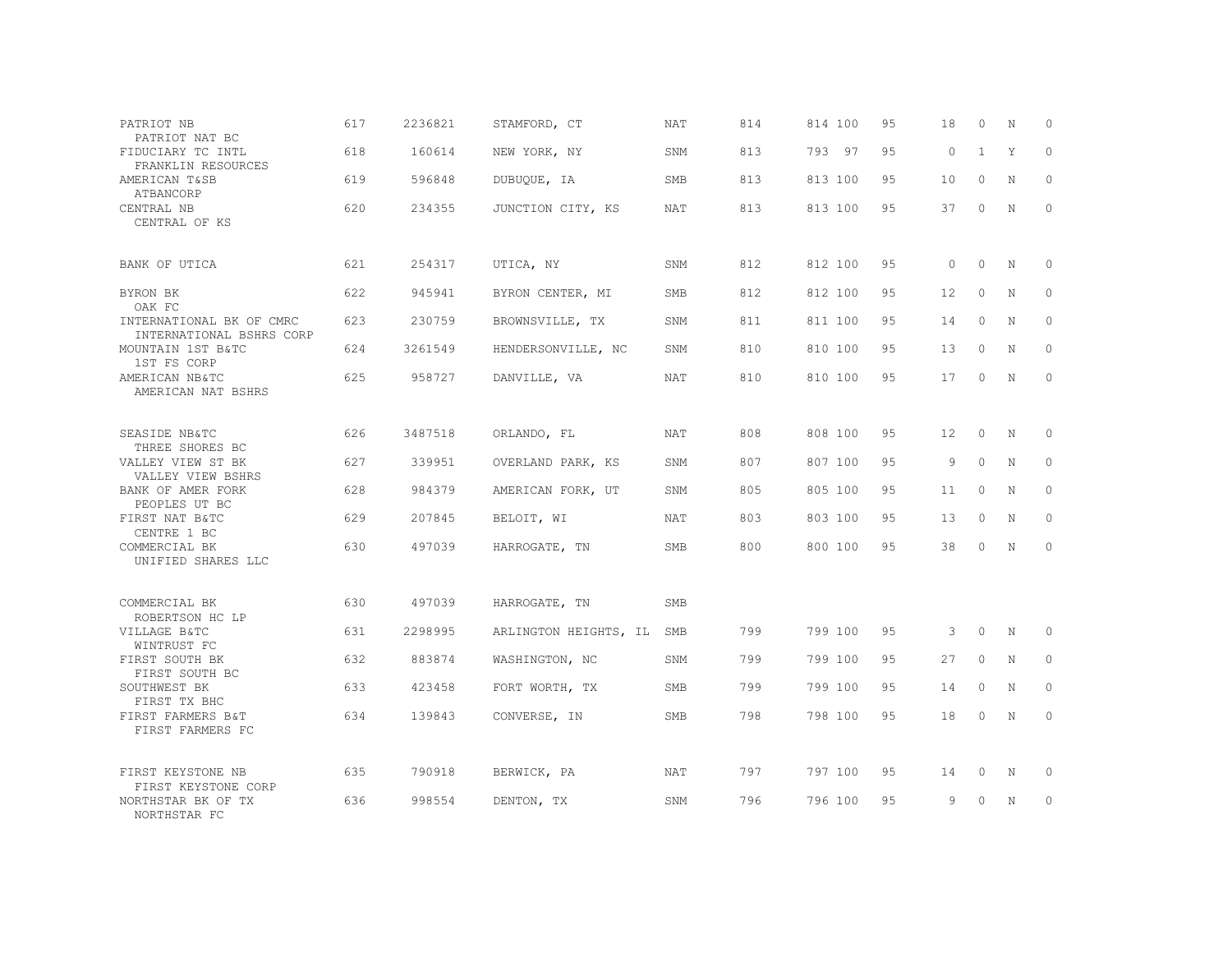| F&M BK<br>F&M FC                                      | 637 | 741330  | CLARKSVILLE, TN  | SNM | 796 | 796 100 | 95 | 14 | 0        | N           | $\circ$      |
|-------------------------------------------------------|-----|---------|------------------|-----|-----|---------|----|----|----------|-------------|--------------|
| MOUNTAIN WEST BK NA<br>MOUNTAIN WEST FC               | 638 | 1861927 | HELENA, MT       | NAT | 795 | 795 100 | 95 | 14 | 0        | N           | $\circ$      |
| FIRST CMNTY BK NA<br>JLL ASSC GP FCH                  | 639 | 359360  | SUGAR LAND, TX   | NAT | 794 | 794 100 | 95 | 35 | 0        | N           | $\mathbf{0}$ |
| PEOPLES NB                                            | 640 | 375043  | MOUNT VERNON, IL | NAT | 793 | 793 100 | 95 | 17 | $\circ$  | N           | 0            |
| MARKET STREET BSHRS<br>BANK OF MISSOURI               | 641 | 330855  | PERRYVILLE, MO   | SNM | 792 | 792 100 | 95 | 11 | $\circ$  | N           | $\circ$      |
| RELIABLE COMMUNITY BSHRS<br>DARBY B&TC                | 642 | 446336  | VIDALIA, GA      | SNM | 792 | 792 100 | 95 | 6  | $\circ$  | N           | $\circ$      |
| DBT HC<br>AUBURNBANK                                  | 643 | 749635  | AUBURN, AL       | SMB | 787 | 787 100 | 95 | 9  | $\circ$  | $\mathbf N$ | $\mathbf{0}$ |
| AUBURN NBC<br>BANK OF WHITMAN<br>BANK OF WHITMAN ESOP | 644 | 123178  | COLFAX, WA       | SMB | 786 | 786 100 | 95 | 19 | $\circ$  | $\mathbf N$ | $\circ$      |
| CHAMBERS BK<br>CHAMBERS BSHRS                         | 645 | 517049  | DANVILLE, AR     | SNM | 782 | 782 100 | 95 | 19 | $\circ$  | $\rm N$     | 0            |
| TENNESSEE ST BK<br>TENNESSEE ST BSHRS                 | 646 | 479839  | PIGEON FORGE, TN | SMB | 779 | 779 100 | 95 | 16 | $\circ$  | $\mathbf N$ | $\mathbf{0}$ |
| SALIN B&TC<br>SALIN BSHRS                             | 647 | 123646  | INDIANAPOLIS, IN | SMB | 778 | 778 100 | 95 | 24 | $\Omega$ | N           | $\circ$      |
| INDEPENDENT BK<br>INDEPENDENT HOLDINGS                | 648 | 2666400 | MEMPHIS, TN      | SNM | 778 | 778 100 | 95 | 8  | $\circ$  | $\mathbf N$ | $\mathbf{0}$ |
| HORRY CTY ST BK<br>HCSB FC                            | 649 | 1162530 | LORIS, SC        | SNM | 777 | 777 100 | 95 | 13 | $\circ$  | $\mathbf N$ | $\mathbf{0}$ |
| NORTHWAY BK                                           | 650 | 30502   | BERLIN, NH       | SNM | 777 | 777 100 | 95 | 17 | 0        | N           | $\circ$      |
| NORTHWAY FNCL<br>HIGH POINT B&TC                      | 651 | 49821   | HIGH POINT, NC   | SNM | 776 | 776 100 | 95 | 9  | $\Omega$ | N           | $\circ$      |
| HIGH POINT BK CORP<br>SECURITY FIRST BK               | 652 | 276850  | LINCOLN, NE      | SNM | 774 | 774 100 | 95 | 32 | $\circ$  | N           | $\circ$      |
| STOCKMENS LP<br>BANK OF WASHINGTON                    | 653 | 565750  | WASHINGTON, MO   | SNM | 774 | 774 100 | 95 | 5  | $\Omega$ | N           | $\circ$      |
| DIAMOND BANCORP<br>WAUKESHA ST BK                     | 654 | 290249  | WAUKESHA, WI     | SNM | 774 | 774 100 | 95 | 16 | 0        | N           | $\circ$      |
|                                                       |     |         |                  |     |     |         |    |    |          |             |              |
| SEA ISLAND BK<br>SYNOVUS FC                           | 655 | 1632    | STATESBORO, GA   | SNM | 772 | 772 100 | 95 | 9  | $\Omega$ | N           | $\mathbf 0$  |
| PARK BK<br>BANKMANAGERS CORP                          | 656 | 200640  | MILWAUKEE, WI    | SNM | 771 | 771 100 | 96 | 6  | 0        | N           | $\mathbf{0}$ |
| BARABOO NB<br>BARABOO BC                              | 657 | 24949   | BARABOO, WI      | NAT | 771 | 771 100 | 96 | 16 | $\Omega$ | $\mathbf N$ | $\mathbb O$  |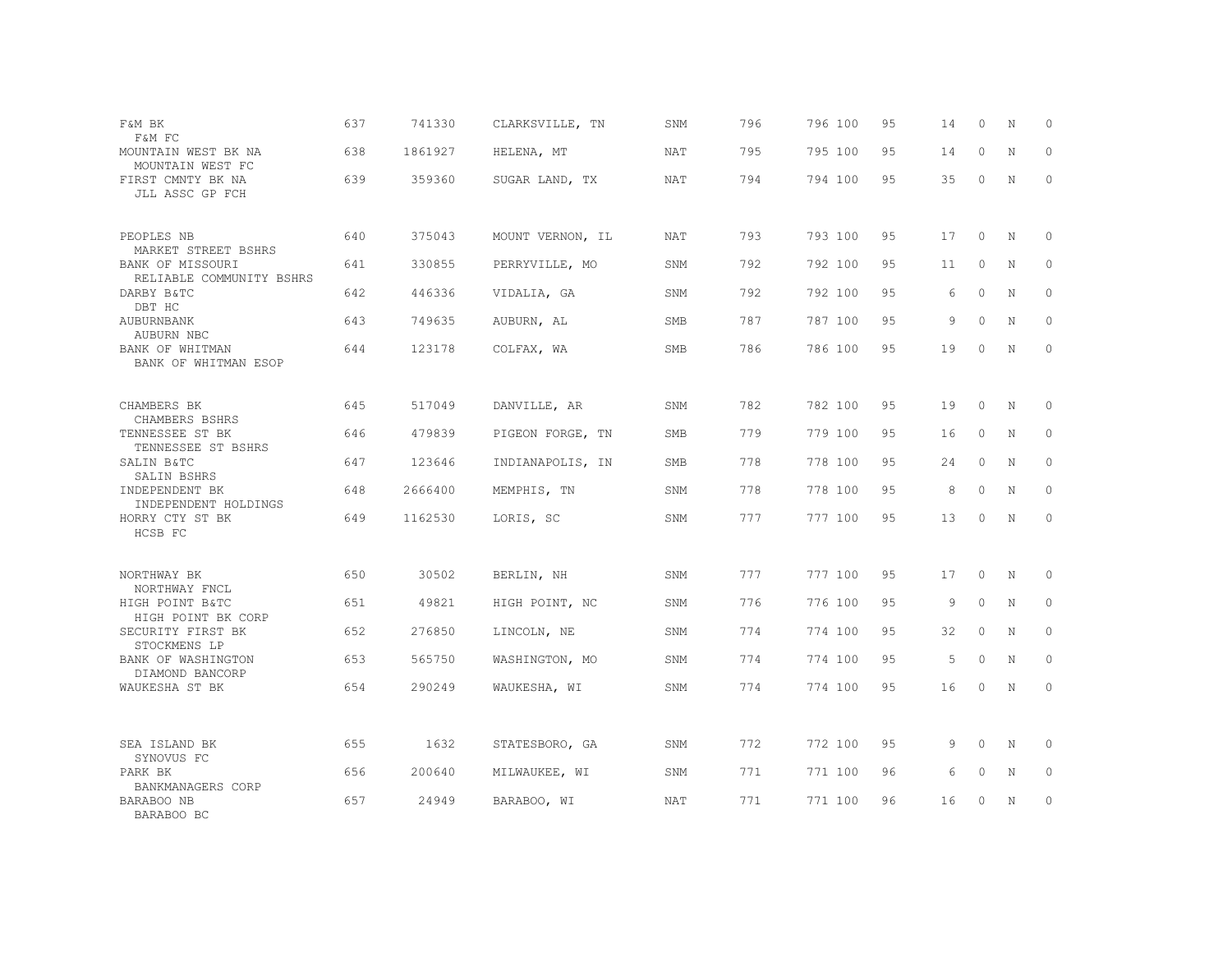| OMNI BK<br>OMNI BSHRS                              | 658 | 1229424 | METAIRIE, LA       | SNM        | 769 | 769 100 | 96 | 12           | $\circ$  | N           | $\Omega$    |
|----------------------------------------------------|-----|---------|--------------------|------------|-----|---------|----|--------------|----------|-------------|-------------|
| SAVANNAH BK NA<br>SAVANNAH BC                      | 659 | 1466489 | SAVANNAH, GA       | NAT        | 768 | 768 100 | 96 | 6            | $\circ$  | N           | $\circ$     |
| LIBERTYBANK<br>LIBERTY FNCL GRP                    | 660 | 650674  | EUGENE, OR         | SNM        | 768 | 768 100 | 96 | 15           | $\circ$  | N           | 0           |
| EAGLE B&TC OF MISSOURI<br>JEFFERSON COUNTY BSHRS   | 661 | 846356  | HILLSBORO, MO      | SNM        | 768 | 768 100 | 96 | 11           | $\circ$  | N           | $\circ$     |
| QNB BK<br>QNB CORP                                 | 662 | 852713  | QUAKERTOWN, PA     | SNM        | 767 | 767 100 | 96 | 8            | $\circ$  | N           | $\mathbb O$ |
| FNB OF KS<br>LAURITZEN CORP                        | 663 | 2033123 | OVERLAND PARK, KS  | NAT        | 765 | 765 100 | 96 | 6            | $\Omega$ | N           | $\Omega$    |
| PACIFIC PREMIER BK<br>PACIFIC PREMIER BC           | 664 | 431172  | COSTA MESA, CA     | <b>SMB</b> | 763 | 763 100 | 96 | 5            | $\Omega$ | $\mathbf N$ | $\mathbf 0$ |
| FIRST CMNTY BK<br>FIRST CMNTY HOLD                 | 665 | 3232204 | SANTA ROSA, CA     | SNM        | 761 | 761 100 | 96 | 7            | $\circ$  | N           | 0           |
| SAVINGS BK OF MENDOCINO CTY                        | 666 | 146663  | UKIAH, CA          | SNM        | 760 | 760 100 | 96 | 8            | $\Omega$ | N           | 0           |
| CENTRAL VALLEY CMNTY BK<br>CENTRAL VALLEY CMNTY BC | 667 | 703767  | FRESNO, CA         | SNM        | 759 | 759 100 | 96 | 15           | $\circ$  | N           | 0           |
| TIDELANDS BK<br>TIDELANDS BSHRS                    | 668 | 3185485 | MOUNT PLEASANT, SC | SNM        | 757 | 757 100 | 96 | 6            | $\circ$  | N           | 0           |
| AMALGAMATED BK CHICAGO<br>AMALGAMATED INV CO       | 669 | 397531  | CHICAGO, IL        | SNM        | 756 | 756 100 | 96 | $\mathbf{1}$ | $\circ$  | N           | $\circ$     |
| AMERICAN BK TX NA<br>NORTH AMER BSHRS              | 670 | 485652  | MARBLE FALLS, TX   | <b>NAT</b> | 756 | 756 100 | 96 | 16           | $\circ$  | N           | $\circ$     |
| HABIB AMER BK<br>MAHAM BETEILIGUNGSGESELLSCHAFT    | 671 | 245016  | NEW YORK, NY       | SNM        | 755 | 752 100 | 96 | 5            | $\circ$  | Y           | 25          |
| FIRST DAKOTA NB<br>FIRST DAKOTA FC                 | 672 | 441256  | YANKTON, SD        | NAT        | 754 | 754 100 | 96 | 12           | $\circ$  | N           | $\circ$     |
| BANK OF UT<br>BOU BC                               | 673 | 933975  | OGDEN, UT          | <b>SMB</b> | 752 | 752 100 | 96 | 12           | $\Omega$ | N           | $\circ$     |
| BANKWEST<br>SOUTH DAKOTA BSHRS                     | 674 | 540551  | PIERRE, SD         | SNM        | 752 | 752 100 | 96 | 12           | $\Omega$ | N           | $\mathbf 0$ |
| FIRST B&TC EAST TX<br>DIBOLL ST BSHRS              | 675 | 642259  | DIBOLL, TX         | SNM        | 750 | 750 100 | 96 | 18           | $\circ$  | N           | 0           |
| BANK OF CMRC                                       | 676 | 324863  | IDAHO FALLS, ID    | SNM        | 750 | 750 100 | 96 | 15           | $\circ$  | N           | 0           |
| FIRST CITIZENS NB<br>CITIZENS FNCL SVC             | 677 | 978118  | MANSFIELD, PA      | NAT        | 749 | 749 100 | 96 | 16           | $\circ$  | N           | 0           |
| BANKFIRST FINANCIAL SVC<br>BANKFIRST CAP CORP      | 678 | 914648  | MACON, MS          | SNM        | 748 | 748 100 | 96 | 12           | 0        | N           | $\circ$     |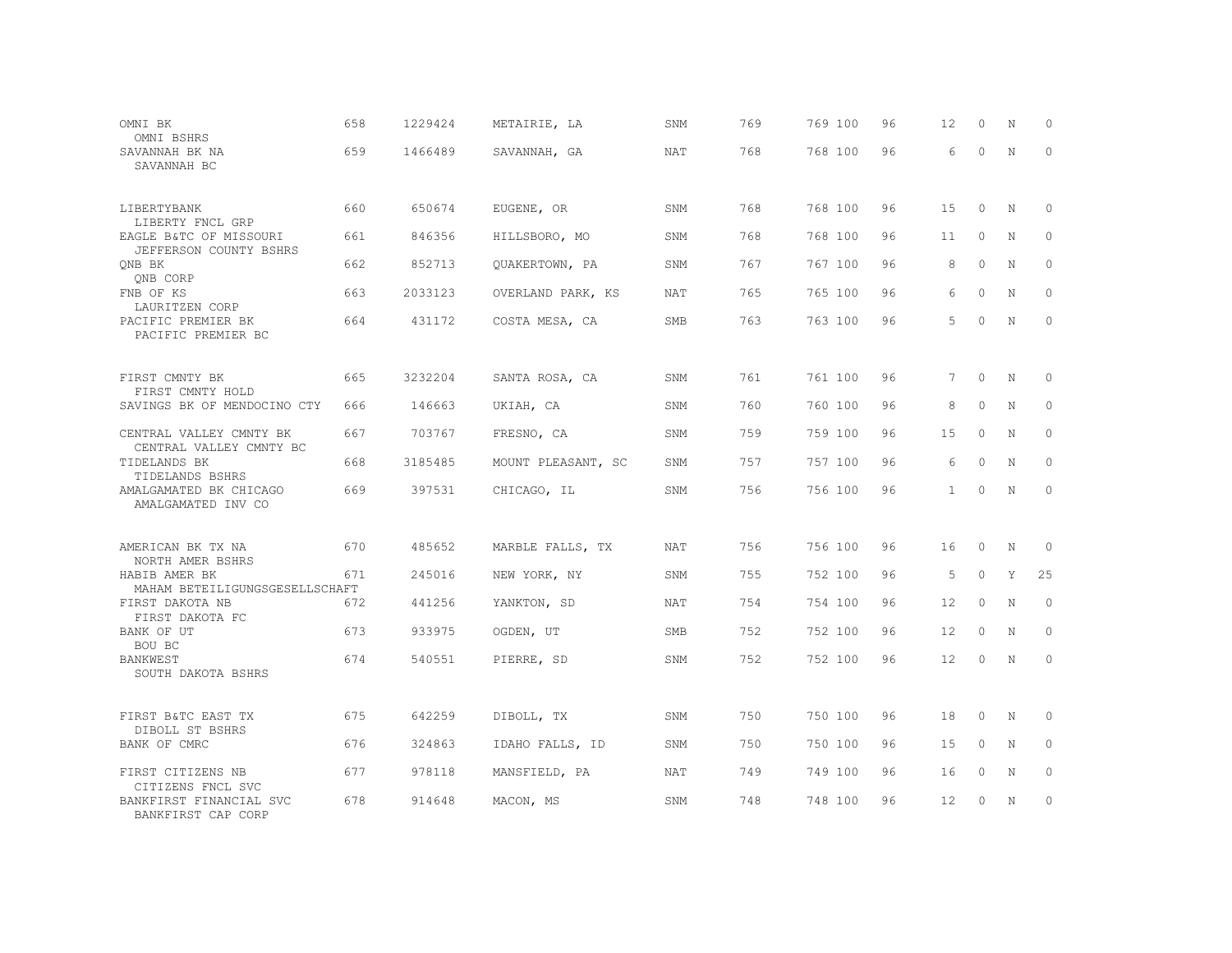| MERCANTILE BK<br>MERCANTILE BANCORP              | 679 | 481542  | QUINCY, IL        | SNM        | 748 | 748 100 | 96 | 7               | $\Omega$ | N           | $\Omega$     |
|--------------------------------------------------|-----|---------|-------------------|------------|-----|---------|----|-----------------|----------|-------------|--------------|
| FIRST NORTHERN BK<br>FIRST NORTHERN CMNTY BC     | 680 | 783161  | DIXON, CA         | SNM        | 747 | 747 100 | 96 | 14              | $\circ$  | N           | $\circ$      |
| EPHRATA NB<br>HIBSHMAN TR FOR EPHRATA NB STK     | 681 | 425911  | EPHRATA, PA       | NAT        | 747 | 747 100 | 96 | $7\phantom{.0}$ | $\circ$  | N           | $\circ$      |
| CAPITALBANK<br>COMMUNITY CAPITAL CORP            | 682 | 1356535 | GREENWOOD, SC     | SMB        | 745 | 745 100 | 96 | 17              | $\Omega$ | $\mathbf N$ | $\Omega$     |
| FIRST CMRL BK OF HUNTSVILLE<br>SYNOVUS FC        | 683 | 130635  | HUNTSVILLE, AL    | SNM        | 743 | 743 100 | 96 | 5               | $\Omega$ | N           | $\circ$      |
| ATLANTIC CAP BK<br>BANKCAP EQT FUND LLC          | 684 | 3555695 | ATLANTA, GA       | SNM        | 743 | 743 100 | 96 | $\Omega$        | $\Omega$ | N           | $\Omega$     |
| SOUTHERN FIRST BK NA<br>SOUTHERN FIRST BSHRS     | 685 | 2849801 | GREENVILLE, SC    | <b>NAT</b> | 742 | 742 100 | 96 | 5               | $\Omega$ | N           | $\circ$      |
| KENTUCKY BK<br>KENTUCKY BSHRS INC                | 686 | 373115  | PARIS, KY         | SNM        | 742 | 742 100 | 96 | 12              | $\circ$  | N           | $\circ$      |
| STARION FNCL<br>STARION BC                       | 687 | 2009605 | BISMARCK, ND      | SNM        | 735 | 735 100 | 96 | 9               | $\Omega$ | N           | $\mathbf{0}$ |
| UNION BK<br>OLNEY BSHRS OF TX                    | 688 | 1187001 | OKLAHOMA CITY, OK | SMB        | 735 | 735 100 | 96 | 11              | $\circ$  | $\mathbb N$ | $\mathbf{0}$ |
| VALLEY BK<br>VALLEY FC                           | 689 | 2303086 | ROANOKE, VA       | SMB        | 734 | 734 100 | 96 | 7               | $\Omega$ | N           | $\circ$      |
| GUARANTY BK<br>GUARANTY FEDERAL BSHRS            | 690 | 131173  | SPRINGFIELD, MO   | SNM        | 733 | 733 100 | 96 | 8               | $\circ$  | N           | $\circ$      |
| FIRST NB OF SANTA FE<br>NEW MEXICO BANQUEST CORP | 691 | 787253  | SANTA FE, NM      | <b>NAT</b> | 732 | 732 100 | 96 | 12              | $\circ$  | N           | $\mathbf{0}$ |
| LCNB NB<br>LCNB CORP                             | 692 | 785923  | LEBANON, OH       | NAT        | 732 | 732 100 | 96 | 24              | $\circ$  | N           | $\mathbf{0}$ |
| CAMERON ST BK<br>CAMERON BSHRS                   | 693 | 472335  | LAKE CHARLES, LA  | SNM        | 731 | 731 100 | 96 | 20              | $\circ$  | N           | $\circ$      |
| HELM BK USA                                      | 694 | 1414819 | MIAMI, FL         | SNM        | 728 | 728 100 | 96 | $\Omega$        | $\circ$  | $\mathbb N$ | $\mathbf{0}$ |
| AMERICAN FNB<br>AFNB HOLD                        | 695 | 2694681 | HOUSTON, TX       | NAT        | 726 | 726 100 | 96 | 8               | $\Omega$ | N           | $\Omega$     |
| STATE BK OF CROSS PLAINS<br>SBCP BC              | 696 | 525549  | CROSS PLAINS, WI  | SNM        | 726 | 726 100 | 96 | 8               | $\circ$  | $\mathbb N$ | $\circ$      |
| FIRST AMER B&TC<br>ONE AMER CORP                 | 697 | 101037  | VACHERIE, LA      | SNM        | 725 | 725 100 | 96 | 23              | $\Omega$ | N           | $\mathbf{0}$ |
| FIRSTBANK SW<br>FIRSTPERRYTON BC                 | 698 | 840363  | AMARILLO, TX      | SNM        | 725 | 725 100 | 96 | 9               | $\circ$  | N           | $\circ$      |
| HOME ST BK NA<br>HOME ST BC                      | 699 | 696430  | CRYSTAL LAKE, IL  | <b>NAT</b> | 724 | 724 100 | 96 | 8               | $\Omega$ | N           | $\circ$      |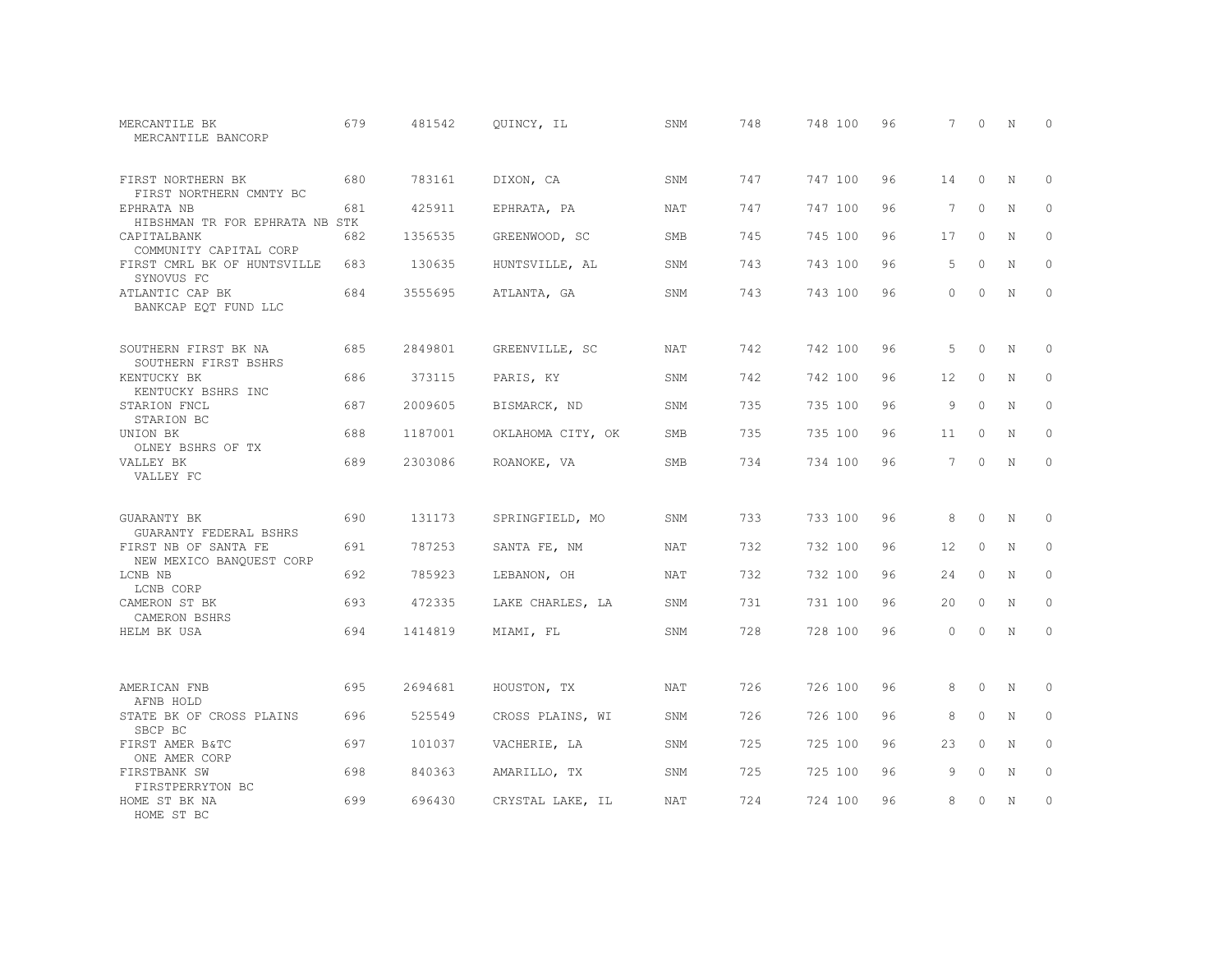| MILLENNIUM BCPBANK NA<br>BCP INTERNACIONAL II SGPS SOCI | 700 | 2944715 | NEWARK, NJ                 | <b>NAT</b> | 724 | 724 100 | 96 | 16 | $\Omega$ | N           | 100      |
|---------------------------------------------------------|-----|---------|----------------------------|------------|-----|---------|----|----|----------|-------------|----------|
| FIRST NB OF NORTHERN CA<br>FNB BC                       | 701 | 167060  | SOUTH SAN FRANCISCO, CANAT |            | 724 | 724 100 | 96 | 13 | $\circ$  | N           | $\circ$  |
| UNITED B&TC<br>FARMERS CAPITAL BK CORP                  | 702 | 479914  | VERSAILLES, KY             | SNM        | 723 | 723 100 | 96 | 12 | $\Omega$ | $\mathbf N$ | $\Omega$ |
| TOWN BK<br>WINTRUST FC                                  | 703 | 2693264 | HARTLAND, WI               | <b>SMB</b> | 721 | 721 100 | 96 | 4  | $\circ$  | N           | 0        |
| NATIONAL B&TC<br>NB&T FNCL GROUP ESOP                   | 704 | 328423  | WILMINGTON, OH             | <b>NAT</b> | 717 | 717 100 | 96 | 24 | $\circ$  | N           | $\circ$  |
| UNITED SCTY BK<br>UNITED SCTY BSHRS                     | 705 | 1162017 | FRESNO, CA                 | <b>SMB</b> | 713 | 713 100 | 96 | 10 | $\Omega$ | N           | $\Omega$ |
| SOVEREIGN BK<br>SOVEREIGN BSHRS                         | 706 | 3269590 | DALLAS, TX                 | SNM        | 712 | 712 100 | 96 | 9  | $\circ$  | N           | $\circ$  |
| VINTON CTY NB OF MCARTHUR<br>COMMUNITY BSHRS            | 707 | 754826  | MC ARTHUR, OH              | <b>NAT</b> | 709 | 709 100 | 96 | 15 | $\Omega$ | N           | $\Omega$ |
| LUBBOCK NB<br>COMMERCE NAT FNCL SVC                     | 708 | 766258  | LUBBOCK, TX                | NAT        | 709 | 709 100 | 96 | 9  | $\circ$  | N           | $\circ$  |
| FIRST NB<br>WAUPACA BC                                  | 709 | 466642  | WAUPACA, WI                | <b>NAT</b> | 707 | 707 100 | 96 | 10 | 0        | N           | $\circ$  |
| STATE BK THE LAKES<br>WINTRUST FC                       | 710 | 595430  | ANTIOCH, IL                | SMB        | 706 | 706 100 | 96 | 4  | $\Omega$ | N           | $\Omega$ |
| CITIZENS 1ST BK                                         | 711 | 869663  | TYLER, TX                  | SNM        | 705 | 705 100 | 96 | 3  | $\circ$  | N           | $\circ$  |
| MONARCH BK<br>MONARCH FNCL HOLD                         | 712 | 2718345 | CHESAPEAKE, VA             | <b>SMB</b> | 705 | 705 100 | 96 | 10 | $\Omega$ | N           | $\Omega$ |
| TALBOT BK OF EASTON MD<br>SHORE BSHRS                   | 713 | 796125  | EASTON, MD                 | SNM        | 704 | 704 100 | 96 | 6  | $\Omega$ | N           | $\circ$  |
| CAROLINA BK<br>CAROLINA BK HOLD                         | 714 | 2516626 | GREENSBORO, NC             | SNM        | 704 | 704 100 | 96 | 7  | $\circ$  | N           | 0        |
| FIRST NB&TC NEWTOWN<br>FNB BC                           | 715 | 1007417 | NEWTOWN, PA                | <b>NAT</b> | 703 | 703 100 | 96 | 15 | $\circ$  | N           | 0        |
| NORTH ST BK<br>NORTH STATE BC                           | 716 | 2915461 | RALEIGH, NC                | SNM        | 700 | 700 100 | 96 | 6  | $\circ$  | N           | $\circ$  |
| SOUTHERN BANCORP BK<br>SOUTHERN BC                      | 717 | 852544  | ARKADELPHIA, AR            | <b>SMB</b> | 700 | 700 100 | 96 | 28 | $\Omega$ | $\mathbf N$ | $\Omega$ |
| FRANDSEN B&T<br>FRANDSEN FC                             | 718 | 751656  | LONSDALE, MN               | SNM        | 698 | 698 100 | 96 | 20 | $\circ$  | N           | $\circ$  |
| NODAWAY VALLEY BK<br>NODAWAY VALLEY BSHRS               | 719 | 770657  | MARYVILLE, MO              | SNM        | 698 | 698 100 | 96 | 9  | $\circ$  | N           | 0        |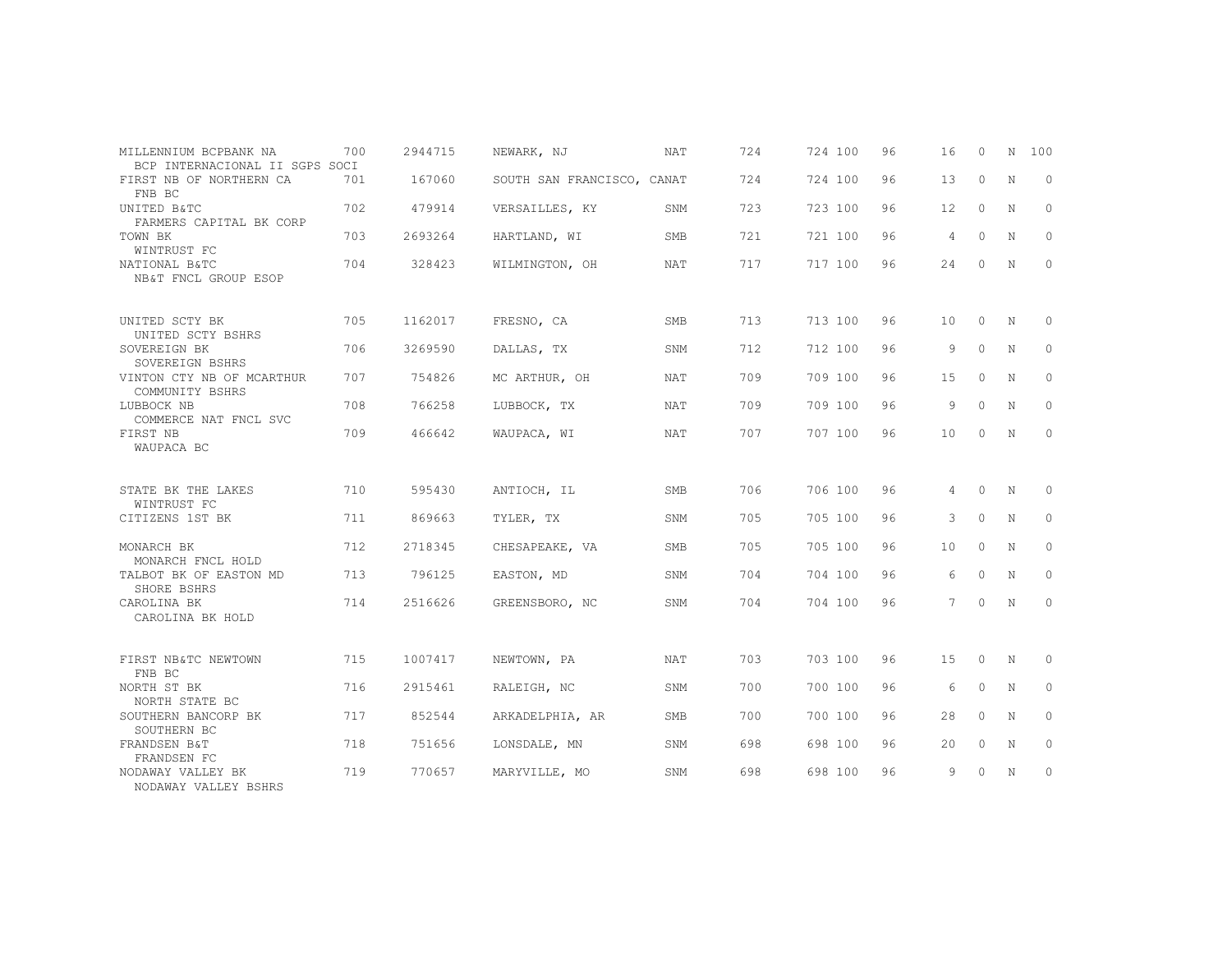| CITIZENS UNION BK<br>LEA M MCMULLAN TR                | 720 | 65746   | SHELBYVILLE, KY           | SNM        | 695 | 695 100 | 96 | 17             | $\Omega$ | N           | $\Omega$ |
|-------------------------------------------------------|-----|---------|---------------------------|------------|-----|---------|----|----------------|----------|-------------|----------|
| SILVERTON BRIDGE BK NA                                | 721 | 3929812 | ATLANTA, GA               | <b>NAT</b> | 695 | 695 100 | 96 | $\Omega$       | $\Omega$ | $\mathbf N$ | $\Omega$ |
| <b>JEFFERSON BK</b><br>JEFFERSON BSHRS                | 722 | 45560   | SAN ANTONIO, TX           | SNM        | 693 | 693 100 | 96 | 10             | $\Omega$ | N           | $\Omega$ |
| BANK OF NASHVILLE<br>SYNOVUS FC                       | 723 | 1407521 | NASHVILLE, TN             | SNM        | 692 | 692 100 | 96 | 10             | $\Omega$ | N           | $\Omega$ |
| DELAWARE CTY B&TC<br>DCB FNCL CORP                    | 724 | 616410  | LEWIS CENTER, OH          | SNM        | 688 | 688 100 | 96 | 20             | $\Omega$ | N           | $\Omega$ |
| JERSEY SHORE ST BK                                    | 725 | 732918  | JERSEY SHORE, PA          | SNM        | 687 | 687 100 | 96 | 11             | $\Omega$ | N           | $\Omega$ |
| PENNS WOODS BC<br>BEACH CMNTY BK<br>BEACH CMNTY BSHRS | 726 | 3022076 | FORT WALTON BEACH, FL SNM |            | 686 | 686 100 | 96 | 13             | $\Omega$ | N           | $\Omega$ |
| SUBURBAN B&TC<br>SUBURBAN IL BC                       | 727 | 591937  | ELMHURST, IL              | SNM        | 684 | 684 100 | 96 | 12             | $\Omega$ | N           | $\Omega$ |
| NATIONAL BK OF KANSAS CITY<br>AMERI-NATIONAL CORP     | 728 | 2747587 | OVERLAND PARK, KS         | NAT        | 683 | 683 100 | 96 | $\overline{5}$ | $\Omega$ | N           | $\Omega$ |
| FIRST NB OF THE SOUTH<br>FIRST NAT BSHRS              | 729 | 2859574 | SPARTANBURG, SC           | NAT        | 682 | 682 100 | 96 | 13             | $\Omega$ | $\mathbb N$ | $\Omega$ |
| AMERICAN HERITAGE BK<br>AMERICAN BC                   | 730 | 311050  | SAPULPA, OK               | <b>SMB</b> | 682 | 682 100 | 96 | 1.5            | $\Omega$ | $_{\rm N}$  | $\Omega$ |
| BANK OF EAST ASIA USA NA<br>EAST ASIA HC              | 731 | 1015560 | NEW YORK, NY              | <b>NAT</b> | 682 | 682 100 | 96 | 12             | $\Omega$ | N           | 100      |
| CIBM BK<br>CIB MARINE BSHRS                           | 732 | 340742  | CHAMPAIGN, IL             | SNM        | 678 | 678 100 | 96 | 16             | $\Omega$ | $\mathbf N$ | $\Omega$ |
| SABINE ST B&TC<br>SABINE BSHRS                        | 733 | 125855  | MANY, LA                  | SNM        | 678 | 678 100 | 96 | 44             | $\Omega$ | N           | $\Omega$ |
| LEADERS BK<br>LEADERS GRP                             | 734 | 2855978 | OAK BROOK, IL             | <b>SNM</b> | 678 | 678 100 | 96 | $\mathcal{P}$  | $\Omega$ | N           | $\Omega$ |
| COMMUNITY W BK NA<br>COMMUNITY W BSHRS                | 735 | 1412712 | GOLETA, CA                | <b>NAT</b> | 678 | 678 100 | 96 | 4              | $\Omega$ | $_{\rm N}$  | $\Omega$ |
| AMERICAN BK CMRC<br>AMERICO BSHRS                     | 736 | 215662  | WOLFFORTH, TX             | SNM        | 677 | 677 100 | 96 | 18             | $\circ$  | N           | $\circ$  |
| COMMUNITY FIRST B&TC<br>COMMUNITY FIRST               | 737 | 2810007 | COLUMBIA, TN              | SNM        | 677 | 677 100 | 96 | 9              | $\Omega$ | N           | $\Omega$ |
| FIRSTBANK OF SOUTH JEFFCO<br>FIRSTBANK HC             | 738 | 328553  | LITTLETON, CO             | SNM        | 676 | 676 100 | 96 | 4              | $\circ$  | N           | $\Omega$ |
| ATLANTIC CENTRAL BKR BK                               | 739 | 959715  | CAMP HILL, PA             | SMB        | 676 | 676 100 | 96 | $\mathbf{1}$   | $\Omega$ | N           | $\Omega$ |
| TOWER B&TC<br>TOWER FC                                | 740 | 2744063 | FORT WAYNE, IN            | SMB        | 676 | 676 100 | 96 | 6              | $\Omega$ | $\mathbb N$ | $\Omega$ |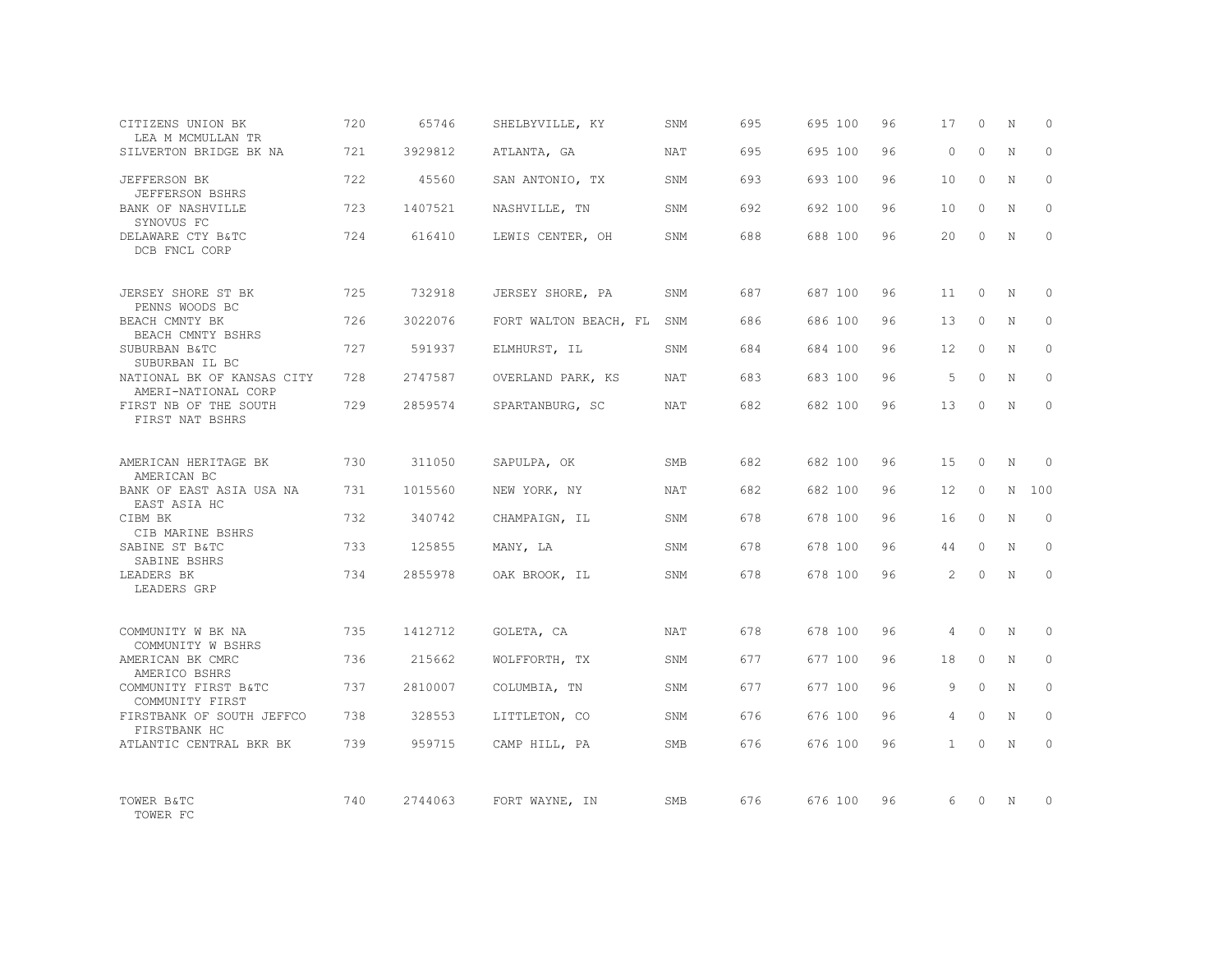| FARMERS & MRCH BK<br>F&M FC                          | 741 | 348720  | GRANITE QUARRY, NC | SNM        | 675 | 675 100 | 96 | 10 | $\Omega$ | N           | $\Omega$ |
|------------------------------------------------------|-----|---------|--------------------|------------|-----|---------|----|----|----------|-------------|----------|
| KANSAS ST BK OF MANHATTAN<br>MANHATTAN BC            | 742 | 160959  | MANHATTAN, KS      | SNM        | 674 | 674 100 | 96 | 5  | $\Omega$ | N           | $\Omega$ |
| NEW ENGLAND BK<br>NEW ENGLAND BSHRS                  | 743 | 2858205 | ENFIELD, CT        | SNM        | 673 | 673 100 | 96 | 14 | $\circ$  | N           | $\circ$  |
| PARKE BK<br>PARKE BC                                 | 744 | 2764212 | SEWELL, NJ         | SNM        | 673 | 673 100 | 96 | 3  | $\Omega$ | N           | $\Omega$ |
| FIRST UNITED SCTY BK<br>UNITED SCTY BSHRS            | 745 | 259330  | THOMASVILLE, AL    | SNM        | 673 | 673 100 | 96 | 18 | $\Omega$ | N           | $\Omega$ |
| GREAT LAKES BK NA<br>GREAT LAKES FNCL RESOURCE ESOP  | 746 | 395836  | BLUE ISLAND, IL    | NAT        | 671 | 671 100 | 96 | 9  | $\Omega$ | $\mathbf N$ | $\circ$  |
| FIRST NB<br>FIRST NATIONAL SECURITY CO               | 747 | 324649  | HOT SPRINGS, AR    | NAT        | 671 | 671 100 | 96 | 28 | $\Omega$ | $_{\rm N}$  | $\Omega$ |
| ARCHER BK<br>METROPOLITAN BK GRP                     | 748 | 323035  | CHICAGO, IL        | SNM        | 671 | 671 100 | 96 | 15 | $\circ$  | N           | $\circ$  |
| SKAGIT ST BK<br>SKAGIT ST BC                         | 749 | 227179  | BURLINGTON, WA     | SNM        | 669 | 669 100 | 96 | 11 | $\circ$  | $_{\rm N}$  | $\Omega$ |
| TWO RIVER CMNTY BK<br>COMMUNITY PTNR BC              | 750 | 2888789 | MIDDLETOWN, NJ     | SNM        | 669 | 669 100 | 96 | 14 | 0        | N           | $\circ$  |
| ARTHUR ST BK<br>FOJ MGMT CO LLC                      | 751 | 591320  | UNION, SC          | SNM        | 668 | 668 100 | 96 | 66 | $\Omega$ | $\mathbb N$ | $\Omega$ |
| ARTHUR ST BK<br>HAO MGMT CO LLC                      | 751 | 591320  | UNION, SC          | SNM        |     |         |    |    |          |             |          |
| ARTHUR ST BK<br>JCO VENTURES LLC                     | 751 | 591320  | UNION, SC          | SNM        |     |         |    |    |          |             |          |
| FARMERS B&TC NA<br>FARMERS ENT                       | 752 | 482156  | GREAT BEND, KS     | NAT        | 668 | 668 100 | 96 | 7  | $\circ$  | N           | $\Omega$ |
| FIRST VOLUNTEER BK OF TENNES<br>FIRST VOLUNTEER CORP | 753 | 234739  | CHATTANOOGA, TN    | SNM        | 667 | 667 100 | 96 | 23 | $\circ$  | N           | $\circ$  |
| AMERICAN BK NORTH<br>MESABA BSHRS                    | 754 | 716655  | NASHWAUK, MN       | SNM        | 667 | 667 100 | 96 | 15 | $\Omega$ | N           | $\Omega$ |
| SIGNATURE BK<br>COMMUNITY FIRST BSHRS                | 755 | 3350724 | FAYETTEVILLE, AR   | SNM        | 665 | 665 100 | 96 | 7  | $\circ$  | N           | $\circ$  |
| STATE BK OF SOUTHERN UT<br>SOUTHERN UT BC            | 756 | 656470  | CEDAR CITY, UT     | SNM        | 665 | 665 100 | 96 | 14 | $\circ$  | N           | $\Omega$ |
| COMMUNITY SOUTH BK<br>TENNESSEE CENTRAL BSHRS        | 757 | 590855  | PARSONS, TN        | SNM        | 665 | 665 100 | 96 | 15 | 0        | N           | $\circ$  |
| FIRST CMRL BK OF FL                                  | 758 | 2737029 | ORLANDO, FL        | SMB        | 662 | 662 100 | 96 | 8  | 0        | Ν           | 0        |
| FCB FL BC<br>BREMER BK NA<br>OTTO BREMER FOUNDATION  | 759 | 503453  | MENOMONIE, WI      | <b>NAT</b> | 659 | 659 100 | 96 | 15 | $\Omega$ | N           | $\circ$  |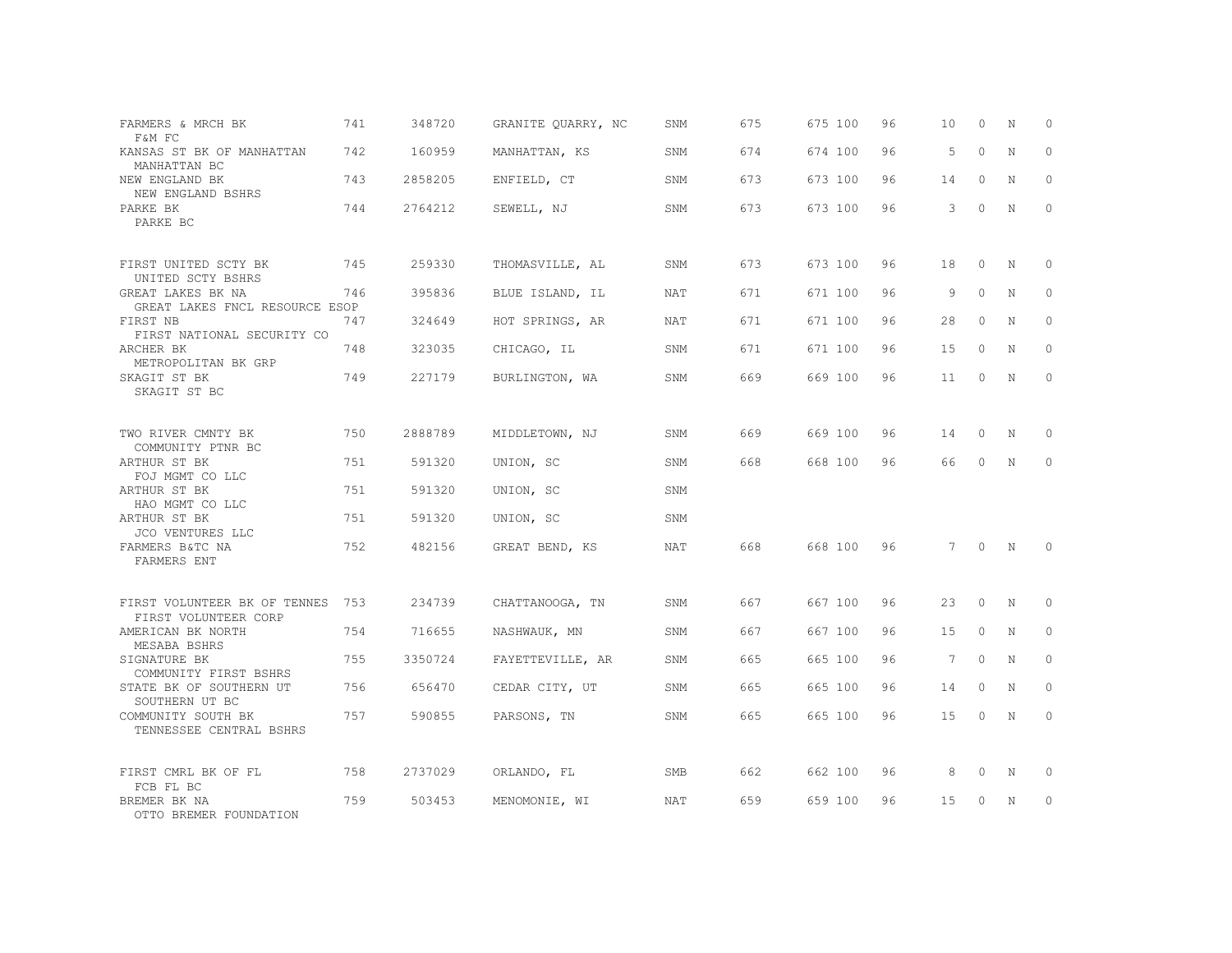| FIRST SOUTHERN NB<br>FIRST SOUTHERN BC           | 760 | 702612  | LANCASTER, KY      | NAT        | 658 | 658 100 | 96 | 22                | $\circ$      | N | $\Omega$     |
|--------------------------------------------------|-----|---------|--------------------|------------|-----|---------|----|-------------------|--------------|---|--------------|
| FARMERS & MRCH BK<br>FMB BSHRS                   | 761 | 763930  | LAKELAND, GA       | SNM        | 658 | 658 100 | 96 | 6                 | $\Omega$     | N | $\Omega$     |
| FARMERS B&TC<br>MAGNOLIA BKG CORP                | 762 | 12946   | MAGNOLIA, AR       | SMB        | 657 | 657 100 | 96 | 11                | $\circ$      | N | $\mathbf{0}$ |
| ATLANTIC STEWARDSHIP BK<br>STEWARDSHIP FNCL CORP | 763 | 527507  | MIDLAND PARK, NJ   | SNM        | 657 | 657 100 | 96 | 13                | $\Omega$     | N | $\mathbf{0}$ |
| ALLIANCE BK<br>ALLIANCE FS                       | 764 | 166652  | LAKE CITY, MN      | SNM        | 656 | 656 100 | 96 | 13                | $\Omega$     | N | $\Omega$     |
| COMMUNITY B&TC<br>COMMUNITY BANC CORP SHEBOYGAN  | 765 | 1393624 | SHEBOYGAN, WI      | SNM        | 656 | 656 100 | 96 | 10                | $\Omega$     | N | $\mathbf{0}$ |
| YOUR CMNTY BK<br>COMMUNITY BK SHARES             | 766 | 54375   | NEW ALBANY, IN     | SNM        | 656 | 656 100 | 96 | 18                | $\Omega$     | N | $\Omega$     |
| CRYSTAL LAKE B&TC NA<br>WINTRUST FC              | 767 | 2624400 | CRYSTAL LAKE, IL   | NAT        | 655 | 655 100 | 96 | 6                 | $\Omega$     | N | $\Omega$     |
| HARRIS BK NA<br>HARRIS FC                        | 768 | 528568  | SCOTTSDALE, AZ     | NAT        | 655 | 655 100 | 96 | 8                 | $\Omega$     | N | 100          |
| STATE B&TC<br>RURBAN FNCL CORP                   | 769 | 614313  | DEFIANCE, OH       | SMB        | 654 | 654 100 | 96 | 18                | $\Omega$     | N | $\Omega$     |
| FIRST CMNTY BK<br>FIRST COMMUNITY BSHRS          | 770 | 2596646 | BATESVILLE, AR     | SNM        | 654 | 654 100 | 96 | 13                | $\Omega$     | N | $\Omega$     |
| BANK OF THE ORIENT<br>ORIENT BC                  | 771 | 777366  | SAN FRANCISCO, CA  | SMB        | 652 | 647 99  | 96 | 9                 | $\mathbf{1}$ | Y | $\Omega$     |
| UNION BK CO<br>UNITED BSHRS                      | 772 | 780218  | COLUMBUS GROVE, OH | SNM        | 651 | 651 100 | 96 | $12 \overline{ }$ | $\Omega$     | N | $\Omega$     |
| SECURITY NB OF OMAHA<br>SECURITY NAT CORP        | 773 | 844053  | OMAHA, NE          | <b>NAT</b> | 651 | 651 100 | 96 | 14                | $\Omega$     | N | $\circ$      |
| INVESTORS CMNTY BK<br>COUNTY BC                  | 774 | 2524797 | MANITOWOC, WI      | SNM        | 651 | 651 100 | 96 | $\circ$           | $\circ$      | N | $\circ$      |
| COMMUNITY NB&TC<br>COMMUNITY BC                  | 775 | 923752  | CHANUTE, KS        | <b>NAT</b> | 649 | 649 100 | 96 | 22                | $\Omega$     | N | $\Omega$     |
| COMMUNITY BK OF MS<br>COMMUNITY BSHRS ESOP       | 776 | 460033  | FOREST, MS         | SNM        | 649 | 649 100 | 96 | 6                 | $\Omega$     | N | $\mathbf{0}$ |
| SAEHAN BK<br>SAEHAN BC                           | 777 | 1865680 | LOS ANGELES, CA    | SNM        | 649 | 649 100 | 96 | 10 <sup>°</sup>   | $\Omega$     | N | $\Omega$     |
| HIGHLANDS UNION BK<br>HIGHLANDS BSHRS            | 778 | 969424  | ABINGDON, VA       | <b>SMB</b> | 647 | 647 100 | 96 | 13                | $\Omega$     | N | $\mathbf{0}$ |
| UNION BK<br>FIRST OLATHE BSHRS                   | 779 | 687858  | KANSAS CITY, MO    | SNM        | 647 | 647 100 | 96 | 10                | 0            | N | $\circ$      |
| UMB NB OF AMER<br>UMB FC                         | 780 | 597555  | SALINA, KS         | <b>NAT</b> | 647 | 647 100 | 96 | 8                 | $\Omega$     | N | $\mathbf{0}$ |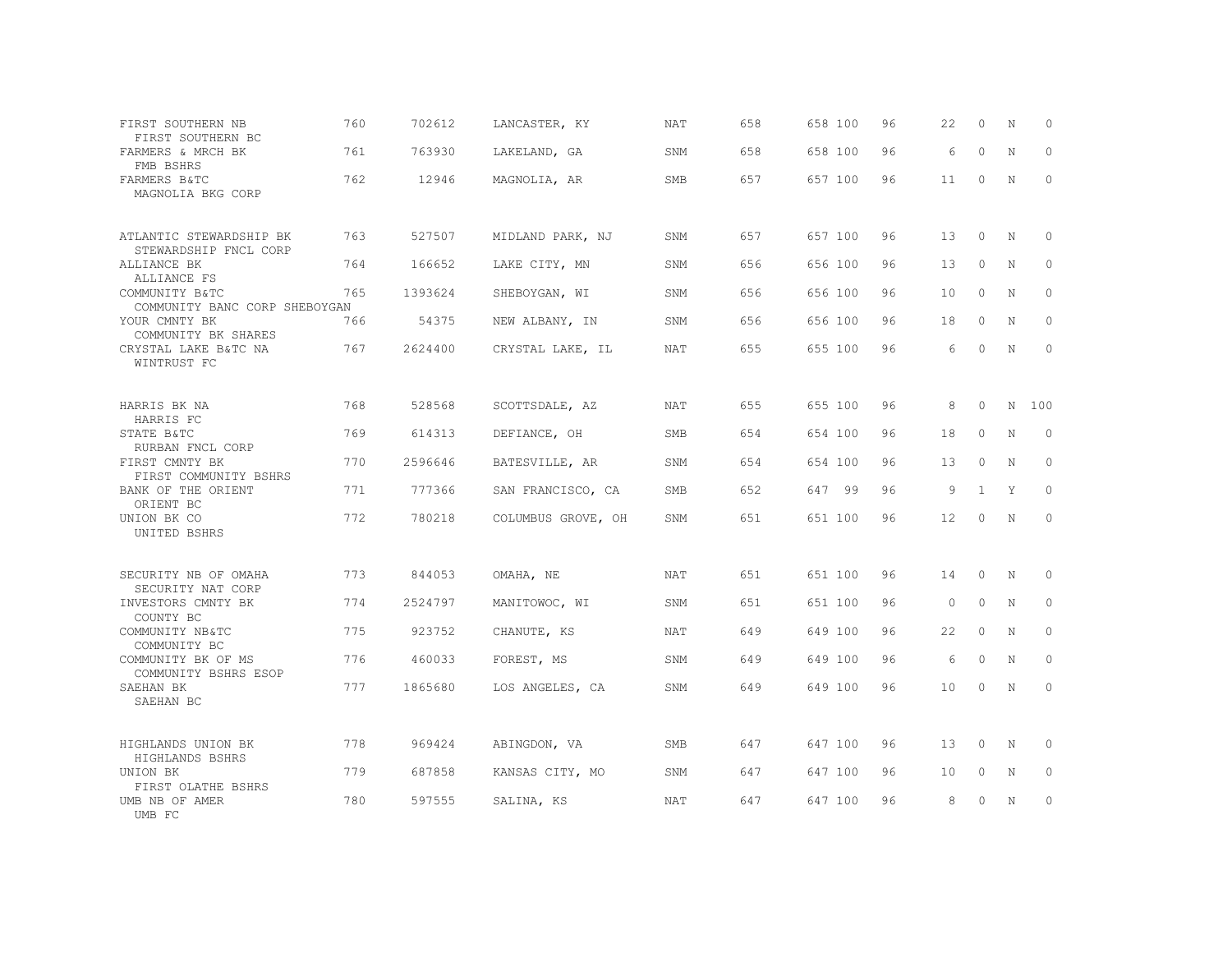| FIRST FINANCIAL BK<br>FIRST FINANCIAL BANC CORP      | 781 | 48374   | EL DORADO, AR     | SMB        | 646 | 646 100 | 96 | 8               | $\Omega$ | N           | 0            |
|------------------------------------------------------|-----|---------|-------------------|------------|-----|---------|----|-----------------|----------|-------------|--------------|
| FIRST BK FNCL CENTRE<br>OCONOMOWOC BSHRS             | 782 | 806846  | OCONOMOWOC, WI    | SNM        | 646 | 646 100 | 96 | 8               | $\Omega$ | N           | $\mathbf 0$  |
| MOUNTAIN NB                                          | 783 | 2747420 | SEVIERVILLE, TN   | NAT        | 646 | 646 100 | 96 | 11              | $\circ$  | N           | $\mathbf 0$  |
| MOUNTAIN NAT BSHRS<br>GREYSTONE BK                   | 784 | 3377084 | RALEIGH, NC       | SNM        | 645 | 645 100 | 96 | $\Omega$        | $\Omega$ | N           | $\circ$      |
| BANK OF THE PACIFIC                                  | 785 | 307679  | ABERDEEN, WA      | SNM        | 645 | 645 100 | 96 | 16              | $\circ$  | N           | $\circ$      |
| PACIFIC FC<br>HOME NB                                | 786 | 518952  | BLACKWELL, OK     | NAT        | 644 | 644 100 | 96 | 14              | $\circ$  | N           | $\mathbf{0}$ |
| HNB CORP<br>PENINSULA BK                             | 787 | 61533   | ENGLEWOOD, FL     | SNM        | 644 | 644 100 | 96 | 5               | $\circ$  | N           | $\mathbf{0}$ |
|                                                      |     |         |                   |            |     |         |    |                 |          |             |              |
| BUSINESS FIRST BK<br><b>BUSINESS FIRST BSHRS</b>     | 788 | 3408728 | BATON ROUGE, LA   | SNM        | 644 | 644 100 | 96 | 4               | $\circ$  | N           | 0            |
| OXFORD B&T<br>OXFORD FC                              | 789 | 647432  | OAK BROOK, IL     | SNM        | 643 | 643 100 | 96 | $7\phantom{.0}$ | $\circ$  | $\mathbb N$ | $\circ$      |
| COMMUNITY B&TC<br>COMM BC                            | 790 | 151818  | CLARKS SUMMIT, PA | SMB        | 643 | 643 100 | 96 | 14              | $\circ$  | $\mathbb N$ | $\circ$      |
| NEW CENTURY BK<br>NEW CENTURY BC                     | 791 | 2913887 | DUNN, NC          | <b>SNM</b> | 642 | 642 100 | 96 | 8               | $\circ$  | $\mathbb N$ | $\circ$      |
| CENTRAL BK<br>CENTRAL BC                             | 792 | 622774  | PROVO, UT         | <b>SNM</b> | 642 | 642 100 | 96 | 9               | $\Omega$ | $\mathbb N$ | $\mathbf{0}$ |
| BCB CMNTY BK                                         | 793 | 2954059 | BAYONNE, NJ       | SNM        | 642 | 642 100 | 96 | 3               | $\circ$  | N           | 0            |
| BCB BC<br>FIRST AMER INTL BK                         | 794 | 2857794 | BROOKLYN, NY      | SNM        | 642 | 642 100 | 96 | 8               | 0        | N           | 0            |
| FIRST AMER INTL CORP<br>COCONUT GROVE BK             | 795 | 648130  | MIAMI, FL         | SMB        | 641 | 641 100 | 96 | 4               | $\circ$  | $\mathbb N$ | $\mathbb O$  |
| COCONUT GROVE BSHRS<br>BANK OF FL SW                 | 796 | 2796615 | NAPLES, FL        | SNM        | 641 | 641 100 | 96 | 4               | $\circ$  | $\mathbb N$ | $\mathbb O$  |
| BANK OF FL CORP<br>FIRST NB OF PALMERTON<br>PALM BC  | 797 | 186717  | PALMERTON, PA     | <b>NAT</b> | 640 | 640 100 | 96 | 9               | $\Omega$ | N           | $\circ$      |
|                                                      |     |         |                   |            |     |         |    |                 |          |             |              |
| 1ST CONSTITUTION BK<br>1ST CONSTITUTION BC           | 798 | 1412619 | CRANBURY, NJ      | <b>SNM</b> | 639 | 639 100 | 96 | 10              | $\circ$  | N           | $\circ$      |
| SECURITY NB SIOUX CITY<br>SECURITY NAT CORP          | 799 | 418249  | SIOUX CITY, IA    | <b>NAT</b> | 638 | 638 100 | 96 | 3               | $\circ$  | N           | $\mathbf{0}$ |
| COMMUNITY BK ELLISVILLE MISS<br>COMMUNITY BSHRS ESOP | 800 | 517834  | ELLISVILLE, MS    | SNM        | 638 | 638 100 | 96 | 9               | $\Omega$ | N           | $\mathbf{0}$ |
| BANK OF SPRINGFIELD<br>SPRING BC                     | 801 | 248240  | SPRINGFIELD, IL   | SNM        | 638 | 638 100 | 96 | 5               | $\Omega$ | N           | $\circ$      |
|                                                      |     |         |                   |            |     |         |    |                 |          |             |              |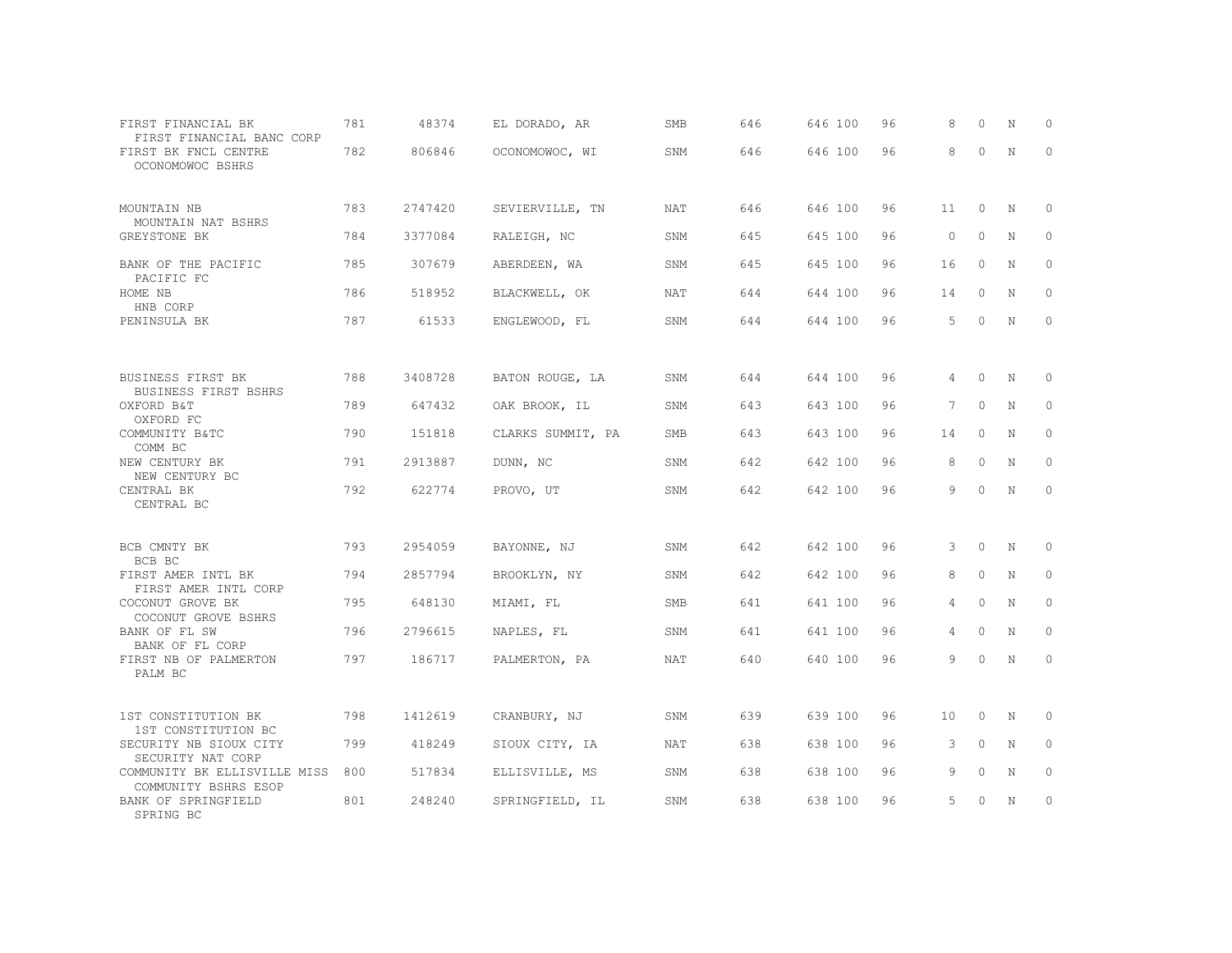| ACCESS NB<br>ACCESS NAT CORP                                  | 802 | 2859903 | RESTON, VA        | <b>NAT</b> | 636 | 636 100 | 96 | 4       | $\Omega$ | N           | $\Omega$    |
|---------------------------------------------------------------|-----|---------|-------------------|------------|-----|---------|----|---------|----------|-------------|-------------|
| SUNWEST BK<br>WESTERN ACQ LLC                                 | 803 | 140362  | TUSTIN, CA        | SNM        | 635 | 635 100 | 96 | $10 \,$ | $\circ$  | N           | 0           |
| CITIZENS SECURITY B&TC<br>MABREY BC                           | 804 | 139553  | BIXBY, OK         | <b>SMB</b> | 635 | 635 100 | 96 | 12      | $\circ$  | $\mathbf N$ | $\Omega$    |
| BANK OF TN<br>BANCTENN CORP                                   | 805 | 340135  | KINGSPORT, TN     | SNM        | 634 | 634 100 | 96 | 11      | $\circ$  | N           | 0           |
| CITIZENS BK MUKWONAGO<br>CITIZENS BK HOLD                     | 806 | 783844  | MUKWONAGO, WI     | SNM        | 633 | 633 100 | 96 | 12      | $\Omega$ | N           | $\Omega$    |
| PREMIER BK                                                    | 807 | 33259   | MAPLEWOOD, MN     | SNM        | 633 | 633 100 | 96 | 6       | $\Omega$ | N           | 0           |
| 1ST BK                                                        | 808 | 888253  | EVANSTON, WY      | <b>SMB</b> | 632 | 632 100 | 96 | 10      | $\Omega$ | N           | $\Omega$    |
| GLACIER BC<br>PACIFIC COAST BKR BK<br>PACIFIC COAST BKR BSHRS | 809 | 2451240 | SAN FRANCISCO, CA | <b>SMB</b> | 631 | 631 100 | 96 | $\circ$ | $\Omega$ | N           | $\circ$     |
| FIRST NB<br>FIRST PARAGOULD BSHRS                             | 810 | 42448   | PARAGOULD, AR     | NAT        | 631 | 631 100 | 96 | 8       | $\Omega$ | N           | 0           |
| 1ST SUMMIT BK<br>1ST SUMMIT BC OF JOHNSTOWN                   | 811 | 526519  | JOHNSTOWN, PA     | SNM        | 629 | 629 100 | 96 | 13      | $\Omega$ | N           | $\Omega$    |
| FIRST NB<br>CAPITOL BC                                        | 812 | 355858  | FORT PIERRE, SD   | NAT        | 629 | 629 100 | 96 | 14      | $\Omega$ | N           | $\circ$     |
| VALLEY BK<br>RIVER VALLEY BC                                  | 813 | 2085177 | MOLINE, IL        | SNM        | 627 | 627 100 | 96 | 16      | $\Omega$ | N           | 0           |
| WESTERN SECURITY BK<br>GLACIER BC                             | 814 | 2999845 | BILLINGS, MT      | SMB        | 626 | 626 100 | 96 | 8       | $\circ$  | N           | $\mathbf 0$ |
| STATE BK OF TX<br>SBT BSHRS                                   | 815 | 1157415 | DALLAS, TX        | SNM        | 625 | 625 100 | 96 | 3       | $\Omega$ | N           | $\circ$     |
| EVANS BK NA<br>EVANS BC                                       | 816 | 292908  | ANGOLA, NY        | <b>NAT</b> | 623 | 623 100 | 96 | 12      | $\circ$  | $\mathbf N$ | $\mathbf 0$ |
| FIRST AMER BK<br>FIRST ARTESIA BSHRS                          | 817 | 771458  | ARTESIA, NM       | SNM        | 621 | 621 100 | 96 | 11      | $\Omega$ | N           | $\circ$     |
| UNITED BKR BK<br>UNITED BKR BC                                | 818 | 930358  | BLOOMINGTON, MN   | <b>SMB</b> | 621 | 621 100 | 96 | $\circ$ | $\Omega$ | N           | 0           |
| MID PENN BK<br>MID PENN BC                                    | 819 | 786612  | MILLERSBURG, PA   | SNM        | 620 | 620 100 | 96 | 14      | 0        | N           | $\mathbf 0$ |
| CRESCENT B&TC<br>CB&T HC                                      | 820 | 1885932 | NEW ORLEANS, LA   | SNM        | 619 | 619 100 | 97 | 5       | $\Omega$ | N           | $\circ$     |
| ILLINOIS NB<br>ILLINOIS NAT BC                                | 821 | 925037  | SPRINGFIELD, IL   | NAT        | 619 | 619 100 | 97 | 12      | 0        | N           | 0           |
| STERLING BK<br>SYNOVUS FC                                     | 822 | 1366909 | MONTGOMERY, AL    | SNM        | 617 | 617 100 | 97 | 3       | $\Omega$ | N           | $\mathbf 0$ |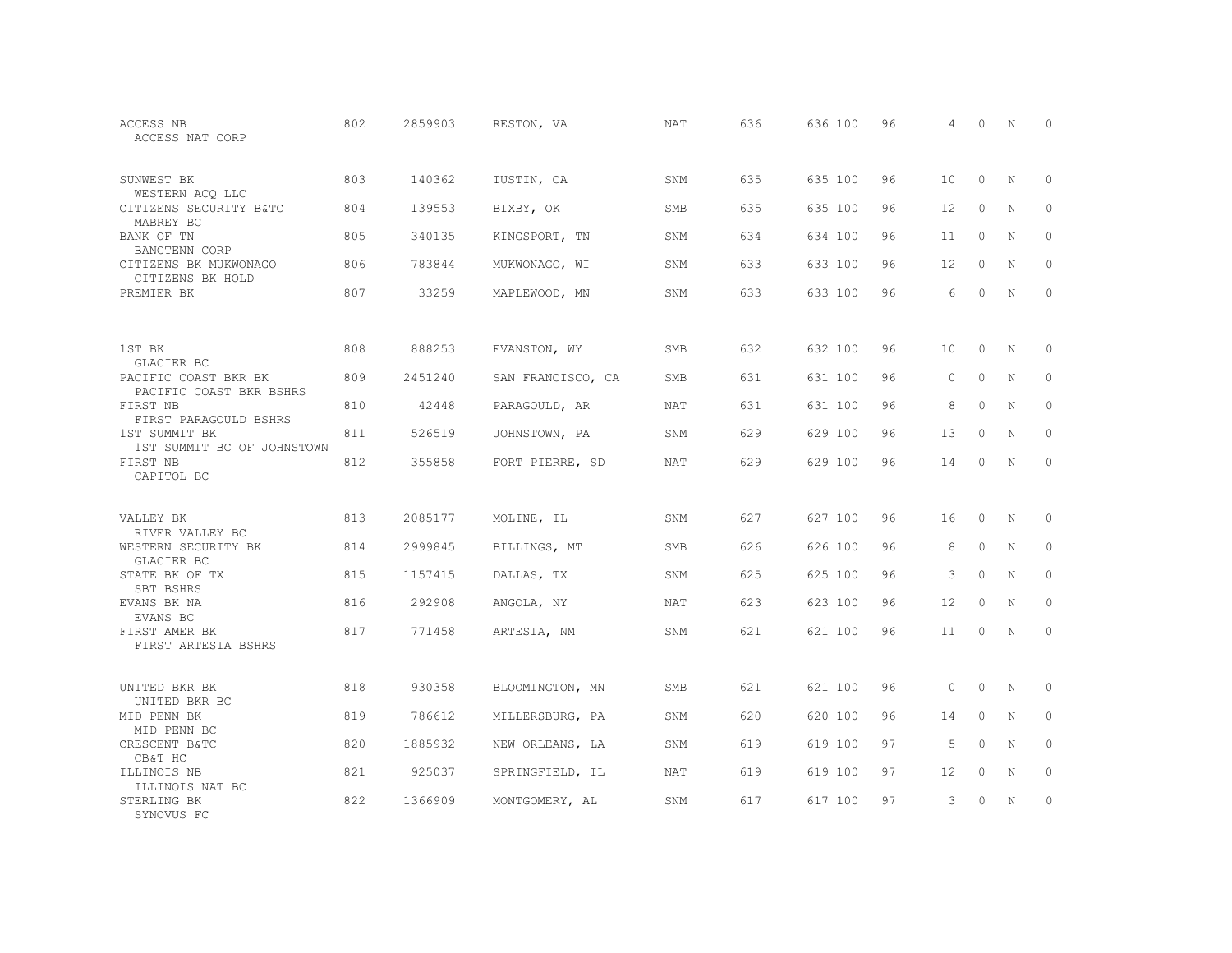| CONESTOGA BK<br>CONESTOGA BC                                   | 823 | 833271  | CHESTER SPRINGS, PA | <b>SMB</b> | 617 | 617 100 | 97 | 13                | $\Omega$ | N           | $\Omega$ |
|----------------------------------------------------------------|-----|---------|---------------------|------------|-----|---------|----|-------------------|----------|-------------|----------|
| BREMER BK NA<br>OTTO BREMER FOUNDATION                         | 824 | 824550  | SAINT CLOUD, MN     | NAT        | 616 | 616 100 | 97 | $\overline{4}$    | $\circ$  | N           | 0        |
| FIRST BKR TC NA                                                | 825 | 344647  | QUINCY, IL          | <b>NAT</b> | 616 | 616 100 | 97 | 9                 | $\circ$  | N           | 0        |
| FIRST BKR TRUSTSHARES<br>FIRST CMNTY BK NA<br>FIRST CMNTY CORP | 826 | 2328137 | LEXINGTON, SC       | NAT        | 616 | 616 100 | 97 | 10                | $\Omega$ | N           | $\circ$  |
| FIRST RELIANCE BK<br>FIRST RELIANCE BSHRS                      | 827 | 2839790 | FLORENCE, SC        | SNM        | 615 | 615 100 | 97 | 4                 | $\circ$  | N           | $\circ$  |
| ONB B&TC<br>CENTRAL BANCOMPANY                                 | 828 | 2826316 | TULSA, OK           | SNM        | 615 | 615 100 | 97 | 8                 | $\circ$  | N           | 0        |
| DNB FIRST NA<br>DNB FNCL CORP                                  | 829 | 71318   | DOWNINGTOWN, PA     | <b>NAT</b> | 615 | 615 100 | 97 | $12 \overline{ }$ | $\circ$  | N           | $\circ$  |
| MODERN BK NA<br>MODERN BK MGMT LLC                             | 830 | 2398701 | NEW YORK, NY        | NAT        | 615 | 613 100 | 97 | $\circ$           | $\circ$  | Y           | $\circ$  |
| COMMERCIAL B&TC<br>COMMERCIAL HOLDING CO                       | 831 | 467658  | PARIS, TN           | SNM        | 614 | 614 100 | 97 | 10                | $\circ$  | N           | $\circ$  |
| BANKFIRST<br>CAPGEN CAP GRP LLC                                | 832 | 1401686 | WINTER PARK, FL     | SNM        | 613 | 613 100 | 97 | 36                | $\Omega$ | $\mathbf N$ | $\circ$  |
| BANKFIRST<br>LEGIONS IV ADVIS CORP                             | 832 | 1401686 | WINTER PARK, FL     | SNM        |     |         |    |                   |          |             |          |
| BANKFIRST                                                      | 832 | 1401686 | WINTER PARK, FL     | SNM        |     |         |    |                   |          |             |          |
| RUH CAP LLC<br>BANKFIRST<br>EGGEMEYER CAP LLC                  | 832 | 1401686 | WINTER PARK, FL     | SNM        |     |         |    |                   |          |             |          |
| SB&T BK                                                        | 833 | 2938    | ALBANY, GA          | SNM        | 613 | 613 100 | 97 | 7                 | $\circ$  | N           | 0        |
| SYNOVUS FC<br>FIRST NB OF PULASKI<br>FIRST PULASKI NAT CORP    | 834 | 972732  | PULASKI, TN         | NAT        | 612 | 612 100 | 97 | 10                | $\circ$  | N           | $\Omega$ |
| SONABANK                                                       | 835 | 3325759 | MCLEAN, VA          | <b>SMB</b> | 612 | 612 100 | 97 | 11                | $\circ$  | N           | 0        |
| SOUTHERN NAT BC OF VA INC<br>CORTRUST BK NA                    | 836 | 61355   | MITCHELL, SD        | NAT        | 612 | 612 100 | 97 | 24                | $\circ$  | N           | $\circ$  |
| HOPKINS FC<br>TAMALPAIS BK                                     | 837 | 1890598 | SAN RAFAEL, CA      | SNM        | 612 | 612 100 | 97 | 6                 | $\circ$  | $\mathbf N$ | $\Omega$ |
| TAMALPAIS BC                                                   |     |         |                     |            |     |         |    |                   |          |             |          |
| FIRST BK RICHMOND NA<br>FIRST MUTUAL RICHMOND                  | 838 | 419675  | RICHMOND, IN        | NAT        | 611 | 611 100 | 97 | $7^{\circ}$       | $\circ$  | N           | $\circ$  |
| BREMER BK NA<br>OTTO BREMER FOUNDATION                         | 839 | 268556  | ALEXANDRIA, MN      | <b>NAT</b> | 611 | 611 100 | 97 | 7                 | $\circ$  | N           | 0        |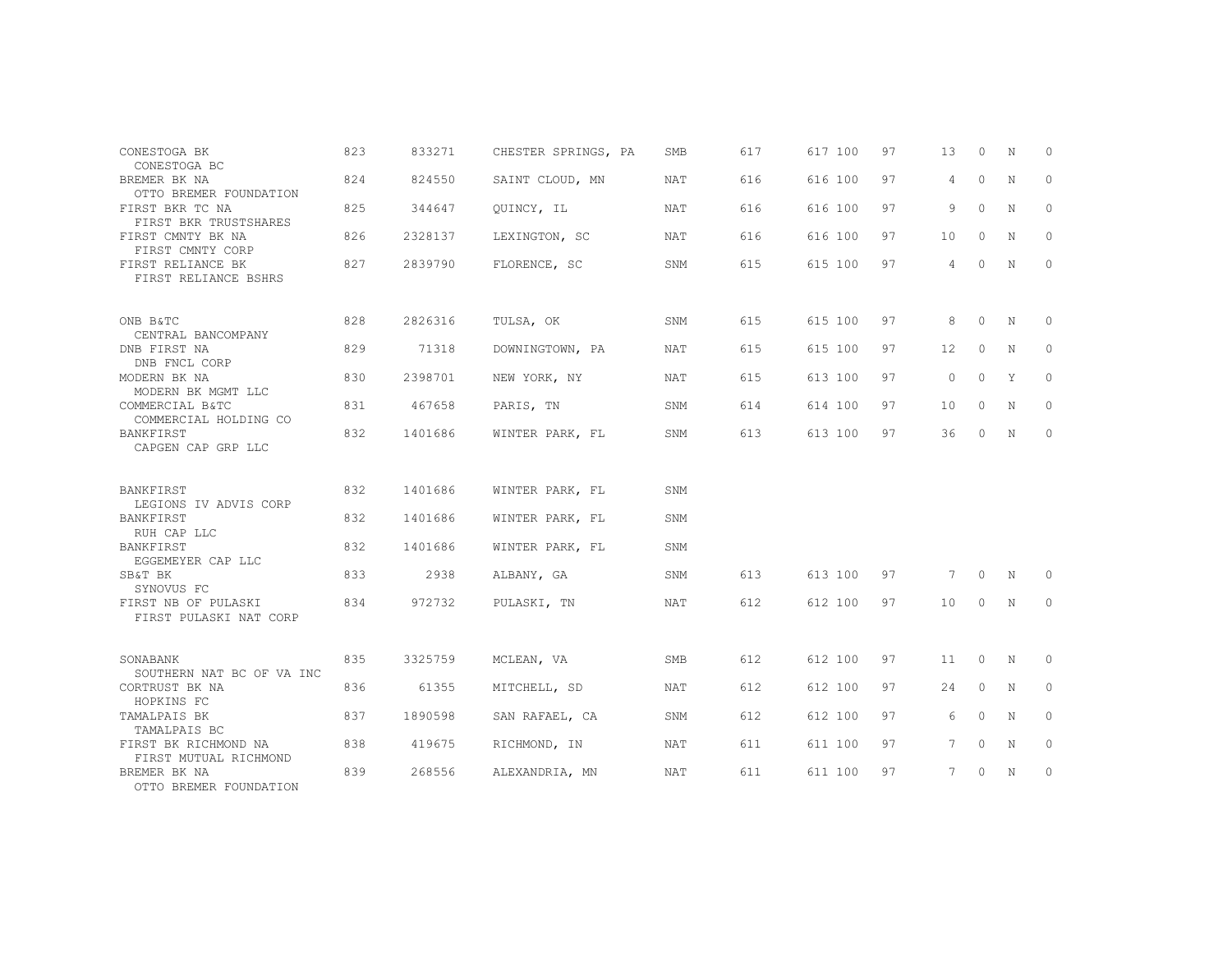| NORTHEAST BK<br>NORTHEAST BC                    | 840 | 468806  | LEWISTON, ME      | SMB        | 610 | 610 100 | 97 | 7               | $\Omega$ | N           | $\Omega$     |
|-------------------------------------------------|-----|---------|-------------------|------------|-----|---------|----|-----------------|----------|-------------|--------------|
| CENTRIX B&TC                                    | 841 | 2816474 | BEDFORD, NH       | SNM        | 610 | 610 100 | 97 | 6               | $\Omega$ | $\mathbf N$ | $\Omega$     |
| SOUTH SIDE T&SB PEORIA<br>MID IL BC             | 842 | 662640  | PEORIA, IL        | SNM        | 610 | 610 100 | 97 | 12              | $\circ$  | N           | $\circ$      |
| FIRST ST BK EAST DETROIT<br>FIRST ST FC         | 843 | 113740  | EASTPOINTE, MI    | SNM        | 609 | 609 100 | 97 | 10              | $\Omega$ | N           | $\Omega$     |
| AMERICAN B&TC NA<br>AMBANK HOLD                 | 844 | 2733263 | DAVENPORT, IA     | NAT        | 609 | 609 100 | 97 | 12              | 0        | N           | $\Omega$     |
| COMMUNITY NB                                    | 845 | 293053  | MIDLAND, TX       | NAT        | 609 | 609 100 | 97 | 10              | $\Omega$ | N           | $\Omega$     |
| MIDLAND BSHRS<br>CLAYTON B&TC<br>CLAYTON BC     | 846 | 146654  | KNOXVILLE, TN     | SNM        | 608 | 608 100 | 97 | 10              | $\Omega$ | N           | $\Omega$     |
| FIRST ARKANSAS B&T<br>FIRST ARKANSAS BSHRS      | 847 | 466240  | JACKSONVILLE, AR  | SNM        | 607 | 607 100 | 97 | 26              | $\Omega$ | $\mathbf N$ | $\Omega$     |
| MARINE BK<br>MARINE BC                          | 848 | 258445  | SPRINGFIELD, IL   | SNM        | 607 | 607 100 | 97 | 7               | $\Omega$ | N           | $\Omega$     |
| NORTHERN B&TC<br>NORTHERN BC                    | 849 | 900306  | WOBURN, MA        | SNM        | 606 | 606 100 | 97 | 10              | $\Omega$ | $\mathbf N$ | $\mathbf{0}$ |
| FOCUS BK<br>SECURITY STATE BSHRS                | 850 | 498148  | CHARLESTON, MO    | SNM        | 606 | 606 100 | 97 | 11              | $\Omega$ | $_{\rm N}$  | $\Omega$     |
| METROPOLITAN NB<br>PASL HOLD LLC                | 851 | 2705895 | NEW YORK, NY      | <b>NAT</b> | 606 | 606 100 | 97 | 4               | $\circ$  | N           | $\Omega$     |
| FIRST CMNTY BK<br>FIRST CMNTY BSHRS             | 852 | 735852  | LEES SUMMIT, MO   | SNM        | 604 | 604 100 | 97 | 15              | $\Omega$ | $\mathbf N$ | $\Omega$     |
| CHESAPEAKE BK<br>CHESAPEAKE FNCL SHARES         | 853 | 214722  | KILMARNOCK, VA    | <b>SMB</b> | 604 | 604 100 | 97 | 10              | $\Omega$ | N           | $\Omega$     |
| FIRST COLUMBIA B&TC<br>CCFNB BC                 | 854 | 881012  | BLOOMSBURG, PA    | <b>SNM</b> | 604 | 604 100 | 97 | 14              | $\Omega$ | $\mathbf N$ | $\Omega$     |
| PINNACLE BK<br>PINNACLE FC                      | 855 | 366238  | ELBERTON, GA      | SNM        | 602 | 602 100 | 97 | 12              | $\Omega$ | N           | $\Omega$     |
| AMERICAN CMNTY B&T<br>AMERICAN CMNTY FNCL       | 856 | 2869162 | WOODSTOCK, IL     | SNM        | 601 | 601 100 | 97 | 3               | $\circ$  | N           | $\circ$      |
| PEOPLES ST BK<br>PSB HOLDS                      | 857 | 340144  | WAUSAU, WI        | SNM        | 601 | 601 100 | 97 | $7\overline{ }$ | $\Omega$ | N           | $\Omega$     |
| SOUTH VALLEY B&TC<br>SOUTH VALLEY BC            | 858 | 906063  | KLAMATH FALLS, OR | SNM        | 600 | 600 100 | 97 | 17              | $\circ$  | N           | $\Omega$     |
| K BK<br>K CAP CORP                              | 859 | 357375  | OWINGS MILLS, MD  | SNM        | 600 | 600 100 | 97 | $7\overline{ }$ | $\Omega$ | N           | $\Omega$     |
| CITIZENS NB OF PAINTSVILLE<br>CITIZENS NAT CORP | 860 | 495419  | PAINTSVILLE, KY   | <b>NAT</b> | 600 | 600 100 | 97 | 15              | $\Omega$ | N           | $\Omega$     |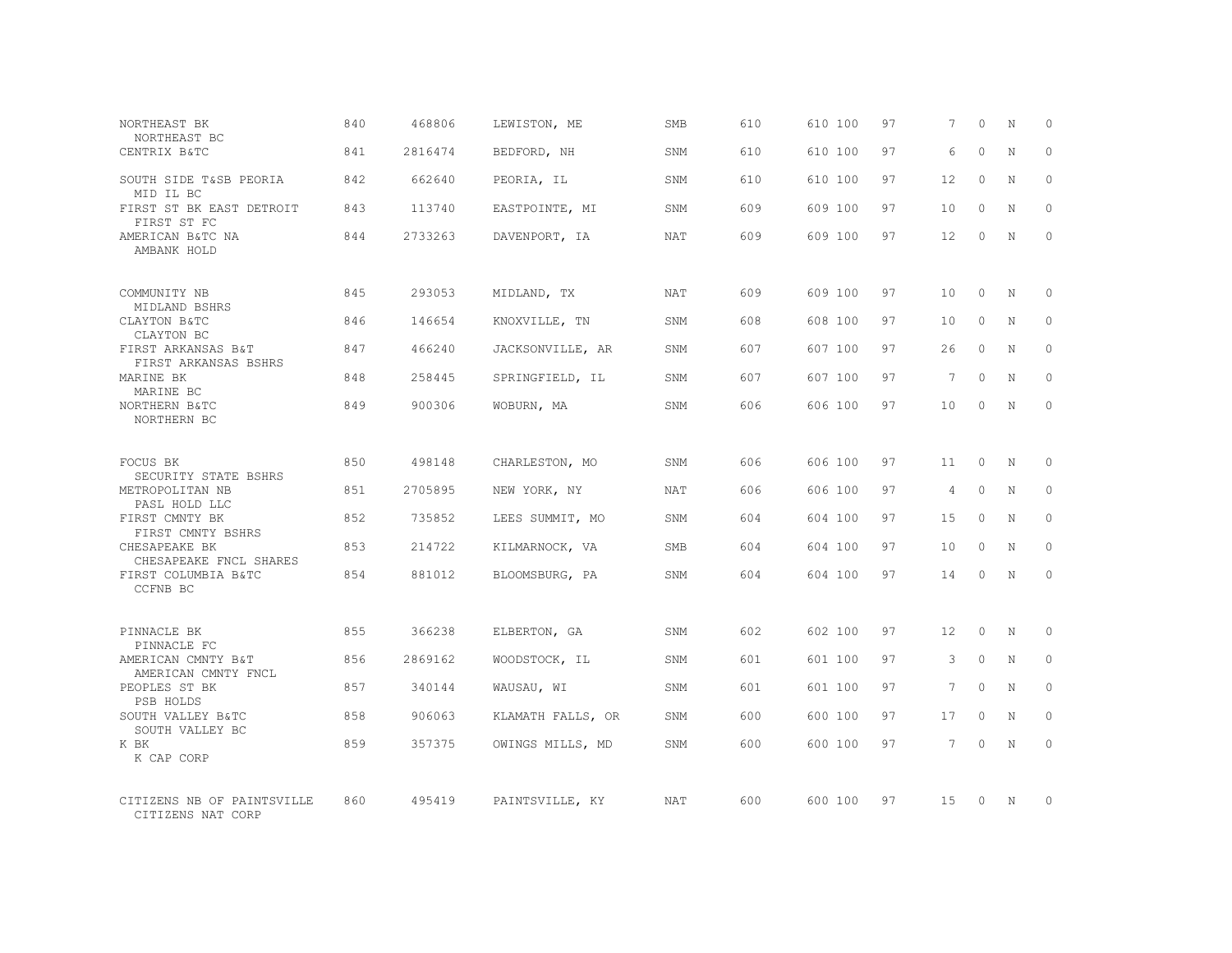| FIRST ST BK<br>HENRY CTY BSHRS                                  | 861 | 151331  | STOCKBRIDGE, GA     | SNM        | 600 | 600 100 | 97 | 6            | $\Omega$     | N           | $\circ$      |
|-----------------------------------------------------------------|-----|---------|---------------------|------------|-----|---------|----|--------------|--------------|-------------|--------------|
| SECURITY ST B&TC<br>SECURITY HC                                 | 862 | 247355  | FREDERICKSBURG, TX  | SNM        | 600 | 600 100 | 97 | 17           | $\Omega$     | $\mathbf N$ | $\Omega$     |
| BESSEMER TC<br>BESSEMER GRP                                     | 863 | 7009    | WOODBRIDGE, NJ      | SNM        | 600 | 600 100 | 97 | $\circ$      | $\circ$      | N           | $\mathbf 0$  |
| CITIZENS NB<br>CITIZENS NBC                                     | 864 | 673132  | ATHENS, TN          | <b>NAT</b> | 599 | 599 100 | 97 | 8            | $\Omega$     | $\mathbf N$ | $\Omega$     |
| VILLAGE BK                                                      | 865 | 2760232 | MIDLOTHIAN, VA      | SNM        | 597 | 597 100 | 97 | 14           | $\circ$      | N           | $\circ$      |
| VILLAGE BK & TR FC<br>PLANTERS B&TC<br>PLANTERS HOLDING COMPANY | 866 | 972648  | INDIANOLA, MS       | SNM        | 595 | 595 100 | 97 | 13           | $\circ$      | N           | $\Omega$     |
| BANK OF FL SE<br>BANK OF FL CORP                                | 867 | 3116274 | FORT LAUDERDALE, FL | SNM        | 595 | 595 100 | 97 | 5            | $\circ$      | N           | $\circ$      |
| FIRST COLLINSVILLE BK<br>FIRST CO BANCORP                       | 868 | 1459717 | COLLINSVILLE, IL    | SNM        | 595 | 595 100 | 97 | 6            | $\Omega$     | N           | $\Omega$     |
| FIDELITY DEPOSIT & DISCOUNT<br>FIDELITY D&D BC INC              | 869 | 1007819 | DUNMORE, PA         | SNM        | 594 | 594 100 | 97 | 10           | 0            | N           | $\circ$      |
|                                                                 |     |         |                     |            |     |         |    |              |              |             |              |
| ALLIANCE BK CORP<br>ALLIANCE BSHRS CORP                         | 870 | 2712978 | FAIRFAX, VA         | SMB        | 593 | 593 100 | 97 | 5            | $\circ$      | N           | $\circ$      |
| COMMUNITY BK OF FL<br>COMMUNITY BK OF S FL                      | 871 | 999430  | HOMESTEAD, FL       | SNM        | 592 | 592 100 | 97 | 12           | $\mathbf{0}$ | N           | $\circ$      |
| CITIZENS BK<br>CITCO CMNTY BSHRS                                | 872 | 778738  | ELIZABETHTON, TN    | SNM        | 592 | 592 100 | 97 | 12           | $\circ$      | N           | $\circ$      |
| FIRST ST BK<br>BRISCOE RANCH                                    | 873 | 273662  | UVALDE, TX          | SNM        | 592 | 592 100 | 97 | 7            | $\circ$      | N           | $\mathbf{0}$ |
| BEACH FIRST NB<br>BEACH FIRST NAT BSHRS                         | 874 | 2391252 | MYRTLE BEACH, SC    | NAT        | 590 | 590 100 | 97 | 6            | $\Omega$     | N           | $\circ$      |
| MISSION BK                                                      | 875 | 170051  | MISSION, KS         | SNM        | 590 | 590 100 | 97 | 6            | $\circ$      | N           | $\circ$      |
| VALLEY VIEW BSHRS<br>STONEGATE BK                               | 876 | 3339046 | FORT LAUDERDALE, FL | SNM        | 589 | 589 100 | 97 | 5            | $\circ$      | N           | $\circ$      |
| FIRST NB OF TN                                                  | 877 | 283737  | LIVINGSTON, TN      | <b>NAT</b> | 587 | 587 100 | 97 | 6            | $\Omega$     | N           | $\Omega$     |
| BANK HOLLAND<br>LAKE MI FC                                      | 878 | 2721103 | HOLLAND, MI         | SNM        | 586 | 586 100 | 97 | $\mathbf{1}$ | $\circ$      | N           | $\circ$      |
| WACCAMAW BK<br>WACCAMAW BSHRS                                   | 879 | 2607449 | WHITEVILLE, NC      | SMB        | 585 | 585 100 | 97 | 16           | $\circ$      | N           | $\circ$      |
| WEST AL B&TC                                                    | 880 | 501132  | REFORM, AL          | SNM        | 585 | 585 100 | 97 | 14           | 0            | N           | 0            |
| WEST AL CAP CORP<br>AMERICAN MOMENTUM BK<br>ADAM BK GRP         | 881 | 3447576 | TAMPA, FL           | SNM        | 584 | 584 100 | 97 | 10           | $\Omega$     | N           | $\circ$      |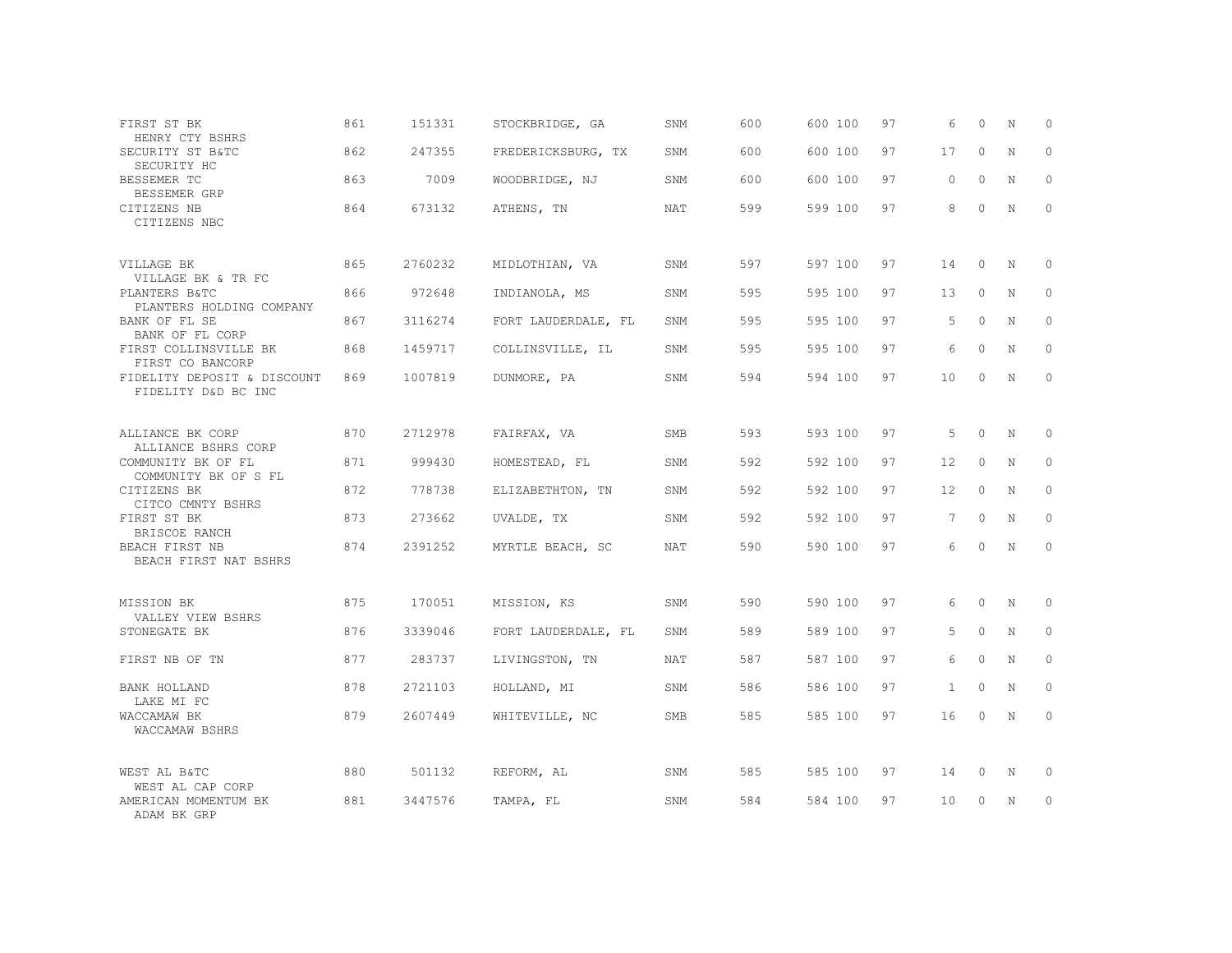| BANK MIDWEST<br>GOODENOW BC                        | 882 | 45551   | SPIRIT LAKE, IA      | <b>SMB</b> | 584 | 584 100 | 97 | 8               | $\Omega$ | N           | $\Omega$    |
|----------------------------------------------------|-----|---------|----------------------|------------|-----|---------|----|-----------------|----------|-------------|-------------|
| LANDMARK NB<br>LANDMARK BC INC                     | 883 | 481177  | MANHATTAN, KS        | <b>NAT</b> | 584 | 584 100 | 97 | 21              | $\Omega$ | N           | $\Omega$    |
| ST LOUIS BK<br>ST LOUIS BSHRS                      | 884 | 3354599 | TOWN AND COUNTRY, MO | SNM        | 584 | 584 100 | 97 | $\circ$         | $\Omega$ | N           | $\circ$     |
| AMERICAN RIVER BK<br>AMERICAN RIVER BSHRS          | 885 | 735768  | SACRAMENTO, CA       | SNM        | 583 | 583 100 | 97 | 9               | $\Omega$ | N           | $\Omega$    |
| FIRST CHATHAM BK<br>FCB FNCL CORP                  | 886 | 3075474 | SAVANNAH, GA         | SNM        | 582 | 582 100 | 97 | 8               | $\Omega$ | N           | $\Omega$    |
| FIRST WESTERN B&TC<br>WESTBRAND                    | 887 | 687951  | MINOT, ND            | <b>SMB</b> | 581 | 581 100 | 97 | 2               | $\Omega$ | N           | $\circ$     |
| FARMERS ST BK<br>NEIGHBOR INS AGY                  | 888 | 1006148 | MARION, IA           | SNM        | 581 | 581 100 | 97 | 6               | $\Omega$ | $\mathbf N$ | $\Omega$    |
| SOLVAY BK<br>SOLVAY BC                             | 889 | 722816  | SOLVAY, NY           | <b>SMB</b> | 580 | 580 100 | 97 | 6               | $\Omega$ | N           | $\circ$     |
| LEGEND BK NA<br>LEGEND BC                          | 890 | 100357  | BOWIE, TX            | NAT        | 580 | 580 100 | 97 | 9               | $\Omega$ | N           | 0           |
| NATIONAL B&TC OF SYCAMORE<br>NI BSHRS CORP         | 891 | 534345  | SYCAMORE, IL         | <b>NAT</b> | 580 | 580 100 | 97 | 8               | $\Omega$ | N           | $\Omega$    |
| AMERICAN BK<br>AMERICAN BC                         | 892 | 34153   | SAINT PAUL, MN       | <b>SMB</b> | 580 | 580 100 | 97 | 11              | $\Omega$ | N           | $\Omega$    |
| FARMERS BK & CAPITAL TC<br>FARMERS CAPITAL BK CORP | 893 | 728742  | FRANKFORT, KY        | SMB        | 579 | 579 100 | 97 | $\overline{4}$  | $\Omega$ | N           | $\Omega$    |
| NICOLET NB<br>NICOLET BSHRS                        | 894 | 2941068 | GREEN BAY, WI        | <b>NAT</b> | 579 | 579 100 | 97 | .5              | $\Omega$ | N           | $\Omega$    |
| NORTHWEST GA BK<br>N W SVC CORP                    | 895 | 712031  | RINGGOLD, GA         | SNM        | 578 | 578 100 | 97 | 9               | $\Omega$ | N           | 0           |
| FIRST ST B&TC VALDOSTA<br>SYNOVUS FC               | 896 | 103536  | VALDOSTA, GA         | SNM        | 578 | 578 100 | 97 | 2               | $\circ$  | N           | $\mathbb O$ |
| CITIZENS BK<br>EMPLOYEE STOCK BONUS TR EMPL        | 897 | 961259  | FARMINGTON, NM       | SNM        | 577 | 577 100 | 97 | 5               | $\Omega$ | N           | $\circ$     |
| NORSTATES BK<br>NORTHERN ST FC                     | 898 | 545042  | WAUKEGAN, IL         | SNM        | 576 | 576 100 | 97 | $7\phantom{.0}$ | $\circ$  | N           | $\mathbf 0$ |
| COMMUNITY FIRSTBANK<br>CAROLINA FC                 | 899 | 2507802 | CHARLESTON, SC       | SNM        | 575 | 575 100 | 97 | 5               | $\Omega$ | N           | $\Omega$    |
| NEXTIER BK NA<br>NEXTIER INC                       | 900 | 315629  | BUTLER, PA           | <b>NAT</b> | 574 | 574 100 | 97 | 16              | $\Omega$ | N           | 0           |
| MONTICELLO BKG CO<br>MONTICELLO BSHRS              | 901 | 266945  | MONTICELLO, KY       | SNM        | 573 | 573 100 | 97 | 11              | $\circ$  | N           | 0           |
| GRABILL BK<br>INDEPENDENT ALLI BK                  | 902 | 435349  | GRABILL, IN          | SNM        | 573 | 573 100 | 97 | $7\overline{ }$ | $\Omega$ | N           | $\circ$     |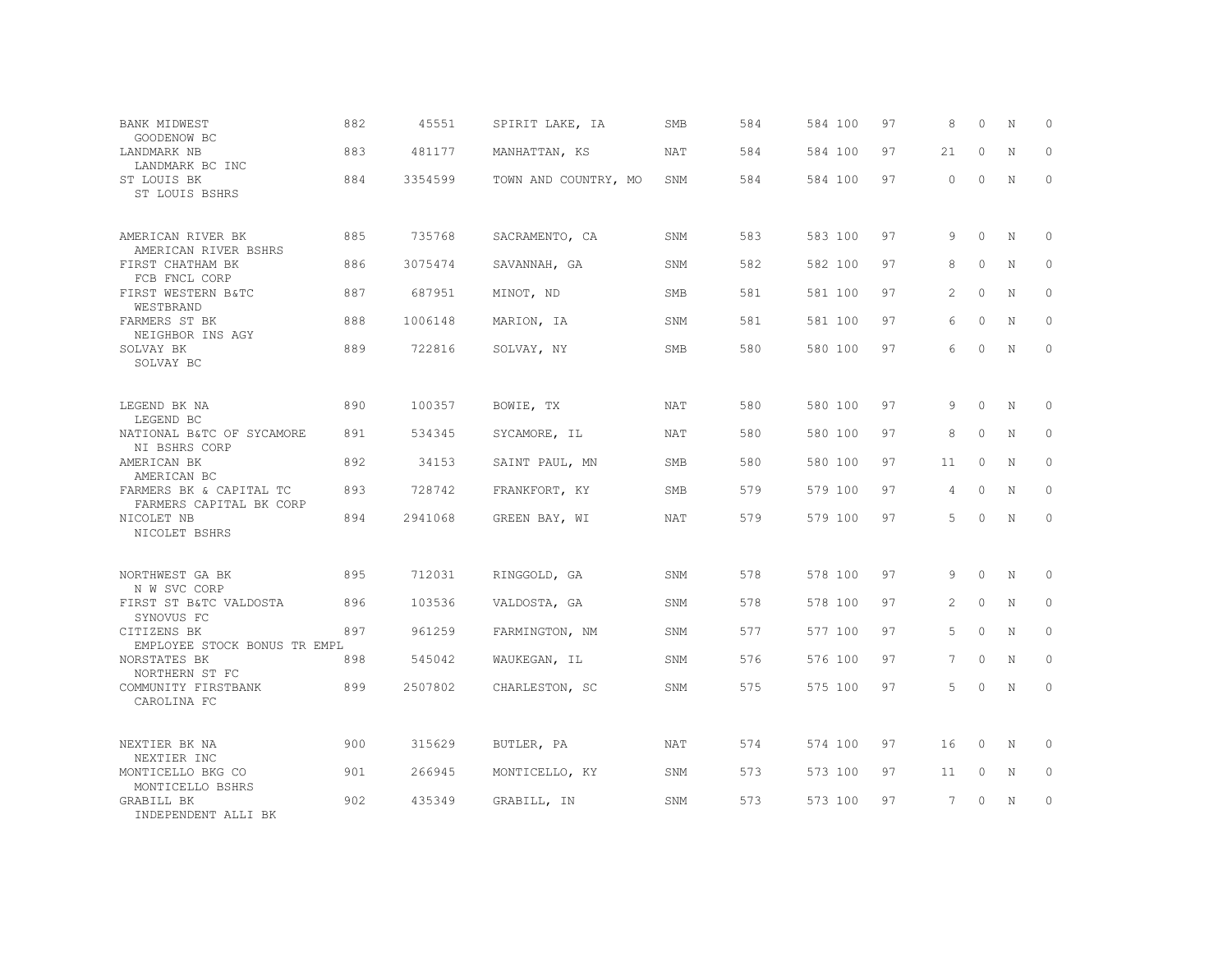| GULFSTREAM BUS BK<br>GULFSTREAM BSHRS               | 903 | 2814210 | STUART, FL         | SNM        | 573 | 573 100 | 97 | 3              | $\Omega$ | N           | $\Omega$    |
|-----------------------------------------------------|-----|---------|--------------------|------------|-----|---------|----|----------------|----------|-------------|-------------|
| HAWAII NB<br>HAWAII NAT BSHRS                       | 904 | 915065  | HONOLULU, HI       | NAT        | 573 | 573 100 | 97 | 14             | $\circ$  | N           | $\circ$     |
| BUSINESS BK<br>BUSINESS BSHRS                       | 905 | 3076220 | CLAYTON, MO        | SNM        | 572 | 572 100 | 97 | $\circ$        | $\circ$  | N           | $\mathbf 0$ |
| CENTRAL JERSEY BK NA<br>CENTRAL JERSEY BC           | 906 | 2718297 | OCEAN TOWNSHIP, NJ | <b>NAT</b> | 572 | 572 100 | 97 | 13             | $\circ$  | N           | $\circ$     |
| WAUCHULA ST BK<br>CREWS BKG CORP                    | 907 | 200435  | WAUCHULA, FL       | SNM        | 571 | 571 100 | 97 | 5              | $\circ$  | N           | $\mathbf 0$ |
| FIRST SECURITY BK<br>INTER-MOUNTAIN BC              | 908 | 633154  | BOZEMAN, MT        | SNM        | 571 | 571 100 | 97 | 8              | $\Omega$ | N           | $\Omega$    |
| FAUQUIER BK<br>FAUQUIER BSHRS                       | 909 | 976226  | WARRENTON, VA      | <b>SMB</b> | 570 | 570 100 | 97 | 9              | $\Omega$ | $\mathbf N$ | $\mathbf 0$ |
| BANK OF THE CAROLINAS<br>BANK OF THE CAROLINAS CORP | 910 | 2750699 | MOCKSVILLE, NC     | SNM        | 570 | 570 100 | 97 | 9              | $\circ$  | N           | 0           |
| FIRST NB OF JASPER<br>SYNOVUS FC                    | 911 | 157838  | JASPER, AL         | NAT        | 570 | 570 100 | 97 | 9              | $\Omega$ | N           | 0           |
| EVANGELINE B&TC<br>EVANGELINE BSHRS                 | 912 | 372538  | VILLE PLATTE, LA   | SNM        | 570 | 570 100 | 97 | 8              | $\circ$  | N           | $\mathbb O$ |
| ESPIRITO SANTO BK                                   | 913 | 729132  | MIAMI, FL          | SNM        | 569 | 569 100 | 97 | $\circ$        | $\circ$  | Y           | 15          |
| COMMUNITY FIRST BK<br>COMMUNITY FIRST BSHRS         | 914 | 2619732 | HARRISON, AR       | SNM        | 569 | 569 100 | 97 | $\overline{4}$ | $\circ$  | N           | $\circ$     |
| CENTRAL NB<br>CENTRABANC CORP                       | 915 | 428060  | WACO, TX           | <b>NAT</b> | 567 | 567 100 | 97 | 3              | $\circ$  | $\rm N$     | $\mathbb O$ |
| SOMERSET TC<br>SOMERSET TR HC                       | 916 | 212522  | SOMERSET, PA       | SNM        | 567 | 567 100 | 97 | 14             | $\circ$  | N           | 0           |
| SOUTHWEST MO BK<br>SOUTHWEST MO BC                  | 917 | 760854  | CARTHAGE, MO       | SNM        | 566 | 566 100 | 97 | 10             | $\circ$  | N           | $\circ$     |
| MIDCAROLINA BK<br>MIDCAROLINA FC                    | 918 | 2602220 | BURLINGTON, NC     | SNM        | 565 | 565 100 | 97 | 7              | $\Omega$ | N           | $\Omega$    |
| PACIFIC CITY BK<br>PACIFIC CITY FC                  | 919 | 3212402 | LOS ANGELES, CA    | SNM        | 564 | 564 100 | 97 | 6              | $\Omega$ | $\mathbf N$ | $\mathbf 0$ |
| SALISBURY B&TC<br>SALISBURY BC                      | 920 | 821906  | LAKEVILLE, CT      | SNM        | 562 | 562 100 | 97 | 8              | $\Omega$ | N           | 0           |
| METROPOLITAN NB<br>MARSHFIELD INV CO ESOP TR        | 921 | 294256  | SPRINGFIELD, MO    | <b>NAT</b> | 561 | 561 100 | 97 | 11             | $\circ$  | N           | $\circ$     |
| ENTERPRISE BK<br>FARMERS & MRCH BSHRS               | 922 | 365455  | HOUSTON, TX        | SNM        | 561 | 561 100 | 97 | 8              | $\Omega$ | N           | 0           |
| CITIZENS NB<br>CITIZENS BSHRS                       | 923 | 738013  | BLUFFTON, OH       | NAT        | 561 | 561 100 | 97 | 8              | 0        | N           | $\circ$     |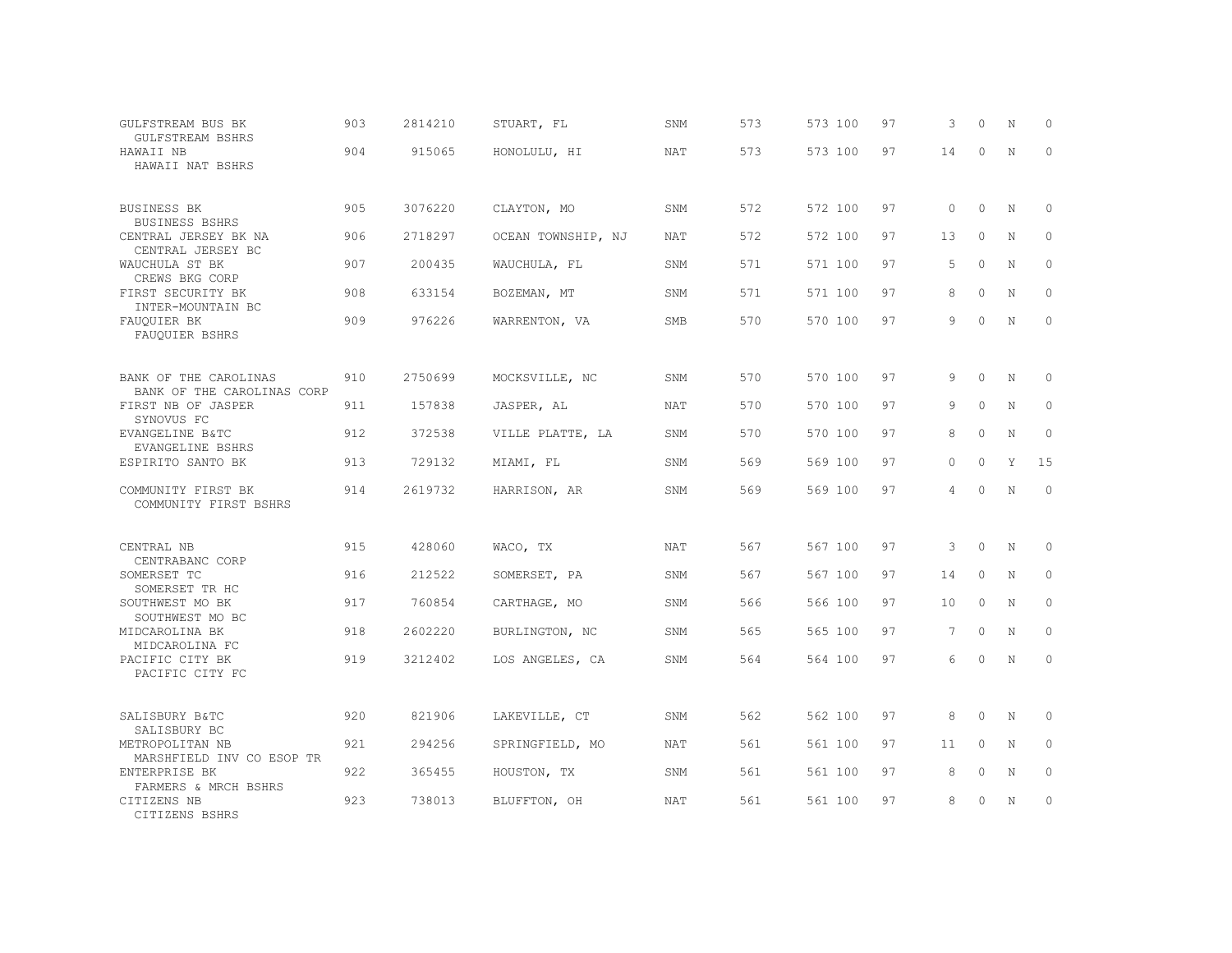| CEDAR RAPIDS B&TC<br>OCR HOLD                       | 924 | 3029589 | CEDAR RAPIDS, IA     | SMB        | 559 | 559 100 | 97 | $\mathbf{1}$ | $\Omega$ | N           | $\Omega$     |
|-----------------------------------------------------|-----|---------|----------------------|------------|-----|---------|----|--------------|----------|-------------|--------------|
| ORANGE CTY TC<br>ORANGE COUNTY BC                   | 925 | 176101  | MIDDLETOWN, NY       | SMB        | 559 | 559 100 | 97 | 6            | 0        | N           | $\circ$      |
| CORNERSTONE CMNTY BK<br>CORNERSTONE BSHRS           | 926 | 2398596 | CHATTANOOGA, TN      | SNM        | 559 | 559 100 | 97 | 4            | $\Omega$ | N           | $\Omega$     |
| FIRSTBANK OF BOULDER<br>FIRSTBANK HC                | 927 | 616755  | BOULDER, CO          | SNM        | 559 | 559 100 | 97 | 7            | $\Omega$ | N           | $\mathbf{0}$ |
| FIRST CMNTY BK<br>FIRST CMNTY FNCL PTNR             | 928 | 3263833 | JOLIET, IL           | SNM        | 559 | 559 100 | 97 | 2            | $\Omega$ | N           | $\Omega$     |
| METRO BK                                            | 929 | 1394621 | PELL CITY, AL        | SNM        | 558 | 558 100 | 97 | 6            | $\circ$  | $\mathbb N$ | $\circ$      |
| COMMUNITY CENTRAL BK                                | 930 | 2443535 | MOUNT CLEMENS, MI    | SNM        | 558 | 558 100 | 97 | 2            | $\circ$  | N           | $\circ$      |
| COMMUNITY CENTRAL BK CORP<br>FIRST B&T              | 931 | 2333298 | EVANSTON, IL         | SMB        | 558 | 558 100 | 97 | 5            | $\Omega$ | N           | $\circ$      |
| FIRST EVANSTON BC<br>MERCHANTS NB<br>MERCHANTS BC   | 932 | 701222  | HILLSBORO, OH        | NAT        | 556 | 556 100 | 97 | 11           | $\circ$  | N           | $\circ$      |
| VIKING BK<br>VIKING FS CORP                         | 933 | 1973129 | SEATTLE, WA          | SNM        | 555 | 555 100 | 97 | 6            | $\Omega$ | N           | $\circ$      |
| FARMERS & MERCHANTS BK<br>FARMERS & MERCHANTS BSHRS | 934 | 677644  | STUTTGART, AR        | SMB        | 554 | 554 100 | 97 | 13           | $\Omega$ | N           | $\Omega$     |
| AMERICAN BK CTR<br>AMERICAN BC                      | 935 | 971959  | DICKINSON, ND        | SNM        | 553 | 553 100 | 97 | 9            | $\Omega$ | N           | $\Omega$     |
| DIME BK<br><b>DIMECO</b>                            | 936 | 56717   | HONESDALE, PA        | SNM        | 553 | 553 100 | 97 | 5            | $\Omega$ | N           | $\circ$      |
| LINCOLN SVG BK<br>LINCOLN BC                        | 937 | 589943  | CEDAR FALLS, IA      | SNM        | 553 | 553 100 | 97 | 13           | $\Omega$ | N           | $\Omega$     |
| TWO RIVERS B&TC<br>TWO RIVERS FNCL GRP              | 938 | 3320781 | BURLINGTON, IA       | SNM        | 552 | 552 100 | 97 | 9            | $\circ$  | N           | $\circ$      |
| CROWN BK<br>JJR HOLD CO                             | 939 | 2686211 | OCEAN CITY, NJ       | SNM        | 552 | 552 100 | 97 | 15           | $\Omega$ | N           | $\Omega$     |
| NATIONAL BK OF CMRC<br>NATCOM BSHRS                 | 940 | 775456  | SUPERIOR, WI         | <b>NAT</b> | 551 | 551 100 | 97 | 5            | $\Omega$ | N           | $\mathbf{0}$ |
| EVERTRUST BK<br>IBT HC                              | 941 | 2297998 | CITY OF INDUSTRY, CA | SNM        | 551 | 551 100 | 97 | 5            | $\circ$  | $\mathbf N$ | 92           |
| FRONTIER ST BK                                      | 942 | 632858  | OKLAHOMA CITY, OK    | SNM        | 549 | 549 100 | 97 | $\Omega$     | $\Omega$ | N           | $\mathbf{0}$ |
| COMMUNITY B&TC OF FL<br>FLORIDA CMTY BSHRS          | 943 | 2655495 | OCALA, FL            | SNM        | 548 | 548 100 | 97 | 6            | $\circ$  | N           | $\circ$      |
| FOSTER BK<br>FOSTER BSHRS                           | 944 | 1362246 | CHICAGO, IL          | SNM        | 548 | 548 100 | 97 | 6            | $\Omega$ | N           | $\mathbf{0}$ |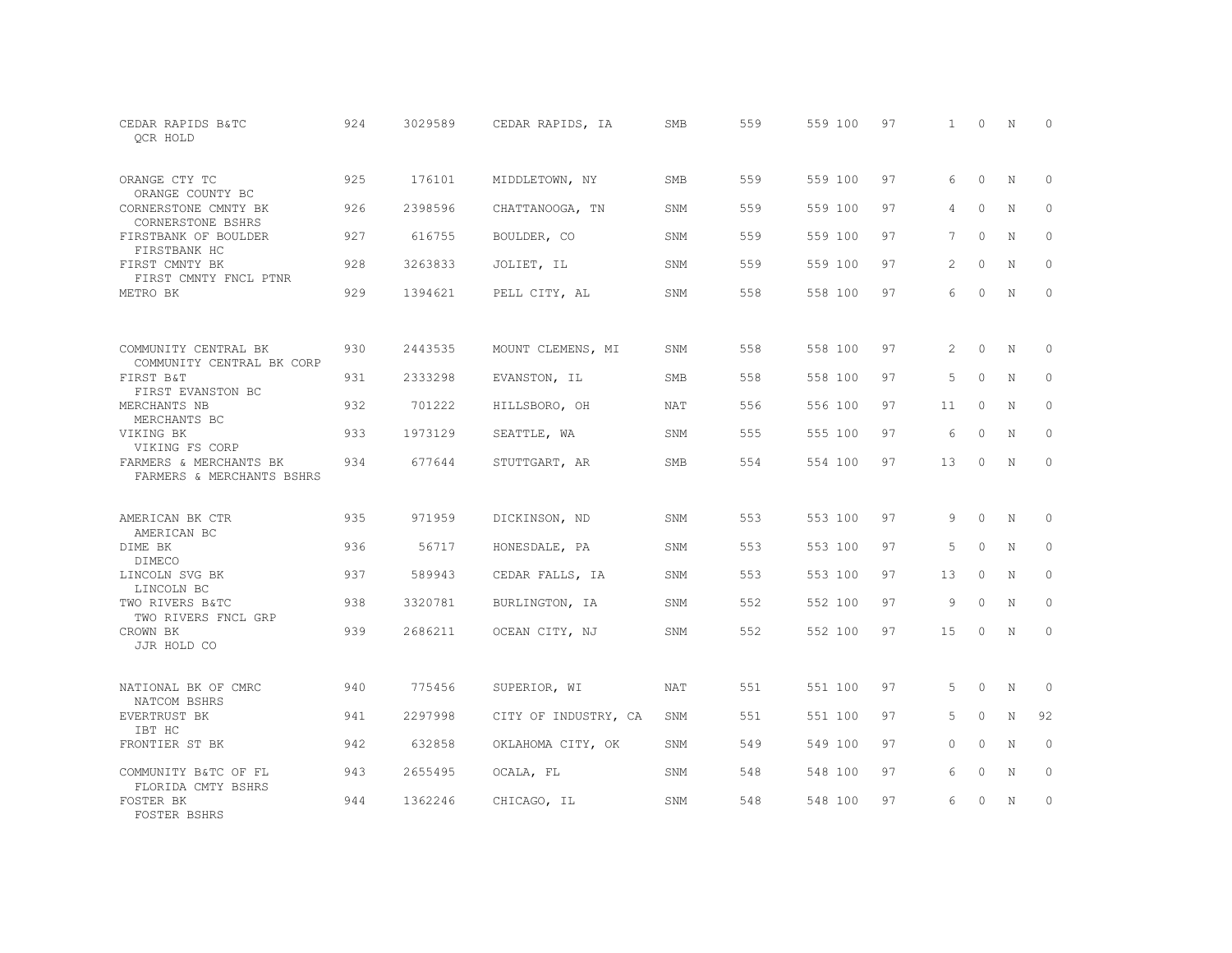| BANK ANN ARBOR<br>ARBOR BC                         | 945 | 2390929 | ANN ARBOR, MI    | SNM        | 548 | 548 100 | 97 | 5               | $\Omega$ | N           | $\Omega$     |
|----------------------------------------------------|-----|---------|------------------|------------|-----|---------|----|-----------------|----------|-------------|--------------|
| FIVE POINTS BK<br>HOMETOWN BC                      | 946 | 554857  | GRAND ISLAND, NE | SMB        | 547 | 547 100 | 97 | 7               | $\Omega$ | $\mathbf N$ | $\circ$      |
| KISHACOOUILLAS VALLEY NB<br>KISH BC                | 947 | 600419  | BELLEVILLE, PA   | <b>NAT</b> | 547 | 547 100 | 97 | 11              | $\circ$  | N           | $\circ$      |
| PINNACLE BK WY<br>PINNACLE BC                      | 948 | 561659  | TORRINGTON, WY   | SNM        | 547 | 547 100 | 97 | $12 \,$         | $\Omega$ | N           | $\Omega$     |
| NEWDOMINION BK                                     | 949 | 3299814 | CHARLOTTE, NC    | SNM        | 547 | 547 100 | 97 | $\mathbf{1}$    | $\circ$  | $\mathbf N$ | $\Omega$     |
| COASTAL BK OF GA                                   | 950 | 300531  | BRUNSWICK, GA    | SNM        | 546 | 546 100 | 97 | 6               | $\Omega$ | $\mathbb N$ | $\Omega$     |
| SYNOVUS FC                                         |     |         |                  |            |     |         |    |                 |          |             |              |
| BROTHERHOOD B&TC<br>INTERNATIONAL BHOOD BOILERMKRS | 951 | 246657  | KANSAS CITY, KS  | SNM        | 545 | 545 100 | 97 | $7\phantom{.0}$ | $\circ$  | N           | $\circ$      |
| FIRST BK<br>FIRST NAT CORP                         | 952 | 899428  | STRASBURG, VA    | SMB        | 544 | 544 100 | 97 | 11              | $\Omega$ | N           | $\Omega$     |
| COLORADO CMNTY BK<br>WASHINGTON INV CO             | 953 | 132853  | YUMA, CO         | <b>SMB</b> | 544 | 544 100 | 97 | 17              | $\circ$  | N           | $\circ$      |
| HOME ST BK<br>HOME ST BC                           | 954 | 89751   | LOVELAND, CO     | SNM        | 544 | 544 100 | 97 | 9               | $\Omega$ | $\mathbf N$ | $\Omega$     |
|                                                    |     |         |                  |            |     |         |    |                 |          |             |              |
| WEST TX NB<br>FIRST-WEST TX BSHRS                  | 955 | 237066  | MIDLAND, TX      | <b>NAT</b> | 544 | 544 100 | 97 | 10              | $\circ$  | N           | $\circ$      |
| BANK OF CLARKE CTY<br>EAGLE FNCL SVC               | 956 | 753324  | BERRYVILLE, VA   | SMB        | 543 | 543 100 | 97 | 10              | $\circ$  | N           | $\circ$      |
| VISION BK NA<br>VISION BSHRS                       | 957 | 241157  | ADA, OK          | NAT        | 542 | 542 100 | 97 | 6               | $\circ$  | N           | $\circ$      |
| FIRST INDEPT BK OF NV<br>WESTERN ALLI BC           | 958 | 2849829 | RENO, NV         | SNM        | 542 | 542 100 | 97 | 6               | $\Omega$ | $\mathbf N$ | $\Omega$     |
| HEARTLAND BK<br>HEARTLAND BC                       | 959 | 853112  | GAHANNA, OH      | SMB        | 541 | 541 100 | 97 | 11              | $\Omega$ | N           | $\mathbf{0}$ |
|                                                    |     |         |                  |            |     |         |    |                 |          |             |              |
| CHARTER BK EAU CLAIRE<br>CHARTER BSHRS             | 960 | 160650  | EAU CLAIRE, WI   | SNM        | 541 | 541 100 | 97 | $\circ$         | $\circ$  | N           | $\circ$      |
| TRANSATLANTIC BK<br>TRANSATLANTIC HOLD CORP        | 961 | 972237  | MIAMI, FL        | SMB        | 540 | 540 100 | 97 | 6               | $\Omega$ | N           | 100          |
| BANK OF HOUSTON<br>BOH HOLD                        | 962 | 3327164 | HOUSTON, TX      | SNM        | 540 | 540 100 | 97 | 5               | $\Omega$ | N           | $\Omega$     |
| CHOICE FNCL GRP<br>CHOICE FNCL HOLD                | 963 | 826956  | GRAFTON, ND      | SNM        | 540 | 540 100 | 97 | 8               | $\circ$  | N           | $\circ$      |
| PEOPLES NB<br>PEOPLES FNCL SVC CORP                | 964 | 278818  | HALLSTEAD, PA    | <b>NAT</b> | 539 | 539 100 | 97 | 11              | $\Omega$ | $\mathbf N$ | $\Omega$     |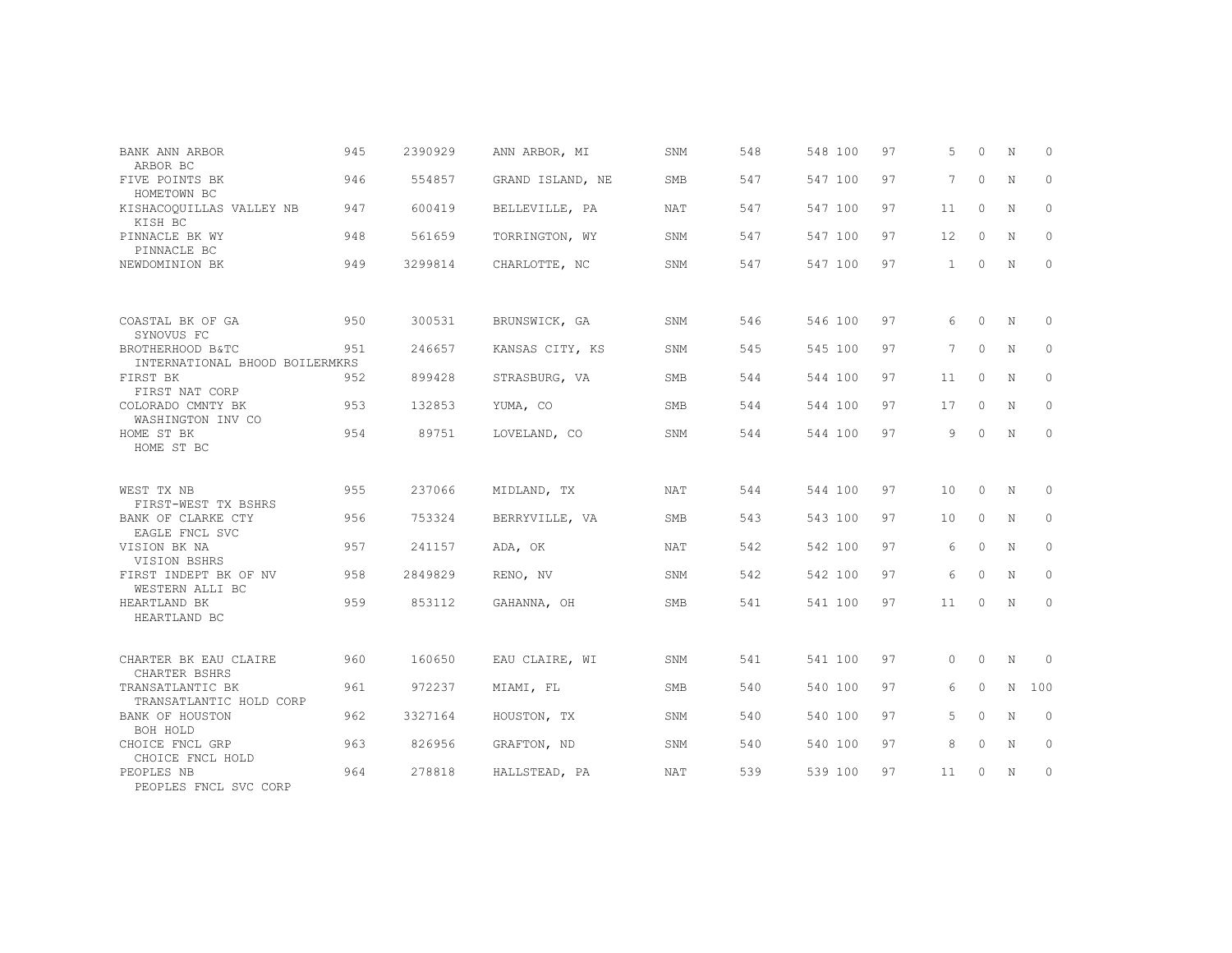| ARMSTRONG BK                                             | 965 | 470452  | MUSKOGEE, OK      | SNM        | 539 | 539 100 | 97 | 16              | $\Omega$    | N           | $\circ$      |
|----------------------------------------------------------|-----|---------|-------------------|------------|-----|---------|----|-----------------|-------------|-------------|--------------|
| IRONHORSE FNCL GRP<br>SOUTHERN BK<br>SOUTHERN MO BANCORP | 966 | 272272  | POPLAR BLUFF, MO  | SMB        | 537 | 537 100 | 97 | 12              | $\Omega$    | N           | $\Omega$     |
| FIRST CAP BK<br>FIRST CAP BC                             | 967 | 2742153 | GLEN ALLEN, VA    | SMB        | 536 | 536 100 | 97 | 7               | $\Omega$    | N           | $\mathbf{0}$ |
| GREEN BK NA<br>BELVEDERE CAP PTNR II LLC                 | 968 | 2719427 | HOUSTON, TX       | <b>NAT</b> | 536 | 536 100 | 97 | $5^{\circ}$     | $\Omega$    | N           | $\Omega$     |
| HORICON BK<br>SWORD FC                                   | 969 | 528849  | HORICON, WI       | SNM        | 535 | 535 100 | 97 | 13              | $\Omega$    | N           | $\mathbf{0}$ |
| COMMUNITY ST BK NA                                       | 970 | 790543  | ANKENY, IA        | <b>NAT</b> | 533 | 533 100 | 97 | 10              | $\Omega$    | N           | $\circ$      |
| VAN DIEST INV CO<br>CITIZENS BK<br>CITIZENS BSHRS        | 971 | 856748  | BATESVILLE, AR    | SMB        | 533 | 533 100 | 97 | 10              | $\Omega$    | N           | $\Omega$     |
| ONEUNITED BK                                             | 972 | 935308  | BOSTON, MA        | SNM        | 532 | 532 100 | 97 | 8               | $\Omega$    | N           | $\mathbf{0}$ |
| FIRST NB OF HUTCHINSON<br>FIRST KS BSHRS                 | 973 | 754853  | HUTCHINSON, KS    | <b>NAT</b> | 531 | 531 100 | 97 | .5              | $\Omega$    | N           | $\Omega$     |
| HONESDALE NB<br>HONAT BC                                 | 974 | 465618  | HONESDALE, PA     | NAT        | 531 | 531 100 | 97 | 8               | $\Omega$    | N           | $\Omega$     |
| PUTNAM CTY BK<br>PUTNAM BSHRS                            | 975 | 417626  | HURRICANE, WV     | SMB        | 530 | 530 100 | 97 | 2               | $\Omega$    | $\mathbb N$ | $\Omega$     |
| COMMUNITY B&TC OF SE AL<br>SYNOVUS FC                    | 976 | 313531  | DOTHAN, AL        | SNM        | 530 | 530 100 | 97 | 8               | $\circ$     | $\mathbb N$ | $\mathbf{0}$ |
| HIGHLAND BK<br>HIGHLAND BSHRS                            | 977 | 764058  | SAINT MICHAEL, MN | SNM        | 530 | 530 100 | 97 | 7               | $\Omega$    | N           | $\Omega$     |
| COWLITZ BK<br>CRESCENT CAP VI LLC                        | 978 | 547279  | LONGVIEW, WA      | SNM        | 529 | 529 100 | 97 | 8               | $\Omega$    | $\mathbb N$ | $\mathbf{0}$ |
| BK OF TUSCALOOSA<br>SYNOVUS FC                           | 979 | 1187029 | TUSCALOOSA, AL    | SNM        | 529 | 529 100 | 97 | 5               | $\Omega$    | N           | $\Omega$     |
| MERCHANTS & MARINE BK                                    | 980 | 94139   | PASCAGOULA, MS    | SNM        | 529 | 529 100 | 97 | 10              | $\Omega$    | N           | $\Omega$     |
| MERCHANTS & MARINE BC<br>BLACKHAWK ST BK<br>BLACKHAWK BC | 981 | 27548   | BELOIT, WI        | SNM        | 528 | 528 100 | 97 | $7\phantom{.0}$ | $\circ$     | $\mathbb N$ | $\mathbf{0}$ |
| MORRILL & JANES B&TC<br>MORRILL BSHRS                    | 982 | 680354  | MERRIAM, KS       | SNM        | 528 | 528 100 | 97 | 6               | $\Omega$    | N           | $\Omega$     |
| LINDELL B&TC<br>FIRST IL BANCORP                         | 983 | 185859  | SAINT LOUIS, MO   | <b>SMB</b> | 528 | 528 100 | 97 | 9               | $\mathbf 0$ | $\mathbf N$ | $\mathbf{0}$ |
| 1ST FNCL BK USA                                          | 984 | 526452  | DAKOTA DUNES, SD  | SNM        | 527 | 527 100 | 97 | $\mathbf{1}$    | $\Omega$    | $\mathbb N$ | $\Omega$     |
| PEOPLESSOUTH BK<br>PEOPLESSOUTH BSHRS                    | 985 | 518037  | COLOUITT, GA      | SNM        | 527 | 527 100 | 97 | 18              | $\Omega$    | N           | $\circ$      |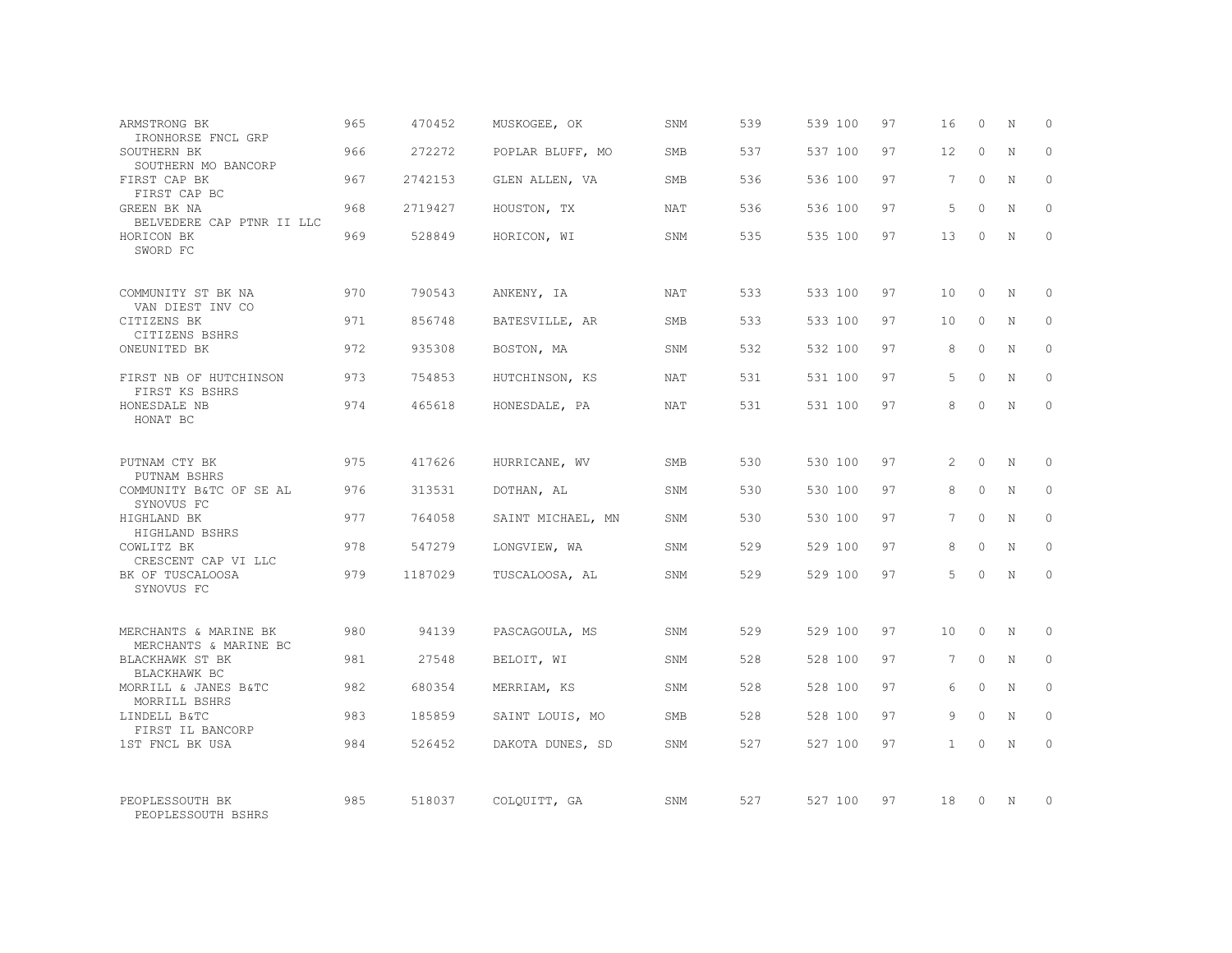| FARMERS & MERCHANTS BK<br>F&M BK CORP                   | 986  | 713926  | TIMBERVILLE, VA      | SMB        | 527 | 527 100 | 97 | 8              | $\Omega$ | N           | $\Omega$ |
|---------------------------------------------------------|------|---------|----------------------|------------|-----|---------|----|----------------|----------|-------------|----------|
| COMMERCIAL BK<br>SYNOVUS FC                             | 987  | 438238  | THOMASVILLE, GA      | SNM        | 526 | 526 100 | 97 | 3              | $\Omega$ | $\mathbf N$ | $\Omega$ |
| WAYNE BK<br>NORWOOD FNCL                                | 988  | 59316   | HONESDALE, PA        | SNM        | 526 | 526 100 | 97 | 10             | $\circ$  | N           | $\circ$  |
| PLANTERS BK<br>PLANTERS FNCL GROUP                      | 989  | 2497181 | HOPKINSVILLE, KY     | SNM        | 525 | 525 100 | 97 | $\overline{7}$ | $\Omega$ | $\mathbb N$ | $\Omega$ |
| COMMUNITY FIRST BK<br>COMMUNITY FIRST BC                | 990  | 1440117 | WALHALLA, SC         | SNM        | 524 | 524 100 | 97 | 6              | $\Omega$ | $_{\rm N}$  | $\Omega$ |
| NORTH JERSEY CMNTY BK<br>NORTH JERSEY COMMUNITY BANCORP | 991  | 3317932 | ENGLEWOOD CLIFFS, NJ | SNM        | 523 | 523 100 | 97 | 6              | $\Omega$ | N           | $\circ$  |
| FARMERS BK<br>FIRST FARMERS BSHRS                       | 992  | 901938  | PORTLAND, TN         | SNM        | 523 | 523 100 | 97 | 9              | $\Omega$ | $_{\rm N}$  | $\Omega$ |
| GUARANTY B&TC<br>GUARANTY CAPITAL CORP                  | 993  | 84541   | BELZONI, MS          | SNM        | 522 | 522 100 | 97 | 12             | $\circ$  | N           | $\circ$  |
| KIRKPATRICK BK<br>AMERICAN BC OF OK                     | 994  | 67151   | EDMOND, OK           | SNM        | 522 | 522 100 | 97 | 4              | $\Omega$ | $\mathbb N$ | $\Omega$ |
| FIRST NB OF LITCHFIELD<br>FIRST LITCHFIELD FNCL CORP    | 995  | 695705  | LITCHFIELD, CT       | NAT        | 522 | 522 100 | 97 | 9              | $\circ$  | $\mathbb N$ | $\Omega$ |
| BUTTE CMNTY BK<br>COMMUNITY VALLEY BC                   | 996  | 1821976 | CHICO, CA            | SNM        | 522 | 522 100 | 97 | 14             | $\Omega$ | N           | $\Omega$ |
| WASHINGTON FIRST INTL BK<br>WASHINGTON FIRST FNCL GRP   | 997  | 1450620 | SEATTLE, WA          | SNM        | 521 | 521 100 | 97 | 3              | $\circ$  | N           | $\Omega$ |
| OAK VALLEY CMNTY BK<br>OAK VALLEY BC                    | 998  | 1864197 | OAKDALE, CA          | <b>SMB</b> | 520 | 520 100 | 97 | 11             | $\Omega$ | N           | $\Omega$ |
| ALBANY B&TC NA<br>ALBANK CORP                           | 999  | 2732    | CHICAGO, IL          | NAT        | 520 | 520 100 | 97 | 3              | $\Omega$ | $_{\rm N}$  | $\Omega$ |
| FIRST PRIV BK TR<br>BOSTON PRIVATE FNCL HOLD            | 1000 | 193461  | ENCINO, CA           | SNM        | 520 | 520 100 | 97 | 5              | $\circ$  | N           | $\circ$  |
| INTERNATIONAL FNC BK                                    | 1001 | 867632  | MIAMI, FL            | SNM        | 520 | 520 100 | 97 | 3              | $\Omega$ | Y           | $\Omega$ |
| BREMER BK NA<br>OTTO BREMER FOUNDATION                  | 1002 | 224655  | WILLMAR, MN          | NAT        | 519 | 519 100 | 97 | 3              | $\circ$  | N           | $\circ$  |
| FIRST NB OF BEMIDJI<br>FIRST NB BEMIDJI ESOP & TR       | 1003 | 363657  | BEMIDJI, MN          | <b>NAT</b> | 519 | 519 100 | 97 | 3              | $\Omega$ | N           | $\Omega$ |
| CITIZENS NB<br>FIRST CITIZENS BSHRS                     | 1004 | 552161  | WAXAHACHIE, TX       | NAT        | 518 | 518 100 | 97 | 13             | $\circ$  | N           | $\circ$  |
| HERRING BK                                              | 1005 | 610164  | AMARILLO, TX         | SNM        | 518 | 518 100 | 97 | 13             | $\circ$  | N           | 0        |
| HERRING BC<br>ADIRONDACK BK<br>ADIRONDACK BC            | 1006 | 101671  | UTICA, NY            | <b>SMB</b> | 517 | 517 100 | 97 | 16             | $\Omega$ | N           | $\circ$  |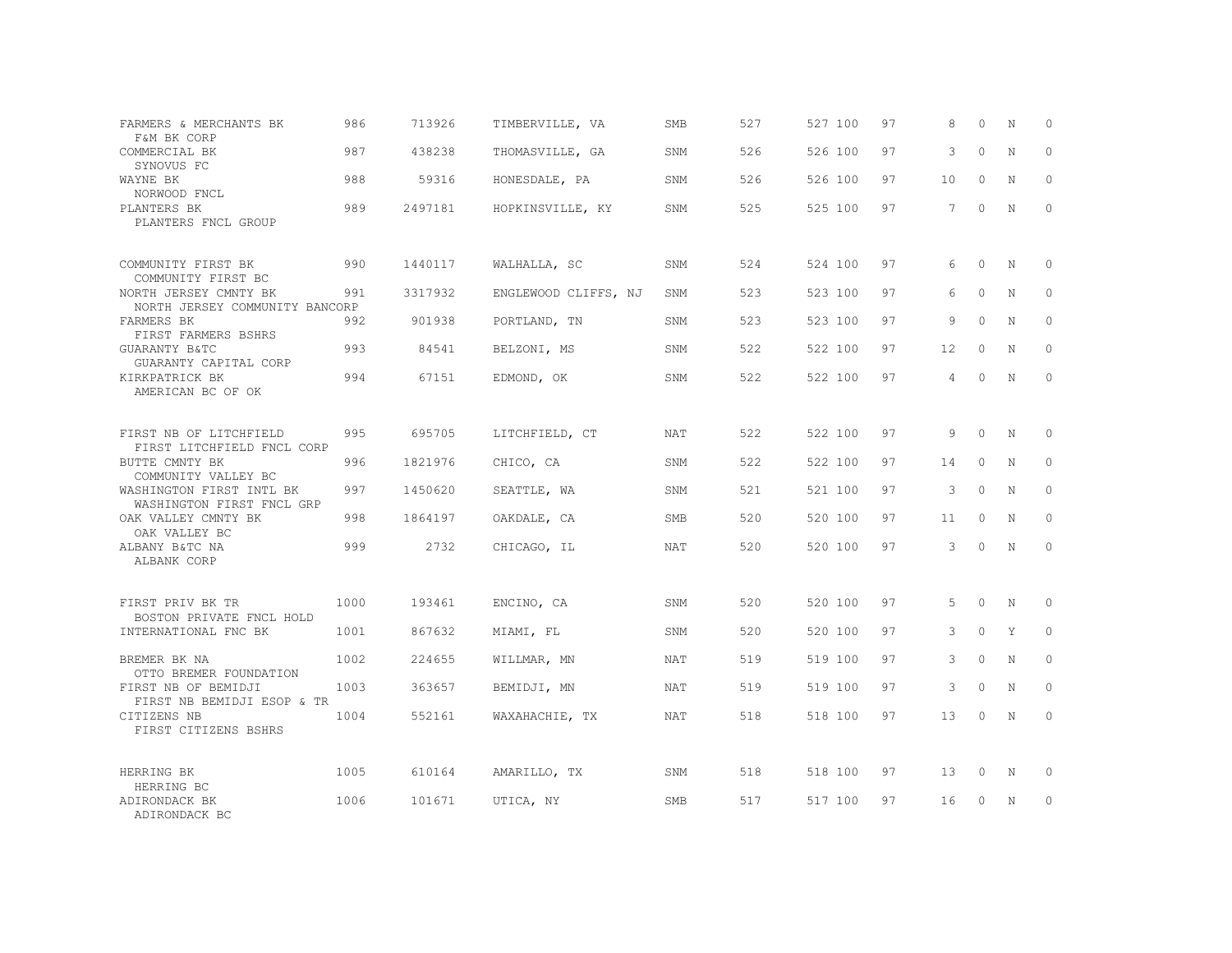| MID-MISSOURI BK<br>MID-MO BSHRS                   | 1007 | 950141  | SPRINGFIELD, MO       | SNM        | 517 | 517 100 | 97 | 13             | $\circ$  | N           | 0           |
|---------------------------------------------------|------|---------|-----------------------|------------|-----|---------|----|----------------|----------|-------------|-------------|
| SOUTHERN COMMERCIAL BK<br>SOUTHERN BSHRS CORP     | 1008 | 420457  | SAINT LOUIS, MO       | <b>SMB</b> | 517 | 517 100 | 97 | 9              | $\Omega$ | $\mathbf N$ | $\Omega$    |
| BANK OF TRAVELERS REST<br>TRAVELERS REST BSHRS    | 1009 | 589523  | TRAVELERS REST, SC    | SNM        | 517 | 517 100 | 97 | 8              | $\Omega$ | N           | $\circ$     |
| CITIZENS TRI-CTY BK<br>SEQUATCHIE VALLEY BSHRS    | 1010 | 162337  | DUNLAP, TN            | SNM        | 517 | 517 100 | 97 | 20             | $\Omega$ | N           | 0           |
| UNITED PRAIRIE BK<br>FARMERS ST CORP              | 1011 | 712059  | MOUNTAIN LAKE, MN     | SNM        | 516 | 516 100 | 97 | 14             | $\Omega$ | N           | $\Omega$    |
| TRUST CO OF AMER                                  | 1012 | 1977248 | ENGLEWOOD, CO         | SNM        | 515 | 515 100 | 97 | $\Omega$       | $\Omega$ | N           | $\circ$     |
| MIDDLEFIELD BKG CO<br>MIDDLEFIELD BC              | 1013 | 177920  | MIDDLEFIELD, OH       | SNM        | 515 | 515 100 | 97 | 7              | $\Omega$ | $\mathbf N$ | $\Omega$    |
| FIRSTBANK OF TECH CTR<br>FIRSTBANK HC             | 1014 | 271855  | GREENWOOD VILLAGE, CO | SNM        | 514 | 514 100 | 97 | $\mathfrak{D}$ | $\Omega$ | N           | $\Omega$    |
| GWINNETT CMNTY BK<br>COMMUNITY FHC                | 1015 | 2853358 | DULUTH, GA            | SNM        | 514 | 514 100 | 97 | 2              | $\Omega$ | N           | $\Omega$    |
| CECIL BK<br>CECIL BC                              | 1016 | 813572  | ELKTON, MD            | <b>SMB</b> | 513 | 513 100 | 97 | 10             | $\Omega$ | $\mathbf N$ | $\Omega$    |
| FIRST NAT BKG ASSN<br>FIRST BSHRS                 | 1017 | 2385514 | HATTIESBURG, MS       | NAT        | 513 | 513 100 | 97 | 9              | $\Omega$ | N           | $\circ$     |
| UNITED B&T<br>UNITED BC                           | 1018 | 401148  | TECUMSEH, MI          | SNM        | 512 | 512 100 | 97 | 10             | $\Omega$ | $\mathbf N$ | $\mathbf 0$ |
| BAY CITIES BK<br>FLORIDA BUS BANCGROUP            | 1019 | 2805441 | TAMPA, FL             | SNM        | 511 | 511 100 | 97 | 5              | $\Omega$ | N           | $\Omega$    |
| FIRST SECURITY BK<br>SECURITY CAPITAL CORP        | 1020 | 718145  | BATESVILLE, MS        | SNM        | 510 | 510 100 | 98 | 15             | $\Omega$ | N           | 0           |
| BANK OF SOUTHSIDE VA<br>BANK OF SOUTHSIDE VA CORP | 1021 | 610128  | CARSON, VA            | SNM        | 510 | 510 100 | 98 | 14             | $\circ$  | N           | $\mathbf 0$ |
| PINNACLE BK<br>PINNACLE BC                        | 1022 | 867650  | KEENE, TX             | SNM        | 510 | 510 100 | 98 | 11             | $\Omega$ | N           | $\Omega$    |
| PLUMAS BK<br>PLUMAS BC                            | 1023 | 670467  | QUINCY, CA            | SNM        | 509 | 509 100 | 98 | 11             | $\circ$  | N           | $\mathbf 0$ |
| NORTH CMNTY BK<br>METROPOLITAN BK GRP             | 1024 | 129732  | CHICAGO, IL           | SNM        | 509 | 509 100 | 98 | 22             | $\Omega$ | $\mathbf N$ | $\Omega$    |
| NEWFIELD NB<br>NEWFIELD BC                        | 1025 | 632410  | NEWFIELD, NJ          | <b>NAT</b> | 509 | 509 100 | 98 | 11             | $\Omega$ | N           | $\Omega$    |
| FIRST INTERNET BK IN<br>FIRST INTERNET BC         | 1026 | 2758613 | INDIANAPOLIS, IN      | SNM        | 508 | 508 100 | 98 | $\mathbf{1}$   | $\circ$  | N           | $\circ$     |
| COMMUNITY NB<br>COMMUNITY BC                      | 1027 | 270504  | DERBY, VT             | <b>NAT</b> | 508 | 508 100 | 98 | 13             | $\Omega$ | N           | $\circ$     |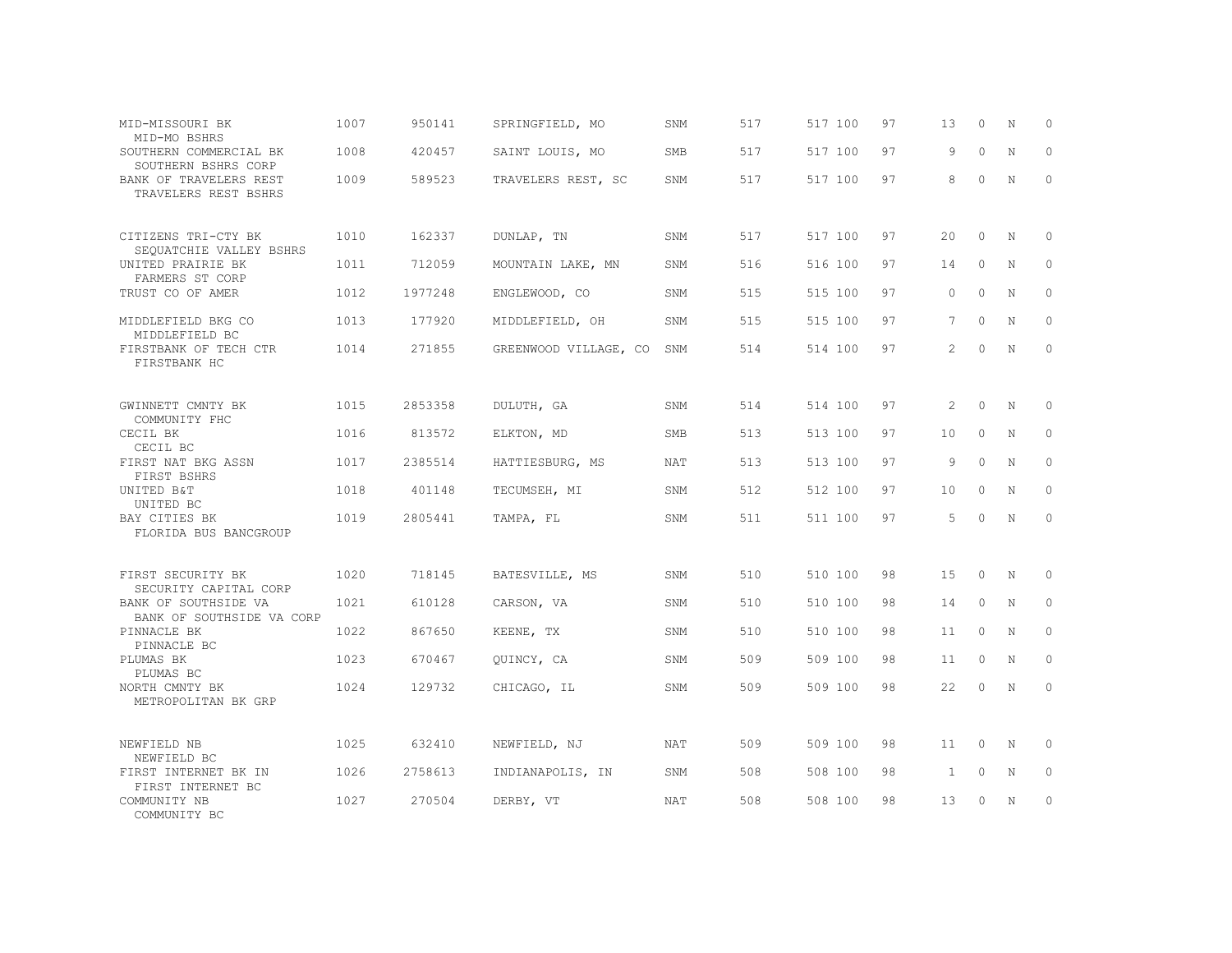| JEFF DAVIS B&TC<br>JEFF DAVIS BSHRS        | 1028 | 980531  | JENNINGS, LA         | SNM        | 507 | 507 100 | 98 | 13             | $\circ$  | N           | 0            |
|--------------------------------------------|------|---------|----------------------|------------|-----|---------|----|----------------|----------|-------------|--------------|
| ACADEMY BK NA<br>DICKINSON FC II           | 1029 | 535753  | COLORADO SPRINGS, CO | <b>NAT</b> | 507 | 507 100 | 98 | 52             | $\Omega$ | $\mathbb N$ | $\circ$      |
| CENTRAL NB&TC<br>CENTRAL SVC CORP          | 1030 | 278555  | ENID, OK             | <b>NAT</b> | 506 | 506 100 | 98 | 9              | $\Omega$ | N           | $\Omega$     |
| GOLDEN BK NA                               | 1031 | 536059  | HOUSTON, TX          | NAT        | 505 | 505 100 | 98 | 5              | $\Omega$ | N           | 0            |
| NEW CENTURY BK                             | 1032 | 2354985 | PHOENIXVILLE, PA     | <b>SMB</b> | 504 | 504 100 | 98 | 4              | $\Omega$ | N           | $\circ$      |
| ALLIANCE BK<br>ALLIANCE BSHRS              | 1033 | 176464  | SULPHUR SPRINGS, TX  | SNM        | 503 | 503 100 | 98 | 8              | $\Omega$ | N           | $\mathbf{0}$ |
| PADUCAH B&TC<br>PADUCAH BSHRS              | 1034 | 285740  | PADUCAH, KY          | SNM        | 503 | 503 100 | 98 | $\overline{4}$ | $\Omega$ | N           | $\Omega$     |
| MBANK                                      | 1035 | 132554  | MANISTIQUE, MI       | SNM        | 503 | 503 100 | 98 | 10             | $\circ$  | N           | 0            |
| MACKINAC FC<br>CITIZENS BK                 | 1036 | 126834  | CARTHAGE, TN         | SNM        | 502 | 502 100 | 98 | 8              | $\Omega$ | N           | 0            |
| NORTH SIDE B&TC                            | 1037 | 615217  | CINCINNATI, OH       | <b>SMB</b> | 501 | 501 100 | 98 | 6              | $\Omega$ | $\mathbf N$ | $\mathbf 0$  |
| MINNWEST BK MV<br>MINNWEST CORP            | 1038 | 302656  | REDWOOD FALLS, MN    | SNM        | 501 | 501 100 | 98 | 7              | $\Omega$ | N           | $\circ$      |
| PRIORITYONE BK<br>PRIORITYONE CAP CORP     | 1039 | 956938  | MAGEE, MS            | SNM        | 501 | 501 100 | 98 | 10             | $\Omega$ | $\mathbf N$ | $\mathbb O$  |
| JEFFERSON BK OF MO<br>CENTRAL BANCOMPANY   | 1040 | 854454  | JEFFERSON CITY, MO   | SNM        | 501 | 501 100 | 98 | 3              | $\circ$  | N           | $\mathbf 0$  |
| PEOPLES BK OF AL<br>ALTRUST FS             | 1041 | 60330   | CULLMAN, AL          | SNM        | 501 | 501 100 | 98 | 28             | $\circ$  | N           | $\circ$      |
| FIRST BK OF MO<br>VALLEY VIEW BSHRS        | 1042 | 954457  | GLADSTONE, MO        | SNM        | 500 | 500 100 | 98 | 10             | $\circ$  | N           | $\mathbb O$  |
| AMERICAN NB<br>AMERIBANCSHARES             | 1043 | 498362  | WICHITA FALLS, TX    | NAT        | 500 | 500 100 | 98 | 5              | $\Omega$ | N           | $\circ$      |
| CENTURY BK<br>CENTURY FS CORP              | 1044 | 83375   | SANTA FE, NM         | SNM        | 500 | 500 100 | 98 | 5              | $\circ$  | $\mathbf N$ | $\mathbf 0$  |
| CB&T BK OF MIDDLE GA<br>SYNOVUS FC         | 1045 | 23036   | WARNER ROBINS, GA    | SNM        | 500 | 500 100 | 98 | 6              | $\circ$  | N           | 0            |
| ADAMS B&TC<br>ADBANC                       | 1046 | 463650  | OGALLALA, NE         | <b>SMB</b> | 498 | 498 100 | 98 | 14             | $\circ$  | N           | $\circ$      |
| UNION NAT CMNTY BK<br>UNION NAT FNCL CORP  | 1047 | 43511   | LANCASTER, PA        | NAT        | 498 | 498 100 | 98 | 12             | $\circ$  | N           | $\mathbb O$  |
| MID-WISCONSIN BK<br>MID-WISCONSIN FNCL SVC | 1048 | 645054  | MEDFORD, WI          | SNM        | 498 | 498 100 | 98 | 13             | $\Omega$ | N           | $\circ$      |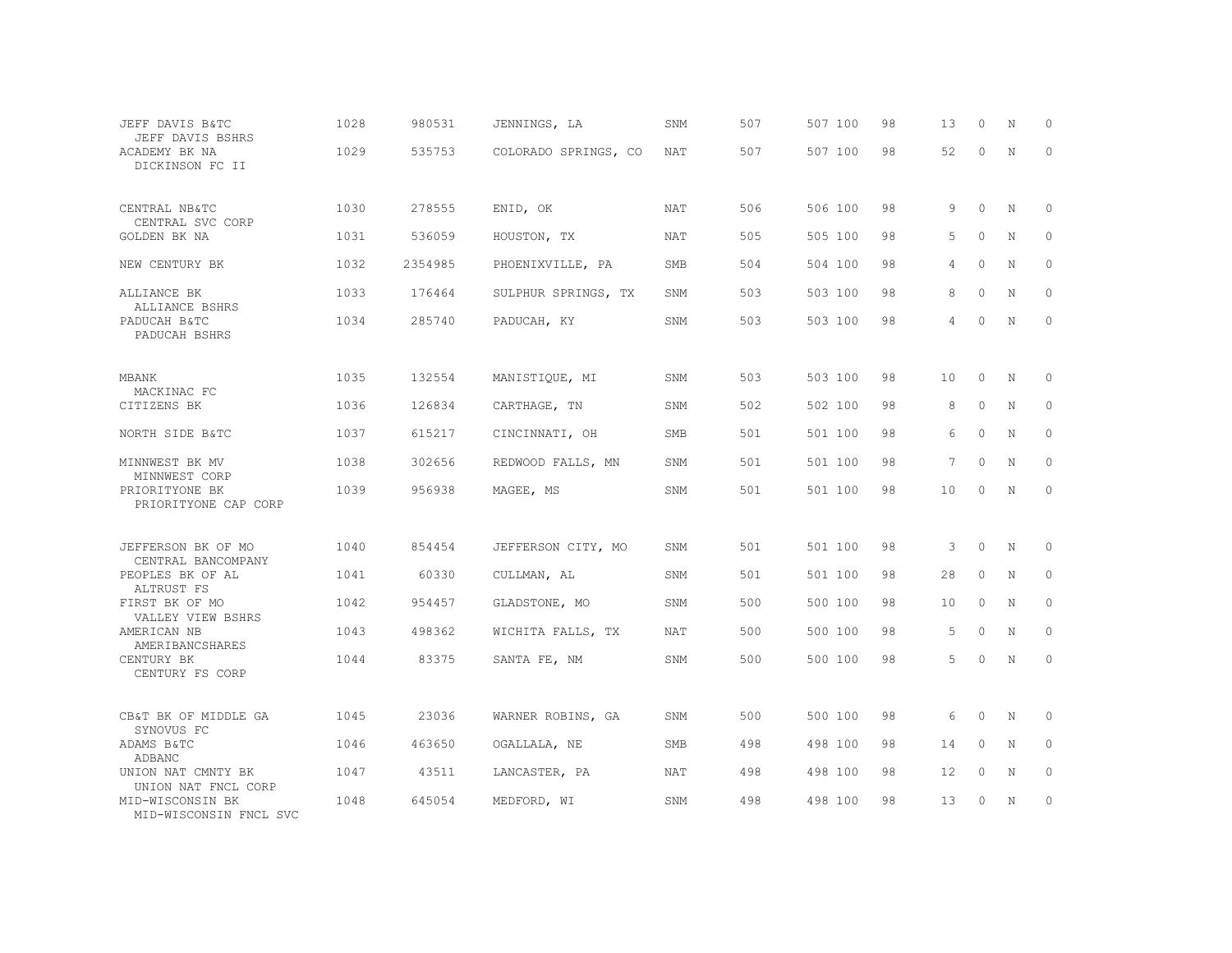| CASS COMMERCIAL BK<br>CASS INFORMATION SYSTEMS             | 1049 | 177751  | BRIDGETON, MO       | <b>SMB</b> | 498 | 498 100 | 98 | 5               | $\Omega$ | N           | $\Omega$    |
|------------------------------------------------------------|------|---------|---------------------|------------|-----|---------|----|-----------------|----------|-------------|-------------|
| BANK OF JACKSON HOLE<br>BANCSHARES OF JACKSON HOLE         | 1050 | 898458  | JACKSON, WY         | <b>SMB</b> | 498 | 498 100 | 98 | 9               | $\Omega$ | N           | $\Omega$    |
| KATAHDIN TC<br>KATAHDIN BSHRS CORP                         | 1051 | 327305  | PATTEN, ME          | SNM        | 497 | 497 100 | 98 | 13              | $\Omega$ | N           | $\circ$     |
| BLUE RIDGE B&TC<br>BLUE RIDGE BSHRS                        | 1052 | 935250  | INDEPENDENCE, MO    | SNM        | 497 | 497 100 | 98 | 11              | $\circ$  | N           | $\circ$     |
| FIRSTBANK OF LITTLETON<br>FIRSTBANK HC                     | 1053 | 297453  | LITTLETON, CO       | SNM        | 497 | 497 100 | 98 | 5               | $\Omega$ | $\mathbf N$ | $\Omega$    |
| FIRST NB CENTRAL TX<br>FCT BSHRS                           | 1054 | 369659  | WACO, TX            | <b>NAT</b> | 496 | 496 100 | 98 | 4               | $\circ$  | N           | $\circ$     |
| PALOS B&TC<br>PALOS BSHRS                                  | 1055 | 859945  | PALOS HEIGHTS, IL   | SNM        | 496 | 496 100 | 98 | 4               | $\circ$  | N           | 0           |
| COMMUNITY BK<br>COMMUNITY BKR                              | 1056 | 268257  | GRANBURY, TX        | SMB        | 496 | 496 100 | 98 | 9               | $\circ$  | N           | $\mathbb O$ |
| SOUTHCOAST CMNTY BK<br>SOUTHCOAST FC                       | 1057 | 2713555 | MOUNT PLEASANT, SC  | SNM        | 496 | 496 100 | 98 | 9               | $\Omega$ | N           | $\circ$     |
| GIRARD NB<br>GN BSHRS                                      | 1058 | 928056  | GIRARD, KS          | NAT        | 495 | 495 100 | 98 | 14              | 0        | N           | $\circ$     |
| NORTHSIDE CMNTY BK<br>ALIKAT INV                           | 1059 | 2533119 | GURNEE, IL          | <b>SMB</b> | 495 | 495 100 | 98 | 4               | $\Omega$ | N           | $\circ$     |
| BANK FORWARD                                               | 1060 | 812557  | HANNAFORD, ND       | SNM        | 495 | 495 100 | 98 | 12              | $\circ$  | N           | 0           |
| SECURITY ST BHC<br>FARMERS NB OF DANVILLE<br>BOYLE BANCORP | 1061 | 785147  | DANVILLE, KY        | NAT        | 495 | 495 100 | 98 | 11              | $\circ$  | N           | $\circ$     |
| CENTRAL BK LAKE OF THE OZARK 1062<br>CENTRAL BANCOMPANY    |      | 1015243 | OSAGE BEACH, MO     | SNM        | 494 | 494 100 | 98 | $7\phantom{.0}$ | $\circ$  | N           | $\circ$     |
| PRAIRIE ST B&TC<br>AMERICAN CENTRAL BANCORP                | 1063 | 1222948 | MOUNT ZION, IL      | SNM        | 494 | 494 100 | 98 | 17              | $\circ$  | N           | 0           |
| BANK OF MIAMI NA<br>GRANVALOR HOLD                         | 1064 | 666031  | CORAL GABLES, FL    | NAT        | 493 | 490 99  | 98 | 2               | $\Omega$ | Y           | 40          |
| PREMIER VALLEY BK                                          | 1065 | 3028902 | FRESNO, CA          | SNM        | 493 | 493 100 | 98 | 6               | $\circ$  | N           | $\mathbf 0$ |
| NEVADA SCTY BK<br>BANK HOLD                                | 1066 | 3077629 | RENO, NV            | SNM        | 492 | 492 100 | 98 | 4               | $\Omega$ | N           | $\circ$     |
| AVENUE BK<br>AVENUE FNCL HOLD                              | 1067 | 481355  | NASHVILLE, TN       | SNM        | 492 | 492 100 | 98 | 4               | $\Omega$ | $\mathbf N$ | $\circ$     |
| GRAND B&TC OF FL<br>GRAND BSHRS                            | 1068 | 2765611 | WEST PALM BEACH, FL | SNM        | 492 | 492 100 | 98 | 6               | $\Omega$ | N           | $\circ$     |
| COMMUNITY BK OF BROWARD                                    | 1069 | 3082052 | DANIA BEACH, FL     | SNM        | 490 | 490 100 | 98 | 3               | $\circ$  | N           | 0           |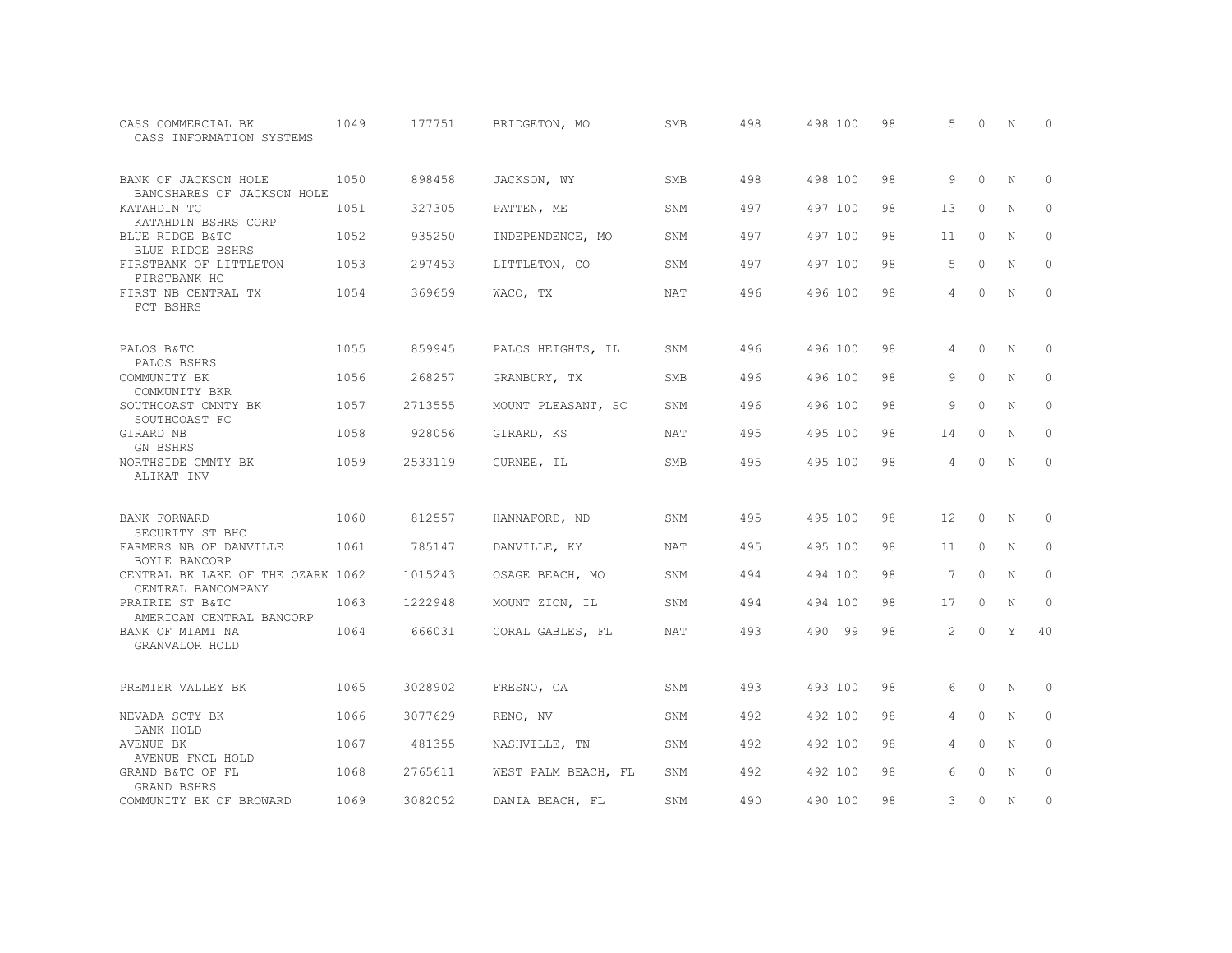| BANK OF ELK RIVER<br>METRO NORTH BSHRS       | 1070 | 10250   | ELK RIVER, MN     | SNM        | 488 | 488 100 | 98 | $7^{\circ}$    | $\Omega$ | N | $\Omega$     |
|----------------------------------------------|------|---------|-------------------|------------|-----|---------|----|----------------|----------|---|--------------|
| FIRST B&TC<br>FIRST BK LUBBOCK BSHRS         | 1071 | 294564  | LUBBOCK, TX       | SNM        | 488 | 488 100 | 98 | $\overline{4}$ | $\circ$  | N | $\mathbf{0}$ |
| HERITAGE BK<br>HERITAGE GROUP                | 1072 | 666554  | WOOD RIVER, NE    | SNM        | 488 | 488 100 | 98 | 16             | $\circ$  | N | $\mathbf{0}$ |
| FIRST SENTRY BK<br>FIRST SENTRY BSHRS        | 1073 | 2506757 | HUNTINGTON, WV    | SNM        | 488 | 488 100 | 98 | 4              | $\Omega$ | N | $\Omega$     |
| CITY NB OF NJ<br>CITY NAT BSHRS CORP         | 1074 | 567905  | NEWARK, NJ        | <b>NAT</b> | 487 | 487 100 | 98 | 9              | $\Omega$ | N | $\mathbf{0}$ |
| CALIFORNIA UNITED BK                         | 1075 | 3353172 | ENCINO, CA        | SNM        | 487 | 487 100 | 98 | $\overline{2}$ | $\circ$  | N | $\circ$      |
| FIRSTBANK CHERRY CREEK<br>FIRSTBANK HC       | 1076 | 662453  | DENVER, CO        | SNM        | 487 | 487 100 | 98 | $\overline{4}$ | $\Omega$ | N | $\mathbf{0}$ |
| ANDERSON BROS BK<br>ANDERSON BSHRS           | 1077 | 6329    | MULLINS, SC       | SNM        | 487 | 487 100 | 98 | 18             | $\circ$  | N | $\Omega$     |
| TOWN & COUNTRY BK<br>TOWN & COUNTRY BSHRS    | 1078 | 487357  | SALEM, MO         | <b>SMB</b> | 487 | 487 100 | 98 | 9              | $\Omega$ | N | $\mathbf{0}$ |
| FIRSTBANK NORTH<br>FIRSTBANK HC              | 1079 | 538352  | WESTMINSTER, CO   | SNM        | 486 | 486 100 | 98 | 6              | $\Omega$ | N | $\mathbf{0}$ |
| COMMUNITY FNCL SVC BK                        | 1080 | 698144  | BENTON, KY        | SNM        | 486 | 486 100 | 98 | 6              | $\circ$  | N | $\Omega$     |
| COMMUNITY FNCL SVC ESOP<br>IDAHO INDEP BK    | 1081 | 2110640 | COEUR D'ALENE, ID | SNM        | 485 | 485 100 | 98 | 11             | $\circ$  | N | 0            |
|                                              |      |         |                   |            |     |         |    |                | $\Omega$ |   |              |
| COMMERCE BK<br>INTERNATIONAL BSHRS CORP      | 1082 | 625159  | LAREDO, TX        | SNM        | 485 | 485 100 | 98 | 3              |          | N | 0            |
| COMMUNITY BK OF N MS<br>COMMUNITY BSHRS ESOP | 1083 | 653349  | AMORY, MS         | SNM        | 485 | 485 100 | 98 | 7              | $\circ$  | N | 0            |
| INTEGRITY BK<br>INTEGRITY BSHRS              | 1084 | 3188646 | CAMP HILL, PA     | SNM        | 485 | 485 100 | 98 | 5              | $\Omega$ | N | $\circ$      |
|                                              |      |         |                   |            |     |         |    |                |          |   |              |
| FIRST CR BK                                  | 1085 | 5069    | LOS ANGELES, CA   | SNM        | 484 | 484 100 | 98 | $\mathbf{1}$   | $\circ$  | N | $\mathbf{0}$ |
| WOOD & HUSTON BK<br>WOOD & HUSTON BC         | 1086 | 671558  | MARSHALL, MO      | SNM        | 484 | 484 100 | 98 | 9              | $\Omega$ | N | $\mathbf{0}$ |
| FIRSTBANK OF AURORA<br>FIRSTBANK HC          | 1087 | 939155  | AURORA, CO        | SNM        | 484 | 484 100 | 98 | 9              | $\Omega$ | N | $\Omega$     |
| FIRST ST BK<br>TRI-CTY FNCL GRP              | 1088 | 887340  | MENDOTA, IL       | SNM        | 484 | 484 100 | 98 | 7              | $\circ$  | N | $\mathbf{0}$ |
| AMERICAN BK<br>AMERICAN BK INC               | 1089 | 2580243 | ALLENTOWN, PA     | <b>SMB</b> | 484 | 484 100 | 98 | $\circ$        | 0        | N | $\mathbf{0}$ |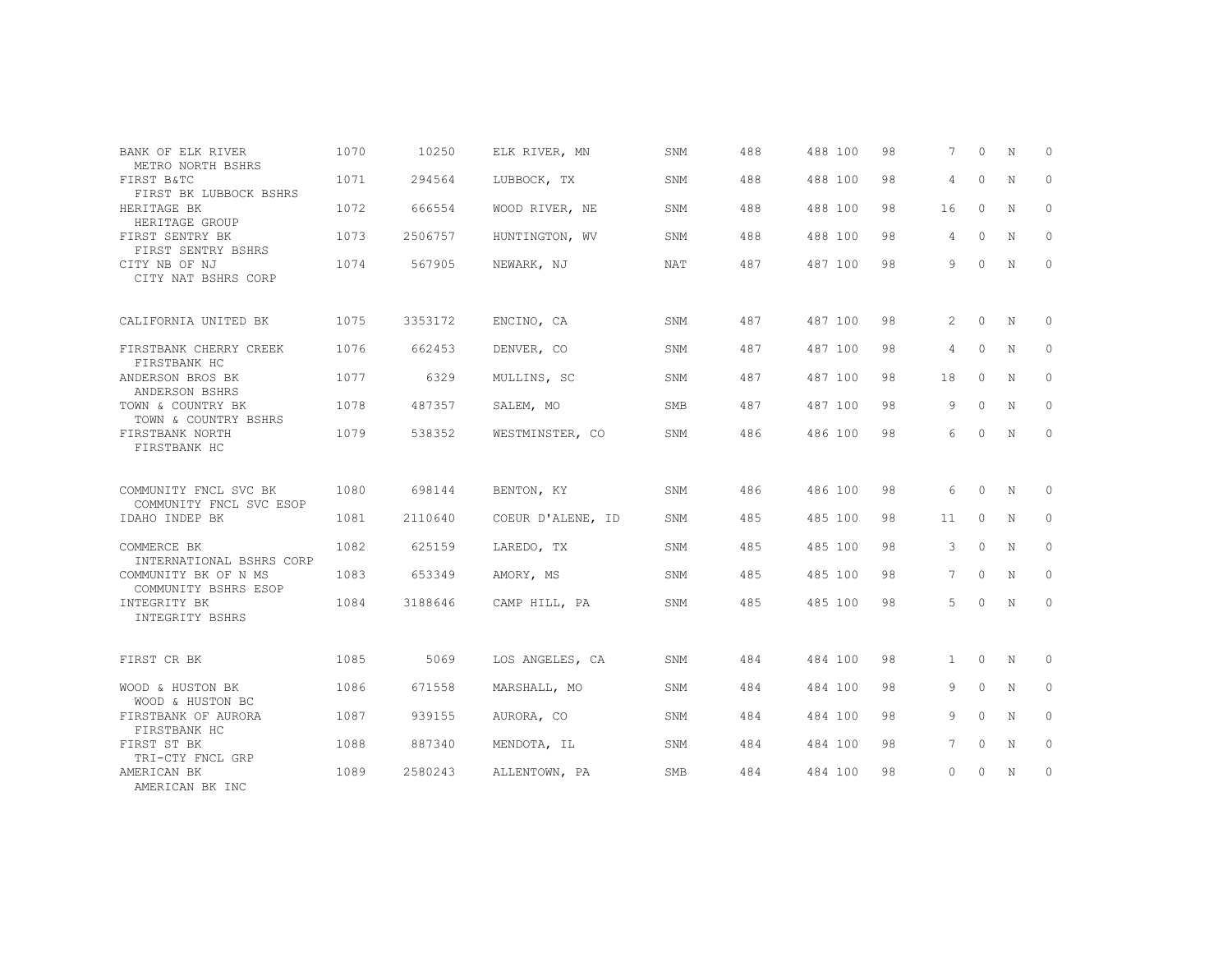| AMERICAN ST BK<br>AMBANK CO                     | 1090 | 735441  | SIOUX CENTER, IA  | SNM        | 483 | 483 100 | 98 | 5               | $\Omega$ | N           | $\Omega$     |
|-------------------------------------------------|------|---------|-------------------|------------|-----|---------|----|-----------------|----------|-------------|--------------|
| FIRST SOUTH BK<br>FIRST SOUTH BC                | 1091 | 2491291 | SPARTANBURG, SC   | SNM        | 483 | 483 100 | 98 | 4               | $\Omega$ | N           | $\Omega$     |
| CORTLAND SVG & BKG CO<br>CORTLAND BC            | 1092 | 846619  | CORTLAND, OH      | SMB        | 483 | 483 100 | 98 | 13              | $\Omega$ | N           | $\Omega$     |
| KAW VALLEY BK<br>KAW VALLEY BC                  | 1093 | 485456  | TOPEKA, KS        | SNM        | 483 | 483 100 | 98 | $7\overline{ }$ | $\circ$  | N           | $\Omega$     |
| TRUPOINT BK<br>MINERS & MRCH BC                 | 1094 | 274829  | GRUNDY, VA        | SMB        | 482 | 482 100 | 98 | 11              | $\circ$  | N           | $\mathbf{0}$ |
| RIDGESTONE BK<br>RIDGESTONE FS                  | 1095 | 2342160 | BROOKFIELD, WI    | SNM        | 482 | 482 100 | 98 | 2               | $\Omega$ | N           | $\circ$      |
| TOWN & COUNTRY B&TC<br>FIRST FARMERS BK HC      | 1096 | 692946  | BARDSTOWN, KY     | SNM        | 482 | 482 100 | 98 | 10              | $\Omega$ | N           | 0            |
| COUNTRY BK<br>COUNTRY BK HOLD CO                | 1097 | 1191482 | NEW YORK, NY      | SNM        | 481 | 481 100 | 98 | 4               | $\circ$  | N           | $\circ$      |
| FIRST BK OF GA<br>GEORGIA-CAROLINA BSHRS        | 1098 | 1356852 | AUGUSTA, GA       | SNM        | 480 | 480 100 | 98 | 5               | $\circ$  | N           | 0            |
| CROGHAN COLONIAL BK<br>CROGHAN BSHRS            | 1099 | 362717  | FREMONT, OH       | <b>SMB</b> | 479 | 479 100 | 98 | 10              | $\Omega$ | N           | $\circ$      |
| UNION NB<br>ELGIN BSHRS                         | 1100 | 963730  | ELGIN, IL         | NAT        | 479 | 479 100 | 98 | $\mathbf{1}$    | $\circ$  | N           | 0            |
| FARMERS NB<br>EMCLAIRE FNCL CORP                | 1101 | 119528  | EMLENTON, PA      | NAT        | 479 | 479 100 | 98 | 14              | $\circ$  | N           | $\mathbf{0}$ |
| GEORGIA B&TC<br>SYNOVUS FC                      | 1102 | 1165540 | CALHOUN, GA       | SNM        | 478 | 478 100 | 98 | 3               | $\circ$  | N           | $\circ$      |
| BANK OF LAS VEGAS<br>CAPITOL BC                 | 1103 | 2856032 | LAS VEGAS, NV     | SNM        | 477 | 477 100 | 98 | 3               | $\circ$  | N           | $\circ$      |
| TEXAS CMNTY BK NA<br>TCB HC                     | 1104 | 3135097 | THE WOODLANDS, TX | NAT        | 477 | 477 100 | 98 | 5               | $\circ$  | N           | $\circ$      |
| EMBASSY BK FOR THE LEHIGH VA 1105<br>EMBASSY BC |      | 3068579 | BETHLEHEM, PA     | SNM        | 476 | 476 100 | 98 | 5               | $\circ$  | N           | $\circ$      |
| SUNRISE BK AZ<br>CAPITOL BC                     | 1106 | 2716622 | PHOENIX, AZ       | SNM        | 476 | 476 100 | 98 | 7               | $\circ$  | N           | $\circ$      |
| CONCORDIA B&TC<br>CONCORDIA CAP CORP            | 1107 | 819556  | VIDALIA, LA       | SNM        | 475 | 475 100 | 98 | 6               | $\Omega$ | $\mathbf N$ | $\Omega$     |
| FIRST NB AMES IA<br>AMES NAT CORP               | 1108 | 820048  | AMES, IA          | NAT        | 475 | 475 100 | 98 | 4               | $\circ$  | N           | $\circ$      |
| FIRST GUARANTY B&TC JACKSONV 1109               |      | 895831  | JACKSONVILLE, FL  | SNM        | 475 | 475 100 | 98 | 4               | $\Omega$ | $\mathbf N$ | $\Omega$     |
| PARK STERLING BK                                | 1110 | 3470985 | CHARLOTTE, NC     | SNM        | 474 | 474 100 | 98 | 0               | $\circ$  | $\mathbb N$ | $\Omega$     |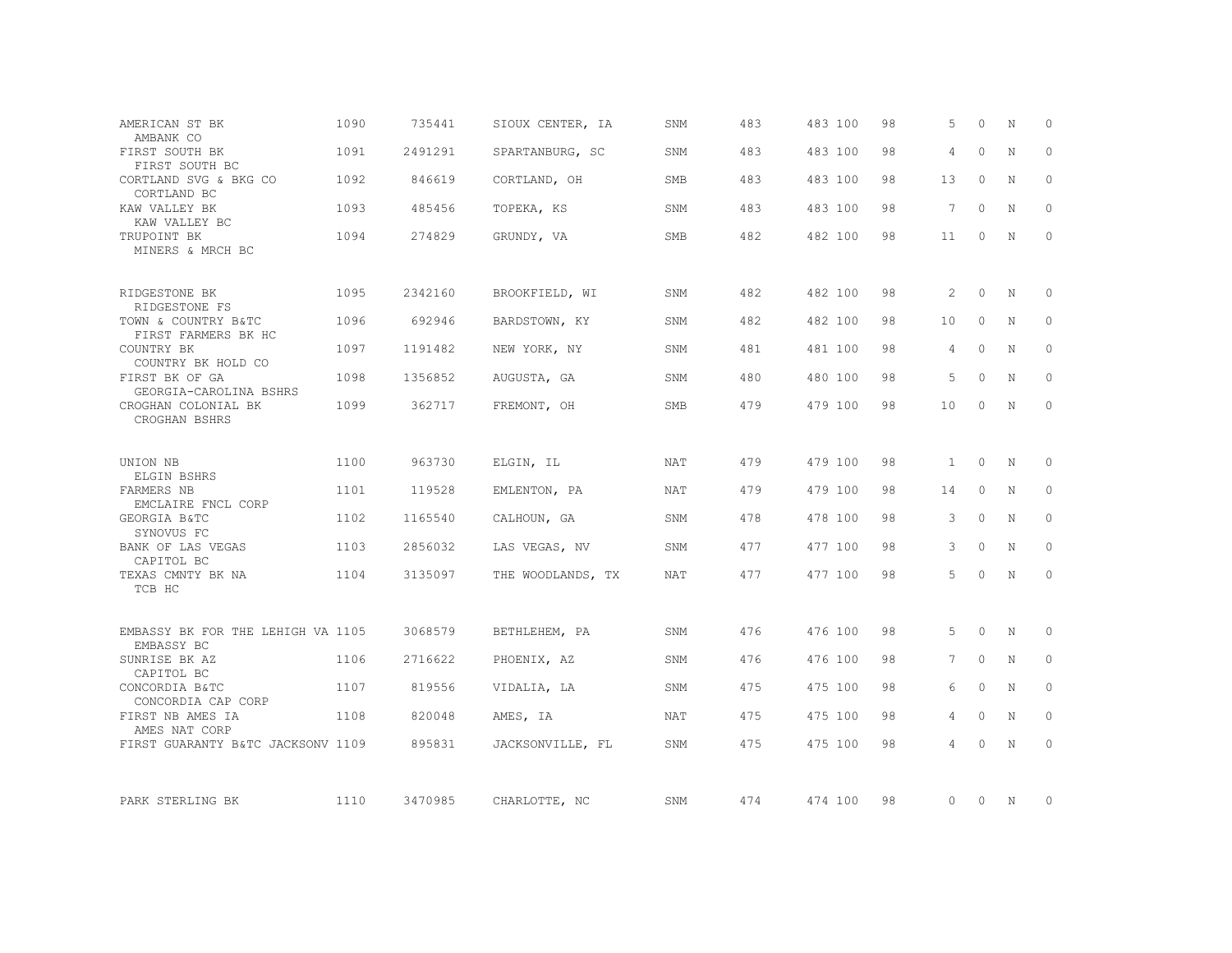| DIAMOND BK<br>BAINUM BANCORP                                          | 1111 | 27847   | MURFREESBORO, AR | SNM        | 474 | 474 100 | 98 | 12              | 0        | N           | $\circ$      |
|-----------------------------------------------------------------------|------|---------|------------------|------------|-----|---------|----|-----------------|----------|-------------|--------------|
| FOUNDATION BK<br>FOUNDATION BC                                        | 1112 | 2941509 | BELLEVUE, WA     | SNM        | 473 | 473 100 | 98 | $\circ$         | $\circ$  | $\mathbf N$ | $\Omega$     |
| DEUTSCHE BK TC DE<br>TAUNUS CORP                                      | 1113 | 304913  | WILMINGTON, DE   | SNM        | 472 | 472 100 | 98 | 0               | 0        | N           | 100          |
| COASTAL BK<br>COASTAL BSHRS                                           | 1114 | 224637  | SAVANNAH, GA     | SNM        | 472 | 472 100 | 98 | 5               | $\Omega$ | N           | $\Omega$     |
| BANK OF NEW ENGLAND                                                   | 1115 | 113601  | SALEM, NH        | SNM        | 472 | 472 100 | 98 | 8               | $\Omega$ | N           | $\Omega$     |
| RIVERBANK<br>OSCEOLA BC                                               | 1116 | 30258   | WYOMING, MN      | SNM        | 472 | 472 100 | 98 | 6               | $\circ$  | N           | $\circ$      |
| LYONS NB<br>LYONS BC                                                  | 1117 | 323204  | LYONS, NY        | NAT        | 471 | 471 100 | 98 | 9               | $\Omega$ | $\mathbf N$ | $\Omega$     |
| BANK OF HEMET<br>HEMET BC                                             | 1118 | 183668  | RIVERSIDE, CA    | SNM        | 470 | 470 100 | 98 | 5               | $\Omega$ | N           | $\circ$      |
| UNITED BK<br>UNITED BC OF AL                                          | 1119 | 994435  | ATMORE, AL       | SNM        | 470 | 470 100 | 98 | 17              | $\Omega$ | N           | $\Omega$     |
| CENTRAL VA BK<br>CENTRAL VA BSHRS                                     | 1120 | 436823  | POWHATAN, VA     | <b>SMB</b> | 470 | 470 100 | 98 | 7               | $\circ$  | $\mathbb N$ | $\Omega$     |
| F&M BK IA<br>CITIZENS REPUBLIC BC                                     | 1121 | 689740  | MARSHALLTOWN, IA | SMB        | 470 | 470 100 | 98 | 9               | $\Omega$ | N           | $\circ$      |
| CITIZENS B&TC<br>CITIZENS BKG CORP                                    | 1122 | 701839  | FROSTPROOF, FL   | SNM        | 470 | 470 100 | 98 | 12              | $\circ$  | N           | $\circ$      |
| SUSSEX BK<br>SUSSEX BC                                                | 1123 | 403106  | FRANKLIN, NJ     | SNM        | 469 | 469 100 | 98 | 9               | $\circ$  | N           | $\circ$      |
| FIRST B&TC                                                            | 1124 | 1228034 | DUNCAN, OK       | SNM        | 469 | 469 100 | 98 | 9               | $\Omega$ | $\mathbf N$ | $\mathbf{0}$ |
| WHEATON B&TC                                                          | 1125 | 2044811 | WHEATON, IL      | SMB        | 469 | 469 100 | 98 | 2               | $\circ$  | $\mathbf N$ | $\circ$      |
| WINTRUST FC<br>PEOPLES BK                                             | 1126 | 454434  | WINDER, GA       | SNM        | 468 | 468 100 | 98 | 13              | $\Omega$ | N           | $\circ$      |
| PEOPLES HC<br>PALMETTO ST BK                                          | 1127 | 277820  | HAMPTON, SC      | SNM        | 467 | 467 100 | 98 | $7\phantom{.0}$ | $\circ$  | N           | $\mathbf{0}$ |
| PALMETTO ST BSHRS<br>BANK OF FAYETTEVILLE                             | 1128 | 308443  | FAYETTEVILLE, AR | <b>SMB</b> | 467 | 467 100 | 98 | 8               | $\circ$  | N           | $\circ$      |
| BANKSHARES OF FAYETTEVILLE<br>FARMERS & MRCH BK<br>FMB BKG CORP       | 1129 | 271631  | MONTICELLO, FL   | SNM        | 466 | 466 100 | 98 | 8               | 0        | N           | $\circ$      |
| NATIONAL BK                                                           | 1130 | 322056  | GATESVILLE, TX   | NAT        | 466 | 466 100 | 98 | 6               | 0        | $\rm N$     | 0            |
| NATIONAL UNITED BSHRS<br>FIRST NB IN STAUNTON<br>FIRST STAUNTON BSHRS | 1131 | 126740  | STAUNTON, IL     | <b>NAT</b> | 466 | 466 100 | 98 | 9               | $\Omega$ | N           | $\circ$      |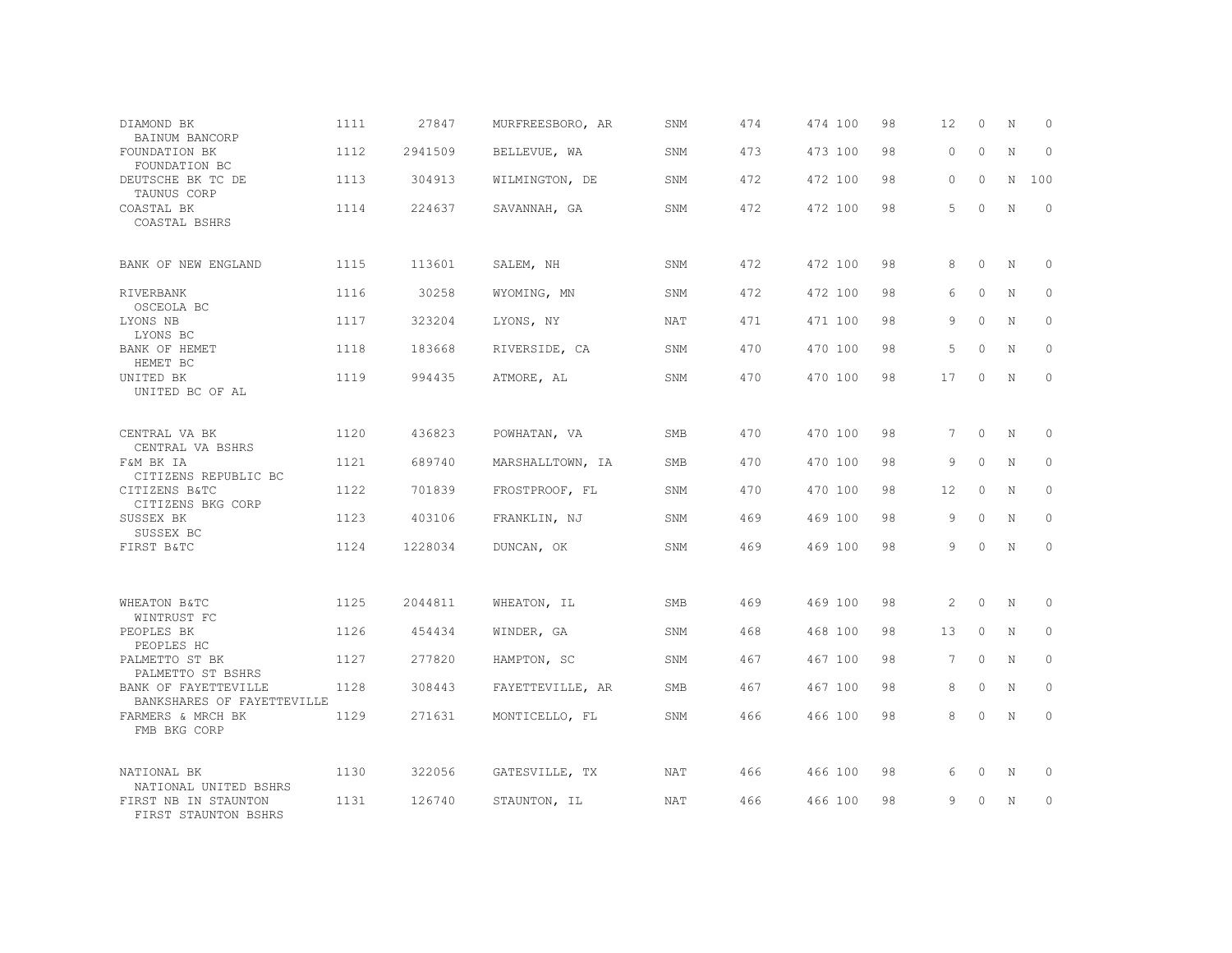| COMMUNITY BK<br>CB FNCL SERV INC                                    | 1132 | 371924  | CARMICHAELS, PA            | SNM        | 465 | 465 100 | 98 | 10                | $\circ$  | N           | 0           |
|---------------------------------------------------------------------|------|---------|----------------------------|------------|-----|---------|----|-------------------|----------|-------------|-------------|
| CITIZENS NB<br>CARDINAL BANCORP                                     | 1133 | 870650  | MAPLEWOOD, MO              | <b>NAT</b> | 465 | 465 100 | 98 | 5                 | $\Omega$ | $\mathbf N$ | $\Omega$    |
| DELAWARE NB<br>FULTON FNCL CORP                                     | 1134 | 26916   | GEORGETOWN, DE             | NAT        | 464 | 464 100 | 98 | $12 \overline{ }$ | $\circ$  | N           | $\circ$     |
| <b>BUILDERS BK</b><br><b>BUILDERS FC</b>                            | 1135 | 2595975 | CHICAGO, IL                | SNM        | 464 | 464 100 | 98 | 2                 | $\Omega$ | N           | $\Omega$    |
| BAKER BOYER NB<br>BAKER BOYER BC                                    | 1136 | 69678   | WALLA WALLA, WA            | NAT        | 464 | 464 100 | 98 | 8                 | $\circ$  | N           | $\circ$     |
| FIRST ST BK<br>FIRST ST CORP                                        | 1137 | 924236  | WAYNESBORO, MS             | SNM        | 464 | 464 100 | 98 | 10                | $\Omega$ | N           | $\Omega$    |
| EASTWOOD BK<br>EASTWOOD FC ESOP                                     | 1138 | 315852  | KASSON, MN                 | SNM        | 463 | 463 100 | 98 | 10                | $\Omega$ | N           | $\circ$     |
| METRO UNITED BK<br>METROCORP BSHRS                                  | 1139 | 1864601 | SAN DIEGO, CA              | SNM        | 463 | 463 100 | 98 | 6                 | $\Omega$ | $\mathbb N$ | $\circ$     |
| SOUTHERN MI B&TC                                                    | 1140 | 822042  | COLDWATER, MI              | SNM        | 463 | 463 100 | 98 | 19                | $\circ$  | N           | 0           |
| SOUTHERN MI BC<br>AMERICAN GATEWAY BK<br>AMERICAN GATEWAY FNCL CORP | 1141 | 893538  | BATON ROUGE, LA            | SNM        | 462 | 462 100 | 98 | 10                | $\Omega$ | N           | $\circ$     |
| INTERNATIONAL BK CMRC<br>INTERNATIONAL BSHRS CORP                   | 1142 | 382069  | ZAPATA, TX                 | SNM        | 462 | 462 100 | 98 | 20                | $\Omega$ | N           | $\circ$     |
| HILLTOP NB<br>MIDLAND FC                                            | 1143 | 1454    | CASPER, WY                 | NAT        | 462 | 462 100 | 98 | 5                 | $\circ$  | $\mathbf N$ | $\mathbf 0$ |
| FLUSHING CMRL BK                                                    | 1144 | 3597239 | NORTH NEW HYDE PARK, NYSNM |            | 462 | 462 100 | 98 | $\Omega$          | $\Omega$ | $\mathbf N$ | $\circ$     |
| FIRST NB AMER                                                       | 1145 | 413141  | EAST LANSING, MI           | <b>NAT</b> | 461 | 461 100 | 98 | $\Omega$          | $\Omega$ | N           | $\Omega$    |
| FIRST NAT BSHRS<br>FIRST TR BK                                      | 1146 | 2761912 | CHARLOTTE, NC              | SNM        | 461 | 461 100 | 98 | 2                 | $\circ$  | N           | $\circ$     |
| FIRST AMER B&TC                                                     | 1147 | 921039  | ATHENS, GA                 | SNM        | 461 | 461 100 | 98 | $7\phantom{.0}$   | $\circ$  | N           | $\circ$     |
| FIRST AMER BC<br>CRESCENT BK<br>CAROLINA FC                         | 1148 | 3013823 | MYRTLE BEACH, SC           | SNM        | 460 | 460 100 | 98 | 3                 | $\Omega$ | N           | $\circ$     |
| OUACHITA INDP BK<br>OUACHITA BSHRS CORP                             | 1149 | 2454607 | MONROE, LA                 | SNM        | 460 | 460 100 | 98 | 10                | $\circ$  | N           | $\circ$     |
| GREER ST BK<br><b>GREER BSHRS</b>                                   | 1150 | 1356526 | GREER, SC                  | SNM        | 460 | 460 100 | 98 | 3                 | $\circ$  | N           | 0           |
| FIRST WESTERN TR BK<br>FIRST WESTERN FNCL                           | 1151 | 3158546 | DENVER, CO                 | SNM        | 458 | 458 100 | 98 | 5                 | $\circ$  | N           | $\mathbb O$ |
| FARMERS ST BK<br>F S BC                                             | 1152 | 113441  | LAGRANGE, IN               | SNM        | 458 | 458 100 | 98 | 13                | $\Omega$ | N           | $\circ$     |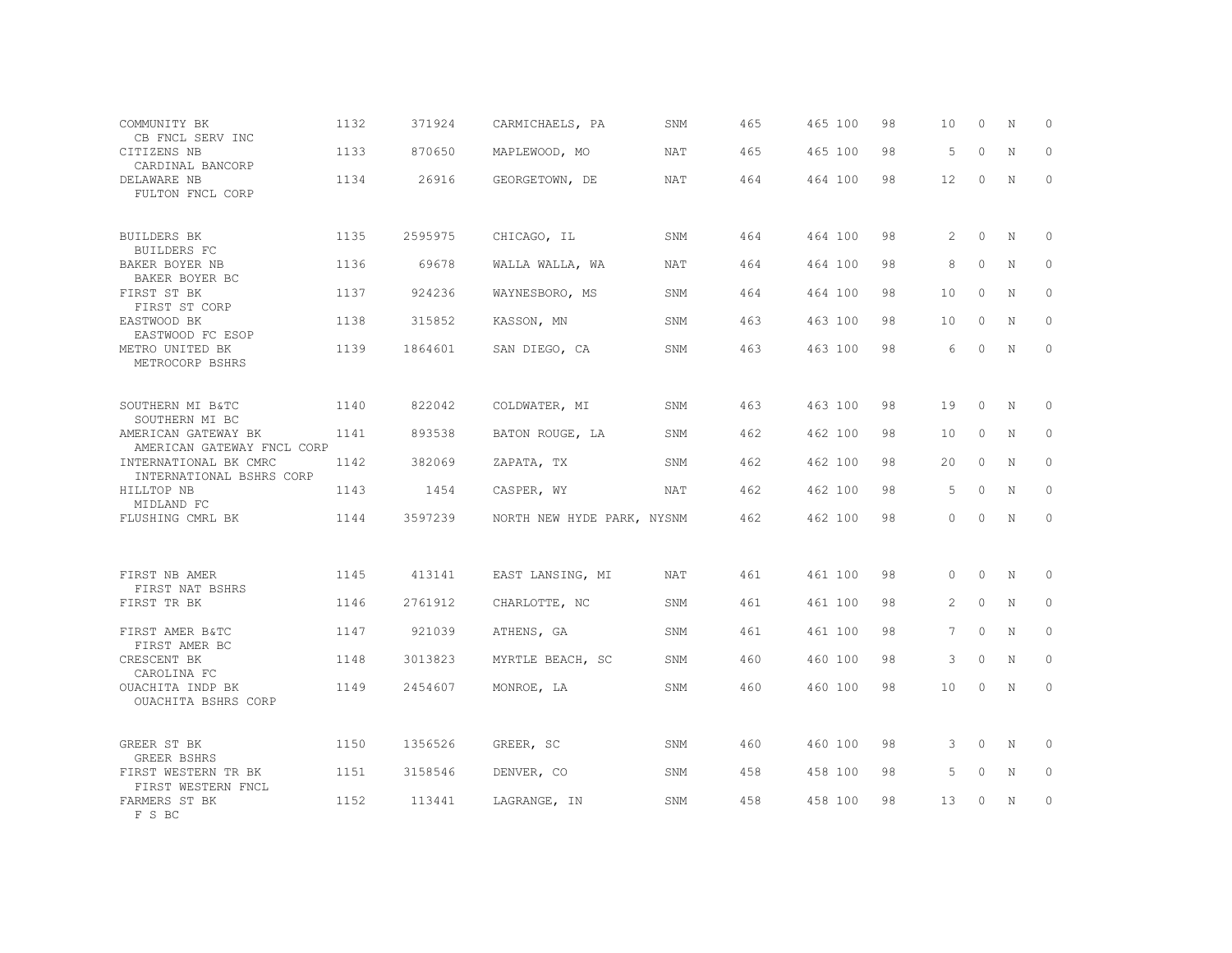| PEOPLES ST BK<br>PSB GRP                  | 1153 | 749046  | HAMTRAMCK, MI       | SNM        | 458 | 458 100 | 98 | 10           | $\circ$  | N | 0        |
|-------------------------------------------|------|---------|---------------------|------------|-----|---------|----|--------------|----------|---|----------|
| CHOICEONE BK<br>CHOICEONE FS              | 1154 | 324340  | SPARTA, MI          | <b>SMB</b> | 458 | 458 100 | 98 | 12           | $\Omega$ | N | $\Omega$ |
| BANK OF AGRI & CMRC<br>BAC FNCL           | 1155 | 5461    | STOCKTON, CA        | SNM        | 458 | 458 100 | 98 | 9            | $\Omega$ | N | 0        |
| ROYAL BK MO<br>ROYAL BSHRS                | 1156 | 501459  | UNIVERSITY CITY, MO | SNM        | 457 | 457 100 | 98 | 6            | $\circ$  | N | 0        |
| PEOPLES ST BK<br>PSB FC                   | 1157 | 939753  | MANY, LA            | SNM        | 457 | 457 100 | 98 | 16           | $\Omega$ | N | $\circ$  |
| VOYAGER BK<br>VOYAGER FS CORP             | 1158 | 430670  | EDEN PRAIRIE, MN    | SNM        | 457 | 457 100 | 98 | 3            | $\circ$  | N | $\circ$  |
| WISCONSIN CMNTY BK<br>HEARTLAND FNCL USA  | 1159 | 463342  | MADISON, WI         | SNM        | 457 | 457 100 | 98 | 6            | $\Omega$ | N | $\circ$  |
| TEXAS FIRST BK<br>TEXAS INDEPENDENT BSHRS | 1160 | 473266  | TEXAS CITY, TX      | SMB        | 456 | 456 100 | 98 | 9            | $\Omega$ | N | 0        |
| REGENT BK<br>REGENT BC                    | 1161 | 1008731 | DAVIE, FL           | SNM        | 456 | 456 100 | 98 | 6            | $\circ$  | N | $\circ$  |
| ROCKY MOUNTAIN BK<br>HEARTLAND FNCL USA   | 1162 | 663058  | BILLINGS, MT        | SNM        | 455 | 455 100 | 98 | 8            | $\Omega$ | N | $\circ$  |
| WAKULLA BK<br>WAKULLA BC                  | 1163 | 16337   | CRAWFORDVILLE, FL   | SNM        | 455 | 455 100 | 98 | 11           | $\Omega$ | N | $\Omega$ |
| UNITED B&TC<br><b>UBT BSHRS</b>           | 1164 | 990352  | MARYSVILLE, KS      | SMB        | 454 | 454 100 | 98 | 14           | $\Omega$ | N | $\circ$  |
| GRAND BK                                  | 1165 | 3117431 | DALLAS, TX          | SNM        | 454 | 454 100 | 98 | $\mathbf{1}$ | $\circ$  | N | 0        |
| FIRST ST BK                               | 1166 | 435750  | GAINESVILLE, TX     | SNM        | 454 | 454 100 | 98 | 8            | $\Omega$ | N | $\Omega$ |
| RED RIVER BC<br>EASTERN NB                | 1167 | 171133  | MIAMI, FL           | <b>NAT</b> | 454 | 454 100 | 98 | 5            | $\circ$  | Y | $\circ$  |
| WEST POINTE BK<br>WEST POINTE BSHRS       | 1168 | 2371816 | OSHKOSH, WI         | SNM        | 453 | 453 100 | 98 | $\Omega$     | $\Omega$ | N | $\Omega$ |
| FIRST S BK<br>FIRST SOUTHERN BC           | 1169 | 279338  | BOCA RATON, FL      | SMB        | 453 | 453 100 | 98 | 5            | $\circ$  | N | $\circ$  |
| HERALD NB                                 | 1170 | 3830235 | NEW YORK, NY        | NAT        | 453 | 453 100 | 98 | $\circ$      | $\circ$  | N | 0        |
| JACKSONVILLE BK<br>JACKSONVILLE BC        | 1171 | 2737775 | JACKSONVILLE, FL    | SNM        | 452 | 452 100 | 98 | 4            | $\circ$  | N | $\circ$  |
| MALVERN NB<br>MNB BSHRS                   | 1172 | 906241  | MALVERN, AR         | NAT        | 451 | 451 100 | 98 | 10           | $\circ$  | N | 0        |
| BLOOMFIELD ST BK<br>UNIVERSAL BANCORP     | 1173 | 64543   | BLOOMFIELD, IN      | SNM        | 451 | 451 100 | 98 | 14           | $\Omega$ | N | $\circ$  |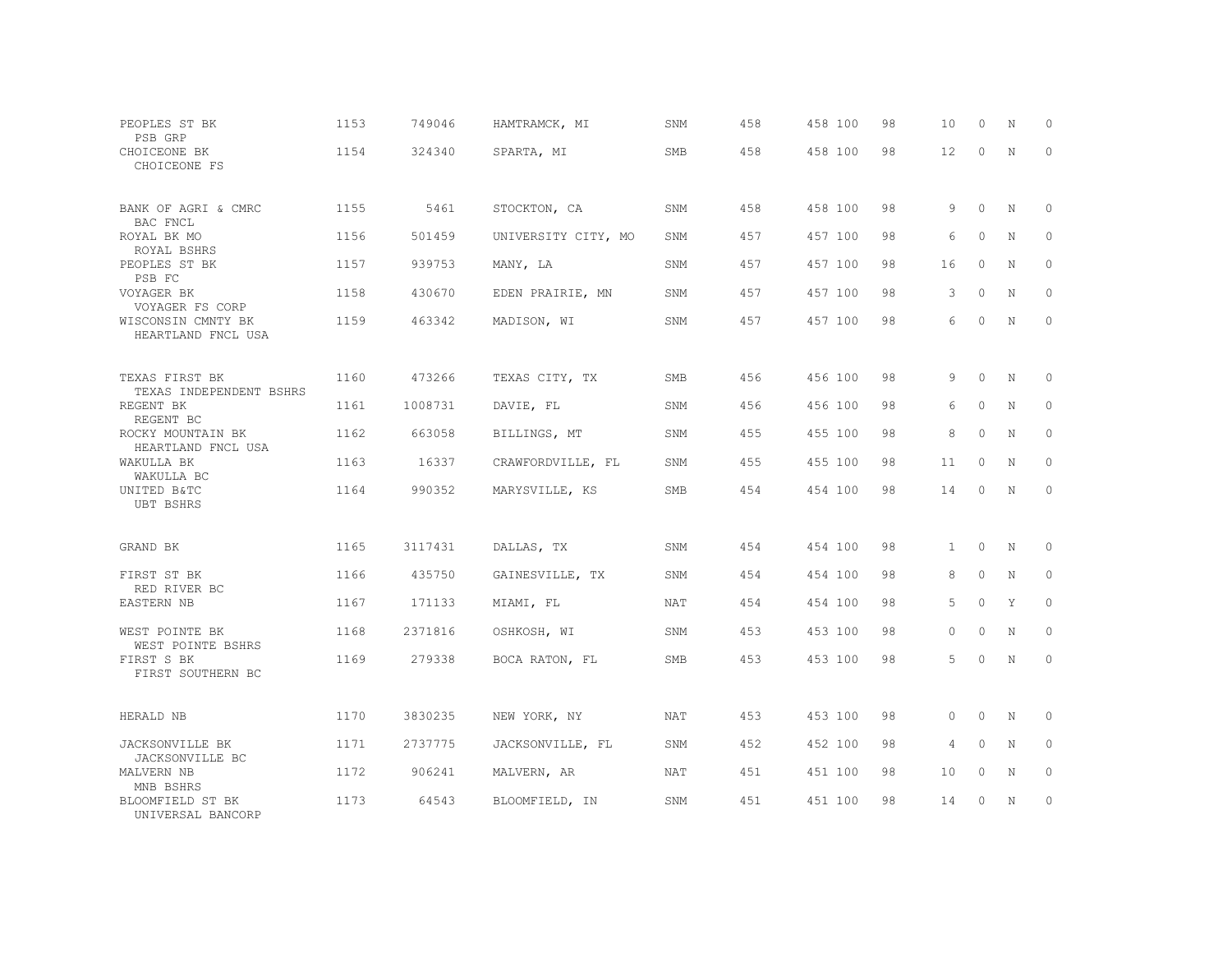| CITIZENS SVG BK<br>UNITED BC                    | 1174 | 584724  | MARTINS FERRY, OH         | SNM        | 451 | 451 100 | 98 | 18           | $\Omega$ | N           | $\Omega$    |
|-------------------------------------------------|------|---------|---------------------------|------------|-----|---------|----|--------------|----------|-------------|-------------|
| HERITAGE BK OF NV<br>HERITAGE BC                | 1175 | 2349301 | RENO, NV                  | SNM        | 451 | 451 100 | 98 | 5            | $\Omega$ | N           | $\Omega$    |
| FIRST & FARMERS NB<br>ALBANY BANCORP            | 1176 | 721949  | SOMERSET, KY              | <b>NAT</b> | 451 | 451 100 | 98 | 11           | $\Omega$ | N           | $\Omega$    |
| VERMILLION ST BK<br>VERMILLION BSHRS            | 1177 | 208057  | VERMILLION, MN            | SNM        | 450 | 450 100 | 98 | 4            | $\Omega$ | N           | $\circ$     |
| FIRST NB OF JEFFERSONVILLE<br>JEFFERSONVILLE BC | 1178 | 306908  | JEFFERSONVILLE, NY        | <b>NAT</b> | 450 | 450 100 | 98 | 10           | $\circ$  | $\mathbf N$ | $\mathbf 0$ |
| HEBRON SVG BK<br>HSB BANCORP                    | 1179 | 780722  | HEBRON, MD                | SNM        | 450 | 450 100 | 98 | 9            | $\Omega$ | N           | $\circ$     |
| BRANNEN BK<br>BRANNEN BK OF FL                  | 1180 | 760331  | INVERNESS, FL             | SNM        | 449 | 449 100 | 98 | 11           | $\Omega$ | N           | $\Omega$    |
| SIGNATURE BK NA<br>SIGNATURE BC                 | 1181 | 3076604 | TOLEDO, OH                | NAT        | 449 | 449 100 | 98 | $\mathbf{1}$ | $\circ$  | N           | $\circ$     |
| BANK OF KIRKSVILLE<br>ROCKHOLD BANCORP          | 1182 | 796451  | KIRKSVILLE, MO            | SNM        | 448 | 448 100 | 98 | $7^{\circ}$  | $\Omega$ | N           | $\Omega$    |
| STONEBRIDGE BK<br>STONEBRIDGE FNCL CORP         | 1183 | 2754389 | WEST CHESTER, PA          | SNM        | 448 | 448 100 | 98 | 4            | $\circ$  | N           | $\circ$     |
| QUEENSTOWN BK OF MD<br>OUEENSTOWN BC OF MD      | 1184 | 429021  | QUEENSTOWN, MD            | SNM        | 447 | 447 100 | 98 | 6            | $\Omega$ | $\mathbf N$ | $\Omega$    |
| NEW CENTURY BK<br>NCB HOLD                      | 1185 | 2713461 | CHICAGO, IL               | SNM        | 447 | 447 100 | 98 | 2            | $\circ$  | N           | $\circ$     |
| TRUMAN BK<br>TRUBANK SECTY TR                   | 1186 | 1213777 | SAINT LOUIS, MO           | <b>SMB</b> | 447 | 447 100 | 98 | 6            | $\Omega$ | $\mathbf N$ | $\mathbf 0$ |
| TRUMAN BK<br>TEMPLAR FUND                       | 1186 | 1213777 | SAINT LOUIS, MO           | <b>SMB</b> |     |         |    |              |          |             |             |
| DAIRY ST BK<br>DAIRY ST BC                      | 1187 | 57451   | RICE LAKE, WI             | SNM        | 446 | 446 100 | 98 | 9            | $\Omega$ | N           | 0           |
| CBC NB<br>COASTAL BKG CO                        | 1188 | 2855914 | FERNANDINA BEACH, FL      | NAT        | 445 | 445 100 | 98 | 4            | 0        | N           | $\circ$     |
| NBC OKLAHOMA<br>NBC CORP OF OKLAHOMA            | 1189 | 39756   | OKLAHOMA CITY, OK         | SNM        | 444 | 444 100 | 98 | 6            | $\Omega$ | N           | 0           |
| TOMATOBANK NA<br>TFC HC                         | 1190 | 2943389 | ALHAMBRA, CA              | <b>NAT</b> | 444 | 444 100 | 98 | 5            | $\Omega$ | N           | $\mathbb O$ |
| ADVANTAGE NB<br>WINTRUST FC                     | 1191 | 2970657 | ELK GROVE VILLAGE, IL NAT |            | 443 | 443 100 | 98 | 2            | $\Omega$ | N           | $\circ$     |
| METROBANK OF DADE CTY<br>METROBANK FNCL SVC     | 1192 | 664336  | MIAMI, FL                 | <b>SMB</b> | 442 | 442 100 | 98 | 6            | $\circ$  | N           | $\mathbb O$ |
| MAIN ST BK<br>MS FNCL                           | 1193 | 888954  | KINGWOOD, TX              | SNM        | 442 | 442 100 | 98 | 3            | $\Omega$ | N           | $\circ$     |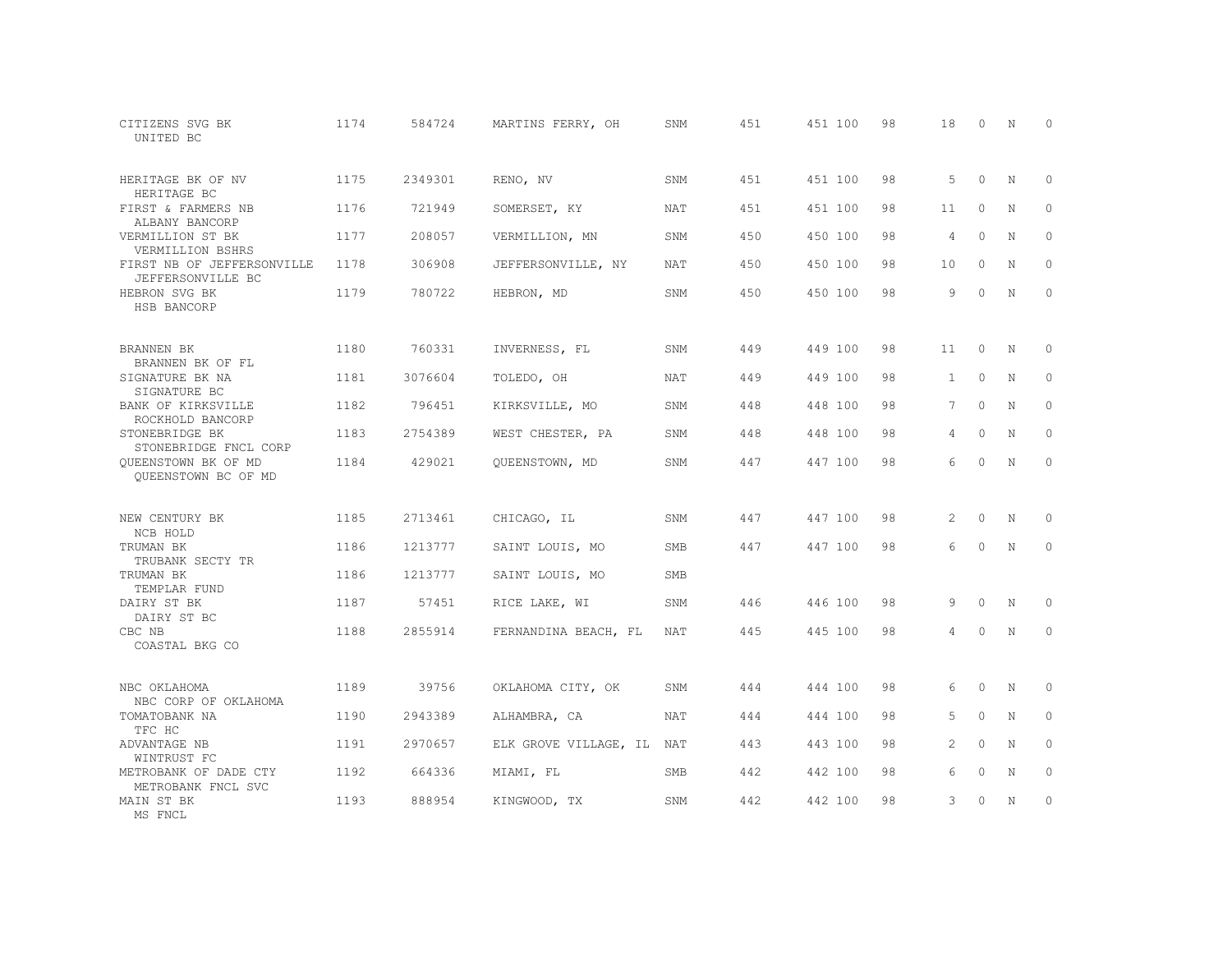| WHEATLAND BK                                   | 1194 | 3547449 | NAPERVILLE, IL             | SNM        | 442 | 442 100 | 98 | $\Omega$     | $\Omega$ | N           | $\Omega$ |
|------------------------------------------------|------|---------|----------------------------|------------|-----|---------|----|--------------|----------|-------------|----------|
| COMMUNITYSOUTH BK AND TR<br>COMMUNITYSOUTH FC  | 1195 | 3299159 | EASLEY, SC                 | SNM        | 441 | 441 100 | 98 | 5            | $\Omega$ | N           | $\circ$  |
| VIRGINIA NB                                    | 1196 | 2708122 | CHARLOTTESVILLE, VA        | <b>NAT</b> | 440 | 440 100 | 98 | 8            | $\Omega$ | N           | $\circ$  |
| FARMERS & MRCH BK<br>COUNTRY BSHRS             | 1197 | 455552  | MILFORD, NE                | SNM        | 440 | 440 100 | 98 | 10           | $\Omega$ | N           | $\Omega$ |
| SCOTT VALLEY BK<br>LEARNER FC                  | 1198 | 852263  | YREKA, CA                  | SNM        | 439 | 439 100 | 98 | 11           | $\circ$  | $\mathbf N$ | $\circ$  |
| UNION BK<br>UNION BSHRS                        | 1199 | 333203  | MORRISVILLE, VT            | SNM        | 439 | 439 100 | 98 | 13           | $\Omega$ | N           | $\Omega$ |
| BANKIOWA<br>FIDELITY BAN CORP                  | 1200 | 737548  | CEDAR RAPIDS, IA           | SNM        | 439 | 439 100 | 98 | 10           | $\circ$  | N           | $\circ$  |
| PROVIDENT CMNTY BK NA<br>PROVIDENT CMNTY BSHRS | 1201 | 937674  | ROCK HILL, SC              | <b>NAT</b> | 439 | 439 100 | 98 | 8            | $\Omega$ | $\mathbf N$ | $\Omega$ |
| AMERIANA BK<br>AMERIANA BC                     | 1202 | 700672  | NEW CASTLE, IN             | <b>SNM</b> | 438 | 438 100 | 98 | 13           | $\circ$  | N           | 0        |
| FIRST BK<br>FIRST BC                           | 1203 | 451068  | KETCHIKAN, AK              | SNM        | 437 | 437 100 | 98 | 8            | $\Omega$ | $\mathbf N$ | $\Omega$ |
| ENTERPRISE BK OF SC                            | 1204 | 457426  | EHRHARDT, SC               | SNM        | 437 | 437 100 | 98 | 11           | $\circ$  | N           | $\circ$  |
| ELKHORN VALLEY B&TC<br>FEO INV                 | 1205 | 439356  | NORFOLK, NE                | SNM        | 437 | 437 100 | 98 | 6            | $\circ$  | N           | $\circ$  |
| QUAIL CREEK BK NA<br>QUAIL CREEK BSHRS         | 1206 | 507152  | OKLAHOMA CITY, OK          | NAT        | 437 | 437 100 | 98 | $\mathbf{1}$ | $\circ$  | N           | $\circ$  |
| COASTALSTATES BK<br>COASTALSOUTH BSHRS         | 1207 | 3274709 | HILTON HEAD ISLAND, SC SNM |            | 436 | 436 100 | 98 | 3            | $\Omega$ | $\mathbf N$ | $\Omega$ |
| HABERSHAM BK<br>HABERSHAM BC                   | 1208 | 270335  | CLARKESVILLE, GA           | SNM        | 436 | 436 100 | 98 | 8            | $\Omega$ | N           | $\Omega$ |
| LEGACY BK<br>MIDSTATE BC                       | 1209 | 320052  | HINTON, OK                 | SNM        | 436 | 436 100 | 98 | 10           | $\circ$  | N           | 0        |
| COMMERCIAL & SVG BK<br>CSB BC                  | 1210 | 189129  | MILLERSBURG, OH            | SMB        | 435 | 435 100 | 98 | 13           | $\circ$  | N           | $\circ$  |
| FARMERS BK WINDSOR VA                          | 1211 | 619327  | WINDSOR, VA                | <b>SMB</b> | 435 | 435 100 | 98 | 4            | $\Omega$ | N           | $\circ$  |
| FIRST UNITED BK<br>CRETE BC                    | 1212 | 38535   | CRETE, IL                  | SNM        | 435 | 435 100 | 98 | 4            | $\circ$  | N           | $\circ$  |
| FIRST NB&TC<br>FIRST OF MCALESTER CORP         | 1213 | 830355  | MCALESTER, OK              | <b>NAT</b> | 435 | 435 100 | 98 | 3            | $\Omega$ | N           | $\Omega$ |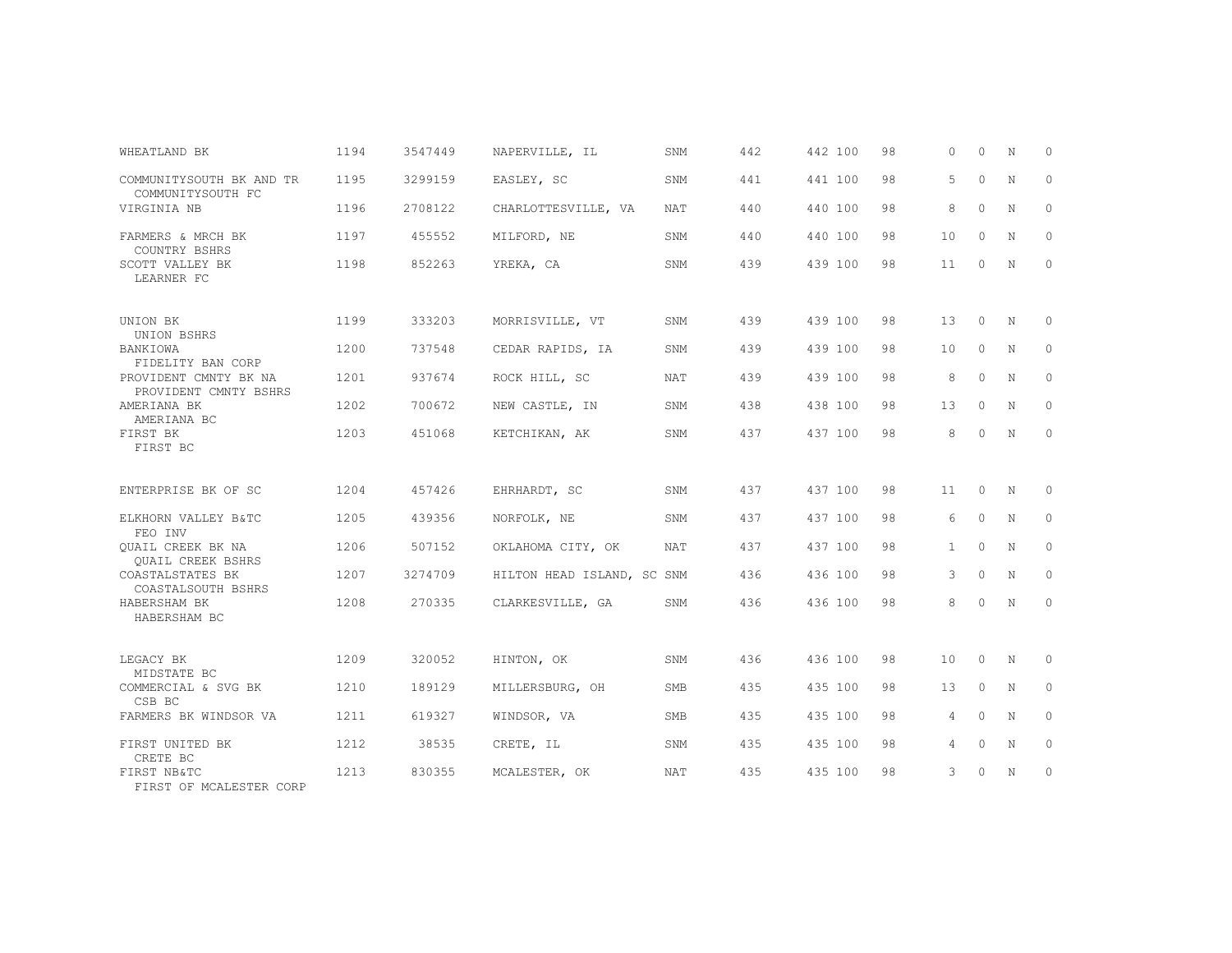| FIRSTBANK NORTHERN COLORADO                          | 1214 | 2038717 | FORT COLLINS, CO  | SNM        | 434 | 434 100 | 98 | 7            | $\Omega$ | N           | $\circ$      |
|------------------------------------------------------|------|---------|-------------------|------------|-----|---------|----|--------------|----------|-------------|--------------|
| FIRSTBANK HC<br><b>BANKANNAPOLIS</b><br>ANNAPOLIS BC | 1215 | 1434826 | ANNAPOLIS, MD     | <b>SMB</b> | 434 | 434 100 | 98 | 7            | $\Omega$ | N           | $\Omega$     |
| FIRST METRO BK<br>FIRST METRO BC                     | 1216 | 1222519 | MUSCLE SHOALS, AL | SNM        | 434 | 434 100 | 98 | 7            | $\Omega$ | N           | $\mathbf{0}$ |
| FIRST NB<br>LAURITZEN CORP                           | 1217 | 181459  | NORTH PLATTE, NE  | <b>NAT</b> | 434 | 434 100 | 98 | 5            | $\Omega$ | N           | $\Omega$     |
| BANKERS BK OF THE WEST<br>BANKERS BK OF THE WEST BC  | 1218 | 732758  | DENVER, CO        | SMB        | 434 | 434 100 | 98 | $\Omega$     | $\Omega$ | N           | $\mathbf{0}$ |
| PROVIDENT MUNICIPAL BK                               | 1219 | 3108907 | MONTEBELLO, NY    | SNM        | 434 | 434 100 | 98 | $\mathbf{1}$ | $\Omega$ | N           | $\circ$      |
| ASIA BK NA<br>ASIA BSHRS                             | 1220 | 810900  | FLUSHING, NY      | <b>NAT</b> | 433 | 433 100 | 98 | 4            | $\Omega$ | Y           | $\Omega$     |
| FIRST NB<br>HIGHLANDS BSHRS                          | 1221 | 597751  | JACKSBORO, TX     | NAT        | 433 | 433 100 | 98 | 5            | $\Omega$ | N           | $\mathbf{0}$ |
| JUNIATA VALLEY BK<br>JUNIATA VALLEY FNCL CORP        | 1222 | 215710  | MIFFLINTOWN, PA   | SNM        | 433 | 433 100 | 98 | 11           | $\Omega$ | N           | $\Omega$     |
| COMMUNITY NB                                         | 1223 | 3345168 | GREAT NECK, NY    | NAT        | 433 | 433 100 | 98 | $\Omega$     | $\Omega$ | N           | $\Omega$     |
| PRIMESOUTH BK                                        | 1224 | 1011638 | BLACKSHEAR, GA    | SNM        | 433 | 433 100 | 98 | 3            | $\Omega$ | N           | $\Omega$     |
| <b>JONES BSHRS</b><br>FARMERS BK FRANKFORT IN        | 1225 | 423449  | FRANKFORT, IN     | SNM        | 432 | 432 100 | 98 | 8            | $\circ$  | $\mathbb N$ | $\mathbf{0}$ |
| FARMERS BC<br>SUPERIOR NB&TC<br>KEWEENAW FC          | 1226 | 245557  | HANCOCK, MI       | NAT        | 432 | 432 100 | 98 | 9            | $\Omega$ | N           | $\Omega$     |
| AMERICAN FOUNDERS BK INC<br>AMERICAN FOUNDERS BC     | 1227 | 3025134 | LEXINGTON, KY     | SNM        | 432 | 432 100 | 98 | 5            | $\Omega$ | $\mathbf N$ | $\mathbf{0}$ |
| FIRST CAPITAL BK OF KY<br>FCB BANCORP                | 1228 | 2399119 | LOUISVILLE, KY    | SNM        | 432 | 432 100 | 98 | 6            | $\Omega$ | N           | $\Omega$     |
| NORTHEAST GA BK                                      | 1229 | 888833  | LAVONIA, GA       | SNM        | 432 | 432 100 | 98 | 13           | $\Omega$ | N           | $\Omega$     |
| FIRST SCTY BSHRS<br>AMERICAN SCTY BK                 | 1230 | 1471577 | NEWPORT BEACH, CA | <b>SMB</b> | 431 | 431 100 | 98 | 6            | $\circ$  | $\mathbb N$ | $\mathbf{0}$ |
| AMERICA BSHRS<br>FIRST SOUTH BK                      | 1231 | 327453  | JACKSON, TN       | SNM        | 431 | 431 100 | 98 | 10           | $\Omega$ | N           | $\mathbf{0}$ |
| HARDEMAN COUNTY INVESTMENT<br>SECURITY BK            | 1232 | 641355  | ODESSA, TX        | SNM        | 431 | 431 100 | 98 | 9            | $\circ$  | N           | $\mathbf{0}$ |
| SECURITY STAR BSHRS<br>BPD BK<br><b>BPD HOLDING</b>  | 1233 | 66015   | NEW YORK, NY      | <b>SMB</b> | 430 | 419 97  | 98 | $\Omega$     | $\Omega$ | Y           | 99           |
| BANK OF DELMARVA<br>DELMAR BC                        | 1234 | 885225  | SEAFORD, DE       | SNM        | 430 | 430 100 | 98 | 9            | $\Omega$ | N           | $\mathbf 0$  |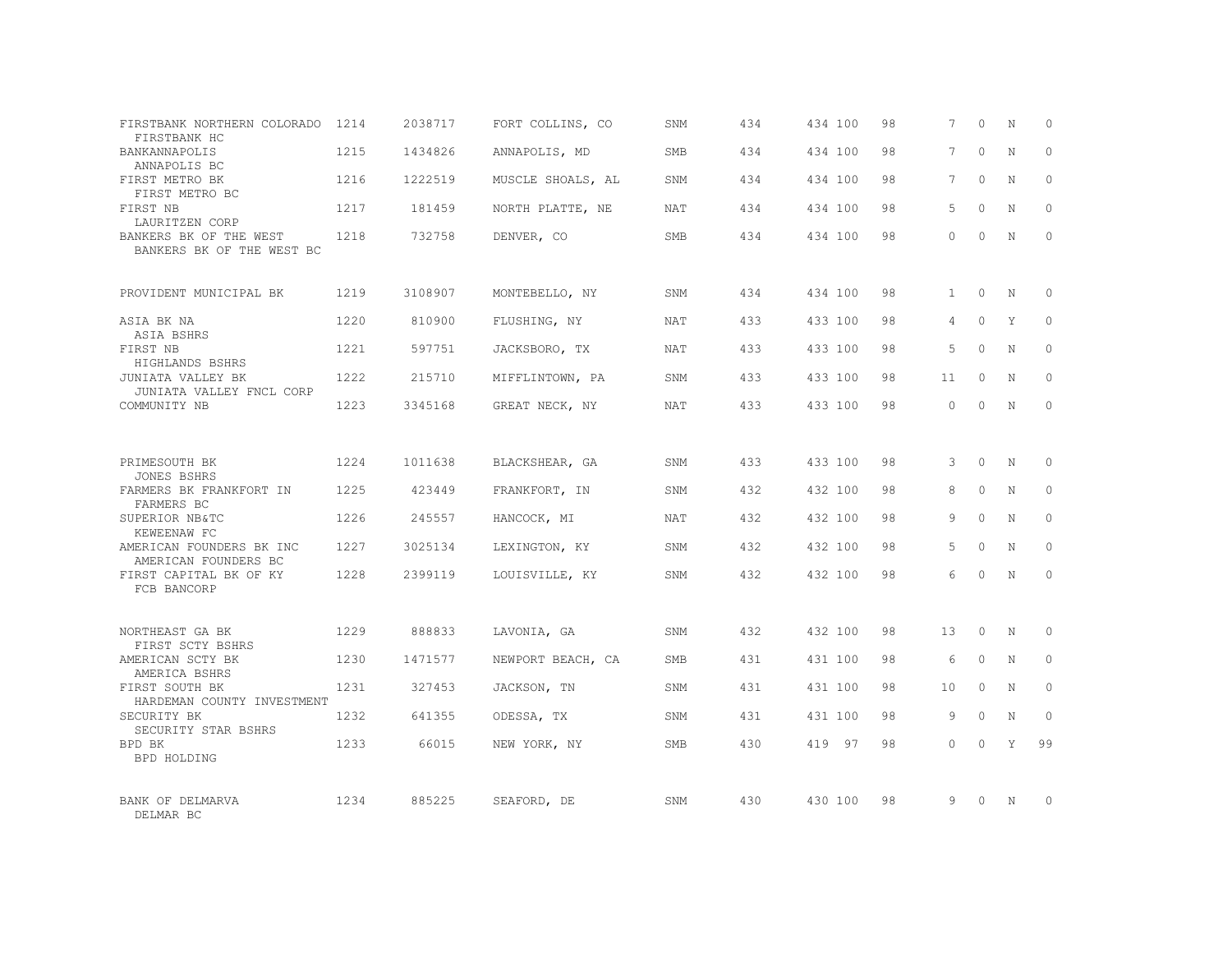| FIRSTBANK ARVADA<br>FIRSTBANK HC                      | 1235 | 936556  | ARVADA, CO         | SNM        | 430  | 430 100 | 98 | 3               | $\Omega$ | N          | $\circ$         |
|-------------------------------------------------------|------|---------|--------------------|------------|------|---------|----|-----------------|----------|------------|-----------------|
| UNITED S BK<br>UNISOUTH                               | 1236 | 327435  | UMATILLA, FL       | SNM        | 430  | 430 100 | 98 | 11              | $\Omega$ | N          | $\mathbf{0}$    |
| UNITED BK MI<br>UNITED CMNTY FC                       | 1237 | 150044  | GRAND RAPIDS, MI   | SNM        | 429  | 429 100 | 98 | 10              | $\circ$  | N          | $\mathbf{0}$    |
| FIRSTBANK OF ARAPAHOE CTY<br>FIRSTBANK HC             | 1238 | 1216974 | CENTENNIAL, CO     | SNM        | 428  | 428 100 | 98 | 4               | $\Omega$ | N          | $\Omega$        |
| HOMESTAR BK & FS<br>HOMESTAR FNCL GRP                 | 1239 | 300036  | MANTENO, IL        | SNM        | 427  | 427 100 | 98 | 5               | $\circ$  | N          | $\circ$         |
| FIRST NB CENT FL<br>FIRST BSHRS                       | 1240 | 605133  | WINTER PARK, FL    | NAT        | 427  | 427 100 | 98 | 5               | $\Omega$ | N          | $\circ$         |
| YELLOWSTONE BK<br>YELLOWSTONE HC                      | 1241 | 680457  | LAUREL, MT         | SMB        | 427  | 427 100 | 98 | 7               | $\Omega$ | N          | $\Omega$        |
| PENN LIBERTY BK<br>PENN LIBERTY FNCL CORP             | 1242 | 3277988 | WAYNE, PA          | SNM        | 427  | 427 100 | 98 | $7\phantom{.0}$ | $\Omega$ | N          | $\circ$         |
| CUMBERLAND VALLEY NB&TC<br>CUMBERLAND VALLEY FNCL CO  | 1243 | 647218  | EAST BERNSTADT, KY | NAT        | 427  | 427 100 | 98 | 15              | $\Omega$ | N          | $\Omega$        |
| SOUTHEASTERN BK<br>SOUTHEASTERN BKG CORP              | 1244 | 210238  | DARIEN, GA         | SNM        | 426  | 426 100 | 98 | 16              | $\circ$  | N          | $\mathbf{0}$    |
| FIRST CMRL BK USA                                     | 1245 | 2332910 | ALHAMBRA, CA       | SNM        | 426  | 426 100 | 98 | .5              | $\Omega$ | $_{\rm N}$ | $7\phantom{.0}$ |
| ITASCA B&TC<br>ITASCA BC                              | 1246 | 812436  | ITASCA, IL         | SNM        | 425  | 425 100 | 98 | $\Omega$        | $\Omega$ | N          | $\mathbf{0}$    |
| POST OAK BK NA<br>POST OAK BSHRS                      | 1247 | 3274772 | HOUSTON, TX        | <b>NAT</b> | 425  | 425 100 | 98 | 4               | $\Omega$ | N          | $\Omega$        |
| FIDELITY BK OF FL NA                                  | 1248 | 1516423 | MERRITT ISLAND, FL | NAT        | 425  | 425 100 | 98 | 2               | $\Omega$ | N          | $\circ$         |
| TRADITION BK<br>TRADITION BSHRS                       | 1249 | 468954  | HOUSTON, TX        | SMB        | 425  | 425 100 | 98 | 6               | $\circ$  | N          | $\circ$         |
| MIDWEST BANK NA<br>MIDWEST BANC HC                    | 1250 | 669555  | PIERCE, NE         | <b>NAT</b> | 42.5 | 425 100 | 98 | 8               | $\Omega$ | N          | $\Omega$        |
| FIRST ST FNCL<br>FIRST ST BSHRS                       | 1251 | 961811  | PINEVILLE, KY      | SNM        | 424  | 424 100 | 98 | 11              | $\circ$  | N          | $\mathbf{0}$    |
| ONE B&T NA<br>ONEFINANCIAL CORP                       | 1252 | 568144  | LITTLE ROCK, AR    | NAT        | 424  | 424 100 | 98 | 9               | $\Omega$ | N          | $\mathbf{0}$    |
| FRONTENAC BK<br>FRONTENAC BSHRS                       | 1253 | 2724757 | EARTH CITY, MO     | SNM        | 424  | 424 100 | 98 | 3               | $\circ$  | N          | $\mathbf{0}$    |
| PREMIER CMRL BK NA                                    | 1254 | 3073199 | ANAHEIM, CA        | NAT        | 423  | 423 100 | 98 | $\mathbf{1}$    | $\circ$  | N          | $\circ$         |
| PREMIER CMRL BC<br>DELTA NB&TC<br>DELTA INV CO CAYMAN | 1255 | 65513   | NEW YORK, NY       | NAT        | 423  | 423 100 | 98 | $\mathbf{1}$    | $\Omega$ | Y          | 99              |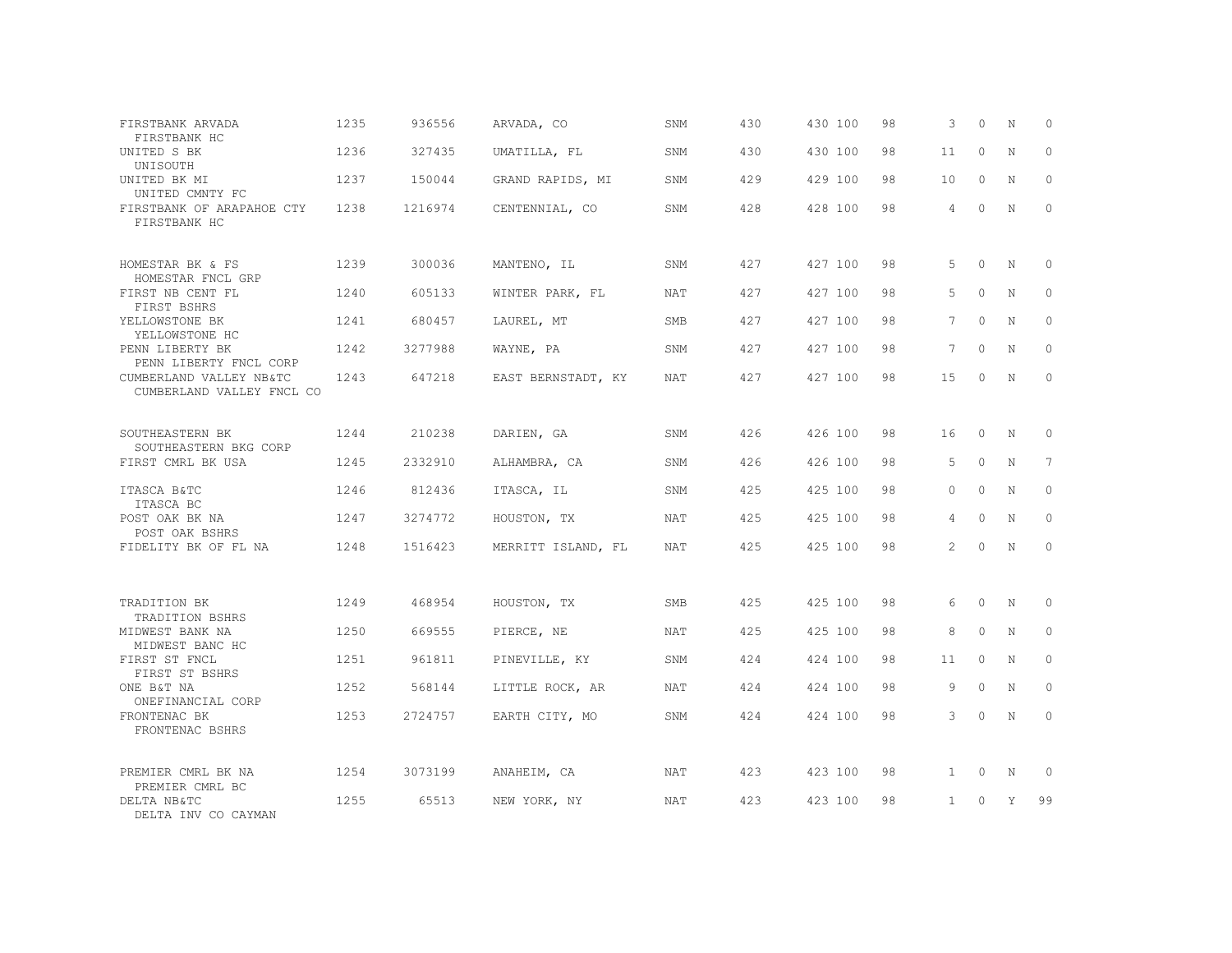| COMMUNITY BK COAST<br>COMMUNITY BSHRS ESOP         | 1256 | 2376464 | BILOXI, MS          | SNM        | 423 | 423 100 | 98 | 7               | $\Omega$ | N           | $\Omega$    |
|----------------------------------------------------|------|---------|---------------------|------------|-----|---------|----|-----------------|----------|-------------|-------------|
| FIRSTBANK DENVER<br>FIRSTBANK HC                   | 1257 | 1187494 | DENVER, CO          | SNM        | 423 | 423 100 | 98 | 5               | $\Omega$ | N           | $\mathbf 0$ |
| PREMIER BK<br>PREMIER BHC                          | 1258 | 2286554 | TALLAHASSEE, FL     | SNM        | 423 | 423 100 | 98 | 5               | $\Omega$ | $\mathbb N$ | $\mathbf 0$ |
| NEWFIRST NB<br>NEWFIRST FNCL GROUP                 | 1259 | 938859  | EL CAMPO, TX        | <b>NAT</b> | 422 | 422 100 | 98 | 9               | $\Omega$ | N           | $\Omega$    |
| MISSOURI B&TC<br>MBT BSHRS                         | 1260 | 615459  | KANSAS CITY, MO     | SNM        | 422 | 422 100 | 98 | 3               | $\circ$  | N           | $\circ$     |
| EOUITY BK NA<br>EQUITY BSHRS                       | 1261 | 139656  | ANDOVER, KS         | <b>NAT</b> | 421 | 421 100 | 98 | 9               | $\Omega$ | N           | $\circ$     |
| METROPOLITAN BK<br>METROPOLITAN BANCGROUP          | 1262 | 699132  | CRYSTAL SPRINGS, MS | SNM        | 421 | 421 100 | 98 | 5               | $\Omega$ | N           | $\circ$     |
| CAPITAL CITY BK<br>CAPITAL CITY BSHRS              | 1263 | 348551  | TOPEKA, KS          | SNM        | 420 | 420 100 | 98 | 9               | $\Omega$ | N           | $\circ$     |
| ISB CMNTY BK<br>IXONIA BSHRS                       | 1264 | 529341  | IXONIA, WI          | SNM        | 420 | 420 100 | 99 | $7\phantom{.0}$ | $\circ$  | N           | $\circ$     |
| FIRST CENTURY BK NA<br>FIRST CENTURY BSHRS         | 1265 | 569422  | BLUEFIELD, WV       | <b>NAT</b> | 419 | 419 100 | 99 | 11              | $\circ$  | N           | $\circ$     |
| CENTRAL BK<br>COMMERCIAL FC                        | 1266 | 546544  | STORM LAKE, IA      | <b>SMB</b> | 419 | 419 100 | 99 | 8               | $\Omega$ | N           | $\circ$     |
| ALLEGHENY VALLEY BK<br>ALLEGHENY VALLEY BC         | 1267 | 1829    | PITTSBURGH, PA      | SNM        | 419 | 419 100 | 99 | $7^{\circ}$     | $\Omega$ | N           | $\circ$     |
| FIRST HOPE BK A NAT BKG ASSN 1268<br>FIRST HOPE BC |      | 434203  | HOPE, NJ            | <b>NAT</b> | 418 | 418 100 | 99 | 5               | $\Omega$ | N           | $\circ$     |
| CECILIAN BK<br>FIRST CECILIAN BANCORP              | 1269 | 982142  | CECILIA, KY         | SNM        | 418 | 418 100 | 99 | 8               | $\Omega$ | N           | 0           |
| PEOPLES B&TC OF MADISON CTY 1270<br>WHITAKER BC    |      | 746513  | BEREA, KY           | SMB        | 417 | 417 100 | 99 | 9               | $\Omega$ | $\mathbf N$ | $\mathbf 0$ |
| FIRST NB IL<br>FIRST LANSING BC                    | 1271 | 1017032 | LANSING, IL         | <b>NAT</b> | 417 | 417 100 | 99 | 7               | $\circ$  | N           | $\mathbf 0$ |
| FIRST SCTY B&TC<br>CEDAR VALLEY BSHRS              | 1272 | 894544  | CHARLES CITY, IA    | SNM        | 416 | 416 100 | 99 | 13              | $\Omega$ | N           | $\Omega$    |
| FIRST NB<br>MONEYTREE CORP                         | 1273 | 198831  | LENOIR CITY, TN     | <b>NAT</b> | 416 | 416 100 | 99 | 8               | $\Omega$ | $\mathbf N$ | $\Omega$    |
| INDEPENDENT BKR BK OF FL<br>BANKERS BC OF FL       | 1274 | 190639  | LAKE MARY, FL       | SMB        | 416 | 416 100 | 99 | $\Omega$        | $\Omega$ | N           | $\Omega$    |
| PEOPLES B&TC<br>LINCOLN COUNTY BANCORP             | 1275 | 909055  | TROY, MO            | SMB        | 416 | 416 100 | 99 | 6               | $\Omega$ | N           | $\Omega$    |
| SOUTHPORT BK<br>SOUTHPORT FC                       | 1276 | 2576143 | KENOSHA, WI         | SNM        | 415 | 415 100 | 99 | 4               | $\Omega$ | N           | $\circ$     |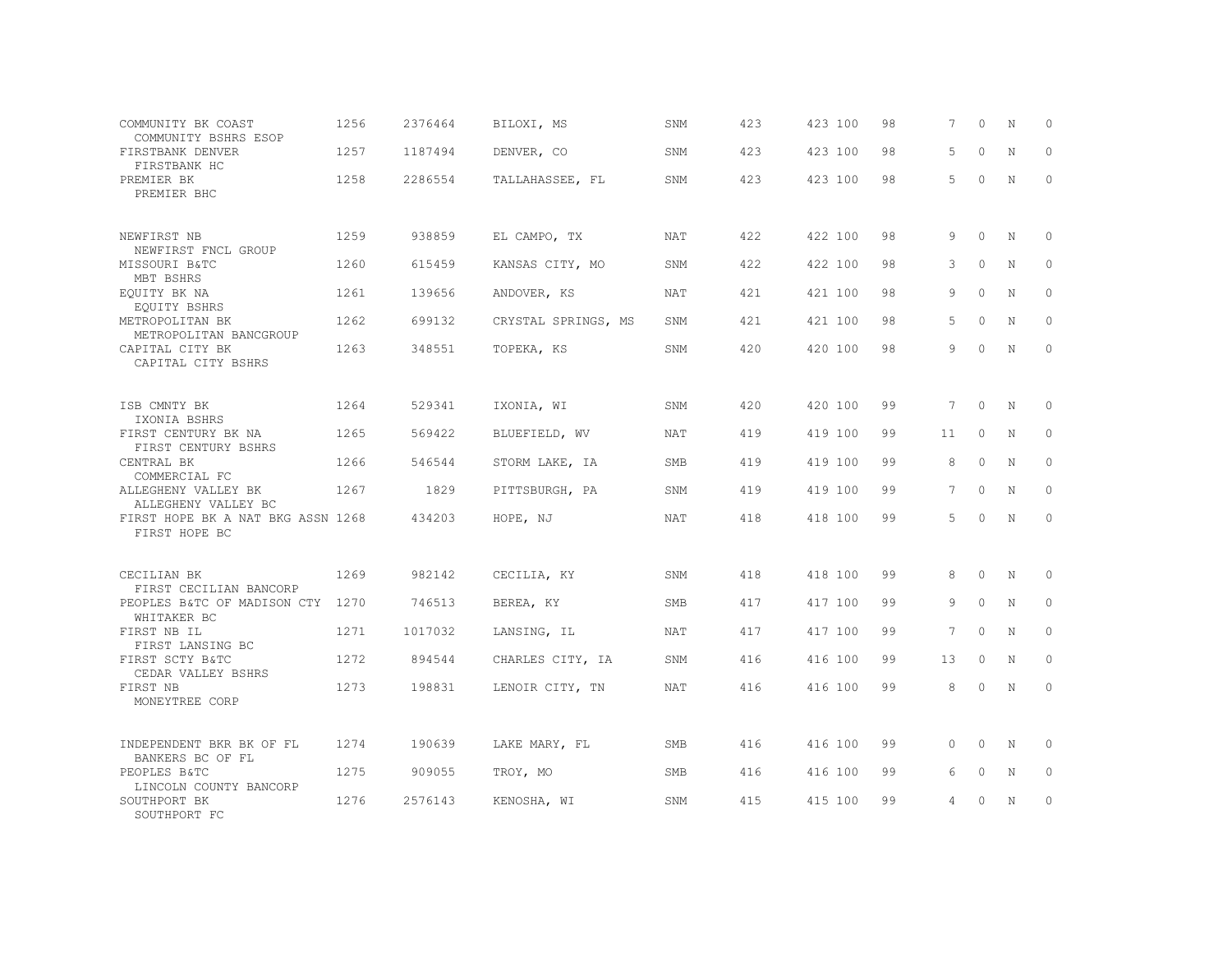| CONNECTICUT CMNTY BK NA<br>ASSOCIATED CMNTY BC    | 1277 | 2756909 | WESTPORT, CT     | <b>NAT</b> | 415 | 415 100 | 99 | 8  | $\Omega$ | N           | $\circ$             |
|---------------------------------------------------|------|---------|------------------|------------|-----|---------|----|----|----------|-------------|---------------------|
| BANK OF BARTLETT<br>WEST TENNESSEE BSHRS          | 1278 | 225559  | BARTLETT, TN     | <b>SMB</b> | 414 | 414 100 | 99 | 7  | $\circ$  | $\mathbb N$ | $\mathbf{0}$        |
| FIRST INTL BK<br>FIRST INTL BC TX                 | 1279 | 1899902 | PLANO, TX        | SNM        | 414 | 414 100 | 99 | 10 | $\circ$  | N           | 72                  |
| CITIZENS TR BK<br>CITIZENS BSHRS CORP             | 1280 | 680130  | ATLANTA, GA      | SMB        | 414 | 414 100 | 99 | 10 | 0        | N           | $\circ$             |
| LIBERTY B&TC<br>LIBERTY FNCL SVC                  | 1281 | 283438  | NEW ORLEANS, LA  | SNM        | 414 | 414 100 | 99 | 19 | $\circ$  | N           | $\circ$             |
| CENTRAL PROGRESSIVE BK<br>BLOSSMAN BSHRS          | 1282 | 185037  | LACOMBE, LA      | SNM        | 413 | 413 100 | 99 | 16 | 0        | N           | $\mathbf{0}$        |
| BARTOW CTY BK<br>BARTOW BSHRS                     | 1283 | 152235  | CARTERSVILLE, GA | SNM        | 411 | 411 100 | 99 | 3  | 0        | N           | $\circ$             |
| SEAWAY B&TC                                       | 1284 | 673431  | CHICAGO, IL      | SNM        | 411 | 411 100 | 99 | 5  | $\circ$  | N           | $\circ$             |
| SEAWAY BSHRS<br>FIRSTBANK OF LAKEWOOD             | 1285 | 291152  | LAKEWOOD, CO     | SNM        | 411 | 411 100 | 99 | 2  | $\circ$  | $\mathbf N$ | $\circ$             |
| FIRSTBANK HC<br>BANK NA<br>NBM CORP               | 1286 | 829050  | MCALESTER, OK    | <b>NAT</b> | 411 | 411 100 | 99 | 6  | $\circ$  | N           | $\mathbf{0}$        |
| EDMONTON ST BK<br>EDMONTON BSHRS                  | 1287 | 845247  | GLASGOW, KY      | SNM        | 410 | 410 100 | 99 | 10 | $\circ$  | N           | $\mathbf{0}$        |
| BANK OF THE JAMES<br>BANK OF THE JAMES FNCL GROUP | 1288 | 2787770 | LYNCHBURG, VA    | SMB        | 410 | 410 100 | 99 | 8  | $\circ$  | N           | $\mathbb O$         |
|                                                   |      |         |                  |            |     |         |    |    |          |             |                     |
| BK OF GEORGETOWN                                  | 1289 | 3329702 | WASHINGTON, DC   | SNM        | 410 | 410 100 | 99 | 7  | 0        | N           | 0                   |
| ALMA BK                                           | 1290 | 3633173 | ASTORIA, NY      | SNM        | 410 | 410 100 | 99 | 0  | $\circ$  | N           | 0                   |
| HERITAGE BK<br>CCF HC                             | 1291 | 628178  | JONESBORO, GA    | SNM        | 409 | 409 100 | 99 | 5  | $\circ$  | N           | $\mathbf{0}$        |
| FREESTAR BK NA<br>PNB HC                          | 1292 | 36344   | PONTIAC, IL      | <b>NAT</b> | 409 | 409 100 | 99 | 12 | $\circ$  | $\mathbf N$ | $\circ$             |
| CITIZENS BK<br>CITIZENS BC INV                    | 1293 | 63733   | LAFAYETTE, TN    | SNM        | 409 | 409 100 | 99 | 9  | $\circ$  | $\mathbb N$ | $\mathsf{O}\xspace$ |
| PLATTE VALLEY ST B&TC<br>LAURITZEN CORP           | 1294 | 10858   | KEARNEY, NE      | SMB        | 408 | 408 100 | 99 | 4  | 0        | N           | 0                   |
| STERLING BK<br>STERLING BANCGROUP                 | 1295 | 147174  | LANTANA, FL      | SMB        | 408 | 408 100 | 99 | 5  | 0        | N           | 0                   |
| FARMERS NB PROPHETSTOWN<br>PROPHETSTOWN BKG CO    | 1296 | 933041  | PROPHETSTOWN, IL | NAT        | 408 | 408 100 | 99 | 2  | 0        | N           | 0                   |
| EVABANK                                           | 1297 | 498531  | EVA, AL          | SNM        | 408 | 408 100 | 99 | 4  | 0        | N           | $\circ$             |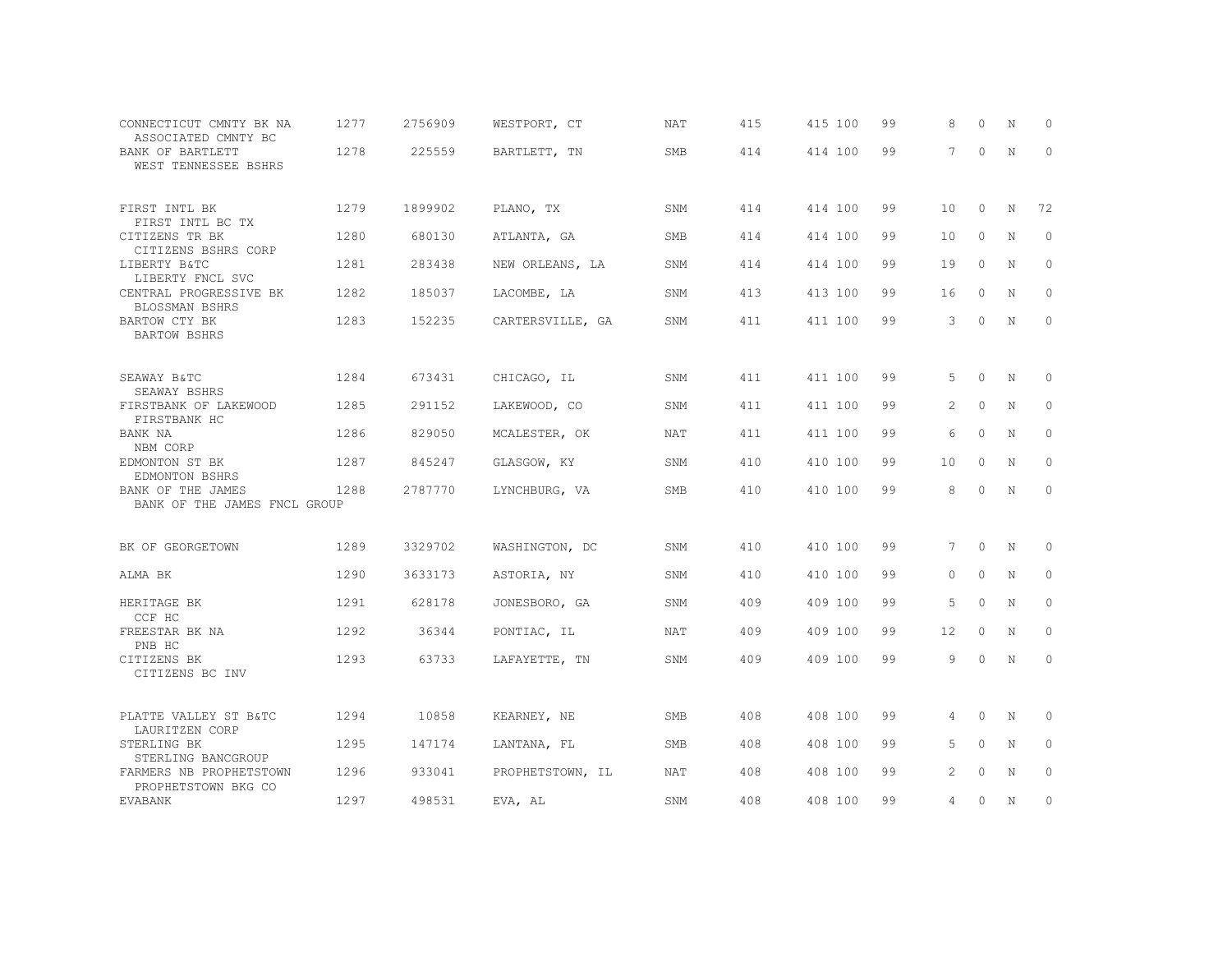| CAPITALMARK B&T                                   | 1298 | 3560783 | CHATTANOOGA, TN   | <b>SMB</b> | 407 | 407 100 | 99 | 2                 | $\Omega$ | N | $\Omega$    |
|---------------------------------------------------|------|---------|-------------------|------------|-----|---------|----|-------------------|----------|---|-------------|
| FIRST ST B&TC                                     | 1299 | 1012251 | CARTHAGE, TX      | SNM        | 407 | 407 100 | 99 | $\Omega$          | $\Omega$ | N | $\circ$     |
| MURPHY-PAYNE INV                                  |      |         |                   |            |     |         |    |                   |          |   |             |
| CITIZENS BK<br>CITIZENS BC                        | 1300 | 98463   | CORVALLIS, OR     | SNM        | 407 | 407 100 | 99 | 13                | $\Omega$ | N | $\circ$     |
| BNA BK<br>BNA BSHRS                               | 1301 | 916745  | NEW ALBANY, MS    | SNM        | 407 | 407 100 | 99 | 4                 | $\Omega$ | N | $\Omega$    |
| FIRST NB<br>FIRST BSHRS OF TX                     | 1302 | 2746263 | MIDLAND, TX       | NAT        | 407 | 407 100 | 99 | 6                 | $\Omega$ | N | $\circ$     |
| FIRST BK OF BERNE<br>FIRST BERNE FC               | 1303 | 312244  | BERNE, IN         | <b>SMB</b> | 407 | 407 100 | 99 | 7                 | $\Omega$ | N | $\Omega$    |
| WESTERN ST BK<br>WESTERN ST AGY                   | 1304 | 233554  | DEVILS LAKE, ND   | SNM        | 406 | 406 100 | 99 | 8                 | $\Omega$ | N | $\Omega$    |
| HYDE PARK B&TC<br>HPK FC                          | 1305 | 5331    | CHICAGO, IL       | SNM        | 406 | 406 100 | 99 | $\mathbf{1}$      | $\circ$  | N | $\circ$     |
| FIRST NB SD<br>LAURITZEN CORP                     | 1306 | 379359  | YANKTON, SD       | <b>NAT</b> | 405 | 405 100 | 99 | 4                 | $\Omega$ | N | $\Omega$    |
| COMMUNITY BK<br>COMMUNITY BC OF LA                | 1307 | 90337   | RACELAND, LA      | SNM        | 405 | 405 100 | 99 | 8                 | $\circ$  | N | $\mathbf 0$ |
| FIRST NB<br>FIRST MIDWEST ACQUISITION CORP        | 1308 | 839255  | MIDWEST CITY, OK  | NAT        | 405 | 405 100 | 99 | 5                 | $\Omega$ | N | $\Omega$    |
| 1ST ENT BK                                        | 1309 | 3452123 | LOS ANGELES, CA   | SNM        | 404 | 404 100 | 99 | $\mathbf{1}$      | $\circ$  | N | 0           |
| CARROLLTON BK<br>CARROLLTON BC                    | 1310 | 854520  | COLUMBIA, MD      | SNM        | 404 | 404 100 | 99 | 9                 | $\Omega$ | N | $\Omega$    |
| CCB CMNTY BK<br>SOUTHERN NAT CORP                 | 1311 | 655839  | ANDALUSIA, AL     | <b>SMB</b> | 402 | 402 100 | 99 | 2                 | $\Omega$ | N | $\circ$     |
| FNB BK NA<br>FULTON FNCL CORP                     | 1312 | 131418  | DANVILLE, PA      | <b>NAT</b> | 402 | 402 100 | 99 | 7                 | $\Omega$ | N | $\Omega$    |
| AMERICAN ENT BK<br>A E BC                         | 1313 | 2339535 | BUFFALO GROVE, IL | SNM        | 402 | 402 100 | 99 | 3                 | $\Omega$ | N | $\mathbf 0$ |
| <b>BANKERS BK</b><br>BANKERS BC                   | 1314 | 408642  | MADISON, WI       | SMB        | 401 | 401 100 | 99 | $\Omega$          | $\Omega$ | N | $\Omega$    |
| FIRST NB&TC OF COLUMBUS<br>LAURITZEN CORP         | 1315 | 77758   | COLUMBUS, NE      | <b>NAT</b> | 401 | 401 100 | 99 | 3                 | $\circ$  | N | $\circ$     |
| FIRSTBANK<br>FIRSTBANK HC                         | 1316 | 365651  | LONGMONT, CO      | SNM        | 401 | 401 100 | 99 | 3                 | $\Omega$ | N | $\Omega$    |
| MERCHANTS & SOUTHERN BK<br>MERCHANTS & S BK OF FL | 1317 | 726234  | GAINESVILLE, FL   | SNM        | 401 | 401 100 | 99 | 12                | $\circ$  | N | $\circ$     |
| FIDELITY B&T<br>FIDELITY CO                       | 1318 | 939249  | DUBUQUE, IA       | SNM        | 400 | 400 100 | 99 | $12 \overline{ }$ | $\Omega$ | N | $\circ$     |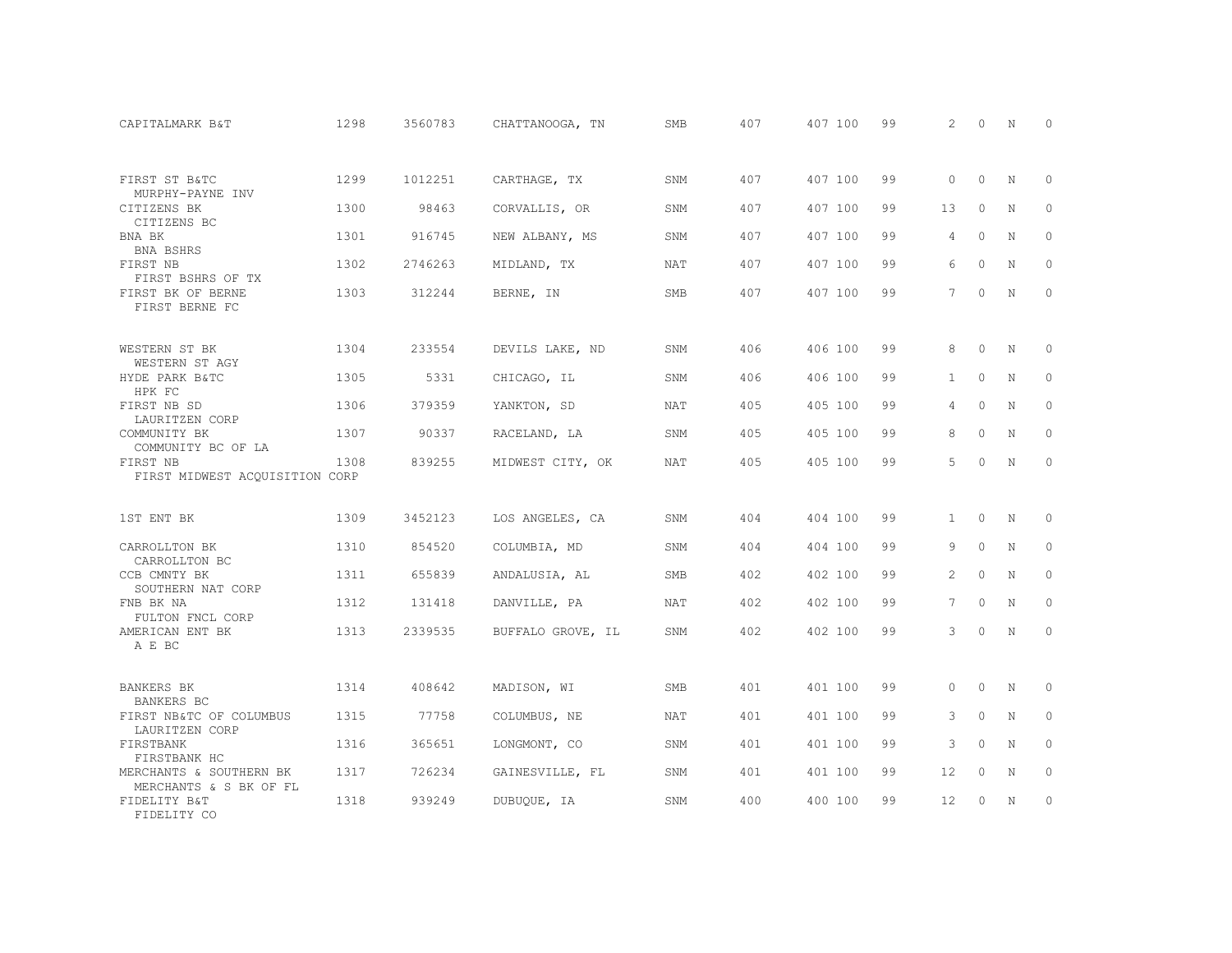| FIRST NB OF GILLETTE<br>FIRST NAT BK OF GILLETTE HC | 1319 | 890050  | GILLETTE, WY       | <b>NAT</b> | 400 | 400 100 | 99 | $\mathbf{1}$          | $\Omega$ | N           | $\Omega$     |
|-----------------------------------------------------|------|---------|--------------------|------------|-----|---------|----|-----------------------|----------|-------------|--------------|
| ADVANTAGE BK<br>ADVANTAGE BC                        | 1320 | 2927615 | LOVELAND, CO       | SNM        | 399 | 399 100 | 99 | 3                     | $\circ$  | N           | $\circ$      |
| CORNERSTONE NB&TC<br>CORNERSTONE BC                 | 1321 | 2929392 | PALATINE, IL       | <b>NAT</b> | 399 | 399 100 | 99 | $\overline{2}$        | $\Omega$ | N           | $\Omega$     |
| PLAINS CMRC BK                                      | 1322 | 593052  | HOVEN, SD          | SNM        | 399 | 399 100 | 99 | 5                     | $\Omega$ | N           | $\Omega$     |
| COUNTY BK<br>CB FNCL CORP                           | 1323 | 1459735 | REHOBOTH BEACH, DE | SNM        | 398 | 398 100 | 99 | 8                     | $\Omega$ | N           | $\circ$      |
| UNITED AMER BK<br>ATBANCORP                         | 1324 | 3161144 | SAN MATEO, CA      | SNM        | 398 | 398 100 | 99 | 3                     | $\Omega$ | $\mathbb N$ | $\Omega$     |
| INLAND NW BK<br>NORTHWEST BC                        | 1325 | 1411032 | SPOKANE, WA        | SNM        | 397 | 397 100 | 99 | 10                    | $\circ$  | N           | $\circ$      |
| FIRST NB&TC<br>MOUNTAIN HOME BSHRS                  | 1326 | 26242   | MOUNTAIN HOME, AR  | <b>NAT</b> | 397 | 397 100 | 99 | $7^{\circ}$           | $\Omega$ | N           | $\Omega$     |
| COMMERCIAL BK<br>NACOGDOCHES CMRL BSHRS             | 1327 | 885869  | NACOGDOCHES, TX    | NAT        | 397 | 397 100 | 99 | 13                    | $\circ$  | N           | $\circ$      |
| SUN SCTY BK<br>SUN FNCL CORP                        | 1328 | 564155  | ELLINGTON, MO      | SNM        | 396 | 396 100 | 99 | 30                    | 0        | N           | $\circ$      |
| THOMASVILLE NB                                      | 1329 | 2344753 | THOMASVILLE, GA    | <b>NAT</b> | 396 | 396 100 | 99 | $\mathbf{1}$          | $\Omega$ | N           | $\Omega$     |
| THOMASVILLE BSHRS<br>VISTA BK TX<br>VB TX           | 1330 | 99059   | HOUSTON, TX        | SNM        | 395 | 395 100 | 99 | 5                     | $\circ$  | N           | $\circ$      |
| PACIFIC NB                                          | 1331 | 577137  | MIAMI, FL          | <b>NAT</b> | 395 | 382 97  | 99 | $\Omega$              | $\Omega$ | Y           | 99           |
| RELIANT BK                                          | 1332 | 3402575 | BRENTWOOD, TN      | SMB        | 395 | 395 100 | 99 | $\mathbf{2}^{\prime}$ | $\Omega$ | $\mathbf N$ | $\Omega$     |
| BANK OF UPSON<br>SOUTHCREST FNCL GRP                | 1333 | 436131  | THOMASTON, GA      | SNM        | 395 | 395 100 | 99 | 7                     | $\circ$  | N           | $\mathbf{0}$ |
| FIRST NB OF TALLADEGA<br>FIRST NAT TALLADEGA CORP   | 1334 | 257233  | TALLADEGA, AL      | <b>NAT</b> | 394 | 394 100 | 99 | $\overline{2}$        | $\circ$  | N           | 0            |
| MCINTOSH ST BK<br>MCINTOSH BSHRS                    | 1335 | 569534  | JACKSON, GA        | SNM        | 394 | 394 100 | 99 | 3                     | $\Omega$ | N           | $\circ$      |
| FIVE STAR BK<br>FIVE STAR BC                        | 1336 | 2867337 | ROCKLIN, CA        | SNM        | 393 | 393 100 | 99 | 3                     | $\Omega$ | $\mathbf N$ | $\Omega$     |
| NORTHUMBERLAND NB<br>NORTHUMBERLAND BC              | 1337 | 70414   | NORTHUMBERLAND, PA | <b>NAT</b> | 393 | 393 100 | 99 | 5                     | $\circ$  | N           | $\Omega$     |
| PIONEER B&TC<br>BELLE FOURCHE BSHRS                 | 1338 | 65559   | BELLE FOURCHE, SD  | <b>SMB</b> | 393 | 393 100 | 99 | 4                     | $\circ$  | N           | $\circ$      |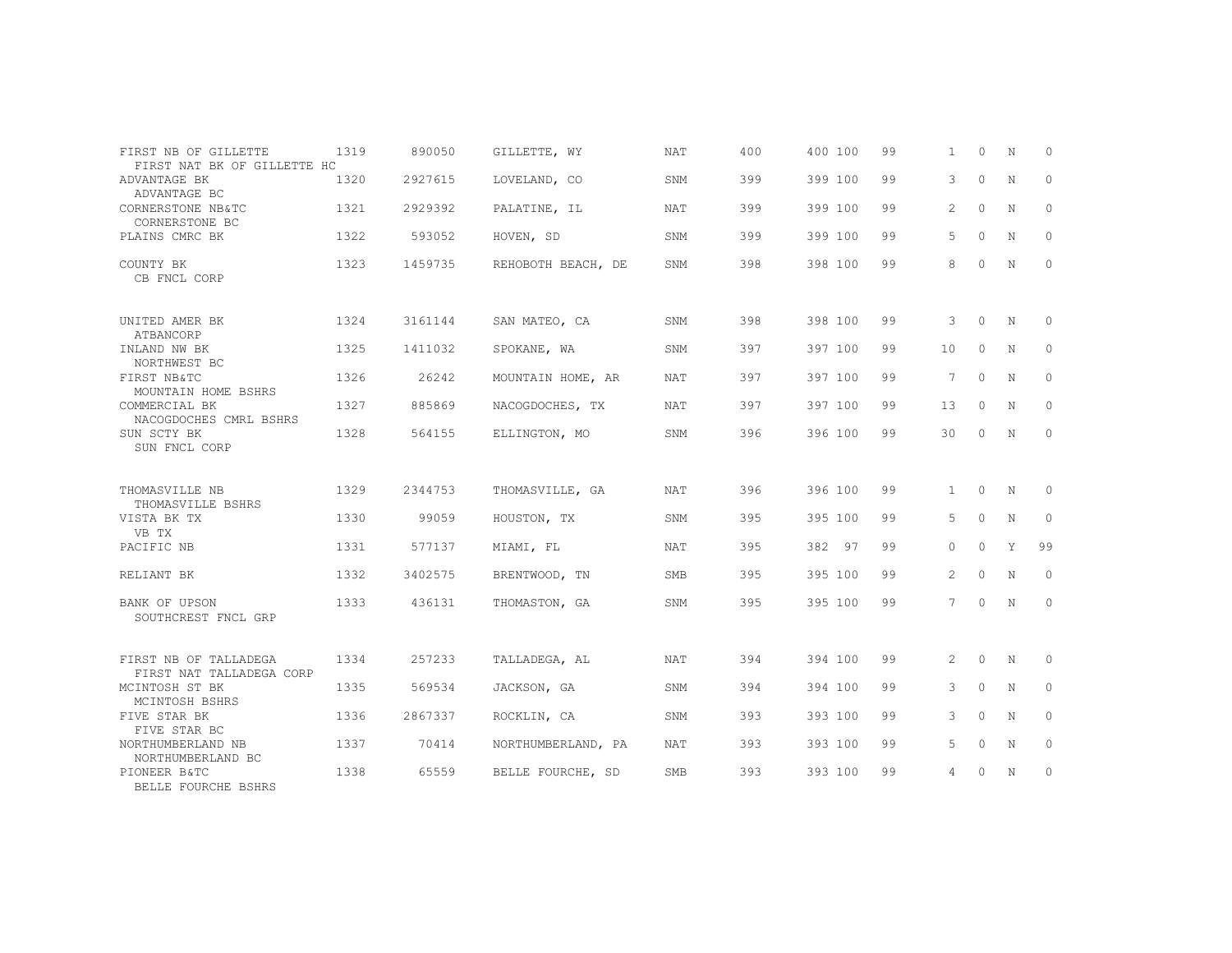| SEVIER CTY BK<br>SEVIER CTY BSHRS                              | 1339 | 982937  | SEVIERVILLE, TN    | SNM        | 393 | 393 100 | 99 | 6             | $\Omega$ | N           | $\Omega$ |
|----------------------------------------------------------------|------|---------|--------------------|------------|-----|---------|----|---------------|----------|-------------|----------|
| BNB BK NA<br>BNB FNCL SVC CORP                                 | 1340 | 609609  | FORT LEE, NJ       | <b>NAT</b> | 393 | 393 100 | 99 | $\mathcal{L}$ | $\Omega$ | $\mathbf N$ | $\Omega$ |
| CENTRAL BK IL<br>CENTRAL BANC                                  | 1341 | 931038  | GENESEO, IL        | SNM        | 393 | 393 100 | 99 | 4             | $\Omega$ | N           | $\Omega$ |
| HERITAGE BK INC<br>COMMONWEALTH HOLDINGS LLC                   | 1342 | 1469677 | ERLANGER, KY       | SNM        | 392 | 392 100 | 99 | 9             | $\Omega$ | $\mathbf N$ | $\Omega$ |
| DAKOTA CMNTY BK NA<br>DAKOTA CMNTY BSHRS                       | 1343 | 815156  | HEBRON, ND         | NAT        | 392 | 392 100 | 99 | 10            | $\Omega$ | N           | $\Omega$ |
| AMERICAN BK                                                    | 1344 | 630555  | BOZEMAN, MT        | SMB        | 392 | 392 100 | 99 | 5             | $\Omega$ | N           | $\Omega$ |
| GUARANTY DEVELOPMENT CO<br>INDEPENDENCE BK<br>MONTANA SECURITY | 1345 | 606653  | HAVRE, MT          | SNM        | 391 | 391 100 | 99 | 4             | $\Omega$ | $\mathbf N$ | $\Omega$ |
| COLUMBIA CMNTY BK<br>COLUMBIA CMRL BC                          | 1346 | 2802664 | HILLSBORO, OR      | SNM        | 391 | 391 100 | 99 | 3             | $\Omega$ | N           | $\Omega$ |
| WASHINGTONFIRST BK<br>WASHINGTONFIRST BSHRS INC                | 1347 | 3253571 | RESTON, VA         | SNM        | 390 | 390 100 | 99 | 8             | $\Omega$ | $\mathbf N$ | $\Omega$ |
| JACKSON COUNTY BK<br>BANCORP OF SOUTHERN IN                    | 1348 | 884442  | SEYMOUR, IN        | SNM        | 390 | 390 100 | 99 | 9             | $\Omega$ | N           | $\Omega$ |
| BENCHMARK CMNTY BK<br>BENCHMARK BSHRS                          | 1349 | 94522   | KENBRIDGE, VA      | SMB        | 390 | 390 100 | 99 | 11            | $\Omega$ | N           | $\Omega$ |
| NORTHEAST BK<br>NORTHEAST SECURITIES CORP                      | 1350 | 689357  | MINNEAPOLIS, MN    | SNM        | 390 | 390 100 | 99 | 2             | $\circ$  | N           | $\circ$  |
| FOUNDERS B&TC<br>FOUNDERS FC                                   | 1351 | 1933927 | GRAND RAPIDS, MI   | SNM        | 389 | 389 100 | 99 | 3             | $\Omega$ | N           | $\Omega$ |
| UNITED BK & TR WASHTENAW<br>UNITED BC                          | 1352 | 2978297 | ANN ARBOR, MI      | SNM        | 389 | 389 100 | 99 | 4             | $\Omega$ | $\mathbf N$ | $\Omega$ |
| FIRST ST BK MIDDLEBURY<br>CRYSTAL VALLEY FC                    | 1353 | 967046  | MIDDLEBURY, IN     | SNM        | 389 | 389 100 | 99 | 5             | $\Omega$ | $\mathbf N$ | $\Omega$ |
| LEDYARD NB<br>LEDYARD FNCL GRP                                 | 1354 | 1863097 | NORWICH, VT        | NAT        | 389 | 389 100 | 99 | 6             | $\Omega$ | $_{\rm N}$  | $\Omega$ |
| FIRST NB OF ELK RIVER<br>FIRST NAT FS                          | 1355 | 970055  | MAPLE LAKE, MN     | NAT        | 389 | 389 100 | 99 | 5             | $\circ$  | $\mathbf N$ | $\circ$  |
| CLEAR MNT BK<br>STATE BC                                       | 1356 | 886624  | BRUCETON MILLS, WV | <b>SMB</b> | 388 | 388 100 | 99 | 10            | $\Omega$ | N           | $\Omega$ |
| PINE BLUFF NB<br>JEFFERSON BSHRS                               | 1357 | 49241   | PINE BLUFF, AR     | NAT        | 388 | 388 100 | 99 | 8             | $\circ$  | N           | $\Omega$ |
| PLATINUM BK                                                    | 1358 | 2631314 | BRANDON, FL        | SNM        | 388 | 388 100 | 99 | $\mathbf{1}$  | $\Omega$ | N           | $\Omega$ |
| PEOPLES B&TC<br>PEOPLES BANKTRUST                              | 1359 | 109136  | BUFORD, GA         | SNM        | 387 | 387 100 | 99 | 4             | $\Omega$ | N           | $\Omega$ |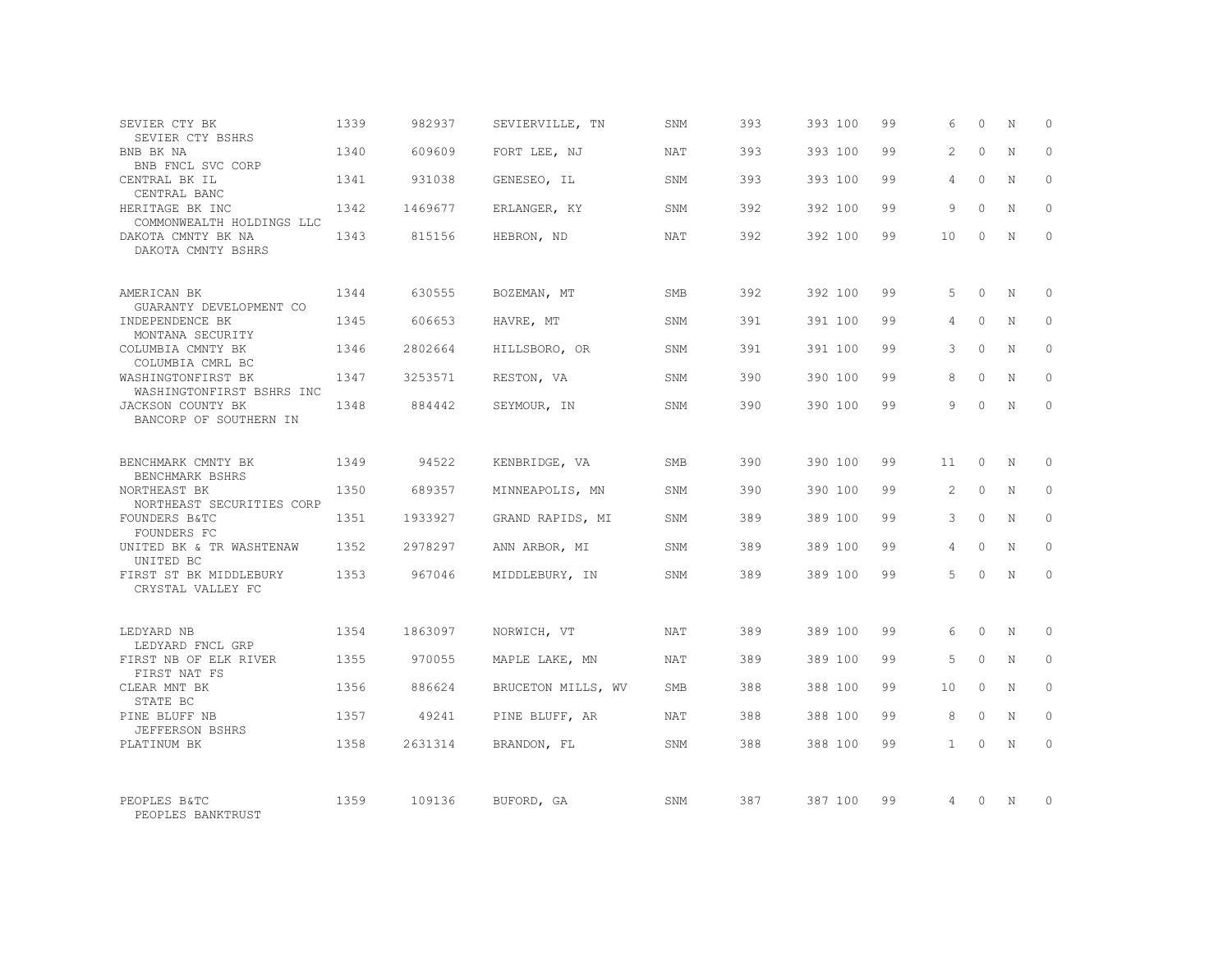| WESTERN ST BK<br>WHITCORP FC                               | 1360 | 988153  | GARDEN CITY, KS     | SNM        | 387 | 387 100 | 99 | 8        | $\Omega$ | N           | $\circ$      |
|------------------------------------------------------------|------|---------|---------------------|------------|-----|---------|----|----------|----------|-------------|--------------|
| NATIONAL BK OF CA<br>NCAL BC                               | 1361 | 667869  | LOS ANGELES, CA     | <b>NAT</b> | 386 | 386 100 | 99 | 4        | $\Omega$ | $\mathbb N$ | $\Omega$     |
| CENTRAL BK<br>CENTRAL BSHRS                                | 1362 | 31255   | HOUSTON, TX         | SNM        | 386 | 386 100 | 99 | 5        | $\Omega$ | N           | $\mathbf{0}$ |
| FIRST COUNTY BK<br>FIRST CO BANCORP                        | 1363 | 327949  | NEW BADEN, IL       | SNM        | 385 | 385 100 | 99 | 4        | $\Omega$ | $\mathbb N$ | $\Omega$     |
| CALVIN B TAYLOR BKG CO BERLI 1364<br>CALVIN B TAYLOR BSHRS |      | 39327   | BERLIN, MD          | SNM        | 385 | 385 100 | 99 | 9        | $\Omega$ | N           | $\Omega$     |
| UNION ST BK<br>UNION ST BSHRS                              | 1365 | 452850  | FLORENCE, TX        | SNM        | 383 | 383 100 | 99 | 5        | $\Omega$ | N           | $\mathbf{0}$ |
| COMMUNITY B&T<br>COMMUNITY CO                              | 1366 | 549862  | WACO, TX            | SNM        | 383 | 383 100 | 99 | 2        | $\Omega$ | N           | $\Omega$     |
| AMES CMNTY BK<br><b>OGDEN BSHRS</b>                        | 1367 | 269049  | AMES, IA            | SMB        | 383 | 383 100 | 99 | 6        | $\Omega$ | N           | $\mathbf{0}$ |
| CUSTODIAL TC<br>JPMORGAN CHASE & CO                        | 1368 | 931319  | JERSEY CITY, NJ     | SNM        | 383 | 383 100 | 99 | $\Omega$ | $\Omega$ | N           | $\Omega$     |
| FIRST NAT BKG CO<br>FNBC BC                                | 1369 | 100843  | ASH FLAT, AR        | NAT        | 383 | 383 100 | 99 | 17       | $\Omega$ | N           | $\Omega$     |
| MIDWEST BK WESTERN IL<br>WESTERN IL BSHRS                  | 1370 | 709143  | MONMOUTH, IL        | SMB        | 383 | 383 100 | 99 | 7        | $\Omega$ | N           | $\mathbf{0}$ |
| GRANDSOUTH BK<br>GRANDSOUTH BC                             | 1371 | 2728661 | GREENVILLE, SC      | SNM        | 382 | 382 100 | 99 | 2        | $\circ$  | N           | $\circ$      |
| TIOGA ST BK<br>TSB SVC                                     | 1372 | 910118  | SPENCER, NY         | SMB        | 381 | 381 100 | 99 | 10       | $\circ$  | N           | $\mathbf{0}$ |
| FARMERS B&TC<br>FARMERS BANCORP                            | 1373 | 33147   | BLYTHEVILLE, AR     | SMB        | 381 | 381 100 | 99 | 6        | $\circ$  | N           | $\mathbf{0}$ |
| FIRST NB<br>FIRST GRANBURY BC                              | 1374 | 329952  | GRANBURY, TX        | NAT        | 381 | 381 100 | 99 | 7        | $\circ$  | N           | $\circ$      |
| VIRGINIA HERITAGE BK                                       | 1375 | 3374298 | FAIRFAX, VA         | <b>SMB</b> | 381 | 381 100 | 99 | 3        | $\Omega$ | N           | $\circ$      |
| FIRST NB<br>NATIONAL BSHRS CORP                            | 1376 | 217620  | ORRVILLE, OH        | NAT        | 381 | 381 100 | 99 | 13       | $\circ$  | $\mathbb N$ | $\mathbf{0}$ |
| PLAZA BK                                                   | 1377 | 724847  | NORRIDGE, IL        | SNM        | 381 | 381 100 | 99 | 9        | $\circ$  | N           | $\mathbf{0}$ |
| METROPOLITAN BK GRP<br>PORT WASHINGTON ST BK<br>PORT BSHRS | 1378 | 937740  | PORT WASHINGTON, WI | SNM        | 381 | 381 100 | 99 | 6        | 0        | N           | $\mathbf{0}$ |
| COMMERCIAL ST BK<br>ANDREWS HC                             | 1379 | 361653  | ANDREWS, TX         | SNM        | 380 | 380 100 | 99 | 6        | 0        | N           | $\circ$      |
| FIRSTBANK<br>FIRSTBANK CORP                                | 1380 | 960841  | MOUNT PLEASANT, MI  | SNM        | 380 | 380 100 | 99 | 13       | $\Omega$ | N           | $\circ$      |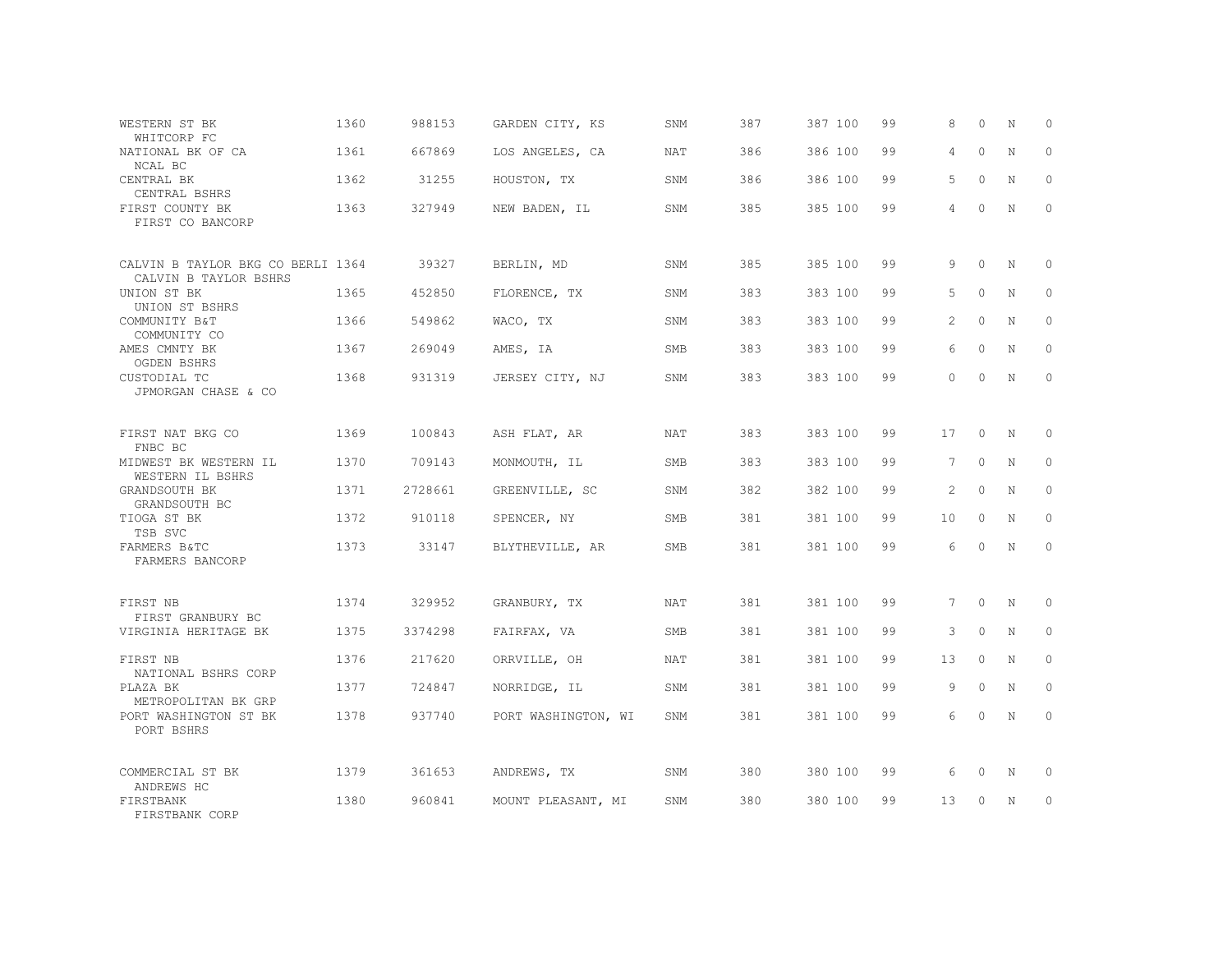| OLD LINE BK<br>OLD LINE BSHRS               | 1381 | 1401387 | BOWIE, MD             | <b>SMB</b> | 379 | 379 100 | 99 | 9              | $\Omega$    | N           | 0           |
|---------------------------------------------|------|---------|-----------------------|------------|-----|---------|----|----------------|-------------|-------------|-------------|
| FLORIDA GULF BK<br>FLORIDA GULF BC          | 1382 | 2986304 | FORT MYERS, FL        | SNM        | 379 | 379 100 | 99 | 7              | $\Omega$    | $\mathbf N$ | $\Omega$    |
| MVB BK INC<br>MVB FC                        | 1383 | 2757205 | FAIRMONT, WV          | SNM        | 379 | 379 100 | 99 | 4              | $\Omega$    | N           | $\circ$     |
| OLD FT BKG CO<br>GILLMOR FNCL SVC           | 1384 | 564324  | OLD FORT, OH          | SNM        | 379 | 379 100 | 99 | 8              | $\Omega$    | N           | 0           |
| BANK OF GA<br>GEORGIA BSHRS                 | 1385 | 2885171 | PEACHTREE CITY, GA    | SNM        | 378 | 378 100 | 99 | 8              | $\Omega$    | $\mathbf N$ | $\Omega$    |
| COASTAL CMNTY BK<br>COASTAL CMNTY INV       | 1386 | 296438  | PANAMA CITY BEACH, FL | SNM        | 378 | 378 100 | 99 | 9              | $\Omega$    | N           | $\circ$     |
| MCFARLAND ST BK<br>NORTHERN BSHRS           | 1387 | 663647  | MCFARLAND, WI         | SNM        | 378 | 378 100 | 99 | $\Omega$       | $\Omega$    | $\mathbf N$ | $\Omega$    |
| COHUTTA BKG CO<br>SYNOVUS FC                | 1388 | 168731  | CHATTANOOGA, TN       | SNM        | 377 | 377 100 | 99 | 9              | $\Omega$    | N           | $\circ$     |
| BIG SKY WESTERN BK<br>GLACIER BC            | 1389 | 1441600 | BOZEMAN, MT           | <b>SMB</b> | 377 | 377 100 | 99 | $\overline{4}$ | $\Omega$    | N           | $\Omega$    |
| OMNIBANK NA<br><b>BANCSHARES</b>            | 1390 | 26859   | HOUSTON, TX           | <b>NAT</b> | 377 | 377 100 | 99 | 7              | $\Omega$    | $\mathbf N$ | $\mathbf 0$ |
| COMMUNITY BK OF THE S<br>CBS FC             | 1391 | 2837200 | SMYRNA, GA            | SNM        | 376 | 376 100 | 99 | 3              | $\Omega$    | N           | $\circ$     |
| RESOURCE BK<br>RESOURCE BSHRS               | 1392 | 2716088 | COVINGTON, LA         | SNM        | 376 | 376 100 | 99 | $\overline{7}$ | $\Omega$    | $\mathbf N$ | $\mathbf 0$ |
| 21ST CENTURY BK<br>DOLPHIN FAMILY MGMT CO   | 1393 | 340256  | LORETTO, MN           | SNM        | 376 | 376 100 | 99 | 5              | $\Omega$    | N           | $\Omega$    |
| WOODHAVEN NB<br>MYERS BSHRS                 | 1394 | 513050  | FORT WORTH, TX        | NAT        | 376 | 376 100 | 99 | 7              | $\Omega$    | N           | $\Omega$    |
| SECURITY ST BK<br>BRISCOE RANCH             | 1395 | 839068  | PEARSALL, TX          | SNM        | 375 | 375 100 | 99 | $\overline{2}$ | $\circ$     | N           | $\mathbf 0$ |
| BANK OF WI DELLS<br>DELLS BSHRS             | 1396 | 894348  | WISCONSIN DELLS, WI   | SNM        | 375 | 375 100 | 99 | 2              | $\Omega$    | N           | $\Omega$    |
| FIRST NB OF DURANGO<br>FIRST BC             | 1397 | 68859   | DURANGO, CO           | <b>NAT</b> | 375 | 375 100 | 99 | $\overline{4}$ | $\mathbf 0$ | N           | $\mathbf 0$ |
| KILLBUCK SVGS BK CO<br>KILLBUCK BSHRS       | 1398 | 1017425 | KILLBUCK, OH          | <b>SMB</b> | 375 | 375 100 | 99 | 8              | $\Omega$    | N           | $\Omega$    |
| INSOUTH BK<br>INDEPENDENT SO BSHRS ESOT     | 1399 | 329550  | BROWNSVILLE, TN       | SNM        | 375 | 375 100 | 99 | 6              | $\Omega$    | N           | $\Omega$    |
| WILSON & MUIR B&TC<br>WILSON & MUIR BANCORP | 1400 | 899343  | BARDSTOWN, KY         | SNM        | 374 | 374 100 | 99 | 10             | $\circ$     | N           | 0           |
| CITIZENS BK<br>AMADOR BSHRS                 | 1401 | 1016857 | LAS CRUCES, NM        | SNM        | 374 | 374 100 | 99 | 5              | $\Omega$    | N           | $\circ$     |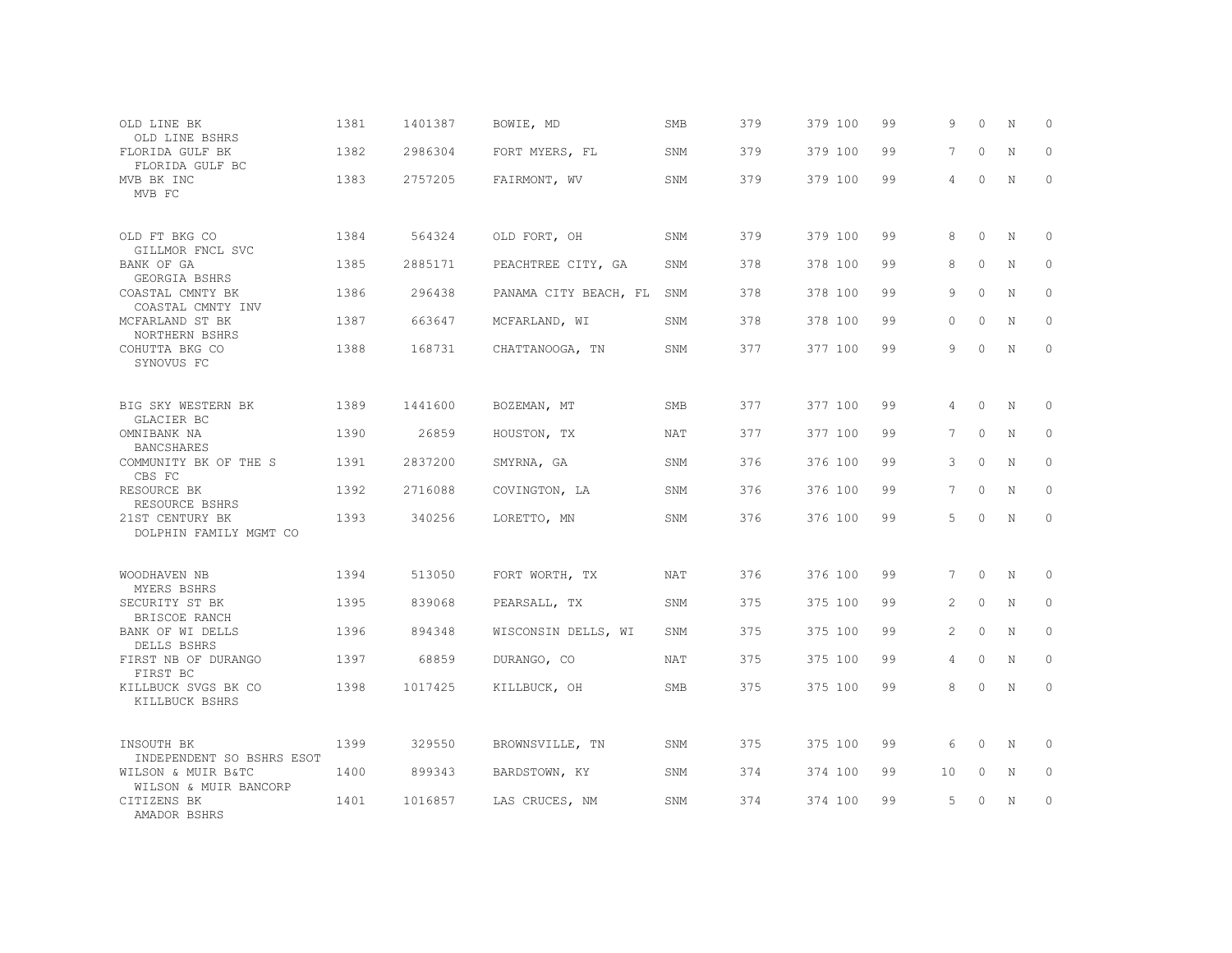| GOTHAM BK OF NEW YORK                                                | 1402 | 239015  | NEW YORK, NY         | <b>SMB</b> | 374 | 374 100 | 99 | $\circ$        | 0        | N          | $\mathbf 0$ |
|----------------------------------------------------------------------|------|---------|----------------------|------------|-----|---------|----|----------------|----------|------------|-------------|
| FIRSTBANK OF WHEAT RIDGE<br>FIRSTBANK HC                             | 1403 | 128959  | WHEAT RIDGE, CO      | SNM        | 374 | 374 100 | 99 | $\overline{4}$ | $\circ$  | N          | $\circ$     |
| FARMERS AND MERCHANTS BK OF 1404                                     |      | 18827   | KITTANNING, PA       | NAT        | 374 | 374 100 | 99 | $7^{\circ}$    | $\circ$  | N          | $\circ$     |
| FARMERS AND MERCHANTS BC OF PA<br>FIRST MN BK                        | 1405 | 75053   | MINNETONKA, MN       | SNM        | 374 | 374 100 | 99 | 8              | $\circ$  | N          | $\circ$     |
| MCLEOD BSHRS<br>COMMERCIAL BK & TR OF PA<br>COMMERCIAL NAT FNCL CORP | 1406 | 945026  | LATROBE, PA          | SNM        | 373 | 373 100 | 99 | 9              | $\circ$  | N          | $\circ$     |
| MIDSOUTH BK NA<br>MIDSOUTH BC                                        | 1407 | 929932  | DOTHAN, AL           | <b>NAT</b> | 372 | 372 100 | 99 | 8              | $\circ$  | N          | $\circ$     |
| FIRST CMNTY BK OF TIFTON<br>SYNOVUS FC                               | 1408 | 284332  | TIFTON, GA           | SNM        | 372 | 372 100 | 99 | 2              | $\circ$  | N          | $\circ$     |
| FIRST NB OF MCMINNVILLE                                              | 1409 | 87234   | MCMINNVILLE, TN      | <b>NAT</b> | 371 | 371 100 | 99 | 4              | $\circ$  | N          | 0           |
| FIRST MCMINNVILLE CORP<br>MOHAVE ST BK<br>STATE BK CORP              | 1410 | 1897270 | LAKE HAVASU CITY, AZ | SNM        | 371 | 371 100 | 99 | 5              | $\circ$  | N          | $\circ$     |
| FARMERS NB<br>FARMERS BC                                             | 1411 | 307062  | BUHL, ID             | NAT        | 370 | 370 100 | 99 | 5              | $\circ$  | N          | $\circ$     |
| FIRST KENTUCKY BK INC<br>EXCHANGE BSHRS                              | 1412 | 263243  | MAYFIELD, KY         | SNM        | 370 | 370 100 | 99 | 11             | $\Omega$ | N          | $\circ$     |
| BRITTON & KOONTZ BK NA<br>BRITTON & KOONTZ CAP CORP                  | 1413 | 539939  | NATCHEZ, MS          | NAT        | 370 | 370 100 | 99 | $7^{\circ}$    | $\circ$  | N          | $\circ$     |
| CITIZENS BK<br>CITBA FC                                              | 1414 | 44741   | MOORESVILLE, IN      | SNM        | 369 | 369 100 | 99 | 13             | $\circ$  | N          | $\circ$     |
| STERLING BK<br>STERLING BK INC                                       | 1415 | 1819366 | MOUNT LAUREL, NJ     | <b>SMB</b> | 369 | 369 100 | 99 | 9              | $\Omega$ | N          | $\circ$     |
| ATLANTA BUS BK<br>UCB FNCL GRP                                       | 1416 | 3118447 | ATLANTA, GA          | SNM        | 369 | 369 100 | 99 | $\Omega$       | $\circ$  | $_{\rm N}$ | $\circ$     |
| GRAYSON NB<br>GRAYSON BSHRS                                          | 1417 | 90328   | INDEPENDENCE, VA     | NAT        | 368 | 368 100 | 99 | 9              | $\circ$  | N          | $\circ$     |
| FIRST NB OF THE ROCKIES<br>FNBR HC                                   | 1418 | 338758  | GRAND JUNCTION, CO   | <b>NAT</b> | 368 | 368 100 | 99 | 9              | $\Omega$ | N          | $\circ$     |
| CENTERSTATE BK NA<br>CENTERSTATE BK                                  | 1419 | 1407512 | ZEPHYRHILLS, FL      | NAT        | 367 | 367 100 | 99 | 10             | $\circ$  | N          | 0           |
| PLATTE VALLEY BK<br>PLATTE VALLEY FS CO                              | 1420 | 2465881 | SCOTTSBLUFF, NE      | <b>SMB</b> | 367 | 367 100 | 99 | 5              | $\circ$  | N          | $\circ$     |
| TOLLESON PRIV BK<br>TOLLESON WEALTH MGMT                             | 1421 | 3166699 | DALLAS, TX           | <b>SNM</b> | 367 | 367 100 | 99 | $\Omega$       | $\Omega$ | N          | $\circ$     |
| COMMUNITY BK<br>COMMUNITY BSHRS                                      | 1422 | 779360  | JOSEPH, OR           | SNM        | 366 | 366 100 | 99 | 16             | $\Omega$ | N          | $\circ$     |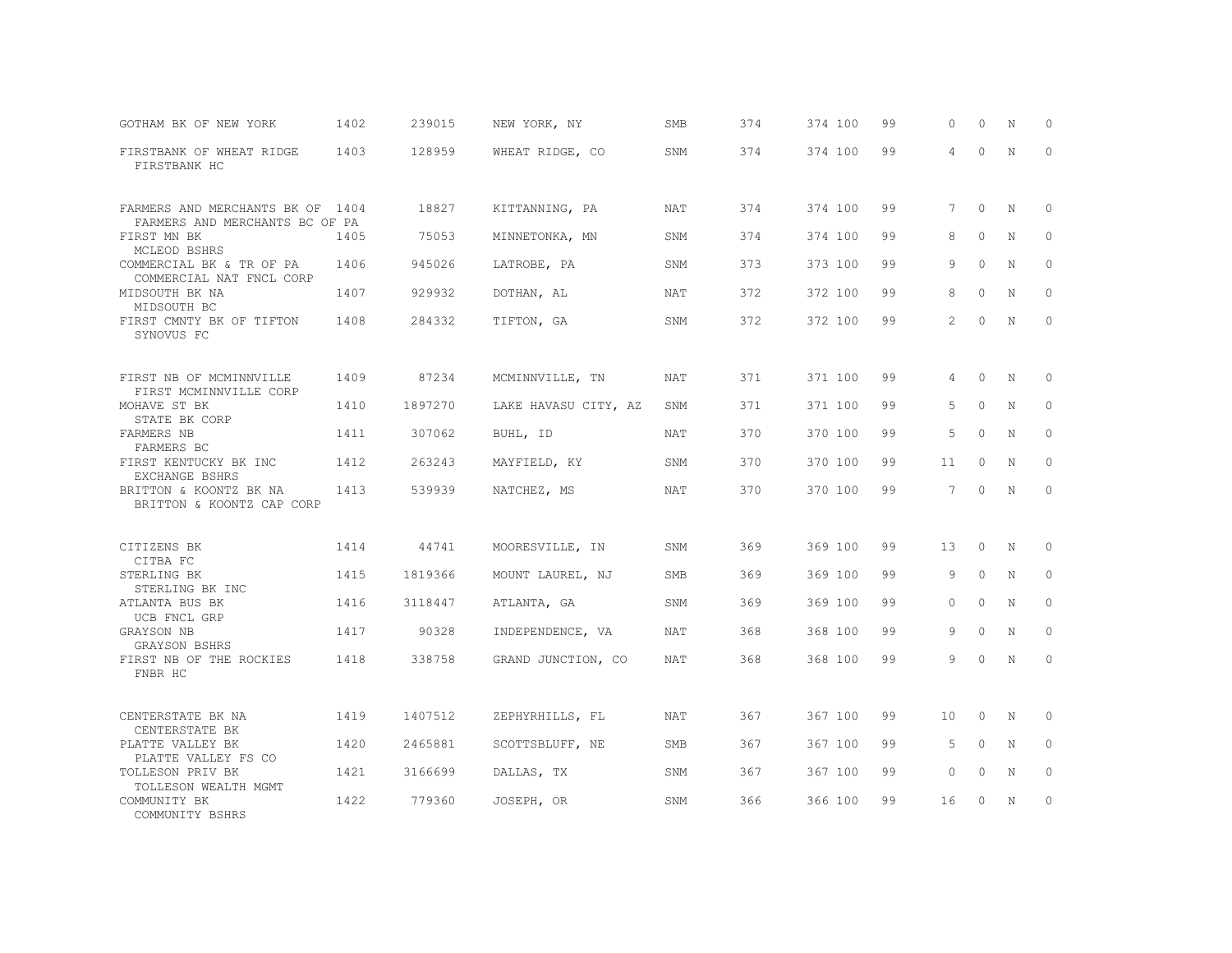| <b>BALLSTON SPA NB</b><br>BALLSTON SPA BC       | 1423 | 505     | BALLSTON SPA, NY     | <b>NAT</b> | 366 | 366 100 | 99 | 8               | $\Omega$ | N           | $\Omega$    |
|-------------------------------------------------|------|---------|----------------------|------------|-----|---------|----|-----------------|----------|-------------|-------------|
| FIRST NB&TC<br>FIRST INDEPENDENT BC             | 1424 | 154154  | CHICKASHA, OK        | <b>NAT</b> | 366 | 366 100 | 99 | 10 <sup>°</sup> | $\Omega$ | N           | $\Omega$    |
| DENMARK ST BK<br>DENMARK BSHRS                  | 1425 | 222446  | DENMARK, WI          | SNM        | 366 | 366 100 | 99 | 5               | $\circ$  | N           | $\circ$     |
| REGENTS BK NA<br>TRAFALGAR HOLD LLC             | 1426 | 3030697 | LA JOLLA, CA         | <b>NAT</b> | 366 | 366 100 | 99 | 3               | $\Omega$ | N           | $\Omega$    |
| CITIZENS NB NA<br>CITIZENS NAT BSHRS OF BOSSIER | 1427 | 594853  | BOSSIER CITY, LA     | NAT        | 365 | 365 100 | 99 | 5               | $\circ$  | N           | $\circ$     |
| SOY CAP B&TC<br>SCB BC                          | 1428 | 899736  | DECATUR, IL          | SNM        | 365 | 365 100 | 99 | 9               | $\Omega$ | N           | $\Omega$    |
| GREENFIELD BKG CO<br>GREENFIELD BSHRS           | 1429 | 592644  | GREENFIELD, IN       | SNM        | 365 | 365 100 | 99 | 6               | $\Omega$ | $\mathbb N$ | 0           |
| PROGRESSIVE BK<br>PROGRESSIVE BC                | 1430 | 1007154 | WINNSBORO, LA        | SNM        | 365 | 365 100 | 99 | 5               | $\Omega$ | N           | $\circ$     |
| HAMLIN B&TC                                     | 1431 | 291611  | SMETHPORT, PA        | SNM        | 364 | 364 100 | 99 | 6               | $\Omega$ | N           | $\circ$     |
| FIRST BK & TR<br>FISHBACK FC                    | 1432 | 550756  | SIOUX FALLS, SD      | SNM        | 364 | 364 100 | 99 | $\overline{4}$  | $\Omega$ | N           | $\mathbf 0$ |
| FIRST B&TC OF IL<br>HERSHENHORN BC              | 1433 | 646444  | PALATINE, IL         | SNM        | 364 | 364 100 | 99 | $\Omega$        | $\Omega$ | N           | $\Omega$    |
| COMMONWEALTH BUS BK                             | 1434 | 3337097 | LOS ANGELES, CA      | <b>SMB</b> | 363 | 363 100 | 99 | $\mathfrak{D}$  | $\Omega$ | $\mathbb N$ | $\circ$     |
| STATE BK OF LIZTON<br>LIZTON FC                 | 1435 | 345747  | LIZTON, IN           | SNM        | 363 | 363 100 | 99 | 9               | $\circ$  | N           | $\circ$     |
| PEOPLES ST BK<br>PEOPLES BC                     | 1436 | 262844  | PRAIRIE DU CHIEN, WI | SNM        | 363 | 363 100 | 99 | 9               | $\Omega$ | N           | $\circ$     |
| SONOMA VALLEY BK<br>SONOMA VALLEY BC            | 1437 | 1191446 | SONOMA, CA           | SNM        | 363 | 363 100 | 99 | $\mathfrak{D}$  | $\Omega$ | N           | $\Omega$    |
| KLEBERG FIRST NB<br>KLEBERG AND CO BKR          | 1438 | 556459  | KINGSVILLE, TX       | <b>NAT</b> | 363 | 363 100 | 99 | 10              | $\Omega$ | N           | $\circ$     |
| FIRST NB OF S MIAMI<br>FIRST MIAMI BC           | 1439 | 794336  | SOUTH MIAMI, FL      | NAT        | 363 | 363 100 | 99 | 1               | $\circ$  | $\mathbb N$ | $\mathbf 0$ |
| BANK OF GLEN BURNIE<br>GLEN BURNIE BC           | 1440 | 628123  | GLEN BURNIE, MD      | SNM        | 362 | 362 100 | 99 | $7^{\circ}$     | $\circ$  | N           | $\circ$     |
| INDUSTRIAL BK<br>IBW FC                         | 1441 | 536527  | WASHINGTON, DC       | SNM        | 362 | 362 100 | 99 | 7 <sup>7</sup>  | $\Omega$ | N           | $\Omega$    |
| BUSINESS BK<br>FOX RIVER VALLEY BC              | 1442 | 2747242 | APPLETON, WI         | SNM        | 362 | 362 100 | 99 | $\mathbf{1}$    | $\circ$  | N           | $\circ$     |
| SECURITY BK<br>PAWNEE HC                        | 1443 | 516855  | TULSA, OK            | <b>SMB</b> | 362 | 362 100 | 99 | $\Omega$        | $\Omega$ | N           | $\mathbf 0$ |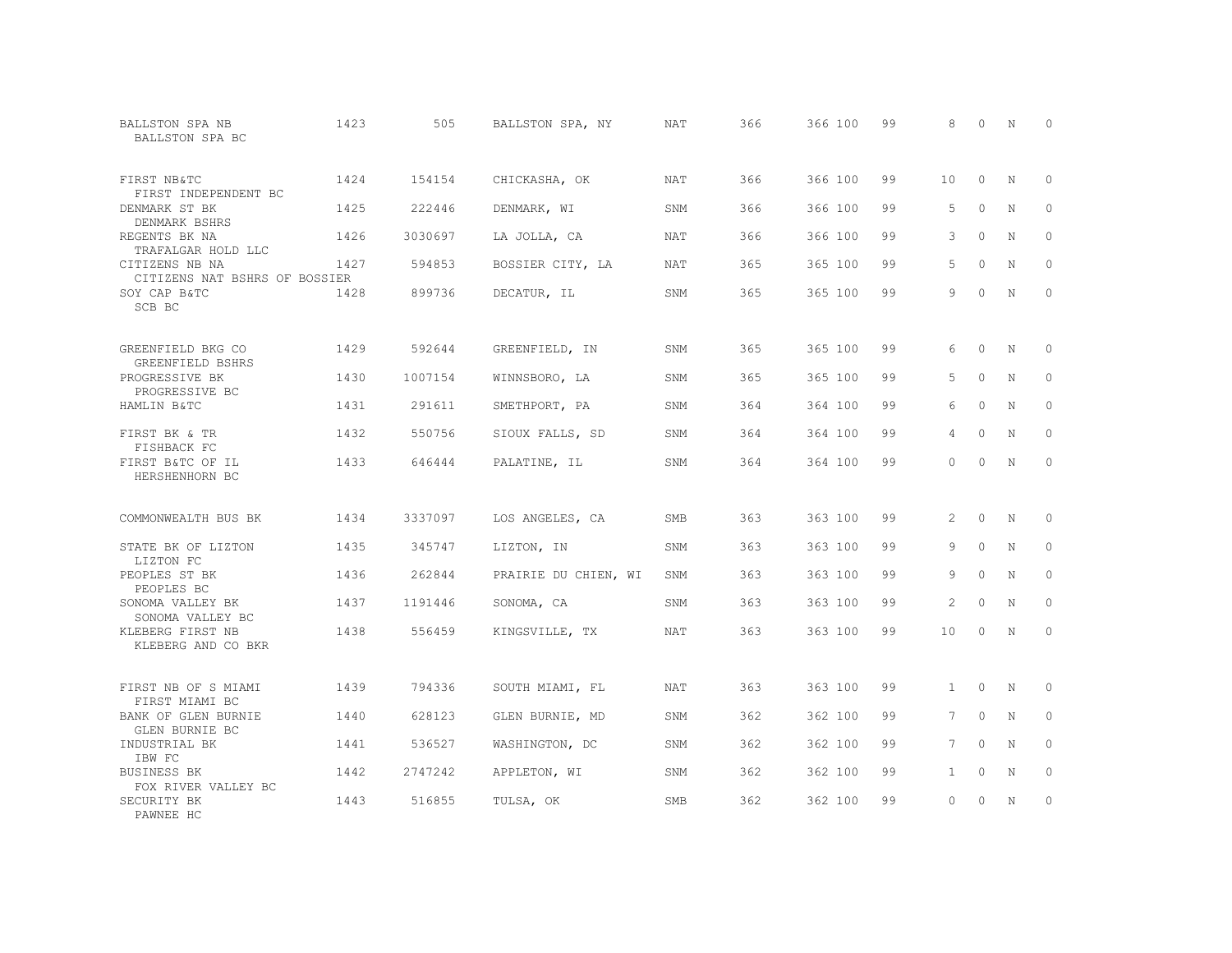| STILLMAN BANCCORP NA                                                   | 1444 | 407645  | STILLMAN VALLEY, IL | NAT        | 362 | 362 100 | 99 | 5              | $\Omega$ | N           | $\Omega$ |
|------------------------------------------------------------------------|------|---------|---------------------|------------|-----|---------|----|----------------|----------|-------------|----------|
| STILLMAN BANCCORP<br>FIRST NB OF ALBANY BRECKENRI 1445<br>ALBANY BSHRS |      | 340751  | ALBANY, TX          | NAT        | 362 | 362 100 | 99 | 3              | $\circ$  | N           | 0        |
| FIRST CHOICE CMNTY BK<br>FMCB HOLD                                     | 1446 | 3557617 | DALLAS, GA          | SNM        | 362 | 362 100 | 99 | 7              | $\circ$  | N           | 0        |
| SOUTH LA BK<br>SOUTH LA FC                                             | 1447 | 616036  | HOUMA, LA           | <b>SNM</b> | 361 | 361 100 | 99 | 5              | $\Omega$ | N           | $\Omega$ |
| COMMERCIAL BK<br>COMMERCIAL NAT FC                                     | 1448 | 513340  | ALMA, MI            | SNM        | 361 | 361 100 | 99 | $7^{\circ}$    | $\circ$  | N           | $\circ$  |
| CITY NB<br>SULPHUR SPRINGS BSHRS                                       | 1449 | 596062  | SULPHUR SPRINGS, TX | NAT        | 361 | 361 100 | 99 | 6              | $\circ$  | N           | $\circ$  |
| EVERGREEN BK GRP<br>BANCORP FNCL                                       | 1450 | 2834759 | OAK BROOK, IL       | SNM        | 361 | 361 100 | 99 | $\mathbf{1}$   | $\circ$  | $\mathbf N$ | $\circ$  |
| SUN W BK<br>SUN W CAP CORP                                             | 1451 | 2714570 | LAS VEGAS, NV       | SNM        | 361 | 361 100 | 99 | 6              | $\circ$  | N           | $\circ$  |
| CITIZENS B&TC<br>FIRST BK CORP                                         | 1452 | 192147  | VAN BUREN, AR       | <b>SMB</b> | 360 | 360 100 | 99 | 6              | $\circ$  | N           | $\circ$  |
| AMERICAN BK NA<br>AMERICAN NAT BSHRS                                   | 1453 | 307361  | WACO, TX            | NAT        | 360 | 360 100 | 99 | $\mathbf{1}$   | $\Omega$ | N           | $\circ$  |
| DMB CMNTY BK<br>DMB CORP                                               | 1454 | 56548   | DEFOREST, WI        | SNM        | 360 | 360 100 | 99 | 2              | $\circ$  | N           | 0        |
| SILVERGATE BK<br>SILVERGATE CAP CORP                                   | 1455 | 1216826 | LA JOLLA, CA        | SNM        | 360 | 360 100 | 99 | 3              | $\circ$  | N           | $\circ$  |
| TALLAHASSEE ST BK<br>SYNOVUS FC                                        | 1456 | 149235  | TALLAHASSEE, FL     | SNM        | 360 | 360 100 | 99 | 3              | $\Omega$ | N           | $\circ$  |
| TRUST ONE BK<br>SYNOVUS FC                                             | 1457 | 2331838 | MEMPHIS, TN         | SNM        | 360 | 360 100 | 99 | 8              | $\Omega$ | N           | $\circ$  |
| BANKERS TC<br>BTC FC                                                   | 1458 | 3142358 | CEDAR RAPIDS, IA    | SNM        | 360 | 360 100 | 99 | $\overline{2}$ | $\Omega$ | N           | $\Omega$ |
| CLEARFIELD B&TC<br>CBT FNCL CORP                                       | 1459 | 975911  | CLEARFIELD, PA      | SNM        | 359 | 359 100 | 99 | 12             | $\circ$  | N           | 0        |
| BANK OF SACRAMENTO<br>GREATER SACRAMENTO BC                            | 1460 | 2714217 | SACRAMENTO, CA      | SMB        | 359 | 359 100 | 99 | 3              | $\circ$  | N           | $\circ$  |
| BORDER ST BK<br>BORDER BSHRS                                           | 1461 | 977951  | GREENBUSH, MN       | SNM        | 359 | 359 100 | 99 | 6              | $\Omega$ | N           | $\Omega$ |
| MARINERS BK<br>MARINERS BC                                             | 1462 | 3010000 | EDGEWATER, NJ       | SNM        | 359 | 359 100 | 99 | 6              | $\circ$  | N           | $\circ$  |
| RIVER BK<br>RIVER HC                                                   | 1463 | 279842  | STODDARD, WI        | SNM        | 359 | 359 100 | 99 | 10             | $\circ$  | N           | 0        |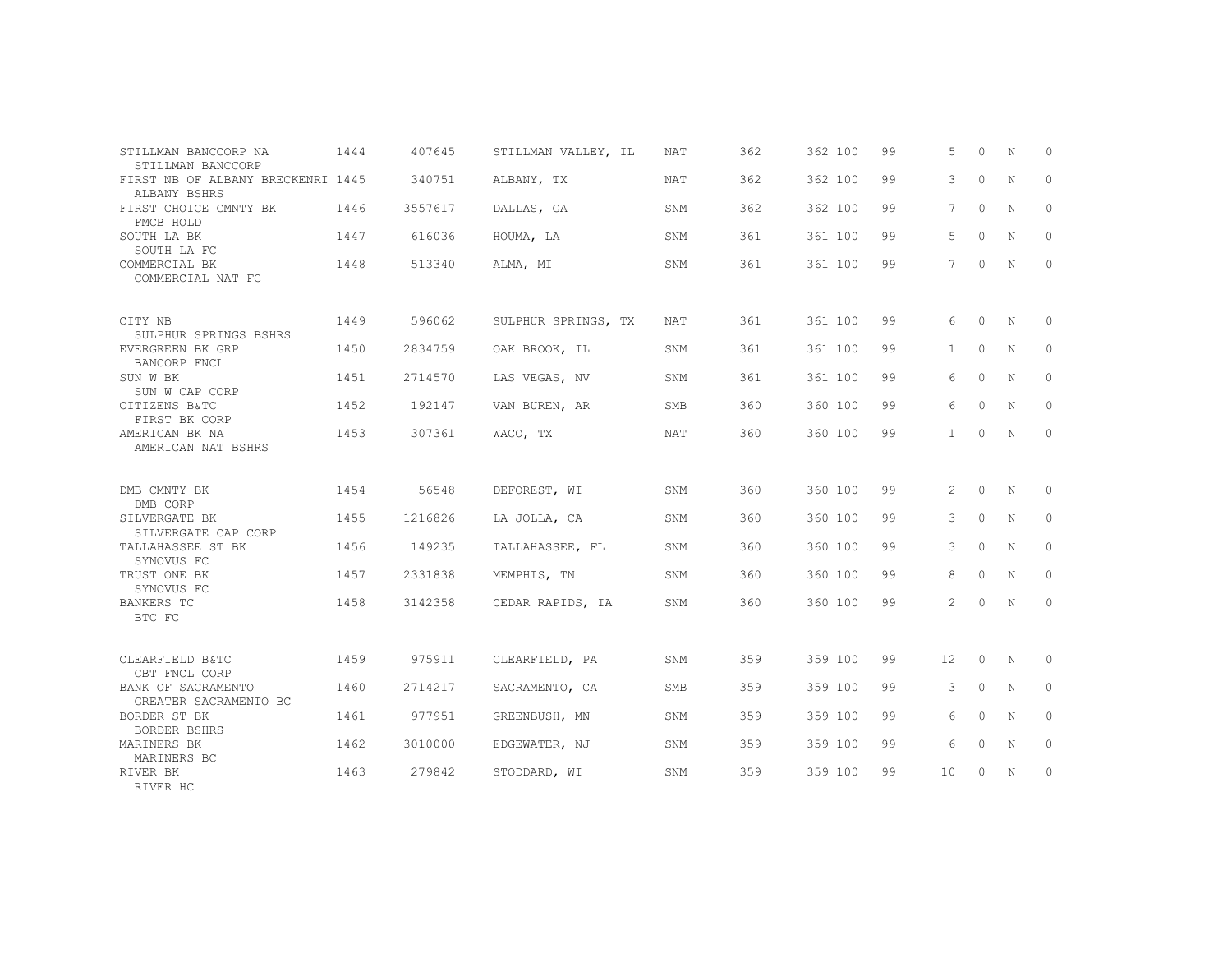| SOUTHWEST NB<br>REPUBLIC FC                                    | 1464 | 499855  | WICHITA, KS           | NAT        | 359 | 359 100 | 99 | 5               | $\Omega$ | N           | $\Omega$     |
|----------------------------------------------------------------|------|---------|-----------------------|------------|-----|---------|----|-----------------|----------|-------------|--------------|
| BANK OF KS<br>SOUTHWEST BC                                     | 1465 | 587350  | SOUTH HUTCHINSON, KS  | SNM        | 359 | 359 100 | 99 | 7               | $\Omega$ | N           | $\Omega$     |
| HERITAGE BK CENTRAL IL<br>TRIVOLI BC                           | 1466 | 181347  | TRIVOLI, IL           | SNM        | 358 | 358 100 | 99 | 5               | $\Omega$ | N           | $\mathbf{0}$ |
| TRUSTATLANTIC BK<br>TRUSTATLANTIC FC                           | 1467 | 2913551 | RALEIGH, NC           | SNM        | 358 | 358 100 | 99 | 3               | $\Omega$ | N           | $\Omega$     |
| FIRST UT BK<br>FIRST UT BC                                     | 1468 | 207872  | SALT LAKE CITY, UT    | SMB        | 358 | 358 100 | 99 | 7               | $\Omega$ | N           | $\mathbf{0}$ |
| DOUGLAS CTY BK<br>THORNTON HC                                  | 1469 | 201638  | DOUGLASVILLE, GA      | SNM        | 357 | 357 100 | 99 | 3               | $\Omega$ | $\mathbb N$ | $\mathbf{0}$ |
| BENNINGTON ST BK<br><b>BERCO</b>                               | 1470 | 1016259 | SALINA, KS            | SNM        | 357 | 357 100 | 99 | 4               | $\Omega$ | N           | $\Omega$     |
| FIRST NB OF MIFFLINTOWN<br>FIRST CMNTY FNCL CORP               | 1471 | 212018  | MIFFLINTOWN, PA       | NAT        | 357 | 357 100 | 99 | 10              | $\Omega$ | N           | $\circ$      |
| PRIMEBANK<br>PRIMEBANK                                         | 1472 | 671147  | LE MARS, IA           | SMB        | 357 | 357 100 | 99 | $\mathfrak{D}$  | $\Omega$ | N           | $\Omega$     |
| OLD FL NB<br>OLD FLORIDA BSHRS                                 | 1473 | 646837  | ORLANDO, FL           | NAT        | 356 | 356 100 | 99 | 8               | $\Omega$ | N           | $\circ$      |
| TRADERS & FARMERS BK                                           | 1474 | 390336  | HALEYVILLE, AL        | SNM        | 355 | 355 100 | 99 | 8               | $\Omega$ | $\mathbf N$ | $\Omega$     |
| TRADERS & FARMERS BSHRS<br>FIRST NB OF FL                      | 1475 | 252836  | MILTON, FL            | NAT        | 355 | 355 100 | 99 | $7\overline{ }$ | $\Omega$ | N           | $\circ$      |
| MARYLAND B&TC NA<br>MARYLAND BC                                | 1476 | 33727   | LEXINGTON PARK, MD    | <b>NAT</b> | 355 | 355 100 | 99 | 10              | $\Omega$ | N           | $\Omega$     |
| FORT SILL NB<br>J R MONTGOMERY BC                              | 1477 | 125154  | FORT SILL, OK         | NAT        | 355 | 355 100 | 99 | 64              | $\Omega$ | N           | $\Omega$     |
| FNBT.COM BK<br>SOUTHERN NB                                     | 1478 | 697231  | FORT WALTON BEACH, FL | SNM        | 355 | 355 100 | 99 | 10              | $\Omega$ | N           | $\Omega$     |
| FIRSTBANK OF AVON<br>FIRSTBANK HC                              | 1479 | 943059  | AVON, CO              | <b>SNM</b> | 354 | 354 100 | 99 | 3               | $\Omega$ | $\mathbb N$ | $\Omega$     |
| PEOPLES BK<br>PEOPLES CORP                                     | 1480 | 593249  | RIPLEY, MS            | SNM        | 354 | 354 100 | 99 | 5               | $\circ$  | $\mathbb N$ | $\circ$      |
| FIRST NAT BKRS BK<br>FIRST NAT BKR BSHRS                       | 1481 | 734538  | BATON ROUGE, LA       | NAT        | 354 | 354 100 | 99 | $\Omega$        | $\Omega$ | N           | $\Omega$     |
| LUANA SVG BK<br>LUANA BC                                       | 1482 | 674849  | LUANA, IA             | SNM        | 354 | 354 100 | 99 | 3               | $\circ$  | $\mathbb N$ | $\circ$      |
| CMNTY BK OAK PARK RIVER FORE 1483<br>OAK PK RIVER FOREST BSHRS |      | 2445052 | OAK PARK, IL          | SNM        | 354 | 354 100 | 99 | 1               | $\Omega$ | $\mathbb N$ | $\Omega$     |
| CITIZENS ST BK<br>INDUSTRY BSHRS                               | 1484 | 54656   | BUFFALO, TX           | SNM        | 354 | 354 100 | 99 | 4               | $\Omega$ | N           | $\mathbf{0}$ |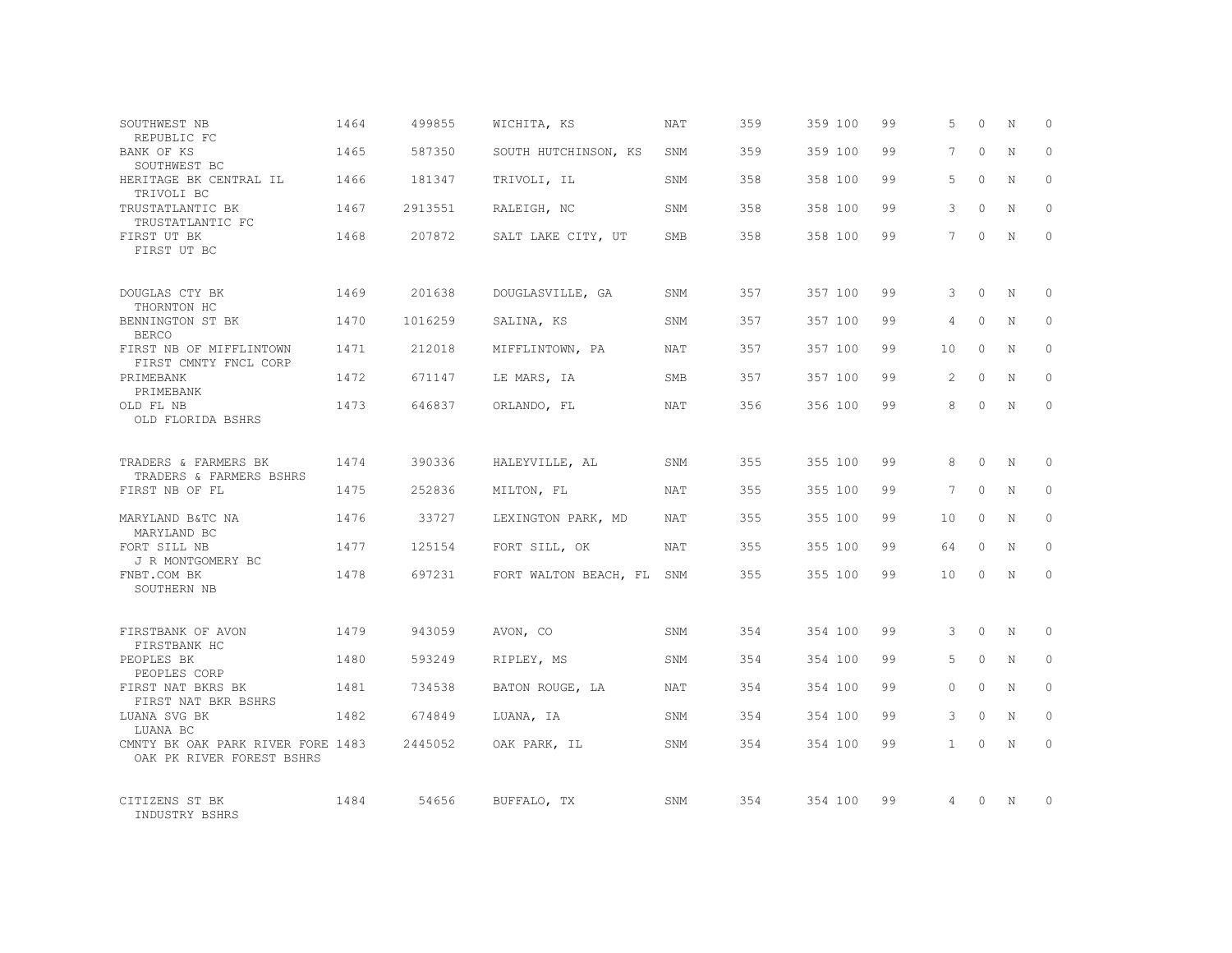| FIRST FNCL BK NA<br>FIRST FNCL BSHRS                     | 1485 | 673963  | SAN ANGELO, TX      | NAT        | 353 | 353 100 | 99 | 2            | $\Omega$ | N           | 0           |
|----------------------------------------------------------|------|---------|---------------------|------------|-----|---------|----|--------------|----------|-------------|-------------|
| FIRST FNCL BK NA<br>FIRST FNCL BSHRS                     | 1486 | 553766  | WEATHERFORD, TX     | <b>NAT</b> | 353 | 353 100 | 99 | 7            | $\Omega$ | $\mathbf N$ | $\Omega$    |
| LONE STAR ST BK W TX<br>LONE STAR ST BSHRS               | 1487 | 3607062 | LUBBOCK, TX         | SMB        | 353 | 353 100 | 99 | 3            | $\circ$  | N           | $\circ$     |
| SUTTON BK<br>SUTTON BSHRS                                | 1488 | 110413  | ATTICA, OH          | SNM        | 353 | 353 100 | 99 | 8            | $\Omega$ | $\mathbb N$ | $\Omega$    |
| <b>OUANTUM NB</b><br>QUANTUM CAP CORP                    | 1489 | 2354387 | SUWANEE, GA         | NAT        | 353 | 353 100 | 99 | $\mathbf{1}$ | $\circ$  | $_{\rm N}$  | $\circ$     |
| FIRST NB&TC OF ARDMORE<br>FIRST NAT CORP                 | 1490 | 984258  | ARDMORE, OK         | <b>NAT</b> | 353 | 353 100 | 99 | 9            | $\circ$  | N           | $\circ$     |
| PILGRIM BK<br>PILGRIM BC                                 | 1491 | 911160  | PITTSBURG, TX       | SNM        | 352 | 352 100 | 99 | 7            | $\Omega$ | $_{\rm N}$  | $\Omega$    |
| CITIZENS BK<br>CITIZENS CORP                             | 1492 | 514132  | COLUMBIA, MS        | SNM        | 352 | 352 100 | 99 | 6            | $\circ$  | N           | $\circ$     |
| BREMER BK NA<br>OTTO BREMER FOUNDATION                   | 1493 | 275750  | BRAINERD, MN        | NAT        | 352 | 352 100 | 99 | 4            | $\Omega$ | $\mathbb N$ | $\Omega$    |
| RED MNT BK NA<br>ATB MGMT LLC                            | 1494 | 3275939 | BIRMINGHAM, AL      | NAT        | 352 | 352 100 | 99 | 2            | $\circ$  | N           | $\circ$     |
| INDEPENDENCE BK                                          | 1495 | 3295320 | NEWPORT BEACH, CA   | SNM        | 351 | 351 100 | 99 | 2            | $\Omega$ | N           | $\Omega$    |
| CLINTON NB<br>W J YOUNG & CO                             | 1496 | 773443  | CLINTON, IA         | NAT        | 351 | 351 100 | 99 | 8            | $\circ$  | N           | $\Omega$    |
| LANDMARK BK NA<br>GIANT HOLD                             | 1497 | 2721765 | FORT LAUDERDALE, FL | NAT        | 351 | 351 100 | 99 | $\mathbf{1}$ | $\Omega$ | N           | $\Omega$    |
| <b>BANK OF VERSAILLES</b><br>BOV HC                      | 1498 | 625850  | VERSAILLES, MO      | <b>SMB</b> | 350 | 350 100 | 99 | 3            | $\Omega$ | N           | $\Omega$    |
| SUMMIT ST BK                                             | 1499 | 561574  | SANTA ROSA, CA      | SNM        | 350 | 350 100 | 99 | 3            | $\circ$  | N           | $\mathbf 0$ |
| CITIZENS FIRST BK<br>SYNOVUS FC                          | 1500 | 634272  | ROME, GA            | SNM        | 350 | 350 100 | 99 | $\mathbf{1}$ | $\Omega$ | N           | $\Omega$    |
| STEUBEN TC<br>STEUBEN TR CORP                            | 1501 | 929802  | HORNELL, NY         | SNM        | 350 | 350 100 | 99 | 12           | $\circ$  | N           | $\circ$     |
| CITIZENS ST BK OF CLARA CITY 1502<br>FORSTROM BC         |      | 279954  | CLARA CITY, MN      | SNM        | 349 | 349 100 | 99 | 4            | $\circ$  | N           | $\Omega$    |
| HCSB ST BKG ASSN<br>HALECO BSHRS                         | 1503 | 973364  | PLAINVIEW, TX       | SMB        | 349 | 349 100 | 99 | 6            | $\circ$  | N           | $\circ$     |
| HOMETOWN BK                                              | 1504 | 3357910 | ROANOKE, VA         | SMB        | 349 | 349 100 | 99 | 4            | 0        | N           | 0           |
| HOMETOWN BSHRS CORP<br>BANK OF OAK RIDGE<br>OAK RIDGE FS | 1505 | 2903123 | OAK RIDGE, NC       | SNM        | 349 | 349 100 | 99 | 4            | 0        | N           | $\circ$     |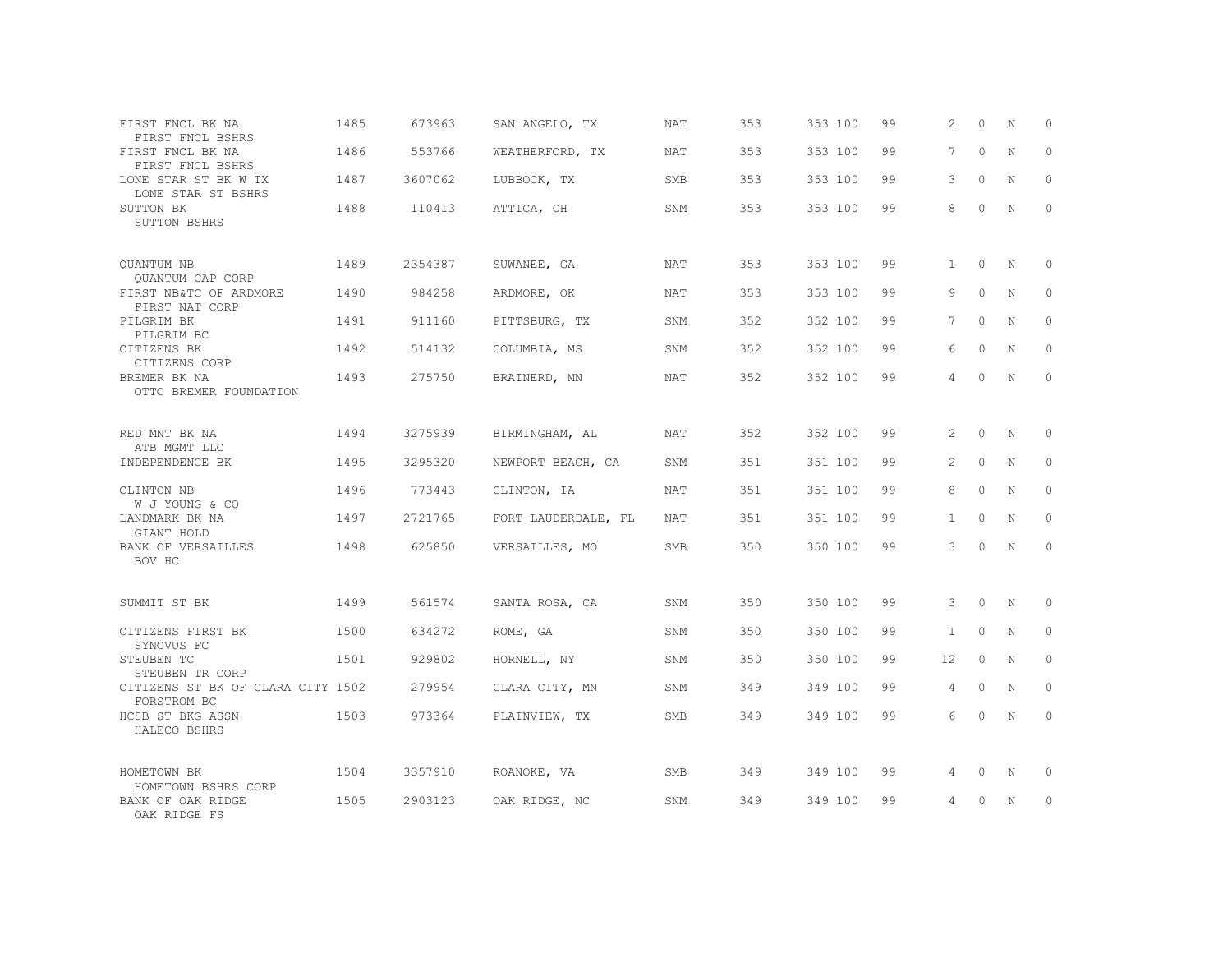| PUEBLO B&TC<br>PUEBLO BC                             | 1506 | 106452  | PUEBLO, CO        | SNM        | 349 | 349 100 | 99 | 9              | $\Omega$  | N           | 0           |
|------------------------------------------------------|------|---------|-------------------|------------|-----|---------|----|----------------|-----------|-------------|-------------|
| WINONA NB<br>WINONA BANC HC                          | 1507 | 220059  | WINONA, MN        | <b>NAT</b> | 349 | 349 100 | 99 | 2              | $\Omega$  | $\mathbf N$ | $\Omega$    |
| CAROLINA B&TC<br>FIRST CAROLINA BSHRS CORP           | 1508 | 355120  | LAMAR, SC         | SNM        | 348 | 348 100 | 99 | 15             | $\circ$   | N           | $\circ$     |
| HOMETOWN BK NA<br>MOODY BSHRS                        | 1509 | 393953  | GALVESTON, TX     | <b>NAT</b> | 348 | 348 100 | 99 | $\overline{4}$ | $\Omega$  | N           | $\Omega$    |
| SECURITY ST BK<br>SECURITY ST CORP                   | 1510 | 111979  | CENTRALIA, WA     | SNM        | 348 | 348 100 | 99 | 12             | $\circ$   | $\mathbf N$ | $\circ$     |
| FIRST CMRC BK<br>FIRST CMRC BC                       | 1511 | 621674  | ENCINO, CA        | SNM        | 348 | 348 100 | 99 | $\mathbf{1}$   | $\Omega$  | N           | $\circ$     |
| CITIZENS BK OF BLOUNT CTY<br>TWIN CITIES FNCL SVC    | 1512 | 218131  | MARYVILLE, TN     | SNM        | 348 | 348 100 | 99 | 11             | $\Omega$  | N           | $\circ$     |
| PEOPLES BK<br>PEOPLES SERVICE CO                     | 1513 | 417149  | NIXA, MO          | SNM        | 348 | 348 100 | 99 | 11             | $\Omega$  | N           | $\Omega$    |
| FAIRFIELD NB<br>FAIRFIELD BSHRS                      | 1514 | 640246  | FAIRFIELD, IL     | <b>NAT</b> | 347 | 347 100 | 99 | 3              | $\Omega$  | N           | $\Omega$    |
| CORNERSTONE BK<br>CORNERSTONE HC                     | 1515 | 743857  | ENDERLIN, ND      | SNM        | 347 | 347 100 | 99 | 7              | $\circ$   | $\mathbf N$ | $\circ$     |
| FIRST CMRL BK<br>COMMERCIAL BSHRS                    | 1516 | 2802945 | BLOOMINGTON, MN   | SNM        | 347 | 347 100 | 99 | $\bigcap$      | $\bigcap$ | $\mathbf N$ | $\Omega$    |
| CITIZENS ST BK<br>CSB BSHRS                          | 1517 | 261360  | SOMERVILLE, TX    | SNM        | 347 | 347 100 | 99 | 5              | $\Omega$  | $\mathbf N$ | $\Omega$    |
| CITIZENS FIRST BK<br>CITIZENS FIRST CORP             | 1518 | 2751007 | BOWLING GREEN, KY | SNM        | 346 | 346 100 | 99 | $7^{\circ}$    | $\Omega$  | N           | $\mathbf 0$ |
| ALLEGIANCE BK TX<br>ALLEGIANCE BSHRS                 | 1519 | 3579589 | HOUSTON, TX       | SNM        | 346 | 346 100 | 99 | 4              | $\circ$   | N           | 0           |
| BRIDGEWATER BK<br>BRIDGEWATER BSHRS                  | 1520 | 3378773 | BLOOMINGTON, MN   | SNM        | 346 | 346 100 | 99 | $\mathbf{1}$   | $\Omega$  | N           | $\circ$     |
| AMERICAN ST B&TC OF WILLISTO 1521<br>AMERICAN ST BHC |      | 244251  | WILLISTON, ND     | SNM        | 346 | 346 100 | 99 | $\mathbf{1}$   | $\Omega$  | N           | $\circ$     |
| PLATTE VALLEY BK OF MO<br>PLATTE CTY BSHRS           | 1522 | 701259  | PLATTE CITY, MO   | SNM        | 345 | 345 100 | 99 | $7^{\circ}$    | $\Omega$  | N           | $\Omega$    |
| VALLEY BUS BK<br>VALLEY CMRC BC                      | 1523 | 2446152 | VISALIA, CA       | SNM        | 344 | 344 100 | 99 | 4              | $\Omega$  | N           | $\Omega$    |
| GREENVILLE NB<br>GREENVILLE NAT BC                   | 1524 | 295011  | GREENVILLE, OH    | <b>NAT</b> | 344 | 344 100 | 99 | 6              | $\Omega$  | N           | 0           |
| FIRST NB IN GREEN FOREST<br>FIRST NATIONAL BANCORP   | 1525 | 261940  | GREEN FOREST, AR  | NAT        | 344 | 344 100 | 99 | 7              | $\circ$   | N           | $\circ$     |
| CHARTER BK<br>BOSTON PRIVATE FNCL HOLD               | 1526 | 2648460 | BELLEVUE, WA      | SNM        | 344 | 344 100 | 99 | 3              | $\Omega$  | N           | $\circ$     |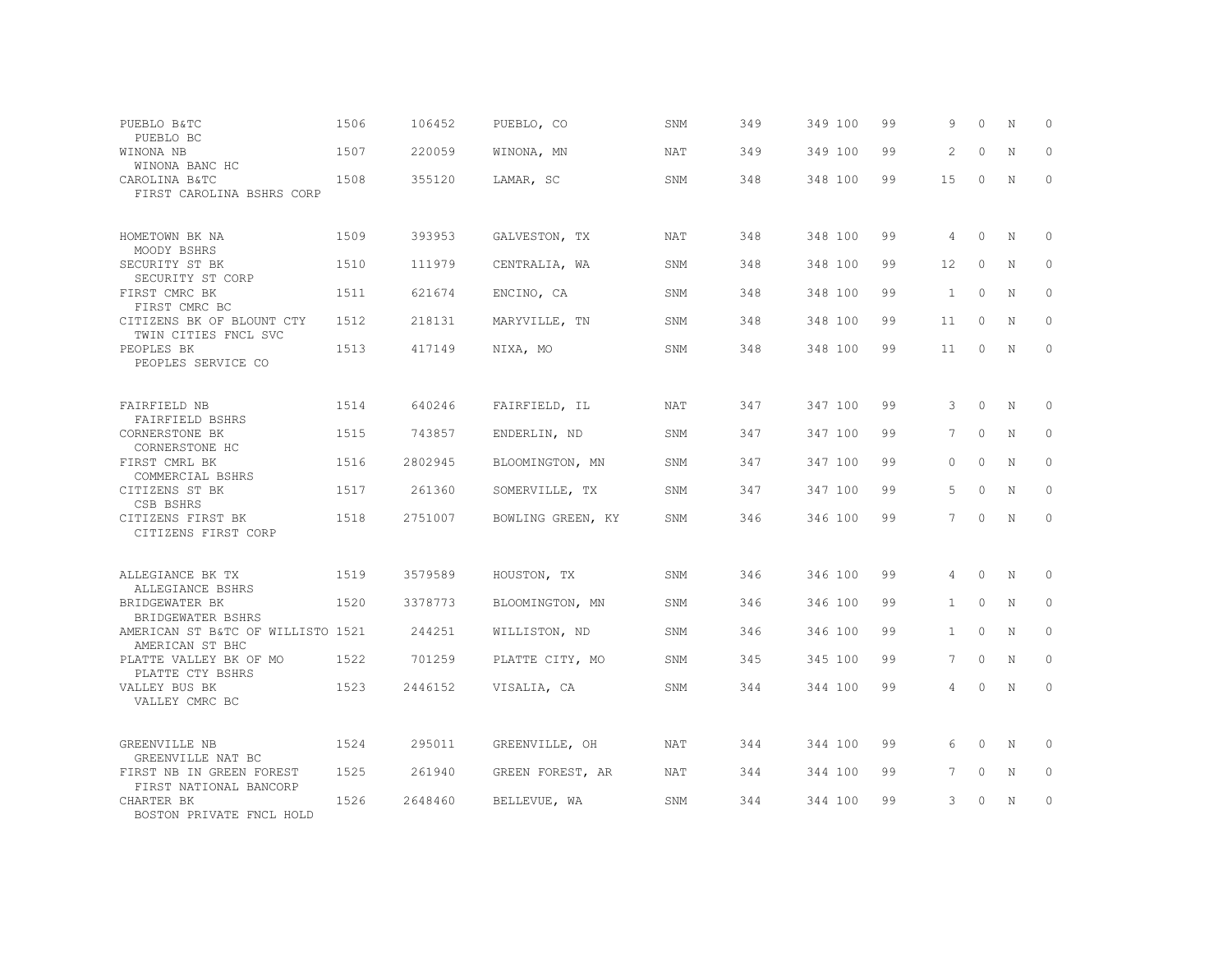| FARMERS BK OF WILLARDS                                     | 1527 | 105026  | WILLARDS, MD          | SNM        | 344 | 344 100 | 99 | 6            | $\Omega$ | N           | $\Omega$    |
|------------------------------------------------------------|------|---------|-----------------------|------------|-----|---------|----|--------------|----------|-------------|-------------|
| COMMERCEWEST BK NA                                         | 1528 | 3052813 | NEWPORT BEACH, CA     | <b>NAT</b> | 344 | 344 100 | 99 | 5            | $\Omega$ | $\mathbf N$ | $\mathbf 0$ |
|                                                            |      |         |                       |            |     |         |    |              |          |             |             |
| PREMIER BK<br>PREMIER BC                                   | 1529 | 2869199 | WILMETTE, IL          | SNM        | 343 | 343 100 | 99 | 1            | $\circ$  | N           | 0           |
| WESTERN BK<br>WESTERN BSHRS                                | 1530 | 829256  | SAINT PAUL, MN        | SNM        | 343 | 343 100 | 99 | 4            | $\circ$  | N           | 0           |
| FIRSTBANK OF DOUGLAS CTY<br>FIRSTBANK HC                   | 1531 | 710251  | CASTLE ROCK, CO       | SNM        | 343 | 343 100 | 99 | 3            | $\Omega$ | $\mathbf N$ | $\circ$     |
| BENCHMARK BK<br><b>OUINLAN BSHRS</b>                       | 1532 | 980960  | PLANO, TX             | SNM        | 343 | 343 100 | 99 | $\mathbf{1}$ | $\Omega$ | N           | $\Omega$    |
| BANK OF COWETA<br>SYNOVUS FC                               | 1533 | 810834  | NEWNAN, GA            | SNM        | 342 | 342 100 | 99 | 5            | $\circ$  | N           | $\circ$     |
|                                                            |      |         |                       |            |     |         |    |              |          |             |             |
| FIRST NB<br>FIRST NAT BSHRS                                | 1534 | 583352  | HUNTSVILLE, TX        | NAT        | 342 | 342 100 | 99 | 3            | 0        | N           | 0           |
| FIRST BK<br>FIRST SW CORP                                  | 1535 | 875936  | MCCOMB, MS            | SNM        | 342 | 342 100 | 99 | 9            | $\Omega$ | N           | $\Omega$    |
| FIRST ST BK<br>JANE AUSTIN CHAPMAN LP                      | 1536 | 264455  | ATHENS, TX            | SNM        | 341 | 341 100 | 99 | 8            | $\Omega$ | $\mathbb N$ | $\mathbf 0$ |
| FIRST ST BK<br>JSA FAM LP                                  | 1536 | 264455  | ATHENS, TX            | SNM        |     |         |    |              |          |             |             |
| FIRST CITY BK OF FL<br>FLORIDA FIRST CITY BK               | 1537 | 695134  | FORT WALTON BEACH, FL | SNM        | 341 | 341 100 | 99 | 4            | $\Omega$ | N           | $\Omega$    |
|                                                            |      |         |                       |            |     |         |    |              |          |             |             |
| FIRST FNCL BK NA<br>FIRST FNCL BSHRS                       | 1538 | 2562838 | STEPHENVILLE, TX      | <b>NAT</b> | 341 | 341 100 | 99 | 7            | $\circ$  | N           | $\circ$     |
| PEOPLES BK<br>WINTER TR OF 12/3/74                         | 1539 | 177957  | LAWRENCE, KS          | <b>SMB</b> | 341 | 341 100 | 99 | 14           | $\circ$  | N           | $\circ$     |
| PEOPLES NB<br>PEOPLES BC                                   | 1540 | 698322  | EASLEY, SC            | <b>NAT</b> | 341 | 341 100 | 99 | 5            | $\circ$  | N           | $\circ$     |
| COMMUNITY BK-WHEATON/GLEN EL 1541<br>COMMUNITY FNCL SHARES |      | 2253725 | GLEN ELLYN, IL        | SNM        | 341 | 341 100 | 99 | 3            | $\circ$  | N           | 0           |
| PEOPLES BK OF CMRC<br>DUKE FNCL GROUP                      | 1542 | 151751  | CAMBRIDGE, MN         | SNM        | 340 | 340 100 | 99 | 5            | $\circ$  | N           | 0           |
|                                                            |      |         |                       |            |     |         |    |              |          |             |             |
| DEMOTTE ST BK<br>DEMOTTE BC                                | 1543 | 539340  | DEMOTTE, IN           | <b>SMB</b> | 340 | 340 100 | 99 | $10 \,$      | $\circ$  | N           | 0           |
| METRO CITY BK                                              | 1544 | 3437456 | DORAVILLE, GA         | SNM        | 340 | 340 100 | 99 | 3            | $\circ$  | N           | $\circ$     |
| FIRST NB OF SCOTIA<br>GLENVILLE BHC                        | 1545 | 472616  | SCOTIA, NY            | NAT        | 339 | 339 100 | 99 | 9            | $\circ$  | N           | $\circ$     |
| MIZUHO TR & BKG CO USA                                     | 1546 | 1160161 | NEW YORK, NY          | SNM        | 339 | 339 100 | 99 | $\circ$      | $\circ$  | Y           | 69          |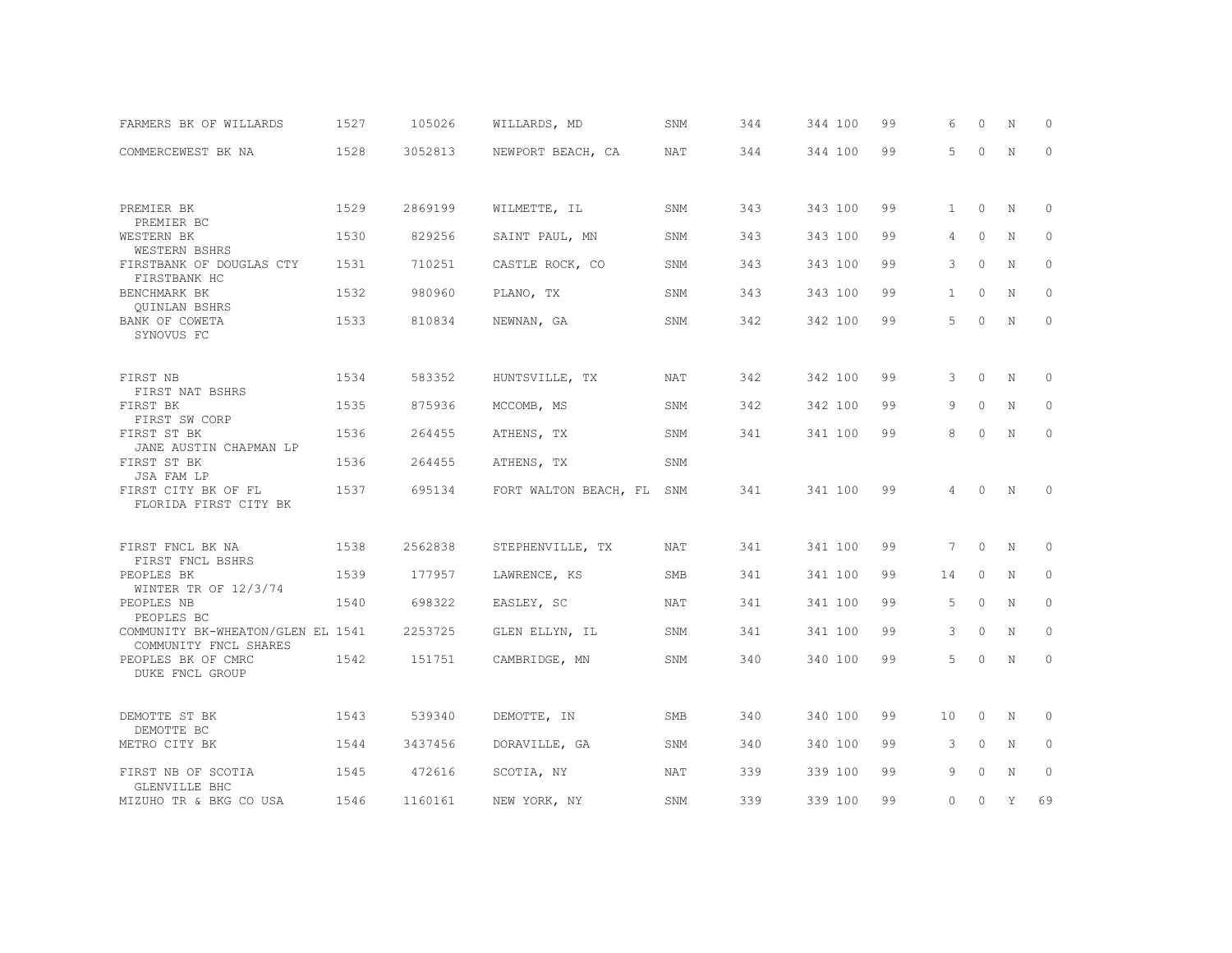| NORTHWESTERN BK<br>NW BSHRS                       | 1547 | 153054  | CHIPPEWA FALLS, WI | <b>SMB</b> | 339 | 339 100     | 99 | 6              | $\Omega$  | N | $\Omega$    |
|---------------------------------------------------|------|---------|--------------------|------------|-----|-------------|----|----------------|-----------|---|-------------|
| COASTAL CMRC BK<br>COASTAL CMRC BSHRS             | 1548 | 2760102 | HOUMA, LA          | SNM        | 338 | 338 100     | 99 | 5              | $\Omega$  | N | $\circ$     |
| CITIZENS BK OF NORTHERN CA<br>CITIZENS BC         | 1549 | 2269847 | NEVADA CITY, CA    | SNM        | 338 | 338 100     | 99 | 6              | $\Omega$  | N | $\circ$     |
| GRAND BK NA                                       | 1550 | 3093964 | HAMILTON, NJ       | <b>NAT</b> | 338 | 338 100     | 99 | $\mathbf{1}$   | $\bigcap$ | N | $\Omega$    |
| NORTHERN NECK ST BK<br>UNION FIRST MKT BSHRS CORP | 1551 | 550327  | WARSAW, VA         | <b>SMB</b> | 338 | 338 100     | 99 | 8              | $\Omega$  | N | $\circ$     |
| PLANTERSFIRST<br>MID ST BK                        | 1552 | 300933  | CORDELE, GA        | SNM        | 338 | 338 100     | 99 | $\overline{7}$ | $\Omega$  | N | $\Omega$    |
| BANK OF PUTNAM CTY<br>BPC CORP                    | 1553 | 99536   | COOKEVILLE, TN     | SNM        | 338 | 338 100     | 99 | 6              | $\Omega$  | N | $\Omega$    |
| VALLEY NB                                         | 1554 | 962854  | ESPANOLA, NM       | NAT        | 338 | 338 100     | 99 | $\Omega$       | $\circ$   | N | $\circ$     |
| GEORGIA CMRC BK<br>GEORGIA CMRC BSHRS             | 1555 | 3165320 | ATLANTA, GA        | SNM        | 338 | 338 100     | 99 | $\mathbf{1}$   | $\Omega$  | N | $\Omega$    |
| HOME FED BK CORP<br>HFB FNCL CORP                 | 1556 | 902672  | MIDDLESBORO, KY    | SNM        | 337 | 337 100     | 99 | $\overline{4}$ | $\circ$   | N | $\mathbf 0$ |
| TEXAS CHAMPION BK<br>MESOUITE FNCL SVC            | 1557 | 579364  | ALICE, TX          | SNM        | 337 | 337 100     | 99 | 13             | $\Omega$  | N | $\circ$     |
| JONESTOWN B&TC                                    | 1558 | 653611  | JONESTOWN, PA      | SNM        | 337 | 337 100     | 99 | 8              | $\circ$   | N | $\Omega$    |
| MIZUHO CORPORATE BK OF CA                         | 1559 | 742560  | LOS ANGELES, CA    | SNM        | 336 | 336 100     | 99 | $\mathbf{1}$   | $\Omega$  | Y | 100         |
| MORRIS BK<br>MORRIS ST BSHRS                      | 1560 | 423739  | DUBLIN, GA         | SNM        | 336 | 336 100     | 99 | $\mathbf{1}$   | $\Omega$  | N | $\circ$     |
| 1ST PACIFIC BK CA<br>1ST PACIFIC BC               | 1561 | 2912367 | SAN DIEGO, CA      | SMB        | 336 | 336 100     | 99 | 6              | $\Omega$  | N | $\circ$     |
| WEST SHORE BK<br>WEST SHORE BK CORP               | 1562 | 832546  | LUDINGTON, MI      | SNM        | 335 | 335 100     | 99 | 6              | $\Omega$  | N | $\circ$     |
| FIRST NB S<br>FIRST BSHRS OF THE SE               | 1563 | 12030   | ALMA, GA           | <b>NAT</b> | 335 | 335 100     | 99 | $\mathcal{B}$  | $\Omega$  | N | $\Omega$    |
| BANK OF CMRC<br>BANK OF CMRC HOLD                 | 1564 | 2938143 | SARASOTA, FL       | SNM        | 335 | 335 100     | 99 | 2              | $\circ$   | N | $\circ$     |
| BANK OF MARION<br>SOUTHWEST VA BSHRS              | 1565 | 858528  | MARION, VA         | SMB        | 335 | 335 100     | 99 | 14             | $\Omega$  | N | $\Omega$    |
| FARMERS CITIZENS BK<br>FC BC                      | 1566 | 858210  | BUCYRUS, OH        | SMB        | 335 | 335 100     | 99 | 6              | $\circ$   | N | 0           |
| <b>CNB</b><br>SHORE BSHRS                         | 1567 | 933023  | CENTREVILLE, MD    | <b>SMB</b> | 334 | 334 100 100 |    | 8              | $\Omega$  | N | $\circ$     |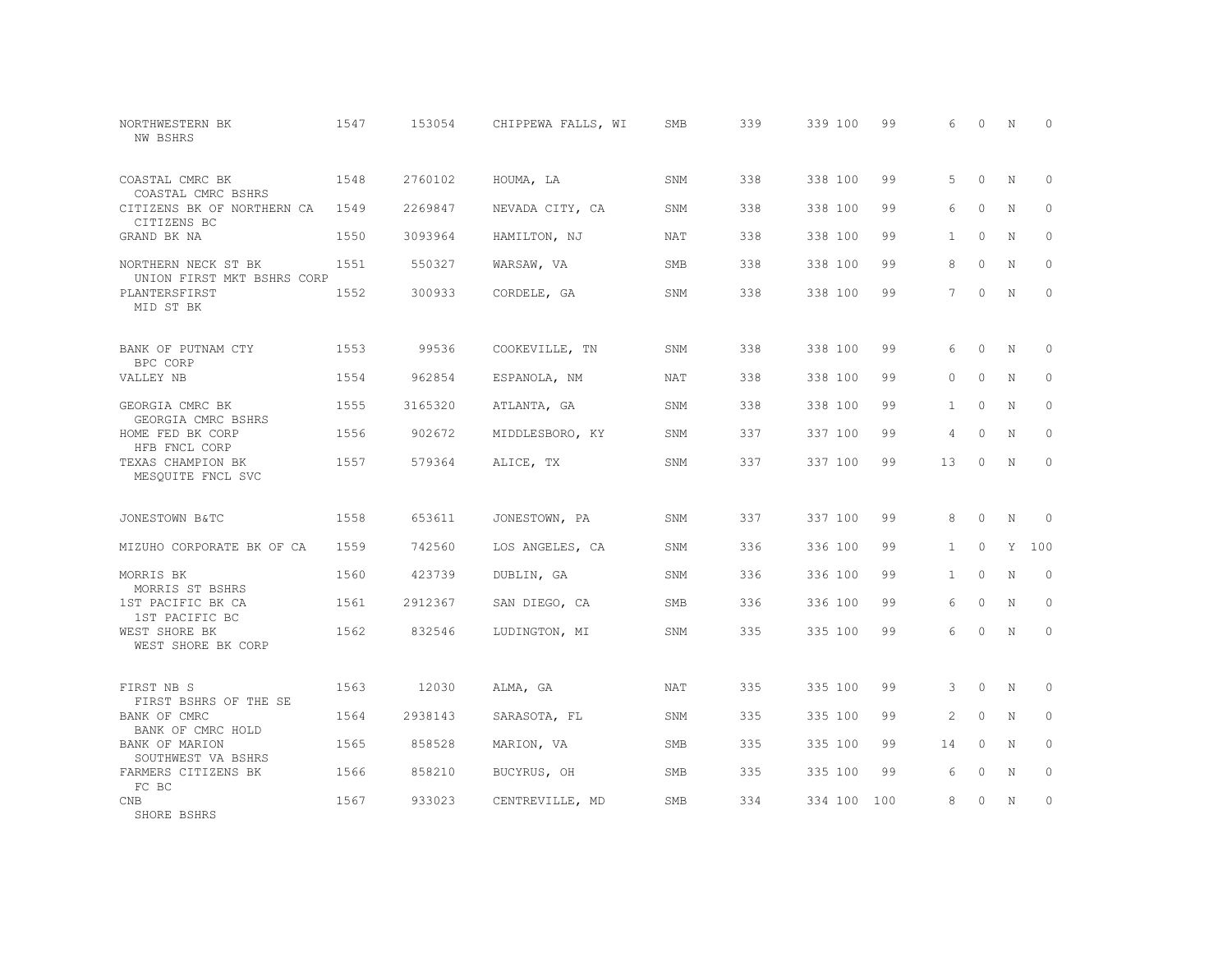| PEOPLES BK CO                                   | 1568 | 702911  | COLDWATER, OH        | <b>SNM</b> | 334 | 334 100 100 |     | 6              | $\Omega$ | N | $\Omega$     |
|-------------------------------------------------|------|---------|----------------------|------------|-----|-------------|-----|----------------|----------|---|--------------|
| PEOPLES HC<br>BANK OF NORTHERN MI<br>LAKE MI FC | 1569 | 2843724 | PETOSKEY, MI         | SNM        | 334 | 334 100     | 100 | $\mathbf{1}$   | $\circ$  | N | $\mathbf{0}$ |
| FIRSTBANK OF SUMMIT CTY<br>FIRSTBANK HC         | 1570 | 409555  | SILVERTHORNE, CO     | SNM        | 333 | 333 100     | 100 | $\overline{2}$ | $\Omega$ | N | $\Omega$     |
| METROPOLITAN B&TC<br>METROPOLITAN BK GRP        | 1571 | 718930  | CHICAGO, IL          | SNM        | 333 | 333 100     | 100 | 8              | $\Omega$ | N | $\Omega$     |
| FRONTIER BK<br>FRONTIER NAT CORP                | 1572 | 255136  | LA GRANGE, GA        | SNM        | 333 | 333 100 100 |     | 9              | 0        | N | $\mathbf{0}$ |
| CITIZENS CMRC NB<br>CITIZENS CMRC BSHRS         | 1573 | 2512347 | VERSAILLES, KY       | <b>NAT</b> | 333 | 333 100     | 100 | 3              | $\Omega$ | N | $\Omega$     |
| FIRST S ST BK<br>FIRST BSHRS OF STEVENSON       | 1574 | 246134  | STEVENSON, AL        | SNM        | 333 | 333 100     | 100 | 7              | $\circ$  | N | $\mathbf{0}$ |
| MONONA ST BK<br>MONONA BSHRS                    | 1575 | 1872996 | MONONA, WI           | SNM        | 332 | 332 100     | 100 | $\overline{2}$ | $\Omega$ | N | $\Omega$     |
| SOUTHWESTERN NB<br>SWNB BC                      | 1576 | 2625724 | HOUSTON, TX          | NAT        | 332 | 332 100     | 100 | 5              | $\circ$  | N | $\mathbf{0}$ |
| FIRST NB<br>PINNACLE BSHRS CORP                 | 1577 | 979629  | ALTAVISTA, VA        | <b>NAT</b> | 331 | 331 100     | 100 | 7              | $\circ$  | N | $\mathbf{0}$ |
| PARADISE BK                                     | 1578 | 3368635 | BOCA RATON, FL       | <b>SMB</b> | 331 | 331 100     | 100 | 2              | $\Omega$ | N | $\Omega$     |
| CITIZENS NB OF SOMERSET<br>CITIZENS BSHRS       | 1579 | 410917  | SOMERSET, KY         | NAT        | 331 | 331 100     | 100 | 8              | $\circ$  | N | 0            |
| WOODTRUST BK NA<br>WOODTRUST FC                 | 1580 | 833749  | WISCONSIN RAPIDS, WI | NAT        | 331 | 331 100     | 100 | 4              | $\Omega$ | N | 0            |
| MOUNTAIN CMRC BK<br>MOUNTAIN CMRC BC            | 1581 | 1016231 | ERWIN, TN            | SNM        | 330 | 330 100     | 100 | 6              | $\Omega$ | N | $\Omega$     |
| FIRSTBANK<br>FIRSTBANK HC                       | 1582 | 1005860 | LITTLETON, CO        | SNM        | 330 | 330 100     | 100 | 5              | $\Omega$ | N | 0            |
| BANK OF NJ<br>BANCORP OF NJ                     | 1583 | 3443345 | FORT LEE, NJ         | SNM        | 330 | 330 100     | 100 | 5              | $\circ$  | N | $\mathbf{0}$ |
| CORNHUSKER BK<br>CORNHUSKER GROWTH CORP         | 1584 | 544652  | LINCOLN, NE          | SNM        | 329 | 329 100     | 100 | 8              | $\Omega$ | N | $\mathbf{0}$ |
| COMMUNITY NAT B&T TX<br>COMMUNITY BK HOLD TX    | 1585 | 738769  | CORSICANA, TX        | <b>NAT</b> | 329 | 329 100     | 100 | 5              | $\Omega$ | N | $\Omega$     |
| FIRST ST B&TC<br>FIRST ST BANCORP               | 1586 | 489548  | CARUTHERSVILLE, MO   | SNM        | 329 | 329 100     | 100 | 4              | $\circ$  | N | $\Omega$     |
| MINNWEST BK METRO<br>MINNWEST CORP              | 1587 | 790851  | EAGAN, MN            | SNM        | 329 | 329 100     | 100 | 4              | 0        | N | $\circ$      |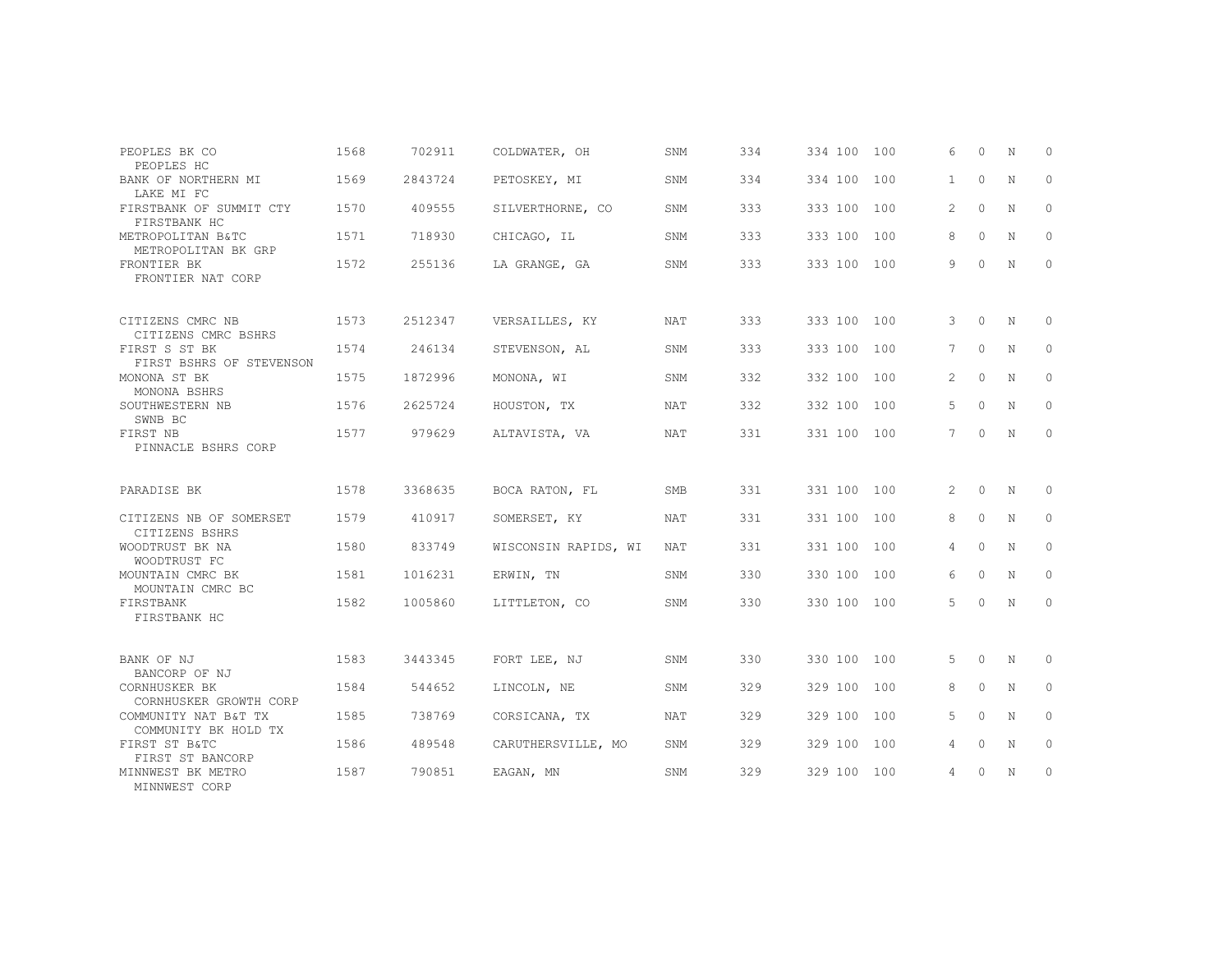| LANDMARK BK OF FL<br>LANDMARK FNCL HOLD CO       | 1588 | 2849212 | SARASOTA, FL    | SMB | 329 | 329 100 100 |     | 6            | $\Omega$ | N           | $\circ$      |
|--------------------------------------------------|------|---------|-----------------|-----|-----|-------------|-----|--------------|----------|-------------|--------------|
| BANK OF LANCASTER<br>BAY BK OF VA                | 1589 | 34425   | KILMARNOCK, VA  | SMB | 329 | 329 100     | 100 | 8            | $\circ$  | N           | $\mathbf{0}$ |
| CB&T BK OF E AL<br>SYNOVUS FC                    | 1590 | 87533   | PHENIX CITY, AL | SNM | 328 | 328 100     | 100 | 4            | $\Omega$ | N           | $\Omega$     |
| FIRST CMNTY BK OF SW FL<br>SOUTHWEST FL CMNTY BC | 1591 | 2783660 | FORT MYERS, FL  | SNM | 328 | 328 100     | 100 | 6            | $\Omega$ | N           | $\mathbf{0}$ |
| INDUSTRY ST BK<br>INDUSTRY BSHRS                 | 1592 | 733054  | INDUSTRY, TX    | SNM | 327 | 327 100 100 |     | 2            | $\Omega$ | N           | $\mathbf{0}$ |
| LEGACY BK OF FL                                  | 1593 | 3444539 | BOCA RATON, FL  | SNM | 327 | 327 100 100 |     | 3            | $\circ$  | N           | 0            |
| CAPSTAR BK                                       | 1594 | 3715444 | NASHVILLE, TN   | SMB | 327 | 327 100 100 |     | 2            | $\circ$  | N           | $\mathbf{0}$ |
| BEVERLY B&TC NA<br>WINTRUST FC                   | 1595 | 3216017 | CHICAGO, IL     | NAT | 327 | 327 100 100 |     | $\mathbf{1}$ | $\circ$  | N           | $\circ$      |
| RIVER B&T                                        | 1596 | 3437157 | PRATTVILLE, AL  | SNM | 327 | 327 100     | 100 | 2            | $\circ$  | N           | $\mathbf{0}$ |
| PEOPLES BK<br>PEOPLES BC                         | 1597 | 998844  | ROCK VALLEY, IA | SNM | 327 | 327 100 100 |     | 6            | $\circ$  | N           | $\circ$      |
| PEOPLES BK<br>KREY CO                            | 1598 | 530655  | PRATT, KS       | SNM | 327 | 327 100 100 |     | 9            | $\circ$  | N           | 0            |
| POINTBANK<br>PILOT POINT BC ESOP                 | 1599 | 844567  | PILOT POINT, TX | SMB | 326 | 326 100     | 100 | 8            | $\Omega$ | N           | $\circ$      |
| NORTH CTY BK<br>COUNTY BC                        | 1600 | 2796017 | ARLINGTON, WA   | SNM | 326 | 326 100     | 100 | 3            | $\circ$  | N           | $\circ$      |
| DECORAH B&TC<br>SECURITY AGY                     | 1601 | 872047  | DECORAH, IA     | SNM | 326 | 326 100     | 100 | 2            | 0        | N           | 0            |
| MERCHANTS BK IN<br>$P/R$ BC                      | 1602 | 963945  | LYNN, IN        | SNM | 326 | 326 100 100 |     | 2            | $\circ$  | $\mathbb N$ | $\circ$      |
| HILLSDALE CTY NB<br>CNB CMNTY BC                 | 1603 | 682143  | HILLSDALE, MI   | NAT | 326 | 326 100     | 100 | 11           | $\circ$  | N           | $\circ$      |
| PEOPLES BK WI<br>HAYWARD BSHRS                   | 1604 | 456157  | HAYWARD, WI     | SMB | 326 | 326 100 100 |     | $\mathbf{1}$ | $\circ$  | N           | $\circ$      |
| BANK OF STANLY<br>UWHARRIE CAP CORP              | 1605 | 590220  | ALBEMARLE, NC   | SMB | 325 | 325 100     | 100 | 5            | $\Omega$ | N           | $\mathbf{0}$ |
| CARROLL CTY ST BK<br>CARROLL CTY BSHRS           | 1606 | 859141  | CARROLL, IA     | SNM | 325 | 325 100     | 100 | 5            | $\circ$  | N           | $\circ$      |
| FIRST NB<br>FIRST NAT BSHRS HEMPSTEAD CTY        | 1607 | 273149  | TEXARKANA, TX   | NAT | 324 | 324 100     | 100 | 7            | $\Omega$ | N           | $\mathbf{0}$ |
| HOPEWELL VALLEY CMNTY BK                         | 1608 | 2773867 | PENNINGTON, NJ  | SNM | 324 | 324 100 100 |     | 4            | $\circ$  | N           | 0            |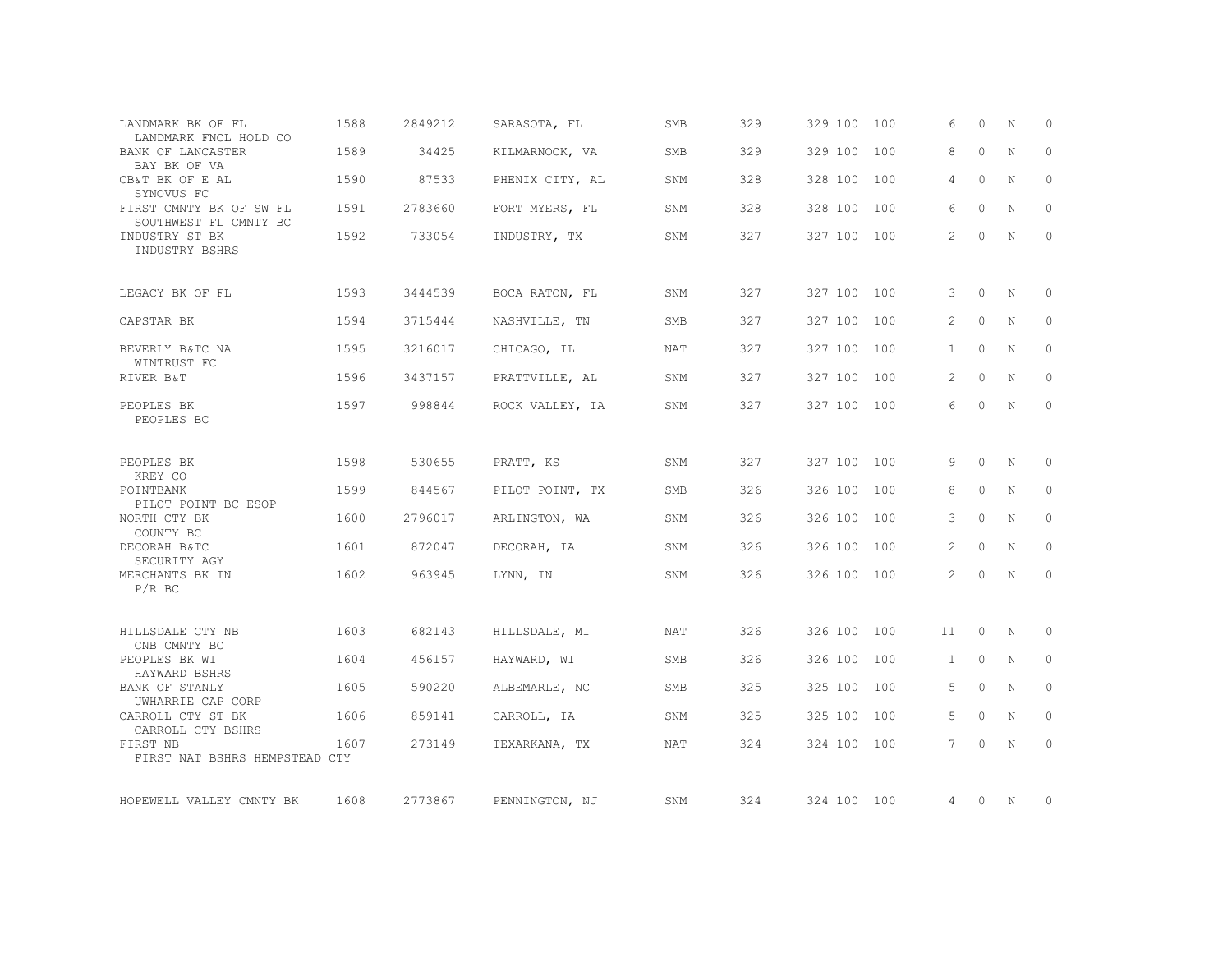| FIRST ST BK<br>FIRST ST BSHRS                       | 1609 | 801047  | NEW LONDON, WI   | SNM        | 324 | 324 100 100 |     | 6            | $\Omega$ | N           | 0           |
|-----------------------------------------------------|------|---------|------------------|------------|-----|-------------|-----|--------------|----------|-------------|-------------|
| FCN BK NA<br>FCN BANC CORP                          | 1610 | 321947  | BROOKVILLE, IN   | <b>NAT</b> | 324 | 324 100     | 100 | 4            | $\Omega$ | $\mathbf N$ | $\Omega$    |
| FIRST CMNTY BK<br>SOUTHWEST BSHRS                   | 1611 | 186838  | CHATOM, AL       | SNM        | 324 | 324 100     | 100 | 9            | $\circ$  | N           | $\circ$     |
| FIRST NB OF CLARKSDALE<br>FIRST VALLEY NAT CORP     | 1612 | 11640   | CLARKSDALE, MS   | NAT        | 324 | 324 100 100 |     | 4            | $\Omega$ | $\mathbb N$ | $\Omega$    |
| MIDAMERICA NB<br>MIDAMERICA NAT BSHRS               | 1613 | 510938  | CANTON, IL       | NAT        | 324 | 324 100 100 |     | 7            | $\Omega$ | $_{\rm N}$  | $\Omega$    |
| GREAT PLAINS NB<br>GREAT PLAINS BSHRS               | 1614 | 2482824 | ELK CITY, OK     | <b>NAT</b> | 324 | 324 100     | 100 | 8            | $\Omega$ | N           | $\circ$     |
| VALLEY B&TC<br>FIRST EXPRESS OF NE                  | 1615 | 2472508 | SCOTTSBLUFF, NE  | SNM        | 324 | 324 100     | 100 | 10           | $\Omega$ | $_{\rm N}$  | $\Omega$    |
| SHORE BK<br>HAMPTON ROADS BSHRS                     | 1616 | 310875  | ONLEY, VA        | SMB        | 324 | 324 100     | 100 | 7            | $\circ$  | N           | $\circ$     |
| HARDIN COUNTY BK<br>HARDIN COUNTY BSHRS             | 1617 | 526854  | SAVANNAH, TN     | SNM        | 323 | 323 100 100 |     | 5            | $\Omega$ | $\mathbb N$ | $\Omega$    |
| FIRSTBANK OF VAIL<br>FIRSTBANK HC                   | 1618 | 122658  | VAIL, CO         | <b>SMB</b> | 323 | 323 100     | 100 | 3            | $\circ$  | N           | $\circ$     |
| ROCKY MNT BK<br>ROCKY MNT CAP                       | 1619 | 24453   | WILSON, WY       | SMB        | 323 | 323 100     | 100 | 3            | $\Omega$ | N           | $\Omega$    |
| FARMERS ST BK<br>FARMERS ST FC                      | 1620 | 475354  | VICTOR, MT       | SMB        | 323 | 323 100     | 100 | 6            | $\circ$  | N           | $\Omega$    |
| FIRST ST B&TC<br>TONGANOXIE BSHRS                   | 1621 | 605656  | TONGANOXIE, KS   | SNM        | 323 | 323 100     | 100 | 8            | $\Omega$ | N           | $\Omega$    |
| CORNERSTONE BK<br>CORNERSTONE FNCL CORP             | 1622 | 2850768 | MOUNT LAUREL, NJ | SNM        | 323 | 323 100 100 |     | 5            | $\Omega$ | N           | $\Omega$    |
| ROCK SPRINGS NB<br>RSNB BC                          | 1623 | 550952  | ROCK SPRINGS, WY | NAT        | 323 | 323 100 100 |     | 2            | $\circ$  | N           | $\mathbf 0$ |
| INTERNATIONAL BK<br>RATON CAP CORP                  | 1624 | 209858  | RATON, NM        | SNM        | 323 | 323 100     | 100 | 6            | $\Omega$ | N           | $\Omega$    |
| HIGHLANDS INDEP BK<br>HIGHLANDS INDEP BSHRS         | 1625 | 659538  | SEBRING, FL      | SNM        | 323 | 323 100     | 100 | 5            | $\circ$  | N           | $\circ$     |
| LEGENDS BK<br>LEGENDS FNCL HOLD                     | 1626 | 2745426 | CLARKSVILLE, TN  | SNM        | 322 | 322 100     | 100 | 5            | $\Omega$ | N           | $\Omega$    |
| STATE BK<br>FENTURA FNCL                            | 1627 | 602048  | FENTON, MI       | SNM        | 322 | 322 100 100 |     | 7            | $\circ$  | N           | $\circ$     |
| FIRST EAGLE BK                                      | 1628 | 759045  | HANOVER PARK, IL | SMB        | 322 | 322 100 100 |     | $\mathbf{1}$ | 0        | N           | 0           |
| FIRST EAGLE BSHRS<br>PACIFIC ST BK<br>PACIFIC ST BC | 1629 | 1158832 | STOCKTON, CA     | SMB        | 322 | 322 100 100 |     | 9            | $\Omega$ | N           | $\circ$     |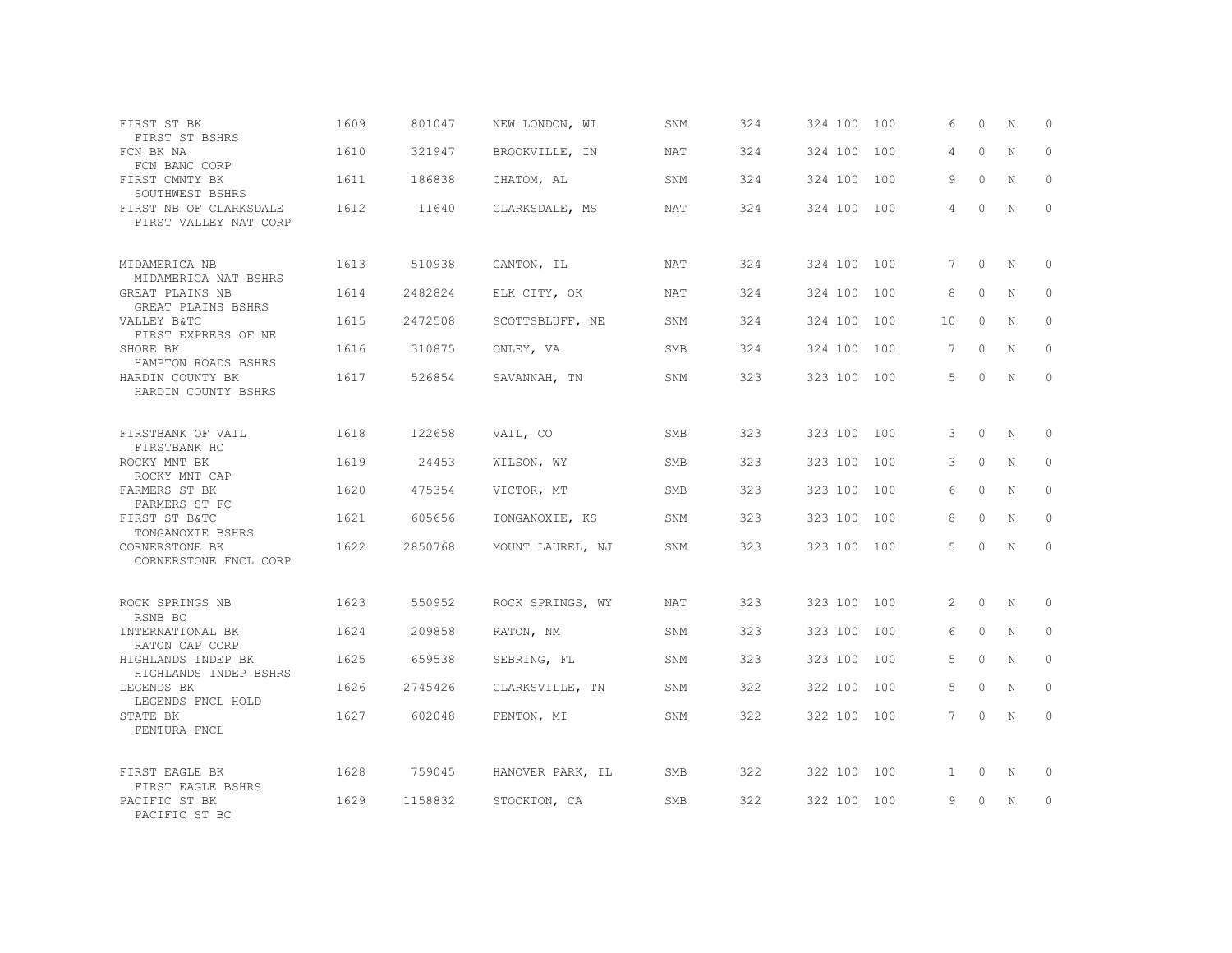| PRIVATE BK OF CA                                         | 1630 | 3388080 | LOS ANGELES, CA      | SNM        | 322 | 322 100     | 100 | $\Omega$        | 0        | N           | $\circ$     |
|----------------------------------------------------------|------|---------|----------------------|------------|-----|-------------|-----|-----------------|----------|-------------|-------------|
| COMMERCIAL B&TC TROUP CTY<br>SYNOVUS FC                  | 1631 | 884639  | LA GRANGE, GA        | SNM        | 322 | 322 100     | 100 | 4               | $\Omega$ | $\mathbf N$ | $\Omega$    |
| CORNERSTONE CMNTY BK<br>CORNERSTONE BC                   | 1632 | 2791076 | SAINT PETERSBURG, FL | SNM        | 322 | 322 100 100 |     | $7\phantom{.0}$ | $\Omega$ | N           | $\Omega$    |
| FREMONT NB&TC<br>LAURITZEN CORP                          | 1633 | 264558  | FREMONT, NE          | <b>NAT</b> | 321 | 321 100     | 100 | 3               | $\Omega$ | $_{\rm N}$  | $\Omega$    |
| METAIRIE B&TC<br>ALBERT J ORTTE FAM LP                   | 1634 | 55336   | METAIRIE, LA         | SNM        | 321 | 321 100     | 100 | 6               | $\circ$  | N           | $\circ$     |
| LEADER BK NA<br>LEADER BC                                | 1635 | 3109146 | ARLINGTON, MA        | NAT        | 321 | 321 100     | 100 | 4               | $\Omega$ | $_{\rm N}$  | $\Omega$    |
| GRUNDY NB<br>GNB BSHRS CORP                              | 1636 | 268828  | GRUNDY, VA           | <b>NAT</b> | 321 | 321 100     | 100 | $7^{\circ}$     | $\Omega$ | N           | $\Omega$    |
| FRANKLIN B&TC<br>FRANKLIN BANCORP                        | 1637 | 493844  | FRANKLIN, KY         | SNM        | 321 | 321 100 100 |     | 4               | $\Omega$ | N           | $\circ$     |
| PROFINIUM FNCL                                           | 1638 | 865450  | TRUMAN, MN           | <b>SMB</b> | 321 | 321 100 100 |     | 2               | $\circ$  | N           | $\mathbf 0$ |
| PROFINIUM FNCL HOLD<br>MARS NB                           | 1639 | 978622  | MARS, PA             | <b>NAT</b> | 320 | 320 100     | 100 | 6               | $\circ$  | N           | $\circ$     |
| CITIZENS B&TC<br>CITIZENS BC OF VA                       | 1640 | 991621  | BLACKSTONE, VA       | <b>SMB</b> | 320 | 320 100     | 100 | 10              | $\Omega$ | N           | $\Omega$    |
| BANK OF FAYETTE COUNTY<br>MOSCOW BSHRS                   | 1641 | 466754  | MOSCOW, TN           | <b>SMB</b> | 320 | 320 100     | 100 | 7               | $\circ$  | N           | $\circ$     |
| AMERICAUNITED B&TC USA<br>NATIONAL BC                    | 1642 | 397447  | SCHAUMBURG, IL       | SNM        | 320 | 320 100 100 |     | 4               | $\Omega$ | N           | $\Omega$    |
| FIRST NB                                                 | 1643 | 18050   | BASTROP, TX          | <b>NAT</b> | 319 | 319 100 100 |     | 5               | $\Omega$ | $_{\rm N}$  | $\mathbf 0$ |
| <b>BASTROP BSHRS</b><br>C US BK                          | 1644 | 900146  | CRESCO, IA           | SNM        | 319 | 319 100     | 100 | 4               | $\circ$  | N           | $\circ$     |
| HOW-WIN DEV CO<br>REPUBLIC BK & TR<br>IRONHORSE FNCL GRP | 1645 | 1198605 | NORMAN, OK           | SNM        | 319 | 319 100     | 100 | 4               | $\circ$  | $_{\rm N}$  | $\circ$     |
| FIRSTIER BK<br>FIRSTIER II BC                            | 1646 | 536554  | KIMBALL, NE          | SNM        | 319 | 319 100     | 100 | 5               | $\Omega$ | N           | $\Omega$    |
| CITIZENS BK<br>CITIZENS BSHRS CORP                       | 1647 | 898627  | OLANTA, SC           | SNM        | 319 | 319 100 100 |     | 13              | $\circ$  | N           | $\circ$     |
| 1ST NB OF S FL<br>HOMETOWN OF HMSTD BKG CO               | 1648 | 737632  | HOMESTEAD, FL        | <b>NAT</b> | 319 | 319 100 100 |     | 6               | $\Omega$ | N           | $\Omega$    |
| HANCOCK B&TC<br>HANCOCK BANCORP                          | 1649 | 545846  | HAWESVILLE, KY       | SNM        | 319 | 319 100     | 100 | 5               | $\circ$  | N           | $\circ$     |
| FARMERS ST BK<br>FARMERS BSHRS                           | 1650 | 875057  | CENTER, TX           | SNM        | 318 | 318 100 100 |     | 5               | $\Omega$ | N           | $\circ$     |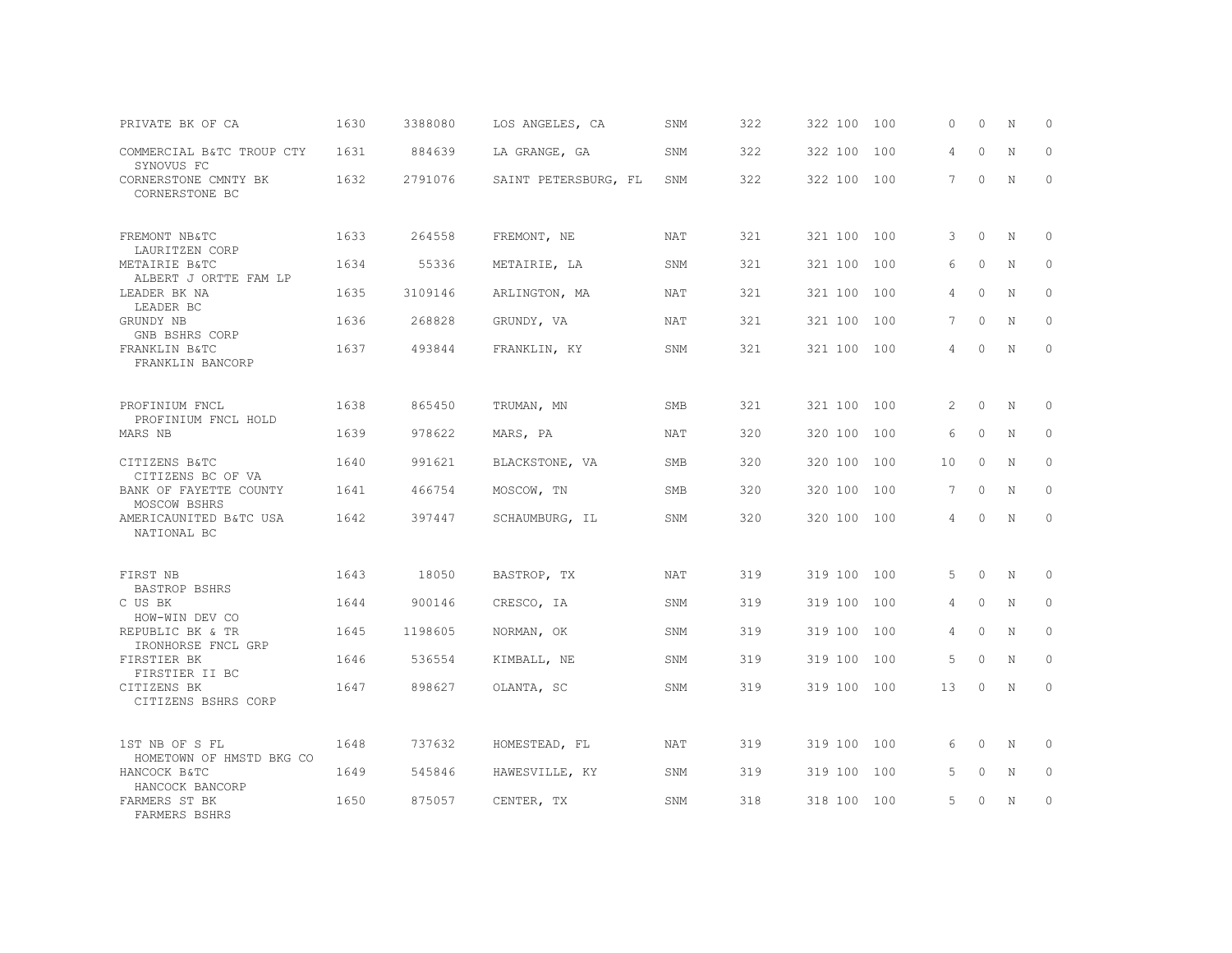| HNB NB                                                | 1651 | 908553  | HANNIBAL, MO      | NAT        | 318 | 318 100     | 100 | 9            | 0        | N | $\circ$     |
|-------------------------------------------------------|------|---------|-------------------|------------|-----|-------------|-----|--------------|----------|---|-------------|
| VALLEY BK OF HELENA<br>GLACIER BC                     | 1652 | 648055  | HELENA, MT        | <b>SMB</b> | 318 | 318 100     | 100 | 5            | $\circ$  | N | $\circ$     |
| WALLIS ST BK                                          | 1653 | 283867  | WALLIS, TX        | <b>SNM</b> | 318 | 318 100 100 |     | 8            | $\circ$  | N | $\mathbf 0$ |
| WALLIS BSHRS<br>OXFORD BK                             | 1654 | 448040  | OXFORD, MI        | SNM        | 317 | 317 100     | 100 | 7            | $\circ$  | N | $\circ$     |
| OXFORD BK CORP<br>STEELE ST B&T                       | 1655 | 3168563 | DENVER, CO        | SNM        | 317 | 317 100     | 100 | 3            | $\circ$  | N | $\circ$     |
| STEELE STREET BK CORP<br>BANK OF UNION                | 1656 | 535258  | EL RENO, OK       | SNM        | 317 | 317 100     | 100 | $\mathbf{1}$ | $\circ$  | N | $\circ$     |
| UNION CITY CORP<br>ALARION BK<br>ALARION FNCL SVC     | 1657 | 3333848 | OCALA, FL         | SNM        | 317 | 317 100     | 100 | 5            | $\circ$  | N | $\circ$     |
|                                                       |      |         |                   |            |     |             |     |              |          |   |             |
| VOLUNTEER ST BK<br>VOLUNTEER ST BSHRS                 | 1658 | 774132  | PORTLAND, TN      | SNM        | 316 | 316 100 100 |     | 7            | $\circ$  | N | $\mathbf 0$ |
| BANKEAST<br><b>BANKEAST CORP</b>                      | 1659 | 230535  | KNOXVILLE, TN     | SMB        | 316 | 316 100     | 100 | 9            | $\circ$  | N | $\circ$     |
| PIEDMONT BK<br>PIEDMONT BC                            | 1660 | 3489035 | LAWRENCEVILLE, GA | SNM        | 316 | 316 100     | 100 | 2            | $\circ$  | N | $\circ$     |
| FNB BK<br>FNS BSHRS                                   | 1661 | 441434  | SCOTTSBORO, AL    | <b>SNM</b> | 316 | 316 100     | 100 | 9            | $\Omega$ | N | $\circ$     |
| AMERICAN ST B&TC<br>AMERICAN ST BSHRS                 | 1662 | 2957014 | GREAT BEND, KS    | <b>SMB</b> | 316 | 316 100 100 |     | 5            | $\circ$  | N | $\circ$     |
| ROCKWOOD BK<br>ROCKWOOD BSHRS                         | 1663 | 1439456 | EUREKA, MO        | SNM        | 316 | 316 100 100 |     | 3            | 0        | N | $\circ$     |
| VA COMMONWEALTH BK<br>VIRGINIA BC                     | 1664 | 534774  | PETERSBURG, VA    | <b>SMB</b> | 316 | 316 100     | 100 | 8            | $\circ$  | N | $\circ$     |
| FIRST NB OF EAST ARKANSAS                             | 1665 | 251745  | FORREST CITY, AR  | NAT        | 315 | 315 100 100 |     | 13           | $\circ$  | N | $\circ$     |
| BANCSHARES OF EASTERN AR<br>FARMERS BK NORTHERN MO NA | 1666 | 303952  | UNIONVILLE, MO    | NAT        | 315 | 315 100 100 |     | 6            | 0        | N | $\circ$     |
| NORTHERN MO BSHRS<br>F&M BK<br>WASHINGTON/WILKES HC   | 1667 | 510330  | WASHINGTON, GA    | SNM        | 315 | 315 100 100 |     | 5            | $\Omega$ | N | $\circ$     |
|                                                       |      |         |                   |            |     |             |     |              |          |   |             |
| GERMANTOWN T&SB<br>GERMANTOWN BANC CORP               | 1668 | 830748  | BREESE, IL        | <b>SNM</b> | 315 | 315 100 100 |     | 3            | $\circ$  | N | 0           |
| THIRD NB OF SEDALIA<br>CENTRAL BANCOMPANY             | 1669 | 611451  | SEDALIA, MO       | <b>NAT</b> | 315 | 315 100     | 100 | 3            | $\circ$  | N | $\circ$     |
| DELTA TR&BK<br>DELTA TRUST & BKG CORP                 | 1670 | 914349  | PARKDALE, AR      | SNM        | 314 | 314 100     | 100 | 8            | $\circ$  | N | $\circ$     |
| FIDELITY NB<br>CARLSON BSHRS                          | 1671 | 848248  | WEST MEMPHIS, AR  | NAT        | 314 | 314 100 100 |     | 4            | 0        | N | $\circ$     |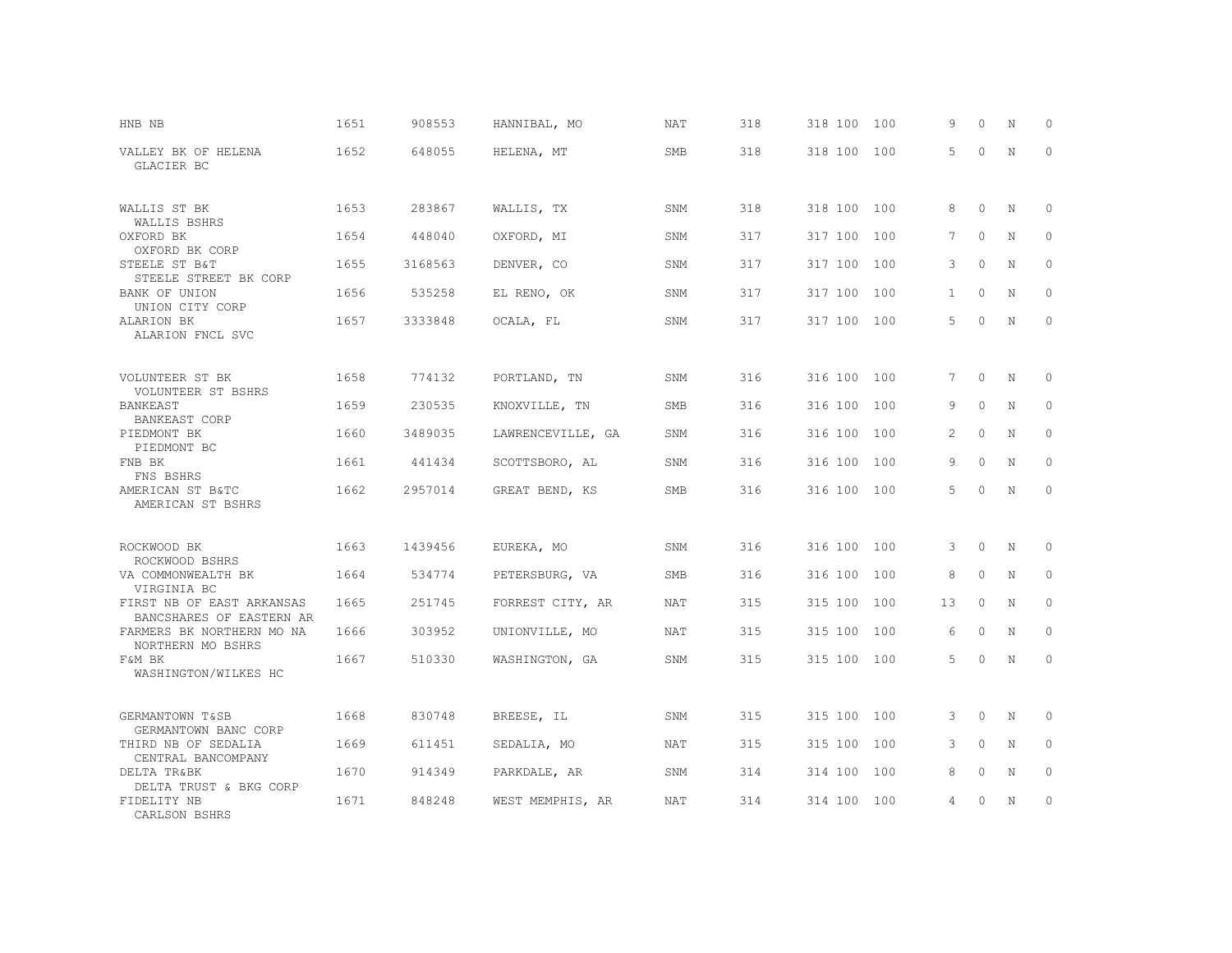| ORANGE BK OF FL<br>FLORIDIAN FNCL GRP                | 1672 | 3357871 | ORLANDO, FL       | SNM        | 314 | 314 100 100 |     | 8        | $\Omega$ | N           | $\Omega$     |
|------------------------------------------------------|------|---------|-------------------|------------|-----|-------------|-----|----------|----------|-------------|--------------|
| AUSTIN BK CHICAGO<br>GREATER CHICAGO FC              | 1673 | 4839    | CHICAGO, IL       | SNM        | 314 | 314 100 100 |     | 4        | $\Omega$ | N           | $\Omega$     |
| FIRST ST BK<br>NEBRASKA BSHRS                        | 1674 | 151957  | GOTHENBURG, NE    | SNM        | 314 | 314 100     | 100 | 4        | $\Omega$ | $\mathbf N$ | $\Omega$     |
| CAPSTONE BK<br>CAPSTONE BSHRS                        | 1675 | 450034  | TUSCALOOSA, AL    | SNM        | 314 | 314 100     | 100 | 8        | $\Omega$ | N           | 0            |
| WESTERN CMRC BK<br>WESTERN CMRC BSHRS CARLSBAD       | 1676 | 169756  | CARLSBAD, NM      | SNM        | 314 | 314 100     | 100 | 11       | $\Omega$ | N           | $\Omega$     |
| HARBOR BK OF MD<br>HARBOR BSHRS CORP                 | 1677 | 533124  | BALTIMORE, MD     | SNM        | 314 | 314 100 100 |     | 6        | $\Omega$ | $\mathbb N$ | $\mathbf{0}$ |
| SWINEFORD NB<br>FULTON FNCL CORP                     | 1678 | 203418  | MIDDLEBURG, PA    | NAT        | 314 | 314 100 100 |     | 6        | $\Omega$ | N           | $\circ$      |
| SIMMONS FIRST BK JONESBORO<br>SIMMONS FIRST NAT CORP | 1679 | 471749  | JONESBORO, AR     | SNM        | 314 | 314 100     | 100 | 5        | $\Omega$ | N           | $\Omega$     |
| FIRST NB IN HOWELL<br>FNBH BC                        | 1680 | 755047  | HOWELL, MI        | NAT        | 314 | 314 100     | 100 | 8        | $\Omega$ | N           | $\Omega$     |
| CAPITOL CITY B&TC<br>CAPITOL CITY BSHRS              | 1681 | 2243977 | ATLANTA, GA       | SNM        | 314 | 314 100     | 100 | 7        | $\Omega$ | N           | $\Omega$     |
| CHICAGO CMNTY BK<br>METROPOLITAN BK GRP              | 1682 | 287539  | CHICAGO, IL       | SNM        | 313 | 313 100 100 |     | 5        | $\Omega$ | N           | $\Omega$     |
| DEPARTMENT STORES NB<br>CITIGROUP                    | 1683 | 3382547 | SIOUX FALLS, SD   | <b>NAT</b> | 313 | 313 100 100 |     | $\cap$   | $\Omega$ | $_{\rm N}$  | $\Omega$     |
| MERIDIAN BK                                          | 1684 | 3271799 | DEVON, PA         | SNM        | 313 | 313 100     | 100 | 3        | $\Omega$ | N           | $\Omega$     |
| IOWA ST BK<br>VOGEL BSHRS                            | 1685 | 982348  | HULL, IA          | <b>SMB</b> | 313 | 313 100     | 100 | 6        | $\Omega$ | N           | $\Omega$     |
| STATE BK FNCL<br>FIRST BC                            | 1686 | 2631172 | LA CROSSE, WI     | <b>SMB</b> | 313 | 313 100     | 100 | 6        | $\circ$  | N           | $\Omega$     |
| CARLINVILLE NB<br>CARLINVILLE NAT BSHRS              | 1687 | 613343  | CARLINVILLE, IL   | <b>NAT</b> | 313 | 313 100 100 |     | 4        | $\Omega$ | $\mathbb N$ | $\Omega$     |
| PRIVATE BK OF THE PENINSULA 1688<br>PENINSULA BHC    |      | 3214059 | PALO ALTO, CA     | SNM        | 313 | 313 100 100 |     | $\Omega$ | $\Omega$ | N           | $\Omega$     |
| SOMERSET HILLS BK<br>SOMERSET HILLS BC               | 1689 | 2751388 | BERNARDSVILLE, NJ | SNM        | 312 | 312 100     | 100 | 5        | $\circ$  | N           | $\circ$      |
| BANK OF BOTETOURT<br>BOTETOURT BSHRS                 | 1690 | 759625  | BUCHANAN, VA      | SNM        | 312 | 312 100     | 100 | 9        | $\Omega$ | N           | $\Omega$     |
| PEOPLES EXCH BK<br>GENBEACH CO                       | 1691 | 129910  | STANTON, KY       | SNM        | 312 | 312 100     | 100 | 10       | $\circ$  | N           | $\circ$      |
| SECURITY NB<br>SECURITY FS CORP                      | 1692 | 119153  | ENID, OK          | <b>NAT</b> | 312 | 312 100 100 |     | 2        | $\Omega$ | $\mathbf N$ | $\Omega$     |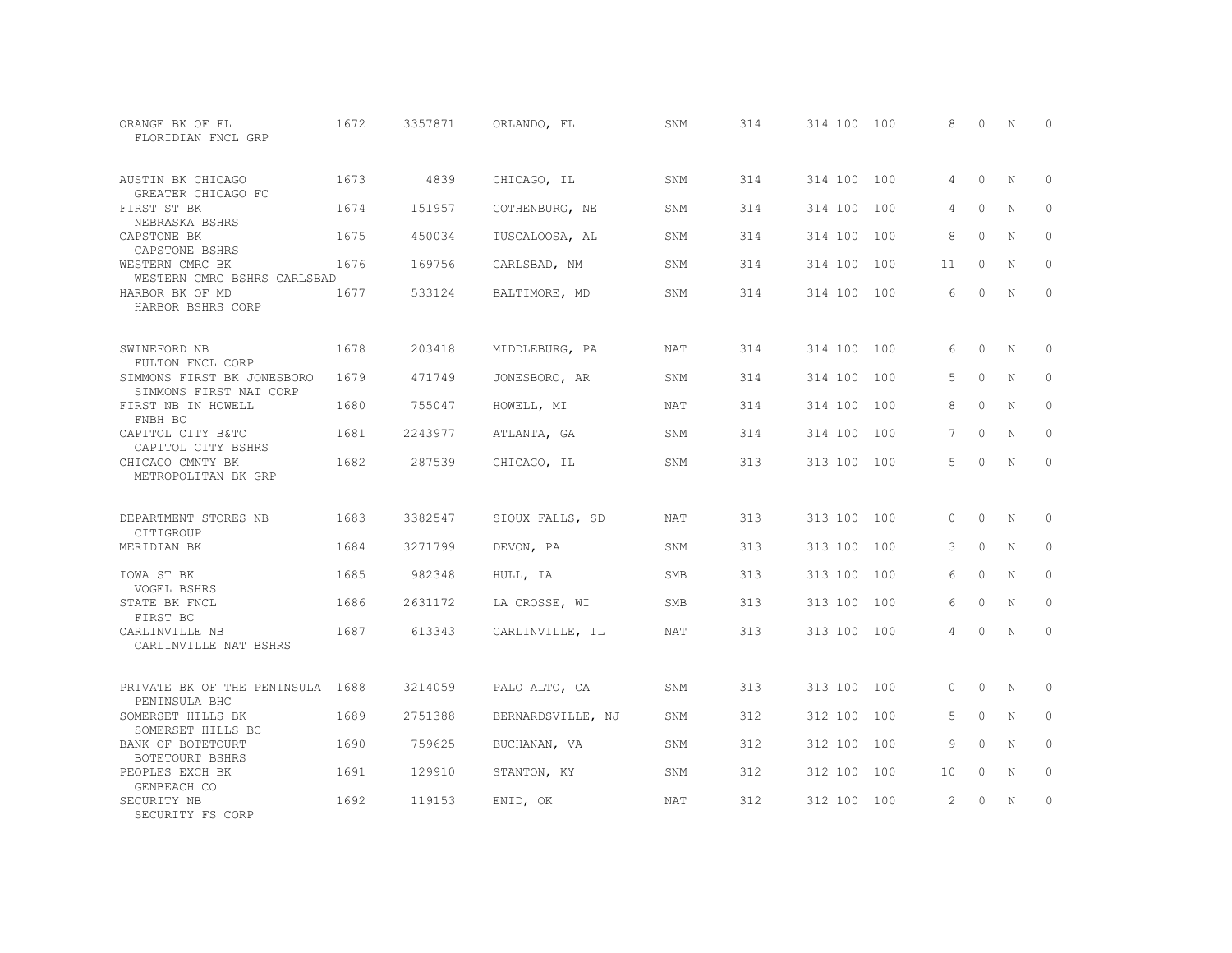| BANK OF SUN PRAIRIE<br>BOSP BSHRS                        | 1693 | 124344  | SUN PRAIRIE, WI      | SNM        | 311 | 311 100 100 |     | 3              | $\Omega$ | N | $\Omega$     |
|----------------------------------------------------------|------|---------|----------------------|------------|-----|-------------|-----|----------------|----------|---|--------------|
| NEW TRADITIONS NB                                        | 1694 | 3813256 | ORLANDO, FL          | NAT        | 311 | 311 100     | 100 | $\mathbf{1}$   | $\Omega$ | N | $\mathbf{0}$ |
| MACON B&TC<br>MACON BANCTRUST                            | 1695 | 709639  | LAFAYETTE, TN        | SNM        | 311 | 311 100     | 100 | 6              | $\circ$  | N | 0            |
| SAINT JOHNS B&TC<br>UNITY BSHRS                          | 1696 | 173557  | SAINT JOHN, MO       | SNM        | 311 | 311 100     | 100 | 6              | $\Omega$ | N | $\Omega$     |
| FIRST NB OF WATERLOO<br>FIRST WATERLOO BSHRS             | 1697 | 145545  | WATERLOO, IL         | <b>NAT</b> | 311 | 311 100 100 |     | 4              | $\Omega$ | N | $\Omega$     |
| NORTH CASCADES NB                                        | 1698 | 119274  | CHELAN, WA           | NAT        | 311 | 311 100     | 100 | 10             | $\Omega$ | N | $\Omega$     |
| NORTH CASCADES BSHRS<br>CFG CMNTY BK                     | 1699 | 2471239 | TOWSON, MD           | <b>SMB</b> | 311 | 311 100     | 100 | $\overline{2}$ | $\circ$  | N | $\mathbf{0}$ |
| CAPITAL FUND BC<br>BANK OF CHARLES TOWN<br>POTOMAC BSHRS | 1700 | 1014125 | CHARLES TOWN, WV     | SNM        | 311 | 311 100     | 100 | 4              | $\Omega$ | N | $\Omega$     |
| BANK OF MARION<br>MIDWEST COMMUNITY BSHRS                | 1701 | 382649  | MARION, IL           | SNM        | 310 | 310 100     | 100 | 8              | $\circ$  | N | $\mathbf{0}$ |
| FIRST NAT BKR BK AL<br>FIRST NAT BKR BSHRS               | 1702 | 3278387 | HOMEWOOD, AL         | <b>NAT</b> | 310 | 310 100 100 |     | $\Omega$       | $\Omega$ | N | $\Omega$     |
| MINNWEST BK CENTRAL                                      | 1703 | 699552  | MONTEVIDEO, MN       | SNM        | 310 | 310 100     | 100 | 3              | $\circ$  | N | $\circ$      |
| MINNWEST CORP<br>GBC INTL BK                             | 1704 | 972769  | LOS ANGELES, CA      | SNM        | 310 | 310 100     | 100 | 5              | $\circ$  | N | 0            |
| GBC HOLD<br>FIRST CITIZENS BK<br>FARMERS CAPITAL BK CORP | 1705 | 786742  | ELIZABETHTOWN, KY    | SMB        | 310 | 310 100     | 100 | 5              | $\Omega$ | N | 0            |
| COMMUNITY BK PICKENS CTY<br>COMMUNITY BK OF GA           | 1706 | 2943615 | JASPER, GA           | SNM        | 310 | 310 100     | 100 | $\mathbf{1}$   | $\Omega$ | N | $\Omega$     |
| FIRST NB<br>FIRST FABENS BC                              | 1707 | 378651  | FABENS, TX           | NAT        | 310 | 310 100 100 |     | 6              | $\Omega$ | N | $\circ$      |
|                                                          |      |         |                      |            |     |             |     |                |          |   |              |
| CITIZENS INDEPENDENT BK<br><b>BAKKEN SECURITIES</b>      | 1708 | 825753  | SAINT LOUIS PARK, MN | SNM        | 309 | 309 100     | 100 | 3              | $\circ$  | N | $\mathbf{0}$ |
| ENTERPRISE BK OF FL<br>ENTERPRISE BC                     | 1709 | 1444580 | NORTH PALM BEACH, FL | SNM        | 309 | 309 100     | 100 | 2              | $\Omega$ | N | $\mathbf{0}$ |
| FLORIDA CITIZENS BK<br>OGS INV                           | 1710 | 2733348 | GAINESVILLE, FL      | SNM        | 309 | 309 100     | 100 | 7              | $\Omega$ | N | $\Omega$     |
| FIRST CMRL BK<br>METROPOLITAN BK GRP                     | 1711 | 48730   | CHICAGO, IL          | SNM        | 309 | 309 100     | 100 | 6              | $\Omega$ | N | $\Omega$     |
| CENTRAL BK OF GA<br>MIDDLE GA CORP                       | 1712 | 66837   | ELLAVILLE, GA        | SNM        | 309 | 309 100     | 100 | 5              | $\Omega$ | N | $\mathbf{0}$ |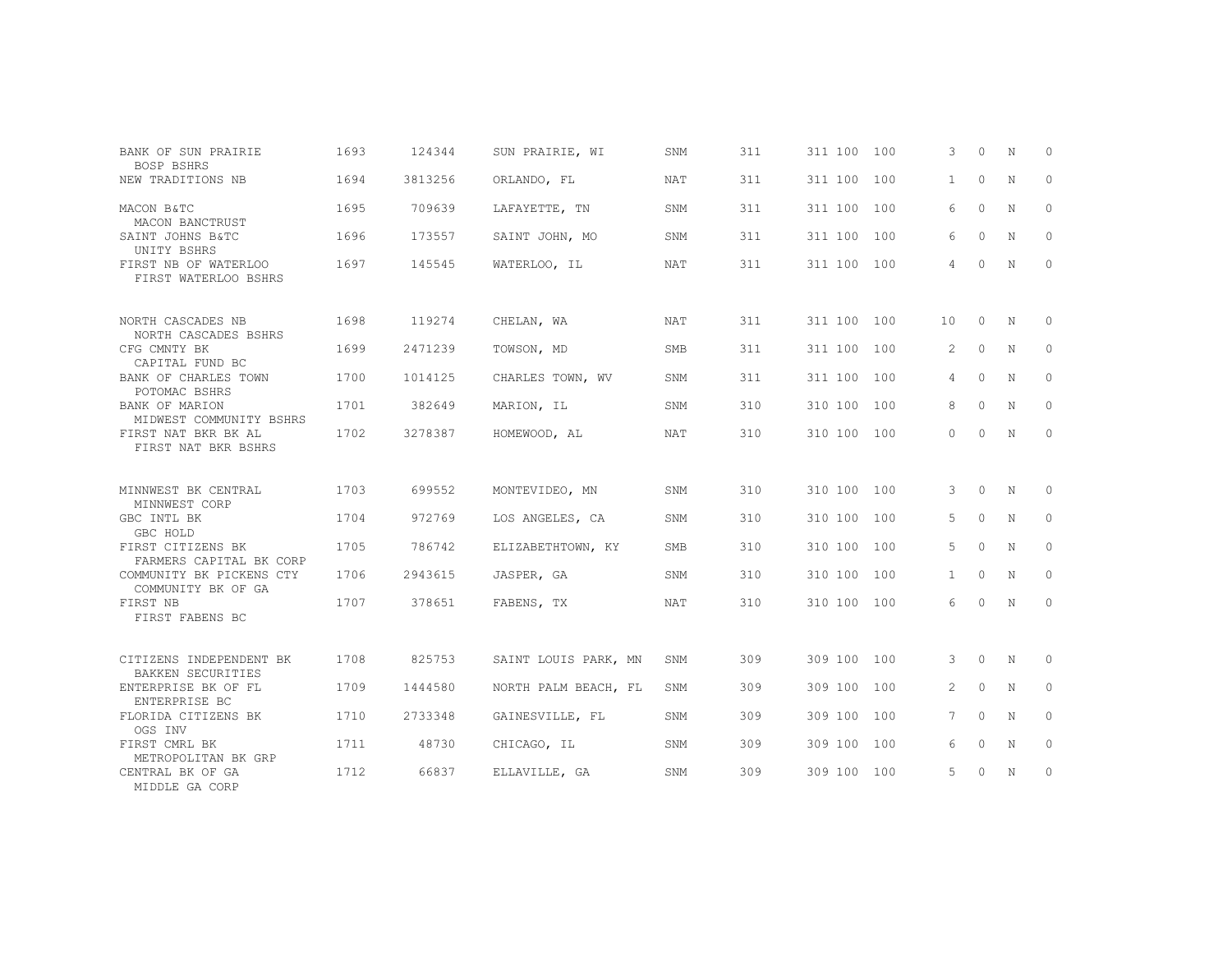| MIDSTATES BK NA<br>MIDSTATES BSHRS                      | 1713 | 728948  | COUNCIL BLUFFS, IA    | <b>NAT</b> | 308 | 308 100     | 100 | 5              | $\Omega$ | N           | $\Omega$ |
|---------------------------------------------------------|------|---------|-----------------------|------------|-----|-------------|-----|----------------|----------|-------------|----------|
| MADISON NB<br>MADISON NAT BC                            | 1714 | 3576337 | HAUPPAUGE, NY         | <b>NAT</b> | 308 | 308 100     | 100 | 3              | $\Omega$ | $\mathbf N$ | $\Omega$ |
| FIRST ST BK<br>LONOKE BSHRS                             | 1715 | 10849   | LONOKE, AR            | SNM        | 308 | 308 100     | 100 | 6              | $\Omega$ | N           | $\Omega$ |
| SECURITY BK OF CA<br>SECURITY CA BC                     | 1716 | 3358289 | RIVERSIDE, CA         | SNM        | 308 | 308 100     | 100 | $\mathfrak{D}$ | $\Omega$ | $\mathbf N$ | $\Omega$ |
| <b>BANK OF EVANSVILLE</b><br>AMERICAN CMNTY BC INC      | 1717 | 2975269 | EVANSVILLE, IN        | SMB        | 308 | 308 100     | 100 | $\overline{2}$ | $\Omega$ | N           | $\Omega$ |
| SECURITY FNCL BK                                        | 1718 | 450959  | DURAND, WI            | SMB        | 307 | 307 100     | 100 | 2              | $\Omega$ | N           | $\Omega$ |
| SECURITY FS CORP<br>FIRST TX BK<br>FIRST TX BC          | 1719 | 444350  | GEORGETOWN, TX        | SNM        | 307 | 307 100     | 100 | 3              | $\Omega$ | $\mathbf N$ | $\Omega$ |
| MILLENNIUM BK<br>MILLENNIUM BC                          | 1720 | 2981822 | EDWARDS, CO           | SNM        | 307 | 307 100     | 100 | 5              | $\Omega$ | N           | $\Omega$ |
| SAINT MARTIN B&TC<br>SAINT MARTIN BSHRS                 | 1721 | 841539  | SAINT MARTINVILLE, LA | SNM        | 306 | 306 100     | 100 | 10             | $\Omega$ | N           | $\Omega$ |
| FIRST NB&TC<br>GLACIER BC                               | 1722 | 22356   | POWELL, WY            | NAT        | 306 | 306 100 100 |     | 3              | $\Omega$ | N           | $\Omega$ |
| WEST MILTON ST BK<br>WEST MILTON BC                     | 1723 | 556011  | WEST MILTON, PA       | SNM        | 305 | 305 100     | 100 | 4              | $\Omega$ | N           | $\Omega$ |
| PROFESSIONAL BUS BK<br>BELVEDERE CAP PTNR II LLC        | 1724 | 3071391 | PASADENA, CA          | SNM        | 305 | 305 100     | 100 | 4              | $\circ$  | N           | $\Omega$ |
| HOWARD BK<br>HOWARD BC                                  | 1725 | 3282852 | ELLICOTT CITY, MD     | SNM        | 305 | 305 100     | 100 | 5              | $\Omega$ | N           | $\Omega$ |
| DELAWARE PLACE BK<br>CHICAGO SHORE CORP                 | 1726 | 352035  | CHICAGO, IL           | SNM        | 305 | 305 100     | 100 | $\Omega$       | $\Omega$ | $\mathbf N$ | $\Omega$ |
| OZARK MOUNTAIN BK<br>CENTRAL BANCOMPANY                 | 1727 | 576541  | BRANSON, MO           | SNM        | 304 | 304 100     | 100 | 5              | $\Omega$ | N           | $\Omega$ |
| FIRST NB                                                | 1728 | 91754   | BELLVILLE, TX         | <b>NAT</b> | 304 | 304 100     | 100 | $\mathbf{1}$   | $\Omega$ | $\mathbb N$ | $\Omega$ |
| INDUSTRY BSHRS<br>COMMERCE ST BK<br>COMMERCE FNCL HOLDS | 1729 | 3366239 | WEST BEND, WI         | SNM        | 304 | 304 100     | 100 | $\mathbf{1}$   | $\circ$  | N           | $\circ$  |
| BANKMERIDIAN NA                                         | 1730 | 3441592 | COLUMBIA, SC          | <b>NAT</b> | 304 | 304 100     | 100 | $\mathfrak{D}$ | $\Omega$ | N           | $\Omega$ |
| CATSKILL HUDSON BK<br>CATSKILL HUDSON BC                | 1731 | 2132594 | ROCK HILL, NY         | SNM        | 304 | 304 100     | 100 | 10             | $\circ$  | N           | $\Omega$ |
| FARMERS & MRCH BK<br>FMB EQUIBANC                       | 1732 | 22936   | STATESBORO, GA        | SNM        | 304 | 304 100 100 |     | 3              | $\Omega$ | $\mathbf N$ | $\Omega$ |
| MCNB BK&TC<br>MCNB BANKS                                | 1733 | 20633   | WELCH, WV             | SNM        | 303 | 303 100 100 |     | 5.             | $\Omega$ | N           | $\Omega$ |